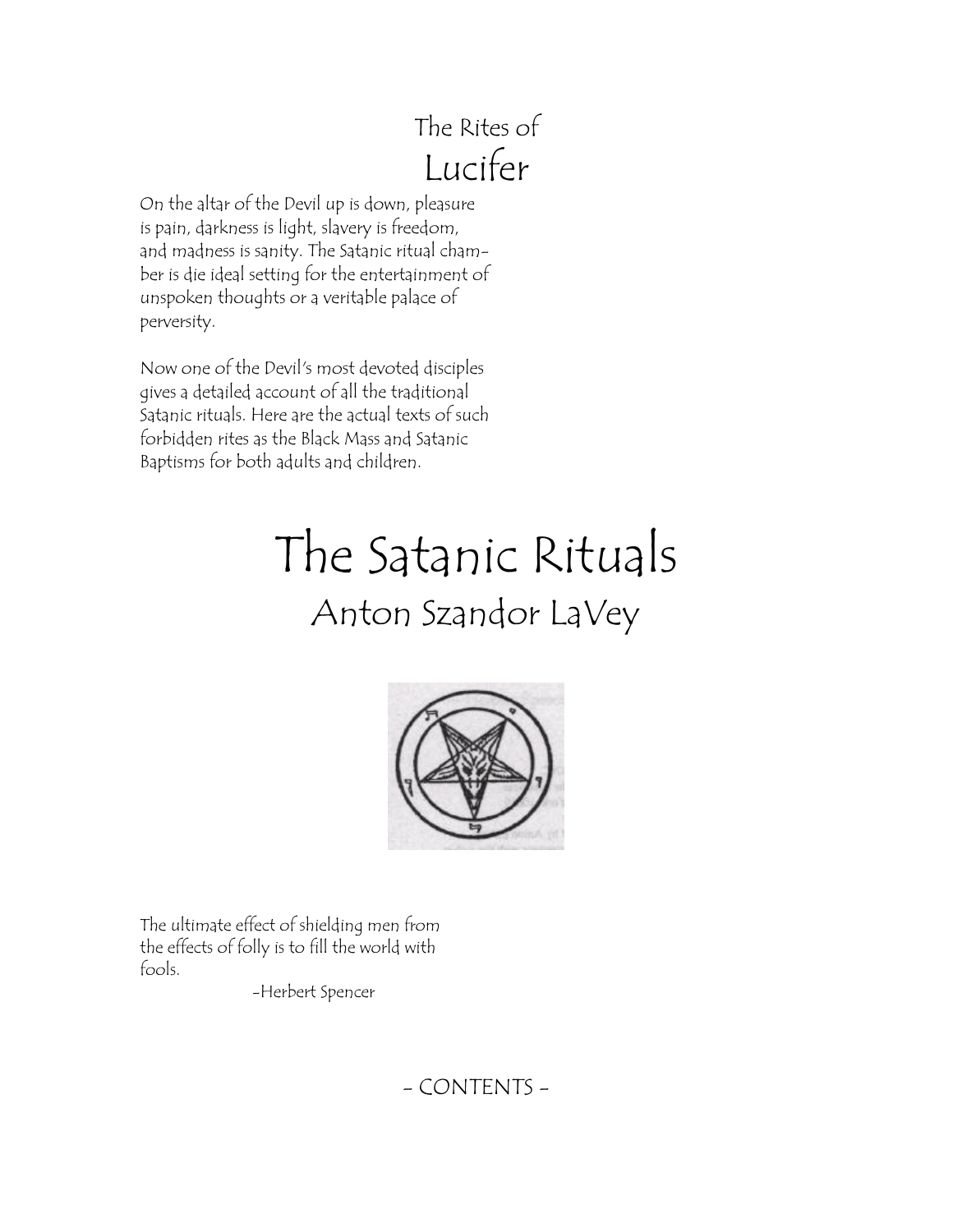| INTRODUCTION                                                                                |    | 11  |
|---------------------------------------------------------------------------------------------|----|-----|
| CONCERNING THE RITUALS                                                                      | 15 |     |
| THE ORIGINAL PSYCHODRAMA-Le Messe Noir                                                      |    | 31  |
| L'AIR EPAIS-The Ceremony of the Stifling Air                                                |    | 54  |
| THE SEVENTH SATANIC STATEMENT-<br>Das Tierdrama                                             |    | 76  |
| THE LAW OF THE TRAPEZOID-Die elektrischen<br>Vorspiele                                      |    | 106 |
| NIGHT ON BALD MOUNTAIN-Homage to<br>Tchort                                                  |    | 131 |
| PILGRIMS OF THE AGE OF FIRE- The Statement<br>of Shaitan                                    |    | 151 |
| THE METAPHYSICS OF LOVECRAFT-<br>The Ceremony of the Nine Angles<br>and The Call to Cthulhu |    | 173 |
| THE SATANIC BAPTISMS-Adult Rite and<br>Children's Ceremony                                  |    | 203 |
| THE UNKNOWN KNOWN                                                                           |    | 219 |

## The Satanic Rituals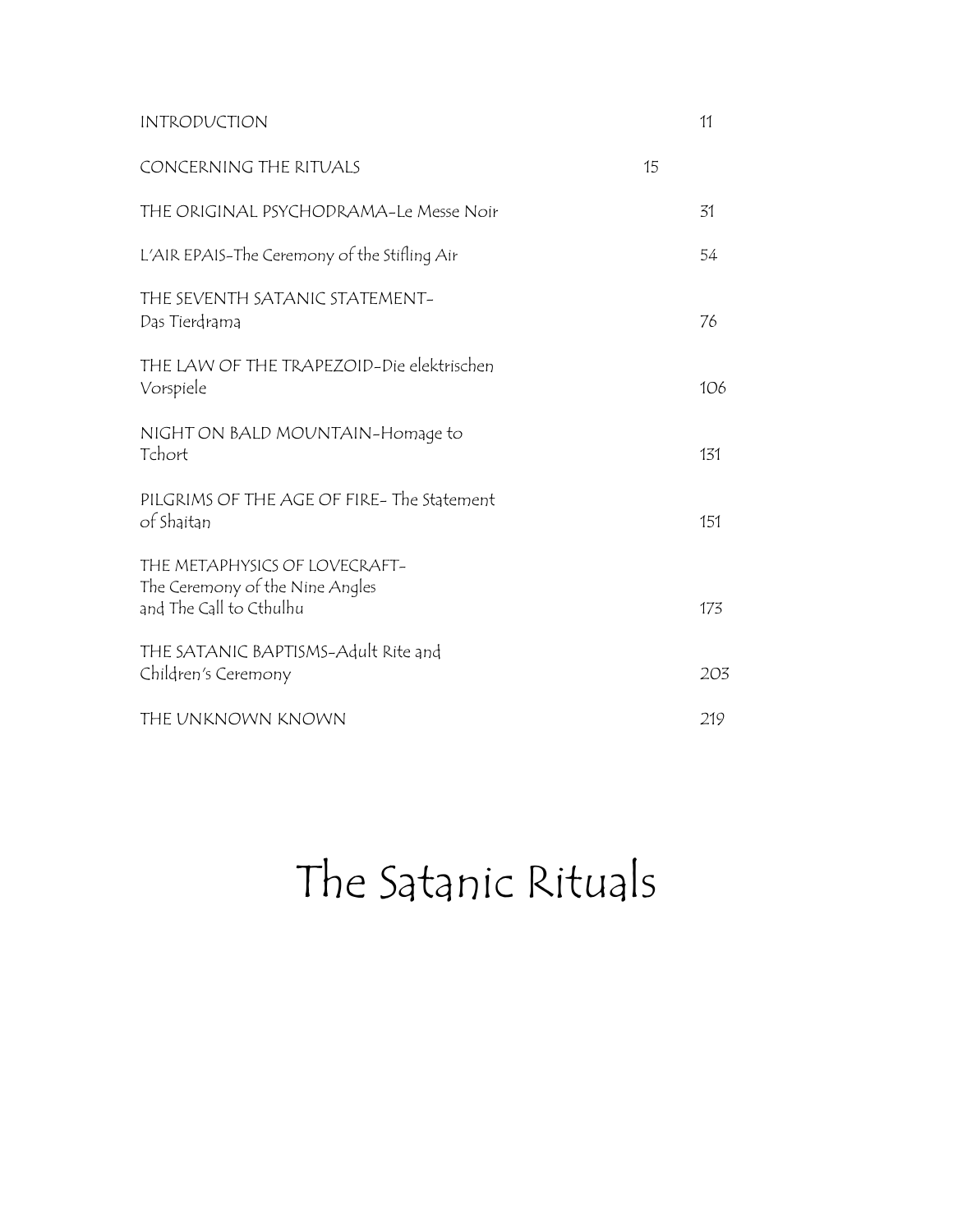

#### INTRODUCTION

The rituals contained herein represent a degree of candor not usually found in a magical curriculum. They all have one thing in common-homage to the elements truly representative of the *other side.*

The Devil and his works have long assumed many forms. Until recently, to Catholics, Protestants were devils. To Protestants, Catholics were devils. To both, ews were devils. To the Oriental, the Westerner was a devil. To the American setder of the Old West, the Red Man was a devil. Man's ugly habit of elevating himself by defaming others is an unfortunate phenomenon, yet apparently necessary to his emotional well-being. Though these precepts are diminishing in power, to virtually everyone some group represents evil incarnate. Yet if a human being ever thinks that someone else considers him wrong, or evil, or expendable in the affairs of the world, that thought is uickly banished. Few wish to carry the stigma of villain.

But wait We are experiencing one of those uni ue periods in history when the villain consistently becomes heroic. The cult of the anti-hero has exalted the rebel and the malefactor.

Because man does little in moderation, selective acceptance of new and revolutionary themes is nonexistent. Conse uently all is chaos, and anything goes, however irrational, that is against established policy. Causes are a dime a dozen. Rebellion for rebellion's sake often takes precedent over genuine need for change. The opposite has become desirable, hence this becomes the Age of Satan.

Dire as this appears, yet when the dust of the battles settles what truly needed changing will have been changed. The sacrifices will have been offered, human and otherwise, so that long-range development might continue, and stability return. Such is the odyssey of the twentieth century. The acceleration of man's development has reached an epic point of change. The evasive theologies of the immediate past were necessary to sustain the human race while the higher man developed his dreams and materialized his plans, until the frozen sperm of his magical child could be born upon the earth. The child has emerged in the form of Satan-the opposite.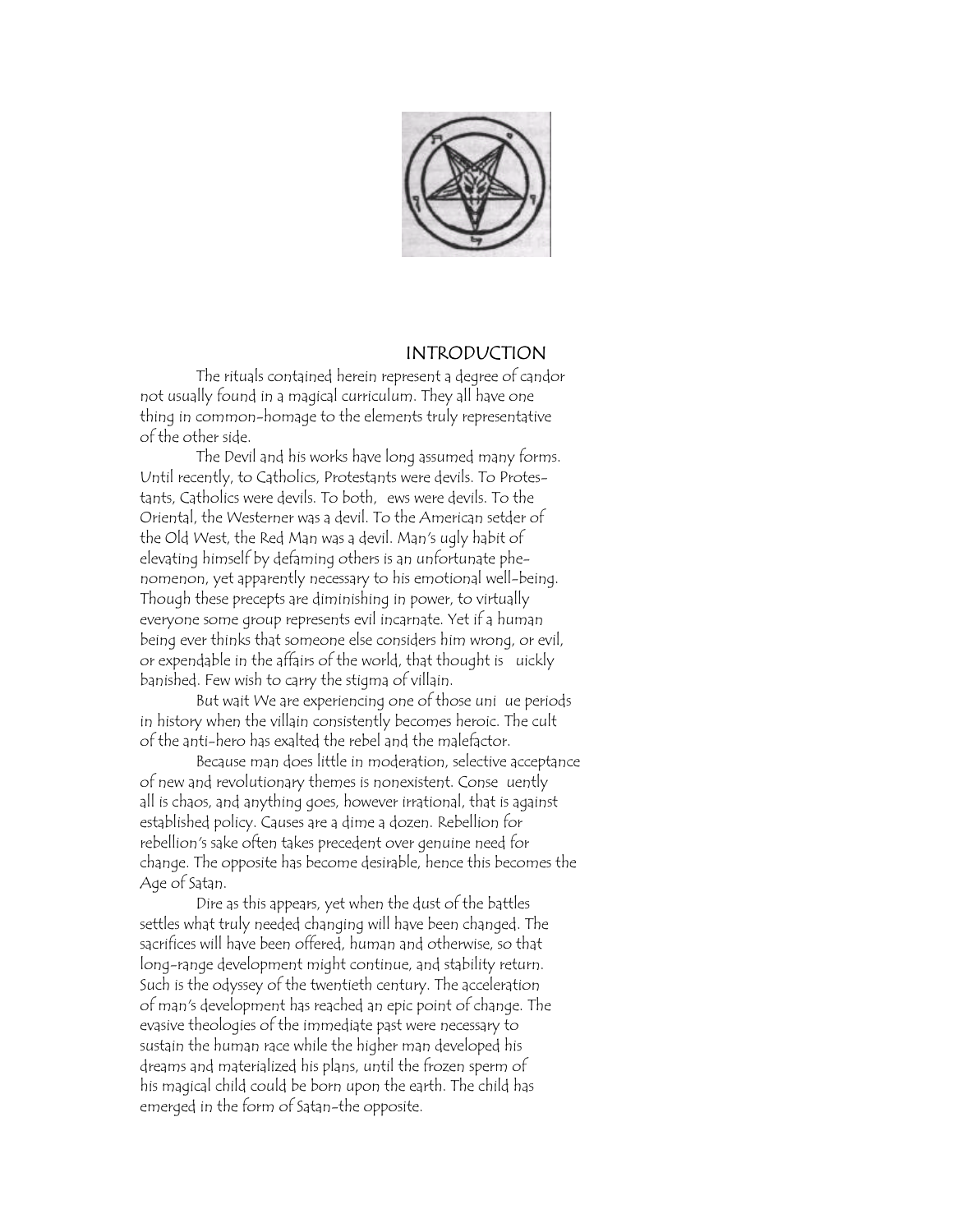The cold and hungry of the past produced offspring to till the fields and work the mills. Their cold will stop and their hunger shall end, but they will produce fewer children, for the by-product of the magician's frozen seed which has been born upon the earth will perform the tasks of the human offspring of the past. Now it is the higher man's role to produce the children of the future. uality is now more important than quantity. One cherished child who can *create* will be more important than ten who can produce-or fifty who can *believe!* The existence of the man-god will be apparent to even the simplest, who will see the miracles of his creativity. The old belief that a supreme being created man and man's thinking brain will be recognized as an illogical sham.

It is altogether too easy to dismiss Satanism as a total invention of the Christian Church. It is said that the principles of Satanism did not exist before sectarian propaganda invented Satan. Historically, the word Satan did not have a villainous meaning before Christianity.

The safe schools of witchcraft, with their strict adherence to their horned-god-fertility-symbol syndrome, consider the words *Devil* and *Satan* anathema. They disclaim any association. They wish no comparisons to be drawn linking their Murrayite-Gardnerian- neo-pagan - traditional beliefs with Diabolism. They have expunged *Devil* arid *Satan* from their vocabulary, and have waged a tireless campaign to give dignity to the word witch, though that has always been synonymous with nefarious activity, whether as witch, or hexe, or venifica, or other. They wholeheartedly *accept* the Christian evaluation of the word *Satan* at face value, and ignore the fact that the term became synonymous with evil simply because it was a of Hebrew origin, and anything ewish was of the Devil, and b because it meant adversary or opposite.

With all the debate over the origin of the word witch, and the clear origins of the word Satan one would think that logic would rule, and Satan would be accepted as a more sensibly explained label.\* Even if one recognizes the character inversion employed in changing Pan the good guy into Satan the bad guy, why reject an old friend just because he bears a new name and un ustified stigma Why do so many still feel it mandatory to disavow any connection with what might be classed as Satanic, yet increasingly use each and every one of the arts that were for centuries considered Satan's? Why does the scientist, whose academic and laboratory forebears suffered from accusations of heresy, mouth platitudes of Christian righteousness in one breath, while dismissing the concept of

Controversy over the origin of the English word witch is valid when one considers the etymology of the term in other languages: *venifica* Latin, hexe German, *streghe* Italian, etc. Only in its English form has the word assumed a benign origin: *wicca,* purportedly meaning "wise."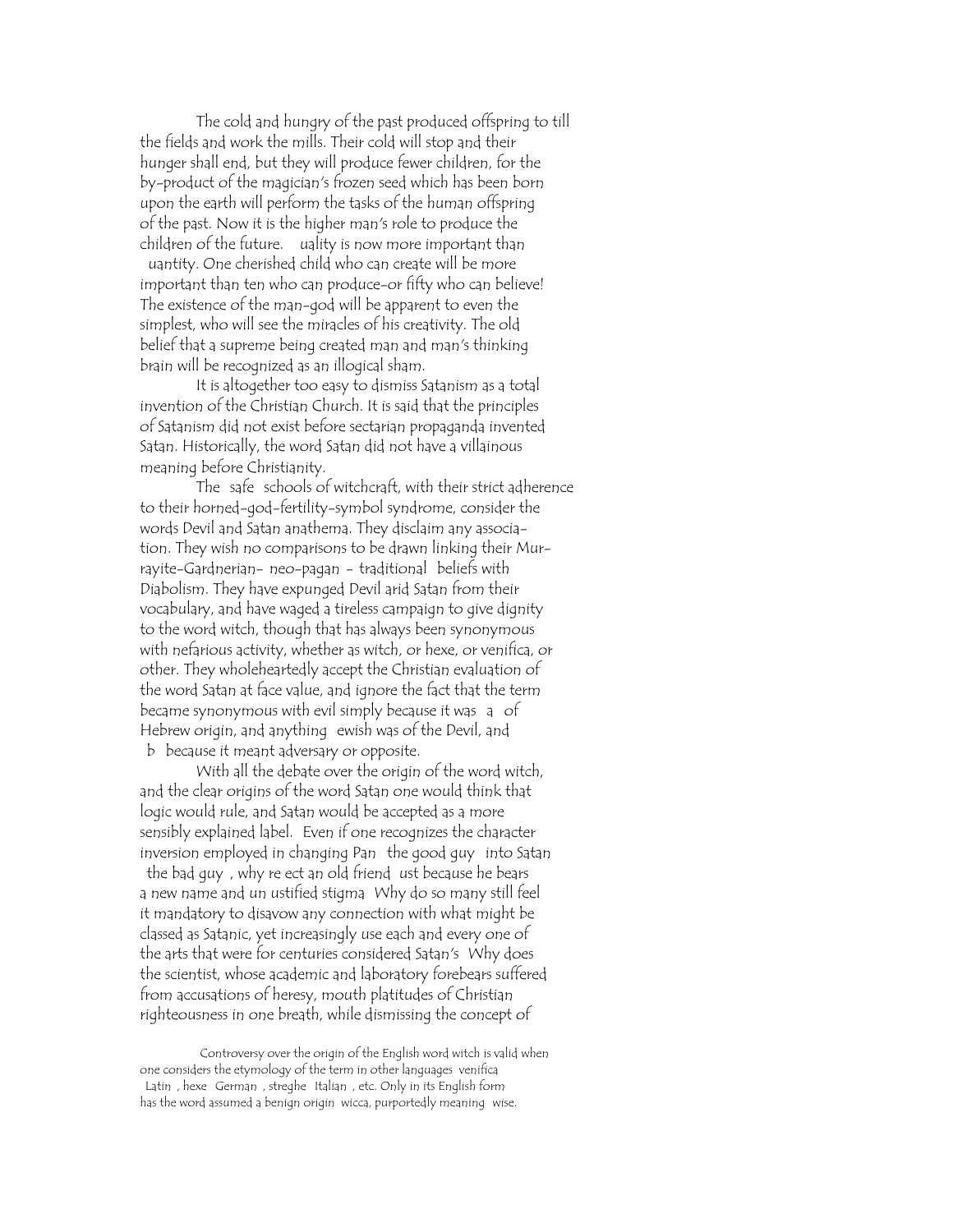Any debate must center on recent claims that advance a positive and socially acceptable meaning for a term that has in all ages and most languages, meant poisoner, frightener, enchanter," spell-caster, or evil woman.

Anthropologists have shown that even in primitive societies notably the Azande, the definition of *witch* carries malevolent connotations. Therefore, are we to assume that the only "good" witchet in the world were English witches This, however, becomes difficult to accept when one considers the term *wizard,* which stems from the Middle English *wysard = wise,* versus the Old English *wican = to bend,* from whence *witch* is supposedly derived. All in all, it seems to be an unsuccessful attempt to legitimatize a word that probably originated by onomatopoeia-the formation of a word that sounds like what it is intended to mean!

Satan in the next, when the man of science owes his heritage to what had for hundreds of years been relegated to Devildom?

The answers to these uestions can be reduced to a single bitter charge: they cannot afford to admit to an affinity with anything that bears the name of Satan, for to do so would necessitate turning in their good-guy badges. What is even worse, the followers of the Witchcraft-NOT-Satanism school harbor the same need to elevate themselves by denigrating others as do their Christian brethren, from whom they claim emancipation.

The rites in this book call the names of devils-devils of all shapes, sizes and inclinations. The names are used with deliberate and appreciative awareness, for if one can pull aside the curtain of fear and enter the Kingdom of Shadows, the eyes will soon become accustomed and many strange and wonderful truths will be seen.

If one is *truly* good inside he can call the names of the Gods of the Abyss with freedom from guilt and immunity from harm. The resultant feeling will be most gratifying. But there is no turning back. Here are the Rites of Lucifer ... for those who dare remove their mantles of self-righteousness.

> Anton Szandor LaVey The Church of Satan 25 December VI Anno Satanas

#### CONCERNING THE RITUALS

Fantasy plays an important part in any religious curriculum, for the sub ective mind is less discriminating about the uality of its food than it is about the taste. The religious rites of Satanism differ from those of other faiths in that fantasy is not employed to control the practitioners of the rites. The ingredients of Satanic ritual are not designed to hold the celebrant in thrall, but rather to serve his goals. Thus, fantasy is utilized as a magic weapon by the individual rather than by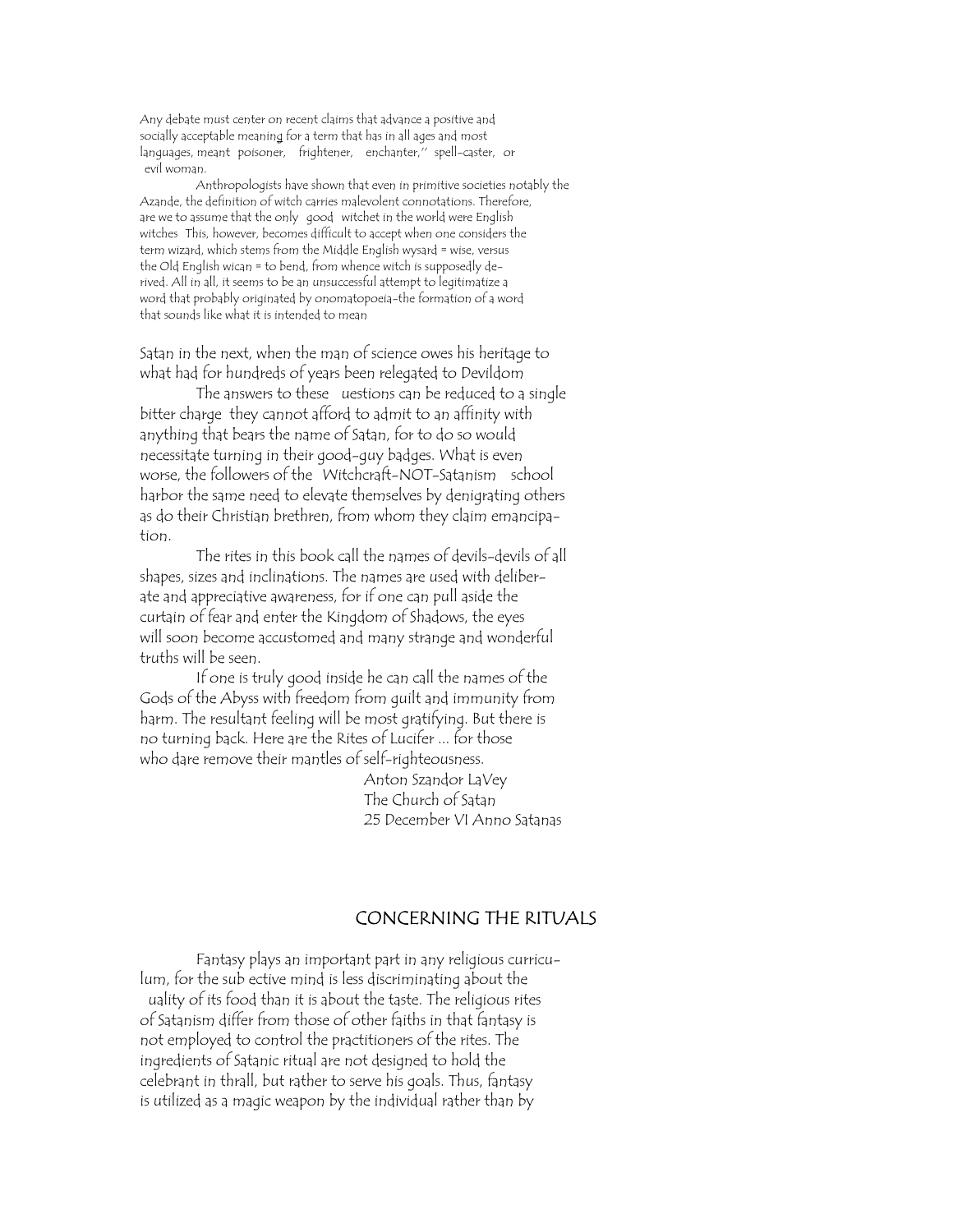the system. This is not meant to imply that there are not, nor there will not exist, those who will claim dedication to Satanism as an *identity* while continuing to be manipulated unknowingly from without.

The essence of Satanic ritual, and Satanism itself, if taken up out of logic rather than desperation, is to ob ectively enter into a sub ective state. It must be realized, however, that human behavior is almost totally motivated by sub ective impulse. It is difficult therefore, to try to be ob ective once the emotions have established their preferences. Since man is the only animal who can lie to himself and believe it, he must consciously strive for some degree of self-awareness. Inasmuch as ritual magic is dependent upon emotional intensity for success, all manner of emotion producing devices must be employed in its practice.

The basic ingredients in the casting of a spell can be categorized as desire, timing, imagery, direction, and balance. Each of these is explained in the author's prior work, *The Satanic Bible.* The material contained in this volume represents the type of Satanic rite which has been employed in the past for *specialized* productive or destructive ends.

It will be observed that a pervasive element of paradox tuns throughout the rituals contained herein. Up is down, pleasure is pain, darkness is light, slavery is freedom, madness is sanity, etc. In keeping with the very semantic and etymological meanings of Satan, situations, sensations and values are often inverted and reversed. This is not intended solely to serve as blasphemy-on the contrary, it is used to make it apparent that things are not always as they seem and that *no* standard can or should be deified, for under the proper conditions any standard can be changed.

Because Satanic Ritual so often exerts such change, both within the chamber and as an aftermath in the outside world, it is easy to assume that the upside-down cross and the Lord's Prayer recited backwards\* usually linked with the *Black Mass* are also synonymous with Satanism. This generalization is correct in theory, since Satanism indeed represents the opposite viewpoint, and as such acts as a catalyst for change. The fact is, throughout history a "bad guy" has been needed so that those who are right can flourish. It was to be expected that the first *Messes Noirs* would institute reversals of existing liturgy, thus reinforcing the original blasphemy of heretical thought.

Modern Satanism realizes man's need for an other side, and has realistically accepted that polarity-at least within the confines of a ritual chamber. Thus a Satanic chamber can serve -depending upon the degree of embellishment and the extent of the acts within-as a meditation chamber for the entertainment of unspoken thoughts, or a veritable palace of perversity.

Ceremonies such as the German *Wahsinn der Logisch* actually weld the concepts of Satanism and the manifestations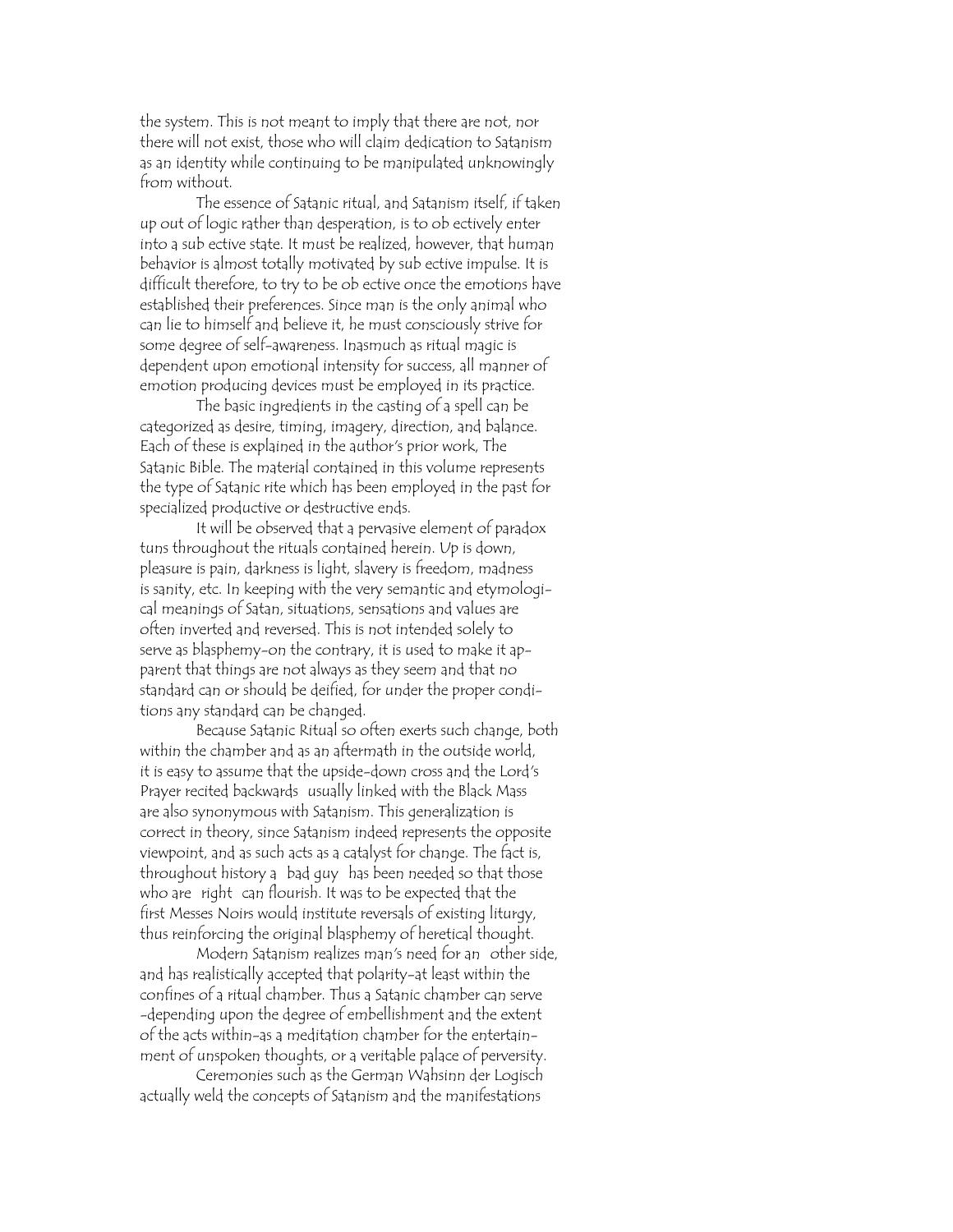of insanity into a total assumption of the role of needed social adversary. This phenomenon has been elo uently defined by

\* Inaccurate assumption; the traditional *Messe Noir* employs a parody of *Matthew* 6:9 rather than a word-order inversion.

psychiatrist Thomas S. Szasz in *The Manufacture of Madness.*

Wherever this polarity of opposites exists, there is balance, life, and evolution. Where it is lacking, disintegration, extinction and decay ensue. It is high time that people learned that without opposites, vitality wanes. Yet *opposite* has long been synonymous with *bad.* Despite the prevalence of adages like "Variety is the spice of life.  $-$  It takes all kinds  $\ldots$  -The grass is always greener . . ." many people still automatically condemn whatever is opposite as evil

Action and reaction, cause and effect, are the bases of everything in the known universe. Yet when automobiles are generally large, it is said no one will ever drive a small car, or when hem lines go up, "they'll never wear long dresses again," etc. The mere fact that the smugness-and boredomof the populace rests on the mantra, It'll never happen indicates to the magician that he must avoid such thinking. In magic the unexpected occurs-with such regularity, in fact, that it is safe to say that *to dwell on anything too long is to consume it.*

Magic is a push pull situation, like the universe itself. While one is pushing, he cannot pull. The purpose in ritual is to "push" the desired result within a unillue span of time and space, then move away and "pull" *by divorcing oneself from all thoughts and related acts previously ritualized.*

The productions contained here fall into two distinct categories: *rituals,* which are directed towards a specific end that the performer desires; and *ceremonies,* which are pageants paying homage to or commemorating an event, aspect of life, admired personage, or declaration of faith. Generally, a ritual is used to *attain,* while a ceremony serves to *sustain.*

For example, the traditional *Black Mass* would incorrectly be considered a ceremony-a pageant of blasphemy. Actually it is usually entered into for a personal need to purge oneself, via overcompensation, of inhibiting guilts imposed by Christian dogma. Thus it is a *ritual.* If a *Black Mass* is performed by curiosity seekers or for fun, it becomes a party.

What constitutes the difference between a Satanic ceremony and a play presented by a theatre group? Often very little: mainly it hinges on the degree of acceptance on the part of the audience. It is of little conse uence whether an outside audience does or does not accept the substance of a Satanic ceremony: the strange and grotes ue always has a large and enthusiastic audience. Murders sell more newspapers than garden-club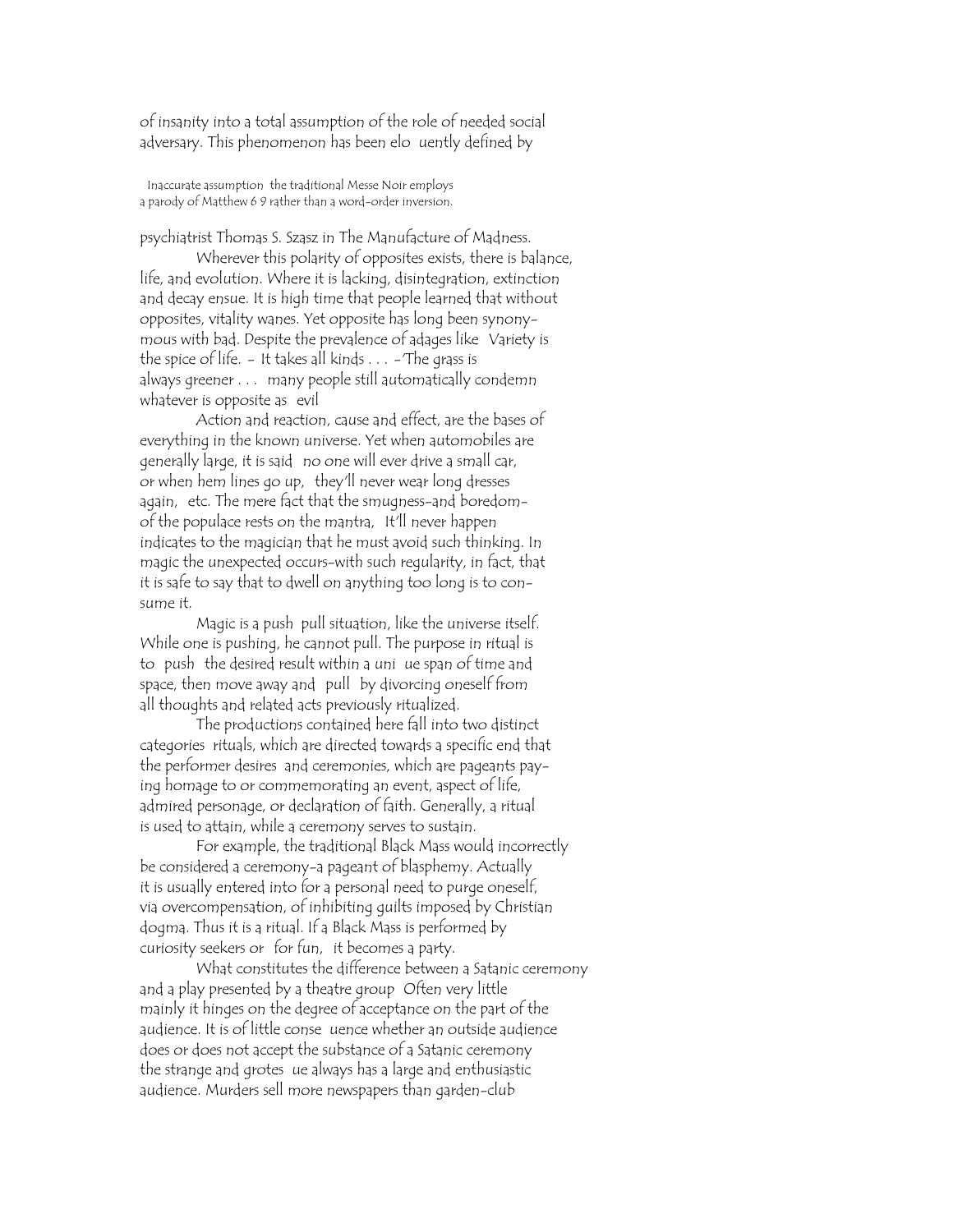meetings. However, it is important to consider the needs of the participants: those who need Satanic ceremony most are the least likely to let themselves go before an audience of the curious.

Unlike encounter groups, the purpose of most Satanic ceremonies is to *elevate* the self rather than *demean* it. Encounter therapy is founded on the premise that if one is reduced in stature by another, who in turn has been reduced, all will have a firm foundation upon which to build. In theory this is admirable, for those who prefer to have *someone else* insult and browbeat them. They attain thereby a rather dubious form of recognition. For the masochistically inclined, encounter groups do provide a source of punishment and recognition. But what of those who have established an identity, those who are winners in the world, and have pride and rational self-interest, yet who possess the desire to express unpopular thoughts

A ceremonial chamber essentially provides a stage for a performer who wishes complete acceptance from his audience. The audience becomes, in fact, part of the show. It has become fashionable in recent years to incorporate the audience into theatrical performances. This started with audience participation, with selected members of the audience called up to the stage to assist a performer in his role. Gradually this developed to such a degree that entire audiences mingled with the cast Still, there can be no assurance that an audience will participate as a result of genuine enthusiasm, or merely because they are expected-or coerced-to do so.

A ceremony is dependent upon total single-mindedness of purpose on the part of *all* persons present. Even commemorative pageants of a public nature suffer from divergence of thought and emotion during the festivities. A Fourth of uly or Mardi Gras festival has a definite reason for its existence, yet how many participants maintain an awareness of its *raison d'etre* while revelling? The festival becomes only an excuse, so to speak-a theme upon which to base social needs. Unfortunately, too many arcane and occult ceremonies and rituals wind up as ust such excuses for social and sexual intercourse.

An important point to remember in the practice of any magic ritual or ceremony is if you depend upon the activities within the chamber to provide or sustain a social climate, the ensuing energy-*conscious or otherwise-*directed toward these ends will *negate* any results you wish to obtain through the ritual! The line is fine between the desirability for close rapport between participants, and one's need *per se* for close rapport. The ritual will suffer if there is a single person in the chamber who drains the substance from it by his ulterior motives. Hence it is better to have three participants who are with it than twenty who are and three who are not. The most effective rituals are often the most solitary. This is why it is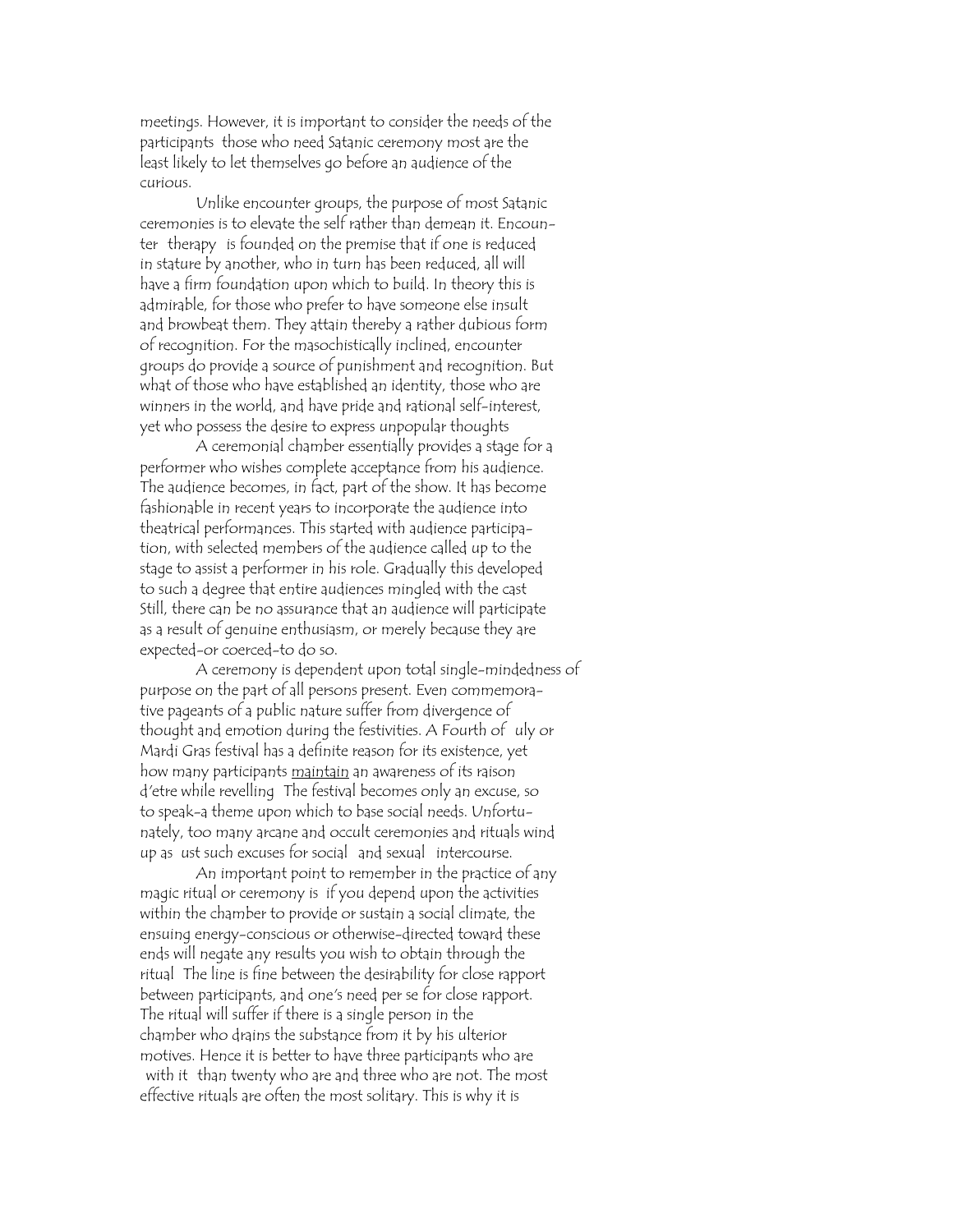preposterous to attempt a ritual or ceremony with outsiders present who happen to be sincerely interested or want to find out more about it or want to see what it's like.

A philosophical commitment is a prere uisite for acceptance into ritualistic activities, and this serves as a rudimentary screening process for organized Satanism. Conse uently, a degree of compatibility-necessary to a successful workingexists within the chamber. Of course, anyone can say, 1 believe," simply to gain access. It will be up to the discerning magician to determine actual sincerity. Because *Lesser Magic* is everyday magic, a finely attuned sense of discrimination is essential for all accomplishment. In addition, one of the most important "commandments" of Satanism is: *Satanism demands study-not worship!*

This book was, for the most part, written because the author believes that ritual magic should be removed from the sealed vacuum in which it has been held by occultists. Scant yean ago, *The Satanic Bible* first publicly advanced magical techni ues and working procedures utilizing sexual energy and other emotional responses. Since then many volumes have appeared that give identical principles, in both technical and esoteric argon. It is expected that the precedent established by the present work will likewise free others to reveal hidden mysteries."

Why, it will be asked, is it deemed feasible to make these rituals public knowledge? Primarily because the demand is great -not only from curiosity-seekers, but from those who thirst for more than what is offered by the recent outpourings of pseudo-Cabbalistic, crypto-Christian writing. Another reason for this book is that there are many recent awesome discoveries which give the sorcerer new tools with which to experiment. That is also why it is now "safe<sup>4</sup> to advance much of the present material.

A third reason, and perhaps the most important of all, is that magic-like life itself-produces what one puts into it This principle can be observed in countless facets of human behavior. Human beings invariably treat things (property, other persons, etc.) with the same degree of respect with which they regard themselves. If one has little self-respect, no matter how much of a surface ego is present, one has little respect for anything else. This will lessen or negate ultimate successmagical or otherwise.

The difference between prayer and magic can be compared to the difference between applying for a loan and writing out a blank check for a desired amount. A man applying for a loan prayer) may have nothing but a ob as collateral and must keep working and pay interest, should the loan be granted. Otherwise he will wind up with bad credit (purgatory). The man magician who writes the desired amount on the blank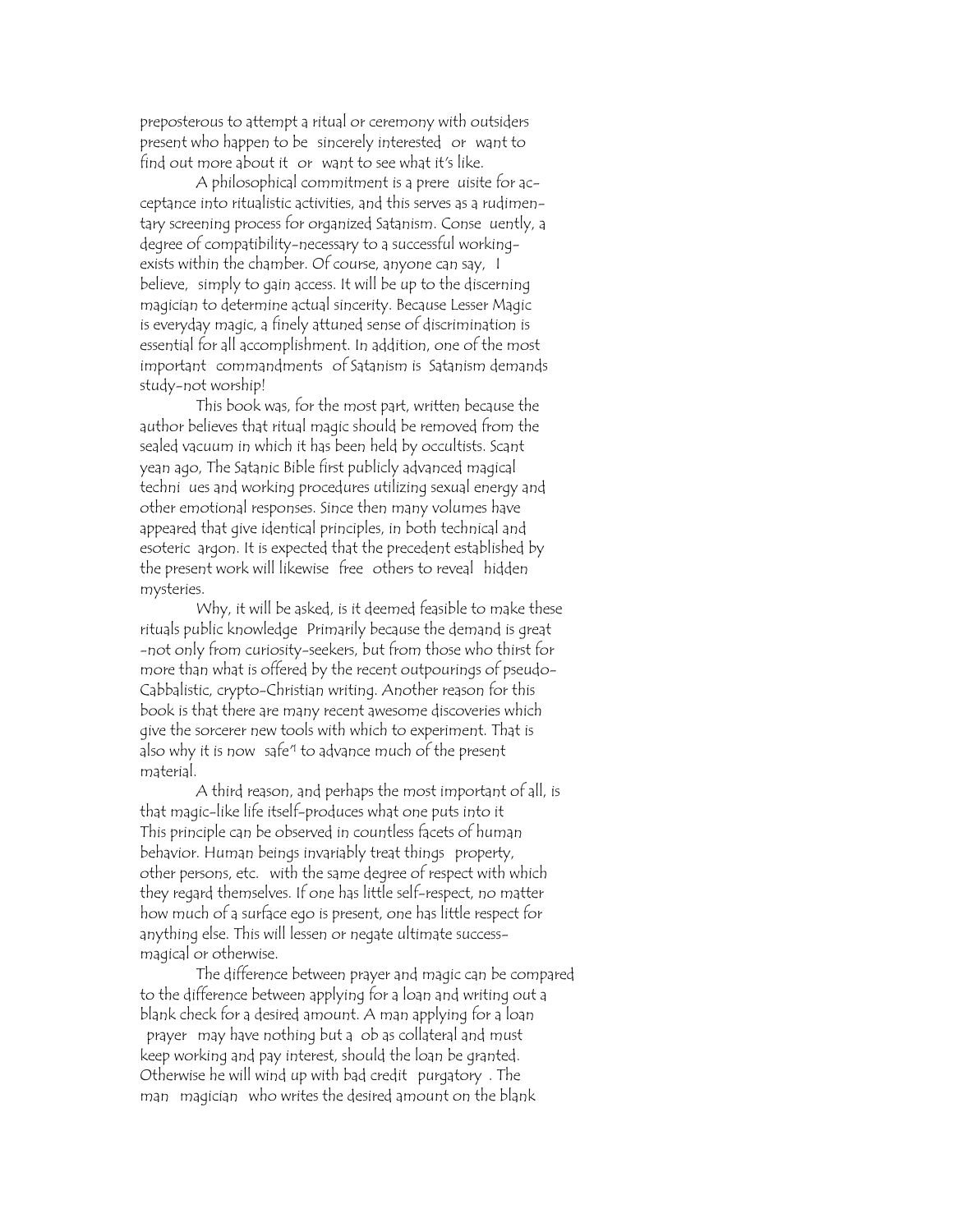check, assumes there will be delivery of the merchandise, and he pays no interest He is indeed fortunate-*but* he had better have sufficient funds magical ualities to cover the amount written, or he may wind up in far worse straits, and have his creditors demons out looking for him.

Magic, like any other tool, requires a skilled hand. This does not mean that one need be a magician's magician or an advanced scholar of occult teachings. But it requires an application of principles-principles earned through study and experience. Life itself demands application of certain principles. If one's wattage (potential) is high, and the proper principles are applied, there is very little that cannot be accomplished. The more readily one can apply the principles needed to effect a proficiency in *Lesser Magic, th*e greater one's chances of attainment through the use of *ritual-*or *ceremonial-*magic.

Satanic Ritual is a blend of Gnostic, Cabbalistic, Hermetic, and Masonic elements, incorporating nomenclature and vibratory words of power from virtually every mythos. Though the rituals in this book are representative of different nations, it will be easy to perceive a basic undercurrent through the cultural variants.

Two each of the rites are French and German, their preponderance accountable to the rich wealth of Satanic drama and liturgy produced by those countries. The British, although enamored of ghosts, hauntings, pixies, witches, and murder mysteries, have drawn most of dieir Satanic repertoire from European sources. Perhaps this is because a European Catholic who wanted to rebel became a Satanist: an Englishman who wanted to rebel became a Catholic-that was blasphemy enough! If most Americans' knowledge of Satanism is gleaned from the tabloid press and horror films, the average Briton can boast of "enlightenment" from the pens of three of their writers: Montague Summers, Dennis Wheatley and Rollo Ahmed. The notable British exceptions to what historian Elliot Rose terms die anti-Sadducee school of literary probing into Satanism, are that author's bold work, *A Razor for a Goat;* and Henry T. F. Rhodes' comprehensive study, *The Satanic Mass.*

Approximately half of the rites contained in this volume can be performed by four or less persons, thereby eliminating problems or failures which can arise if uantity takes precedence over quality in the selection of *dramatis personae.* Where group solidarity and singleness of purpose exists, ceremonies such as *Das Tierdrama, Homage to Tchort* and *The Call to Cthulhu,* can be celebrated effectively by a larger number of participants.

For the most part, the rites should be begun and ended with the procedures standard to Satanic liturgy. These are presented in detail in *The Satanic Bible,* and are indicated wherever the term *standard sequence,* or *customary manner* (or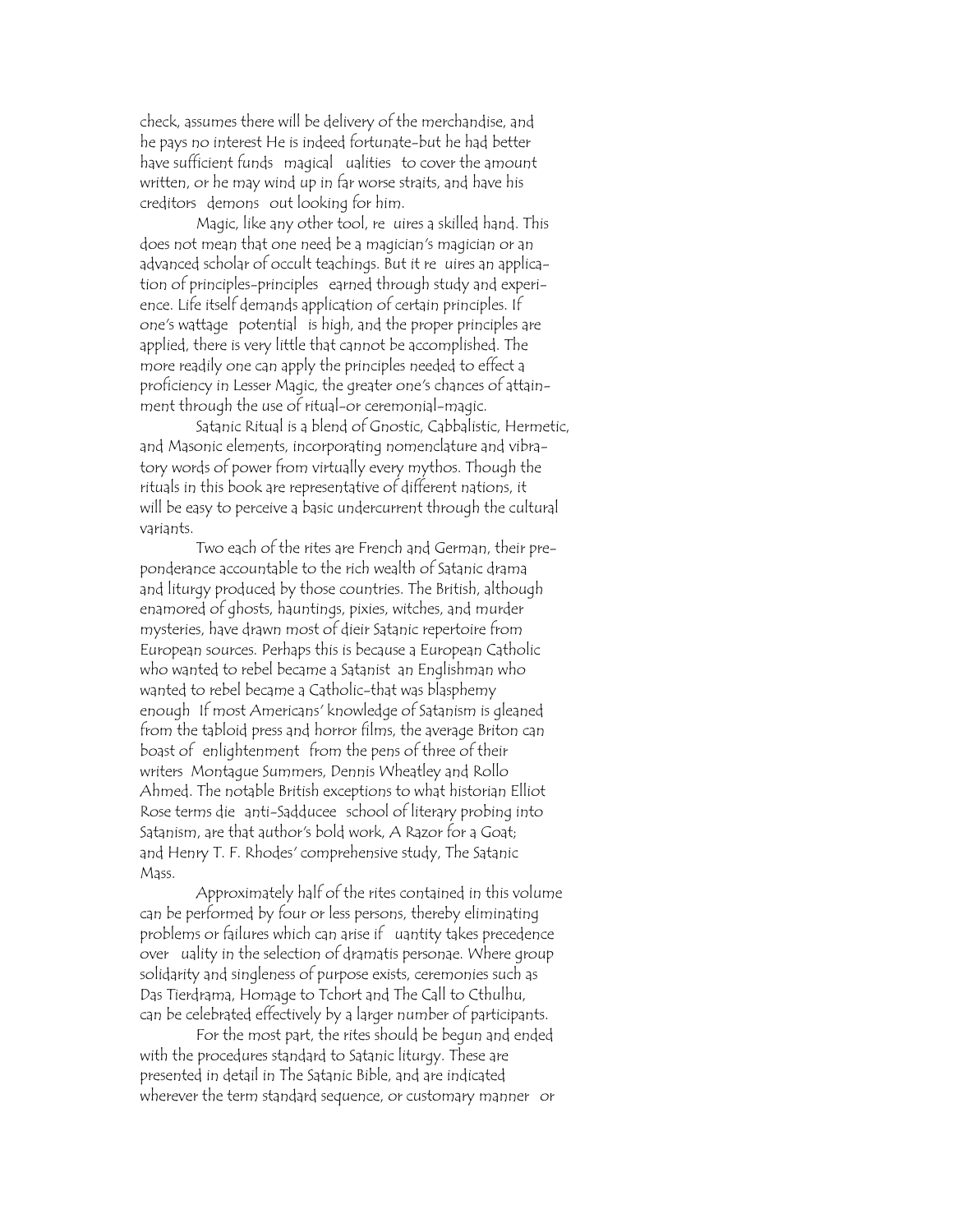die e uivalent, appears in the present text. Accouterments necessary to all rites, as well as the *Enochian Calls,* are likewise given in the *Bible.*

As to the pronunciation of the names involved despite some occultists who insist, You can't expect help from the forces you call upon if you can't pronounce their names right,  $\,$  , assume that the forces, demons, or elementals have enough insight to udge a caller's worthiness on more profound criteria than his glib tongue or expensive shoes. Pronounce the names as they sound best to *you,* but don't assume that you have the *correct* pronunciation, exclusive of all others. The "vibratory" rate of the names is only as effective as your own ability to vibrate while saying them, neither of which terms is to be confused with *vibrato.*

The success of magical operations is dependent upon *application of principles* learned rather than the amount of data collected. This rule must be stressed, for ignorance of this fact is the one most consistent cause of magical incompetency-and the least likely to be considered as the reason for failure. The most successful individuals throughout history have been the people who learn a few good tricks and apply them well, rather than those with a whole bag full who don't know which trick to pull out at the right time-or how to use it once they get it out!

Much magical curricula is padded beyond belief with pseudo-esoteric data, the purpose of which is a to make it tougher to learn, since no one places any credence in what comes too easy (though they constantly seek shortcuts, giveaways and miracles  $\;\;\;\;$  b to provide many things that can go wrong, so that if a ritual doesn't work it can be said that the student was delin uent in his studies c to discourage all but the most idle, bored, talentless, and barren translation introspective, mystical, spiritual) persons. Contrary to popular assumption, esoteric doctrines do not discourage nonachievers but actually encourage them to dwell in loftier ivory towers. Those with the greatest degree of *natural* magical ability are often far too busy with other activities to learn the finer points of the *Sephiroth, Tarot, I Ching,* etc.

This is not intended to suggest that there is no value in arcane wisdom. But, ust because one memorizes every name in a telephone directory it does not mean he is intimately acuainted with each person listed.

It is often said that magic is an impersonal tool and therefore neither white nor black, but creative or destructive, depending upon the magician. This implies that-like a gunmagic is as good or bad as its user's motivations. This, unfortunately, is a half-truth. It presumes that once a magician activates his magical weapon it will serve him according to his own propensities.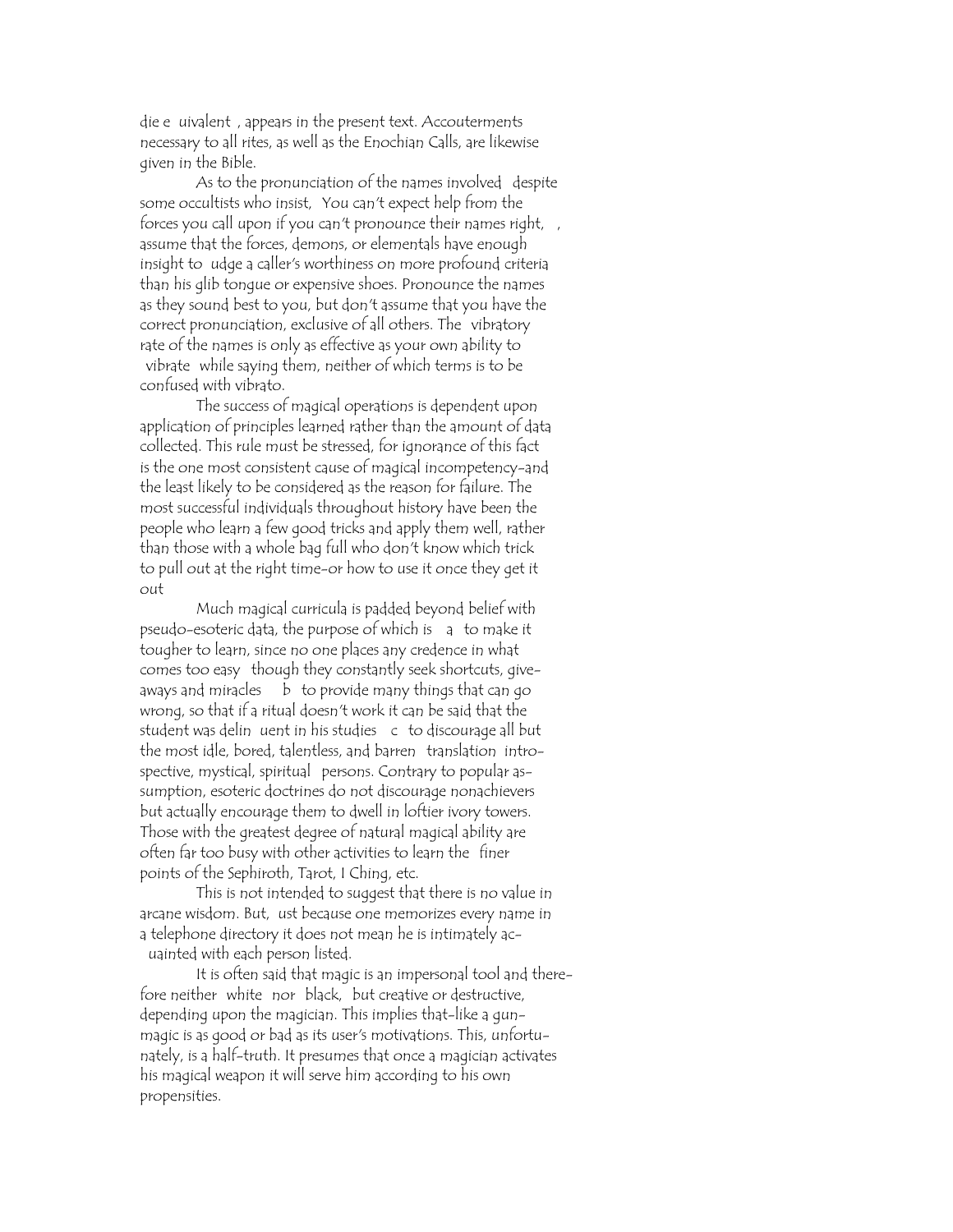If a magician were dealing with only two elements-himself and his magical force-this theory could be valid. But under most circumstances, human actions and events are influenced and carried out by other human beings. If a magician wants to effect a change according to his will (personal) and employs magic as a tool impersonal, he must often rely on a human vehicle personal to carry out his will. No matter how impersonal a force magic is, the emotional and behavioral pattern of the human vehicle must be considered.

It is too often assumed that if a magician curses someone the victim will meet with an accident or fall ill. This is an oversimplification. Often the most profound magical workings are those which engage the assistance of other unknown human beings in order to effect the magician's will. A magician's destructive wish toward another may be ustified by all laws of natural ethic and fair play, but the force that he summons may be wielded by a mean, worthless person-one whom the magician himself would despise-in order to complete the working. Oddly enough, this manner of operations can be employed for benevolent or amorous-rather than destructive-ends with e ual success.

*The Satanic Bible* states that the magician should treat the entities he calls upon as friends and companions, for even an impersonal device will respond better to a conscientious and respectful user. This principle is accurate for operating automobiles and power tools, as well as demons and elementals.

It will be apparent to some readers that Satanic rites of the type contained in this book can act as catalysts for the actions of great numbers of people, and indeed they *have-*acting, in the words of Lovecraft, as the mind that is held by no head.

Whenever reference in this book is made to a priest, the role may also be taken by a woman who can serve in the capacity of priestess. It must be clarified, however, that the essence of Satanism-its dualistic principle-necessarily imposes an active/ passive dichotomy upon the respective roles of celebrant and altar. If a woman serves as a celebrant, then for all intents and purposes she represents the masculine principle in the rite.

The pervasive theme of active passive Yin Yang in human relations cannot be stifled, despite attempts to create matriarchal, patriarchal, or unisexual societies. There will always be those who might as well be men or might as well be women," depending upon their endocrinological, emotional and/or behavioral predilections. It is far sounder, from a magical standpoint, for an ego-driven or forceful woman to conduct a ritual, rather than a shy, introspective man. It might prove awkward, however, to cast a passive man in the role of Earth-Mother-as the altar-unless his appearance conveyed the image of a woman.

An exclusively homosexual group can often conduct more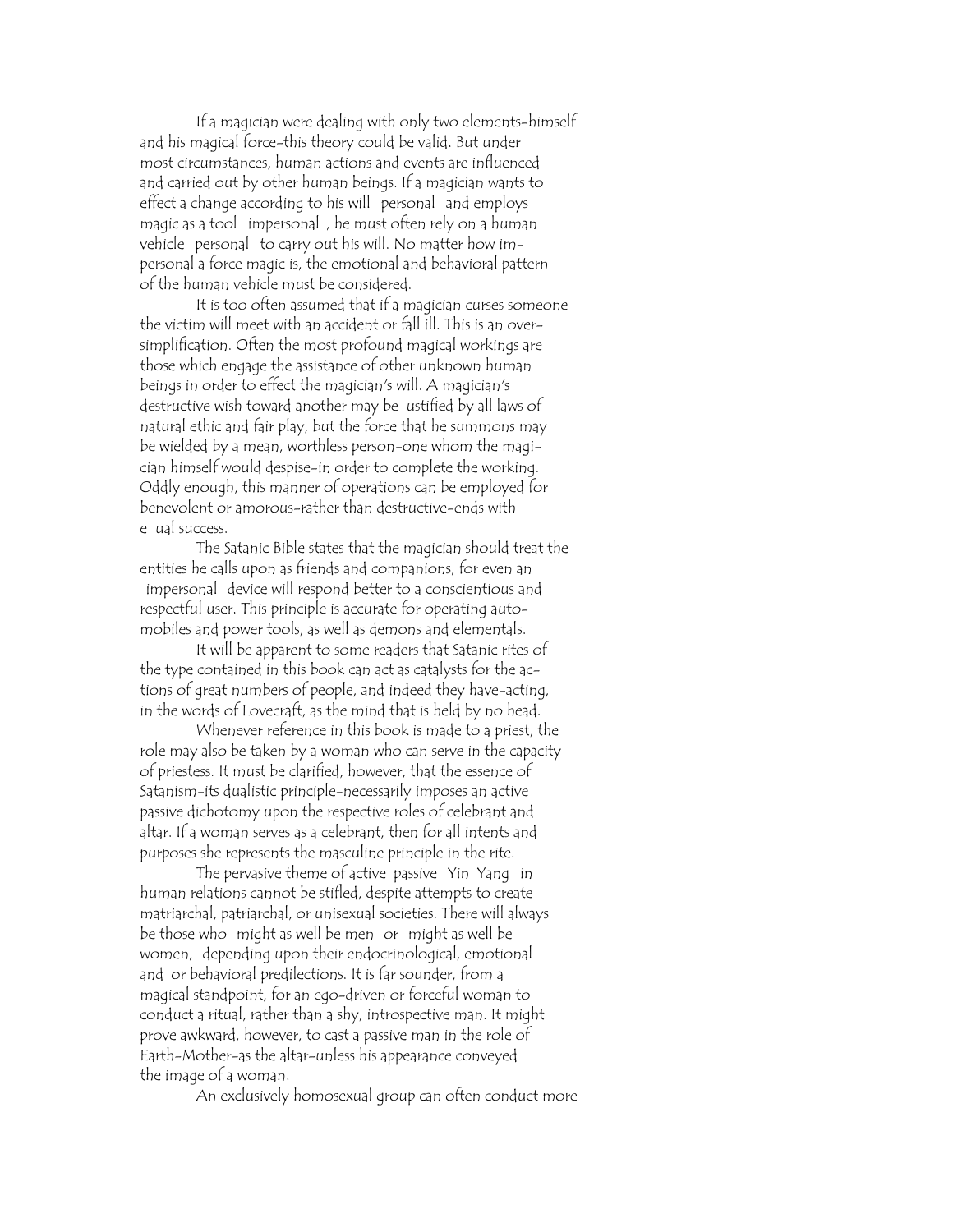fruitful rituals than a group with both heterosexual and homosexual participants. The reason is that each person in an aflhomophile group is usually more aware of the individual active/passive propensities of his associates, and this ensures accurate role casting. It must be stressed that both male and female principles *must* be present, even if the *same* sex portrays both.

With few exceptions the rituals and ceremonies in this book have been written to meet existing conditions and requirements. Because a workable format depends on fairly recent standards of language, readily-understandable rubrics and emotion-producing litany cannot be set down without a certain degree of "Satanic license." There are virtually no Satanic rites over one hundred years old that elicit sufficient emotional response from today's practitioner, if the rites are presented in their original form. When the rites were initially conceived, they were amply provocative to the wizards who practiced them, of course. In short, one no longer reads a Victorian romance for sexual titillation.

No single element of a magical rite is uite as important as the words which ate spoken, and unless the litany of a ritual is stimulating to the speaker, silence is far more desirable. The celebrant or priest conducting a rite must serve as a sounding board for the emotions of those in attendance. Through the strength of his words, his listeners' potential charge of magical energy can be inspired to peak intensity or wane to lethargy out of sheer boredom. However, many people are bored by *any* litany, no matter how meaningful or elo uent, so it behooves the magician to select his co-workers with care. Those who are perennially bored are usually stupid, insensitive, unimaginative individuals. They are deadwood in any ritual chamber.

Naturally, there is a reasonable level of possible emotional response which must be understood when selecting a litany to he used for ceremonial purposes. A wizard or cultist of 1 00 may have thrilled at his words when speaking of waiting at the darkness visible, lifting our eyes to that bright Morning Star, whose rising brings peace and salvation to the faithful and obedient of the human race." Now he may say, "standing at the gates of Hell to summon Lucifer, that he might rise and show himself as the harbinger of balance and truth to a world grown heavy with the spawn of holy lies," in order to engender the same emotional response.

The guiding thoughts behind Satanic rituals past and present have emanated from diverse minds and places, yet all operate on much the same fre uency. Many people who never conceptualized their personal philosophies discover that the principles of Satanism are an une ualled vehicle for their thoughts; hence the title of "Satanist" is now being claimed by its rightful owners. Those who disagree with the non-Christian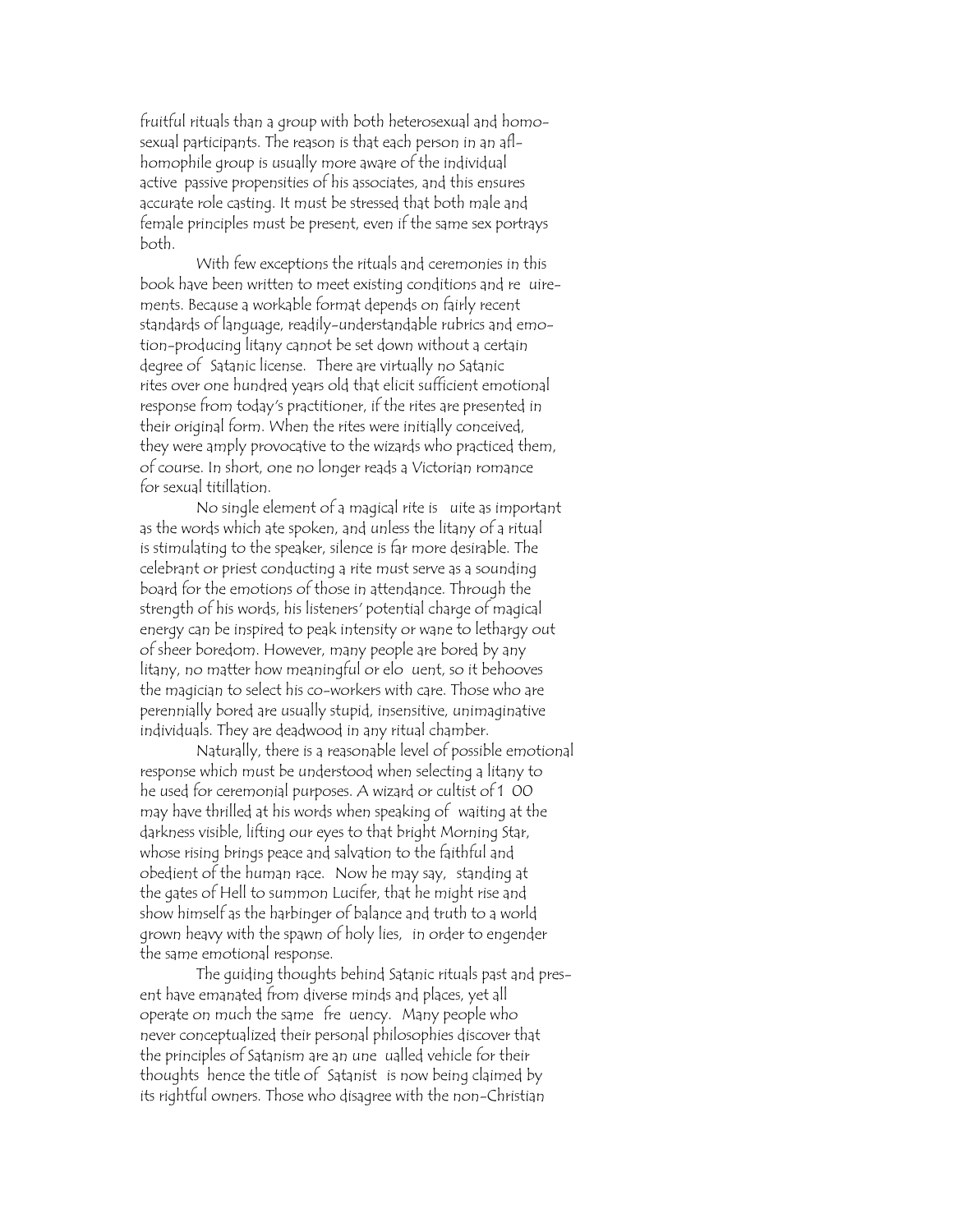definition of *Satanist,* as set forth in *The Satanic Bible,* should examine the basis of that disagreement. It surely stems from one of two sources: "common knowledge" or scripturally founded propaganda.

Satan has been the best friend the church has ever had, as he has kept it in business all these years!"-the Ninth Satanic Statement-is not limited ust to the religious organization referred to as the church. How convenient an enemy the Devil has been for the weak and insecure! Crusaders against the Devil maintained that Satan, even if accepted on an anthropomorphic basis, was *neither so evil nor so dangerous that he could not be personally vanquished.* And so Satan has existed as a convenient enemy to be employed when needed-one who could be beaten by any lily-livered popin ay who could find the time to arm himself with a barrage of scriptural rhetoric! Thus Satan has made cowards into heroes, weaklings into gladiators, and wretches into nobles. That was so simply because his adversaries were able to tailor the rules of the game to suit their own needs. Now that there are *avowed* Satanists, who make *their* own standards, the rules of the game change. If a substance is harmful, its poisonous effects will speak for it. If Satanists are powerfully evil, then their foes have valid fears.

The godly, have toughened Satan in his role of scapegoat, while keeping him nourished and handy for their needs. Now it is *they* who have weakened and atrophied while Satan breaks his bonds. Now Satan's people can speak for Him, and they have a weapon calculated to annihilate the feeble and insipid mournings of the pulpit pounders of the past. That weapon is logic.

The Satanist can easily invent fairy tales to match anything contained in holy writ, for his background is the very childhood of fiction-the myths immemorial of all peoples and all nations. And he admits they are fairy tales. The Christian cannot-no, *dares* not-admit that his heritage is fairy tales, yet he depends on them for his pious sustenance. The Satanist maintains a storehouse of *avowed* fantasy gathered from all cultures and from all ages. With his unfettered access to logic as well, he now becomes a powerful adversary of Satan's past tormentors.

Those who have depended on fighting the Devil to display their qoodness must discover a new adversary-one who is helpless, disorganized, and easily vanquished. But the world is changing fast and such a recruitment will prove difficult, ... so difficult, in fact, that witch-hunters and devil finders may be forced to seek their  $\,$  uarry in the most impenetrable of ungles-themselves.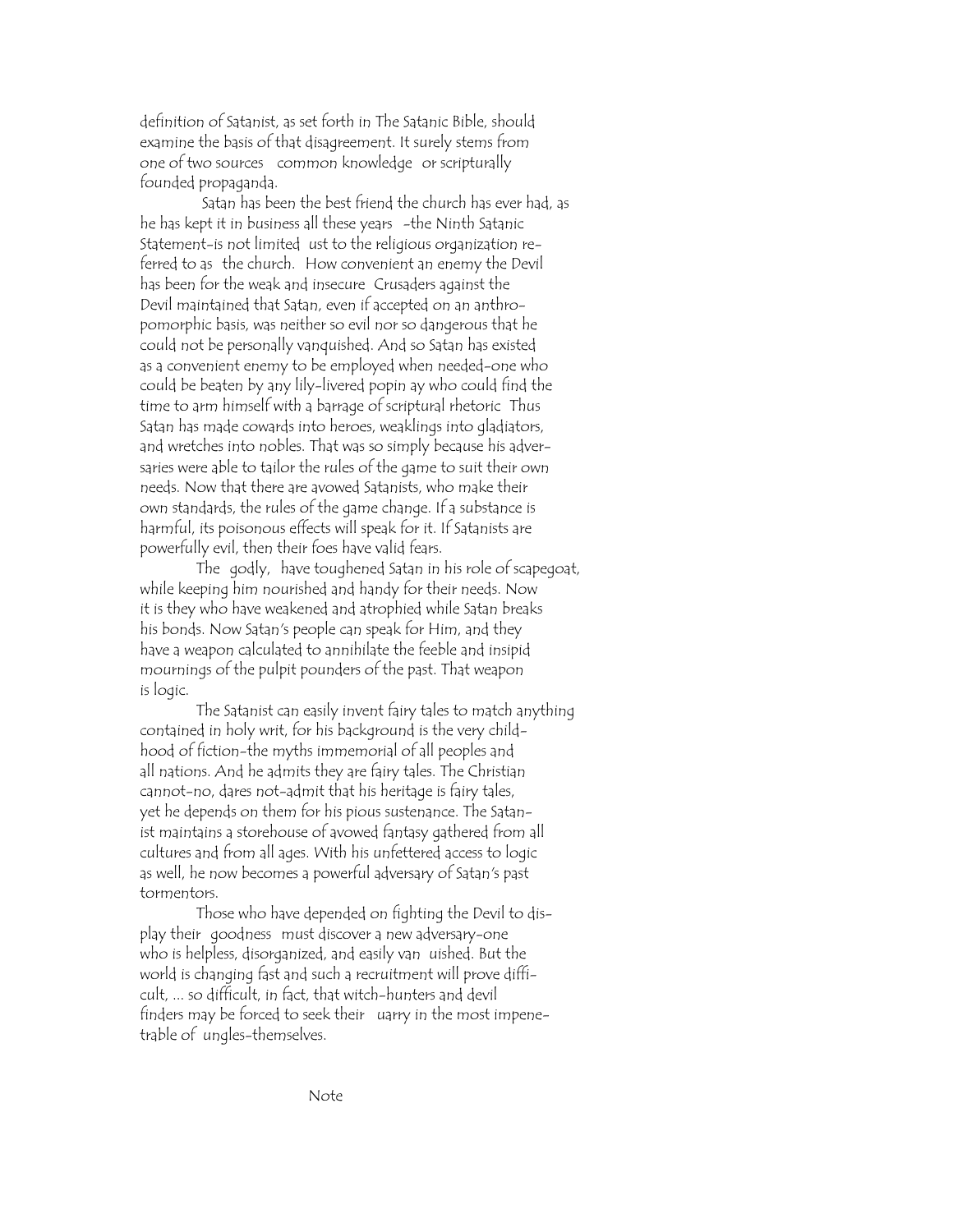In rituals where a foreign language is presented, the English translation usually follows after a brief space.

Wherever both languages are so presented, only *one* should be employed. To reiterate a statement in an alternate language breaks the flow of the original statement.

If the foreign text is used, the English translation should be studied beforehand, so the meaning of the foreign text will be fully understood.

#### LE MESSE NOIR

#### THE ORIGINAL PSYCHODRAMA

The *Black Mass* is a valid Satanic ceremony only if one feels the need to perform it Historically, there is no ritual more closely linked with Satanism than the *Black Mass.* It has long been considered the principal elective of Satanists, who were assumed never to tire of trampling on crosses and of stealing unbaptized infants. If a Satanist had nothing else to do, and was independently wealthy, newer and more blasphemous versions of the *Messe Noir* would be invented in order to nourish his aded existence, the theory went. Though a titillating concept to many, it is without validity, and as devoid of logic as the assumption that Christians celebrate Good Friday every Wednesday afternoon.

Although the *Black Mass* is a ritual that has been performed countless times, the participants often were not Satanists, but would act solely on the idea that anything contradictory to God must be of the Devil. During the In uisition, anyone who doubted the sovereignty of God and Christ was summarily considered a servant of Satan and suffered accordingly. The In uisitors, needing an enemy, found one in the quise of witches who supposedly were sub ect to Satanic control Witches were created in wholesale lots by the church from the ranks of the senile, sexually promiscuous, feebleminded, deformed, hysterical, and anyone who happened to be of non-Christian thought or background. There was only a minute percentage of actual healers and oracles. They were likewise persecuted.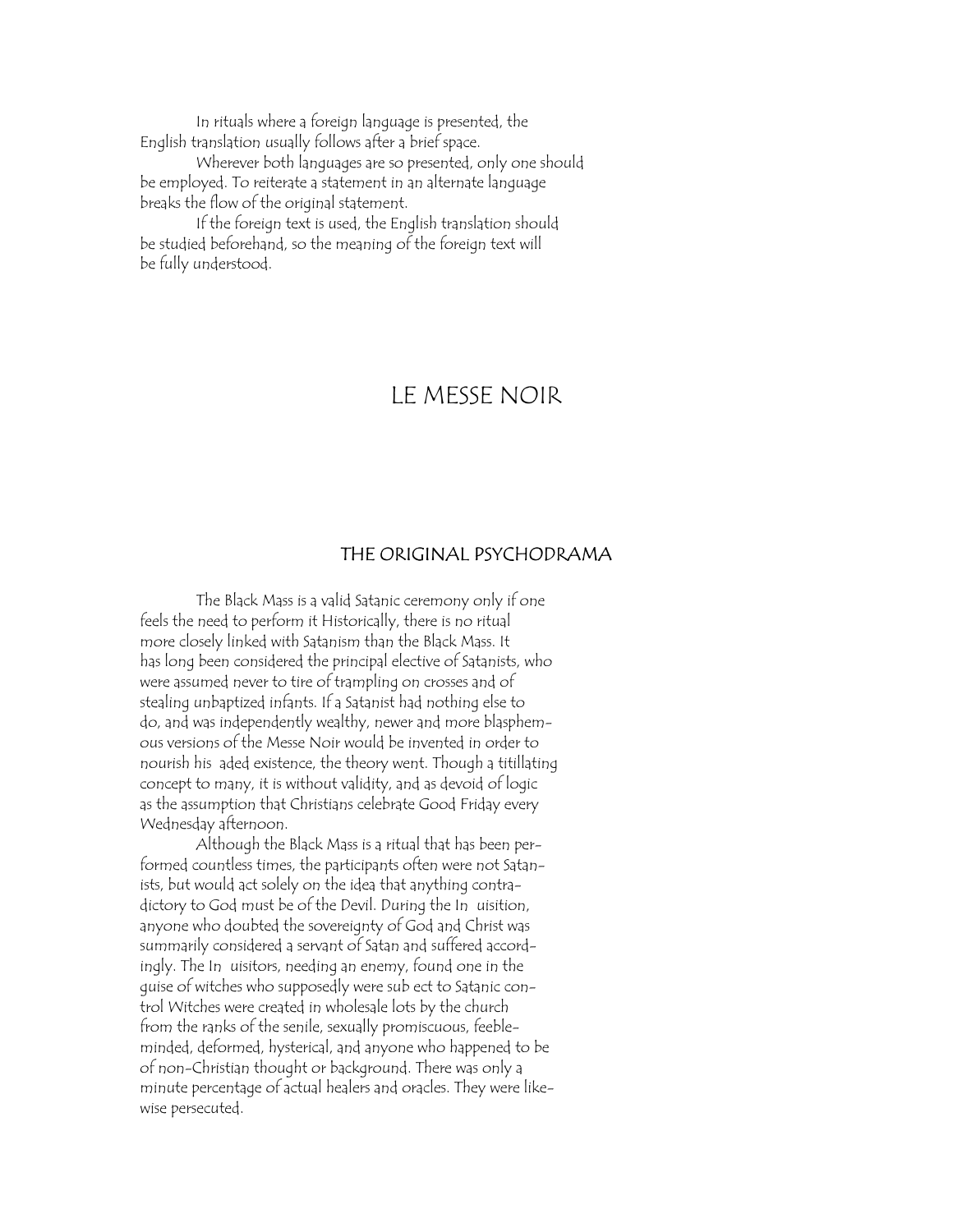There have been recent attempts to assess great numbers of witches of anti uity as rebels against the Christian Church who held Dianic esbats with furtive regularity. This presents a charming picture. But it is folly, because it bestows a degree of intellectual sophistication on people who were essentially ignorant, and who were willing to go along with whatever form of worship the opinion makers gave them.

At any rate, during the period when accounts of the *Black Mass* were employed as propaganda against "heretical" sects and orders, few cared about the finer points differentiating the witch from the Satanist. Both were as one in the eyes of the In uisitors, although it is safe to say that unlike the majority who bore the label of witch, those who conducted themselves Satanically often earned their stigma. This is not meant to condone the actions of the Inquisitors against such freethinkers and rebels, but to concede that they were a very real threat to the holy fathers. Such men as Galileo and da Vinci, accused of traffic with the Devil, most certainly were Satanic in the sense that they expressed ideas and theories destined to break down the status uo.

The supposed high point of the *Black Mass,* alleged to be the offering to Satan of an unbaptized human child, was not uite the way the collectors of baptism fees gloatingly told it.

Catherine Deshayes, known as LaVoisin, was a seventeenth century French businesswoman who peddled drugs and performed abortions. LaVoisin arranged "rituals, charms and spells" for her clients, all of whom wished to retain the safety of the Church, but whose ineffectual prayers drove them to seek darker magic. This sort of desperate miracle seeking is as prevalent today as it was then. In the performance of one of her more popular productions, a clandestine, highly commercial inversion of the Catholic mass, LaVoisin provided "authenticity" by actually engaging willing Catholic priests as celebrants and sometimes using an aborted fetus as a human sacrifice Records indicate that she performed over two hundred abortions.)

The priests who supposedly celebrated the *Black Mass* for her supplied the holy propagandists with more material. If ordained priests were occasionally prone to take part in heretical rites, it is understandable when one considers the social conditions at the time. For centuries in France many men became priests because they were from upper class families and the priesthood was *de rigeur* for at least one son of cultured or well-to-do parents. The first son became a military officer or politician, and the second was sent off to a religious order. So controversial was this arrangement that it produced a catch phrase: *"Le rouge et noir."*

If one of the young men happened to be of intellectual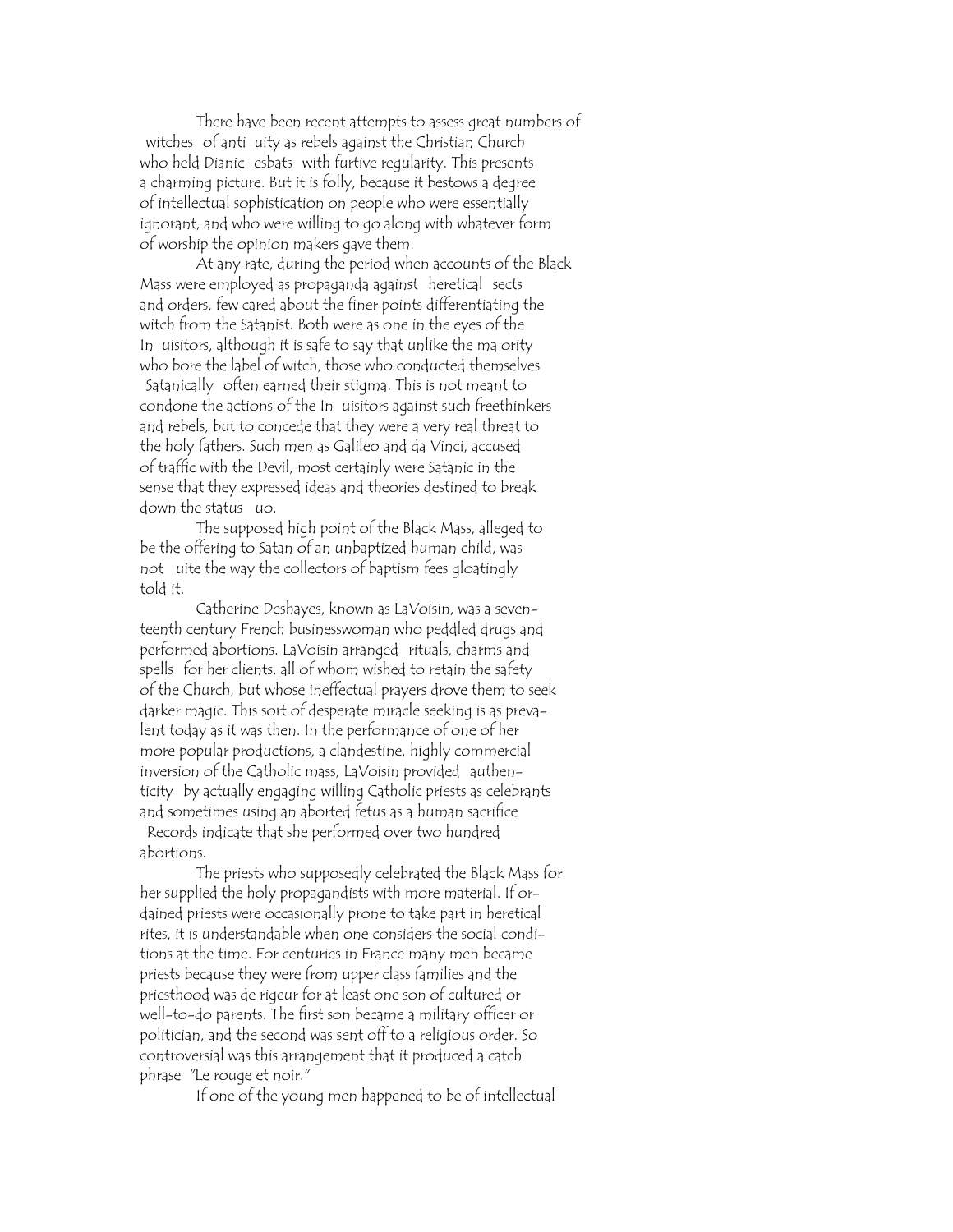bent, which was often the case, the priesthood provided virtually the only access to libraries and avenues of higher learning. It was to be expected that the Hermetic principle of "as above, so below" and vice versa would apply to gifted and intelligent individuals. An in uiring, well-developed mind could often be dangerously skeptical and subse uently irreverent Thus there was always a supply of "depraved" priests ready and willing to celebrate Satanic rites.

History has, in fact, produced entire sects and monastic orders that fell into humanistic and iconoclastic fever. Think about it; *you* personally may have known of a priest or minister who wasn't quite what he should have been ... ! Today, of course, in Christianity's death throes, anything goes in the clergy, and priests once tortured and executed for "vile heresies" (Urban Grandier, for example) would seem like Boy Scouts by current standards of pastoral conduct. The seventeenth century priests who celebrated the *Black Mass* need not have been intrinsically evil heretical, most certainly perverse, definitely but harmfully evil, probably not.

The exploits of LaVoisin, which have been recounted in such a sensational manner, if simplified reveal her as a beautician, midwife, lady pharmacist, abortionist, who had a flair for theatrics. Nevertheless, LaVoisin gave the Church what it needed: a real honest-to-Satan Black Mass. She provided much substance for their anti-heretic propaganda machine. LaVoisin put the *Black Mass* on the map, so to speak, and so succeeded in working some very real magic-magic far more potent than the spells she concocted for her clients. She gave people an *idea.*

Those who leaned to the ideas expressed by LaVoisin's rites needed little encouragement to attempt to duplicate the rites. For those persons the *Black Mass* provided a setting for various degrees of perversity, ranging from harmless and/or productive psychodrama to actual heinous acts that would substantiate the chroniclers' wildest fantasies. Depending on individual predilection, those who received inspiration from the likes of LaVoisin could either effect a therapeutically valid form of rebellion, or fill the ranks of the Christian Satanists -miscreants who adopt Christian standards of Satanism. One fact is irrefutable for every unborn baby offered up in the name of Satan" during LaVoisin's clandestine playlets, countless thousands of *living* babies and small children have been slaughtered in wars fought in the name of Christ.

The *Black Mass* which follows is the version performed by the *Societe des Luciferiens* in late nineteenth and early twentieth century France. Obviously taken from prior *Messes Noir,* it also derives from the texts of die *Holy Bible,* the *Missale Romanum, th*e work of Charles Baudelaire and Charles Marie-George Huysmans, and the records of Georges Legue. It is the most consistently Satanic version this author has encountered.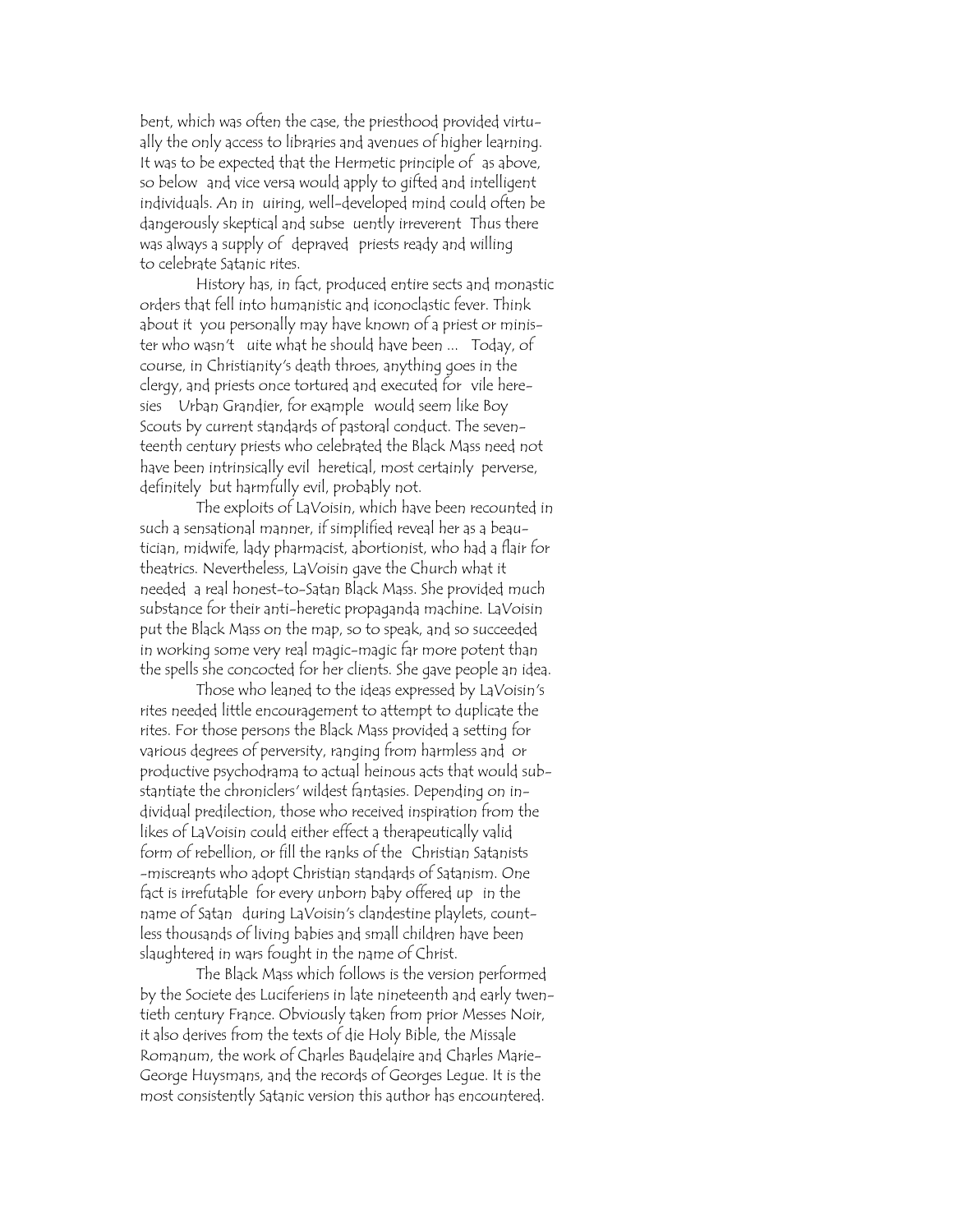While it maintains the degree of blasphemy necessary to make it effective psychodrama, it does not dwell on inversion purely for the sake of blasphemy, but elevates the concepts of Satanism to a noble and rational degree. This ritual is a psychodrama in the truest sense. Its prime purpose is to reduce or negate stigma ac uired through past indoctrination. It is also a vehicle for retaliation against un ust acts perpetrated in the name of Christianity.

Perhaps the most potent sentence in the entire mass follows the desecration of the Host Vanish into the void of thy empty Heaven, for thou wert never, nor shall thou ever be." The possibility that Christ was a total invention has occurred to investigators with increasing fre uency. Many once existing social ramifications might have made this feasible. Perhaps the recent last ditch Christ, the man stand is an attempt to sustain a dying myth through use of a single reinforcing element-one with which all can identify-that shows him a fallible human being!

#### *Requirements for Performance*

Participants consist of a priest celebrant, his immediate assistant deacon, a secondary assistant subdeacon, a nun, an altar, an illuminator who holds a lighted candle where needed for reading, a thurifer, a gong-striker, an additional attendant and the congregation.

Hooded black robes are worn by all participants except two: a woman dressed as a nun, wearing the customary habit and wimple, and the woman who serves as the altar, who fa nude. The priest conducting the mass is known as the celebrant. Over his robe he wears a chasuble bearing a symbol of Satanism-the Sigil of Baphomet, inverted pentagram, inverted cross, symbol of brimstone or black pine cones. Though some versions of the *Black Mass* were performed in vestments consecrated by the Roman Catholic Church, records indicate that such garments were the exception rather than the rule. The authenticity of a consecrated host seems to have been far more important.

The woman who serves as the altar lies on the platform with her body at right angles to its length, her knees at its edge and widely parted. A pillow supports her head. Her arms are outstretched crosswise and each hand grasps a candleholder containing a black candle. When the celebrant is at the altar, he stands between the woman's knees.

The wall over the altar should bear the Sigil of Baphomet or an inverted cross. If both are employed, the Sigil of Baphomet must take the uppermost or prominent position, the cross occupying the space between the lower halves of the altar's legs.

The chamber should either be draped in black or in some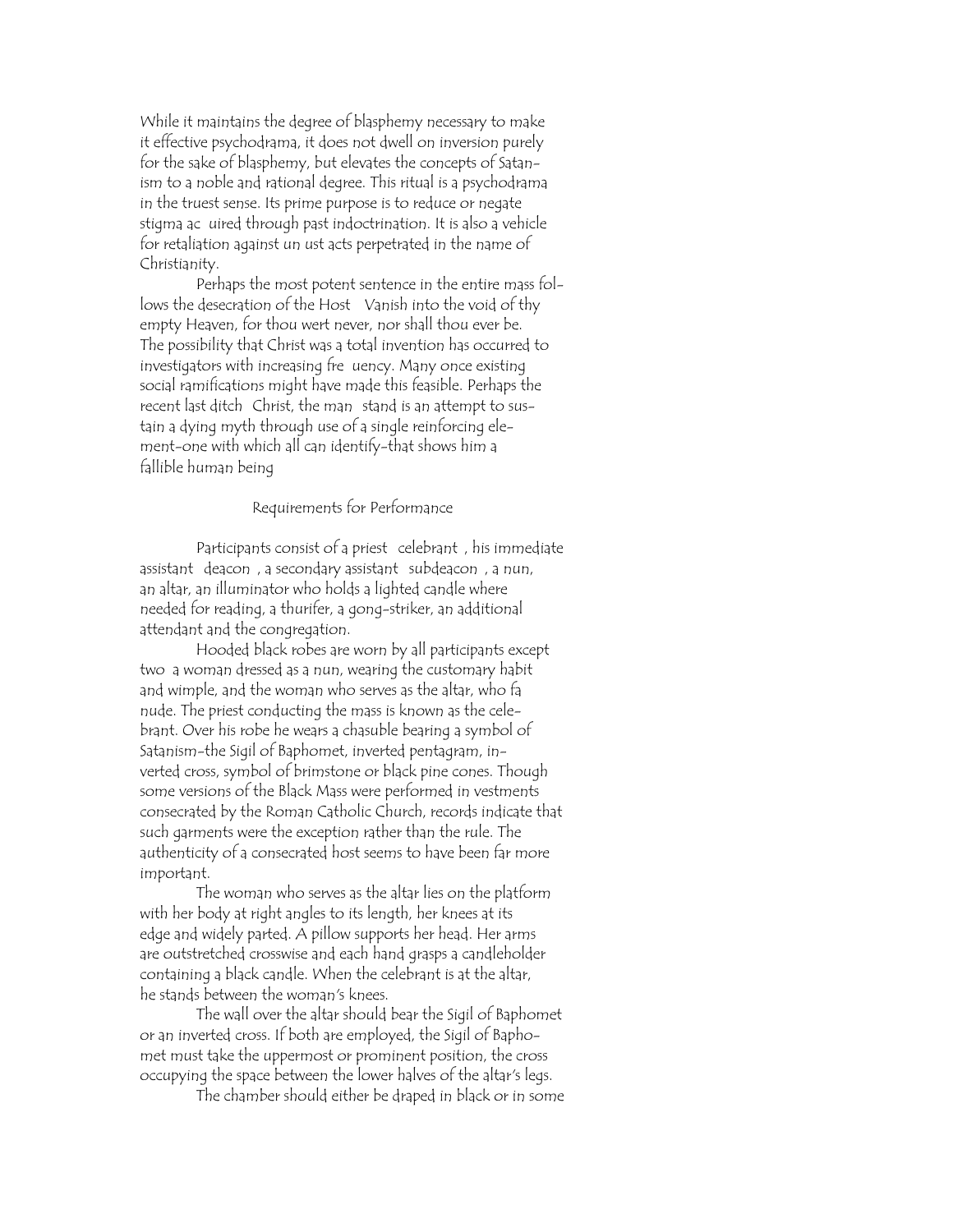way approximate the atmosphere of a medieval or gothic chapel. Emphasis should be placed on starkness and austerity, rather than finery and glitter.

All implements standard to Satanic ritual are employed: bell, chalice, phallus, sword, gong, etc. (see *Satanic Bible* for descriptions and use . In addition a chamber pot, thurible censer and incense boat are used.

The chalice containing wine or li uor is placed between the altar's thighs, and on it is a paten holding a round wafer of turnip or of coarse black bread. The chalice and paten should be shrouded with a syuare black veil, preferably of the same fabric as the celebrant's chasuble. Immediately in front of the chalice is placed an aspergeant or phallus.

The ritual book is placed on a small stand or pillow so that to is on the celebrant's right when he faces the altar. The illuminator stands at the side of the altar near the ritual book. Opposite him, on the other side of the altar, stands the thurifer with a thurible that holds ignited charcoal. Next to him stands the attendant holding the boat of incense.

Music should be liturgical in mood, preferably played on the organ. The works of Bach, de Grigny, Scarlatti, Palestrina, Couperin, Marchand, Clerambault, Buxtehude and Franck are most appropriate.

#### LE MESSE NOIR

When all are assembled the gong is sounded and the celebrant, with the deacon and subdeacon preceding him, enters and approaches the altar. They halt somewhat short of the altar, the deacon placing himself at the celebrant's left, the subdeacon at his right. The three make a profound bow before the altar and commence the ritual with the following verses and responses.

CELEBRANT: In nomine Magni Dei Nostri Satanas. Introibo ad altare Domini Inferi.

DEACON AND SUBDEACON: Ad eum ui laefificat meum.

CELEBRANT: Ad utorium nostrum in nomine Domini Inferi.

DEACON AND SUBDEACON: ui regit terram.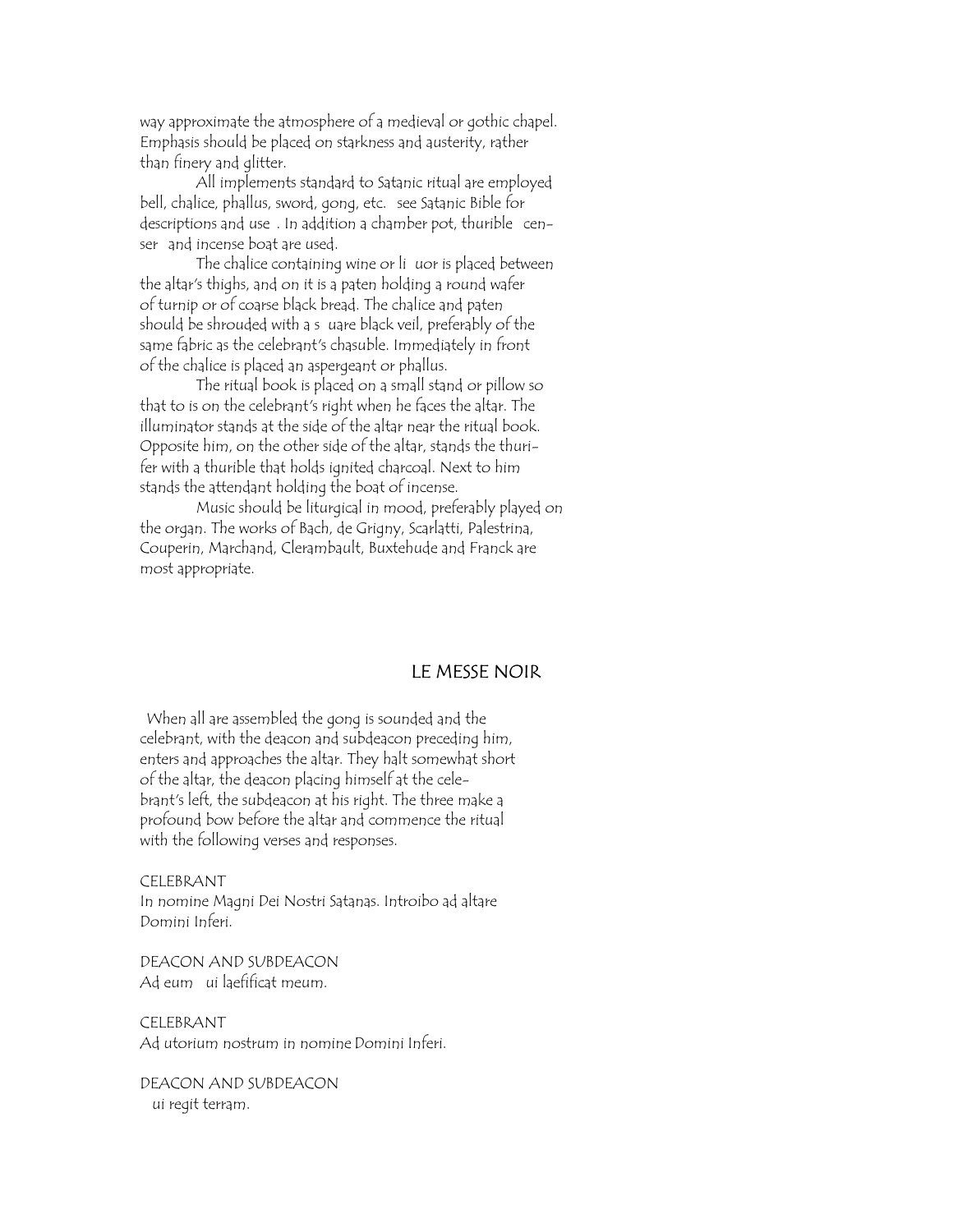#### CELEBRANT:

Before the mighty and ineffable Prince of Darkness, and in the presence of akl the dread demons of the Pit, and this assembled company, I acknowledge and confess my past error. Renouncing all past allegiances, I proclaim that Satan-Lucifer rules the earth, and I ratify and renew my promise to recognize and honor Him in all things, without reservation, desiring in return His manifold assistance in the successful completion of my endeavors and the fulfillment of my desires. I call upon you, my Brother, to bear witness and to do likewise.

#### DEACON AND SUBDEACON:

Before the mighty and ineffable Prince of Darkness, and in the presence of all the dread demons of the Pit, and this assembled company, we acknowledge and confess our past error. Renouncing all past allegiances, we proclaim that Satan-Lucifer rules the earth, and we ratify and renew our promise to recognize and honor Him in all things, without reservation, desiring in return His manifold assistance in the successful completion of our endeavors and the fulfillment of our desires. We call upon you, His liege-man and priest, to receive this pledge in His name.

CELEBRANT: Domine Satanas, tu conversus vivificabis nos.

DEACON AND SUBDEACON: Et plebs tua laetabitur in te.

CELEBRANT: Ostende nobis, Domine Satanas, potentiam tuam.

DEACON AND SUBDEACON: Et beneficium tuum da nobis.

CELEBRANT: Domine Satanas, exaudi meam.

DEACON AND SUBDEACON: Et clamor meus ad te veniat.

CELEBRANT: Dominus Inferus vobiscum.

DEACON AND SUBDEACON: Et cum tuo.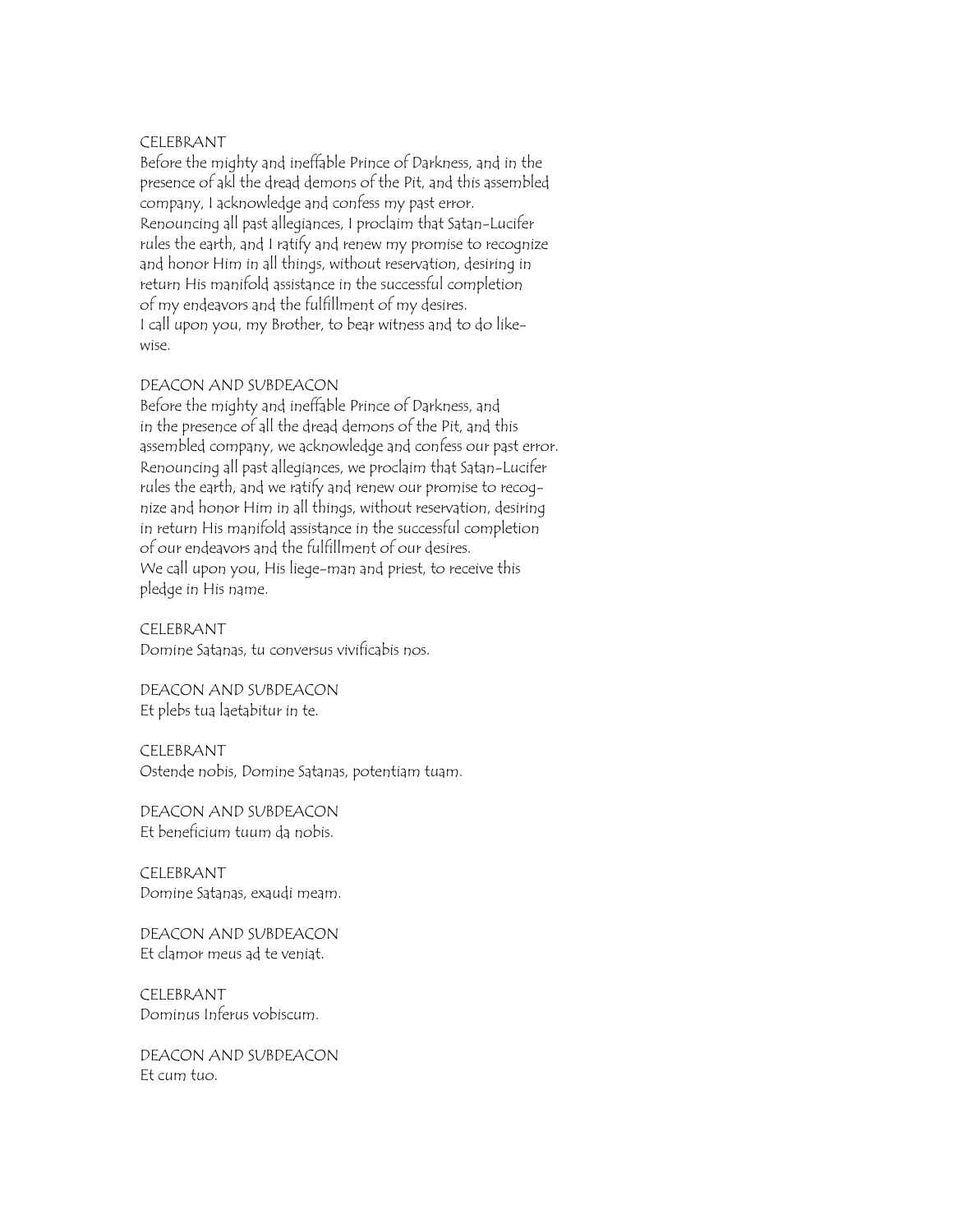#### CELEBRANT:

Gloria Deo, Domino Inferi, et in terra vita hominibus fortibus. Laudamus te, benedicimus te, adoramus te, glorificamus te, gratias agimus tibi propter magnam potentiam tuam: Domine Satanas, Rex Inferus, Imperator omnipotens.

#### *Offertory*

The chalice and paten, on which rests the wafer of turnip or coarse black bread, are uncovered by the celebrant. He takes the paten into both hands, and raises it to about breast level in an attitude of offering, and recites the offertory words.]

#### CELEBRANT:

Suscipe, Domine Satanas, hanc hostiam, uam ego dignus famulus tuus offero tibi, Deo meo vivo et vero, pro omnibus circumstantibus, sed et pro omnibus fidelibus famulis tuis: ut mihi et illis proficiat ad felicitatem in hanc vitam. Amen.

Replacing the paten and wafer, and taking the chalice into his hands, he raises it in like manner, reciting

#### CELEBRANT:

Offerimus tibi, Domine Satanas, calicem voluptatis carnis, ut in conspectu ma estatis tuae, pro nostra utilitate et felicitate, placeat tibi. Amen.

He replaces the chalice upon the altar and then, with hands extended, palms downward, recites the following

#### CELEBRANT:

Come, O Mighty Lord of Darkness, and look favorably on this sacrifice which we have prepared in thy name.

The thurible and incense boat are then brought forward and the celebrant thrice sprinkles incense upon the burning coals while reciting the following:]

#### CELEBRANT:

Incensum istud ascendat ad te, Domine Inferus, et descendat super nos beneficium tuum.

The celebrant then takes the thurible and proceeds to incense the altar and the gifts. First he incenses the chalice and wafer with three counterclockwise strokes, after which he makes a profound bow. Then he raises the thurible three times to the Baphomet or to the inverted cross, and bows again. Then, assisted by the deacon and subdeacon,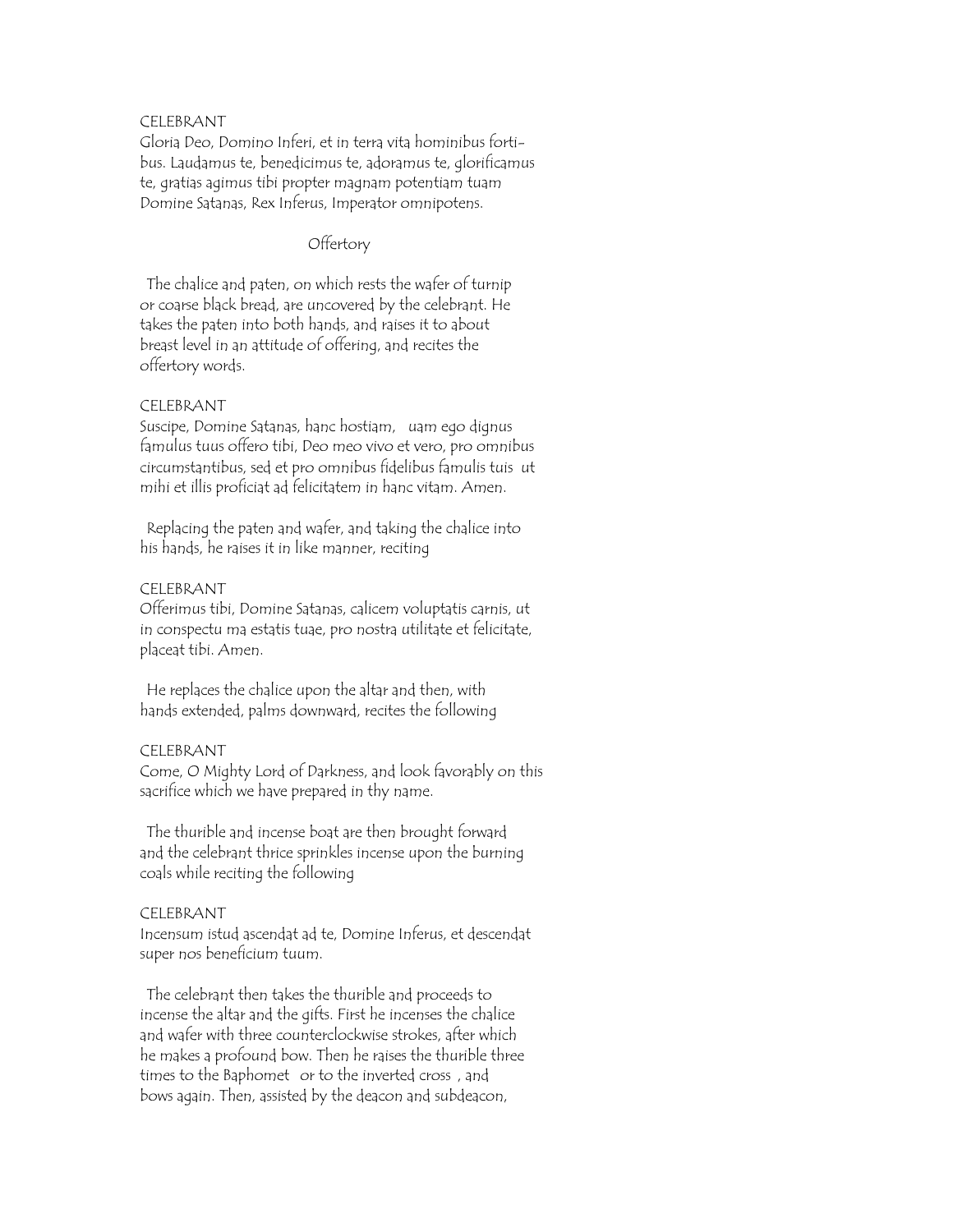he incenses the top of the altar, then the sides of the platform, if possible by circumambulation. The thurible is returned to the thurifer.

CELEBRANT: Dominus Inferus vobiscum.

DEACON AND SUBDEACON: Et cum tuo.

CELEBRANT: Sursum corda.

DEACON AND SUBDEACON: Habemus ad Dominum Inferum.

CELEBRANT: Gratias agamus Domino Infero Deo nostro.

DEACON AND SUBDEACON: Dignum et ustum est.

The celebrant then raises his arms, palms downward, and says the following

#### CELEBRANT:

Vere clignum et ustum est, nos tibi semper et ubi ue gratias agere: Domine, Rex Inferus, Imerator Mundi. Omnes exercitus inferi te laudant cum uibus et nostras voces ut admitti ubeas deprecamur, dicentes

celebrant bows and says

Salve Salve Salve

gong is struck thrice

Dominus Satanas Deus Potentiae. Pleni sunt terra et inferi gloria. Hosanna in excelsis.

#### *The Canon*

#### CELEBRANT:

Therefore, O mighty and terrible Lord of Darkness, we entreat You that You receive and accept this sacrifice, which we offer to You on behalf of this assembled company, upon whom You have set Your mark, that You may make us prosper in fullness and length of life, under Thy protection, and may cause to go forth at our bidding Thy dreadful minions, for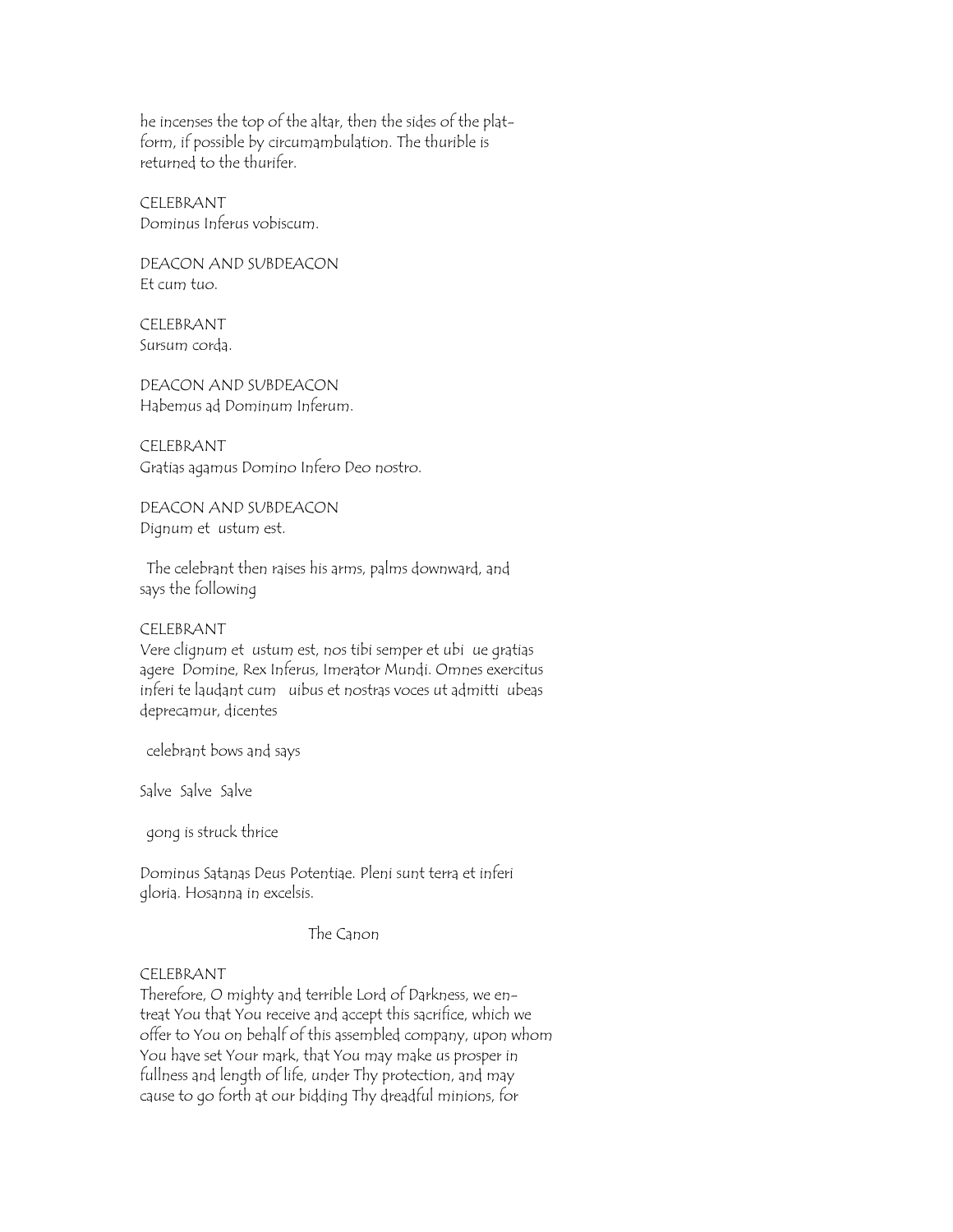the fulfillment of our desires and the destruction of our enemies. In concert this night we ask Thy unfailing assistance in this particular need. Here is mentioned the special purpose for which the mass is offered).

In the unity of unholy fellowship we praise and honor first Thee, Lucifer, Morning Star, and Beelzebub, Lord of Regeneration; then Belial, Prince of the Earth and Angel of Destruction; Leviathan, Beast of Revelation; Abaddon, Angel of the Bottomless Pit; and Asmodeus, Demon of Lust. We call upon the mighty names of Astaroth, Nergal and Behemoth, of Belphegor, Adramelech, and Baalberith, and of all the nameless and formless ones, the mighty and innumerable hosts of Hell, by whose assistance may we be strengthened in mind, body and will.

The celebrant then extends his hands, palms downward, over the offerings on the altar and recites the following

The gong is sounded

#### CELEBRANT:

Hanc igitur oblationem servitutis nostrae sed et cunctae familiae tuae, uaesumus, Domine Satanas, ut placatus accipias dies ue nostros in felicitate disponas, et in electorum tuorum ubeas grege numerari. Shemhamforash!

**CONGREGATION** Shemhamforash!

CELEBRANT: Enlightened Brother, we ask a blessing.

The subdeacon brings forth the chamber pot and presents it to the nun, who has come forward. The nun lifts her habit and urinates into the font. As she passes water, the deacon addresses the congregation

#### DEACON:

She maketh the font resound with the tears of her mortification. The waters of her shame become a shower of blessing in the tabernacle of Satan, for that which hath been withheld pourest forth, and with it, her piety. The great Baphomet, who is in the midst of the throne, shall sustain her, for she is a living fountain of water.

As the nun completes her urination, the deacon continues

DEACON: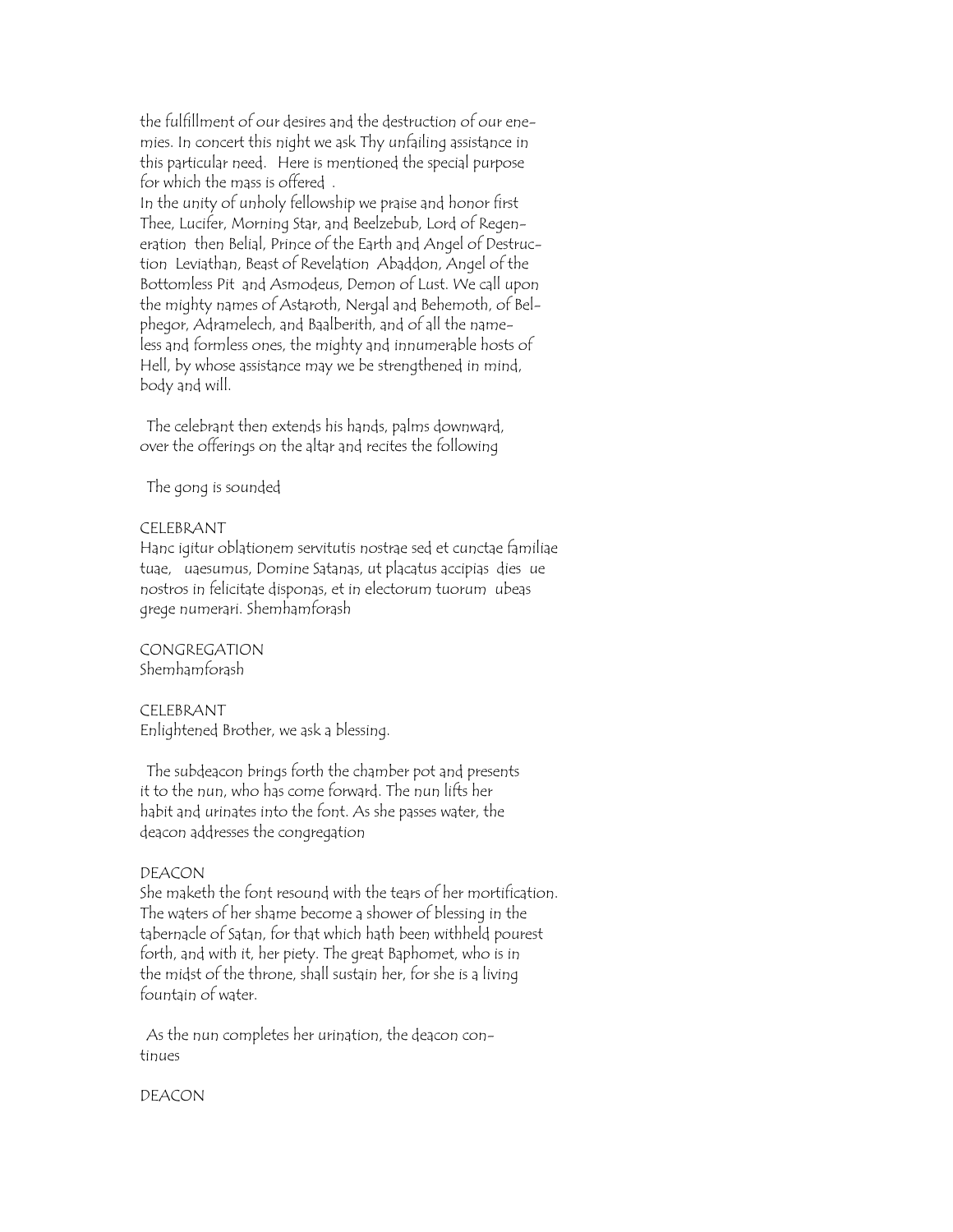And the Dark Lord shall wipe all tears from her eyes, for He said unto me: It is done. I am Alpha and Omega, the beginning and the end. I will give freely unto him that is athirst of the fountain of the water of life.

The subdeacon removes the font from the nun and holds it before the deacon, who dips the aspergeant into the fluid. Then, holding the aspergeant against his own genitals, the deacon turns to each of the cardinal compass points, shaking the aspergeant twice at each point, and says

#### **DEACON**

facing south In the name of Satan, we bless thee with this, the symbol of the rod of life.

facing east In the name of Satan, we bless thee with this, the symbol of the rod of life.

facing north In the name of Satan, we bless thee with this, the symbol of the rod of life.

facing west In the name of Satan, we bless thee with this, the symbol of the rod of life.

*The Consecration*

The celebrant takes the wafer into his hands and, bending low over it, whispers the following words into it

CELEBRANT:

Hoc est corpus esu Christi.

He raises the wafer, placing it between the exposed breasts of the altar, and then touching it to the vaginal area. The gong is struck. He replaces the wafer on the paten which rests on the altar platform. Taking the chalice into his hands, he bends low over it*,* as with the wafer, and whispers the following words into it

CELBBRANT: Hic est caliz voluptatis carnis.

He then raises the chalice above his head, for all to see. The gong is struck, and the thurifer may incense it with three swings of the thurible. The chalice is then replaced, and the following is recited

#### CELEBRANT:

To us, Thy faithful children, O Infernal Lord, who glory in our ini uity and trust in Your boundless power and might, grant that we may be numbered among Thy chosen. It is ever through You that all gifts come to us; knowledge, power and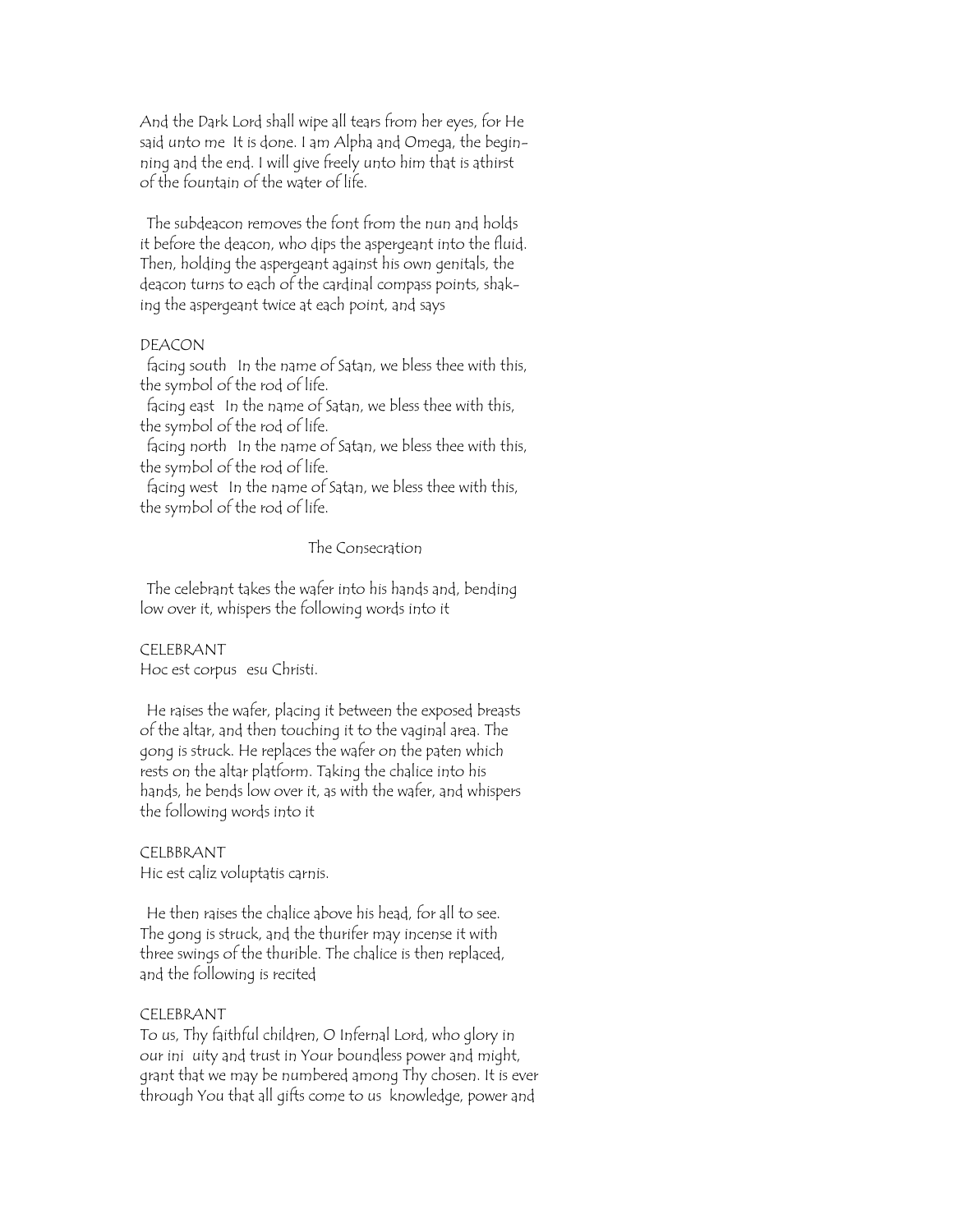wealth are Yours to bestow. Renouncing the spiritual paradise of the weak and lowly, we place our trust in Thee, the God of the Flesh, looking to the satisfaction of all our desires, and petitioning all fulfillment in the land of the living.

DEACON AND SUBDEACON: Shemhamforash!

#### CELEBRANT:

Prompted by the precepts of the earth and the inclinations of the flesh, we make bold to say: Our Father which art in Hell, hallowed be Thy name. Thy kingdom is come, Thy will is done; on earth as it is in Hell! We take this night our rightful due, and trespass not on paths of pain. Lead us unto temptation, and deliver us from false piety, for Thine is the kingdom and the power and the glory forever!

DEACON AND SUBDEACON: And let reason rule the earth.

#### CELEBRANT:

Deliver us, O Mighty Satan, from all past error and delusion, that, having set our foot upon the Path of Darkness and vowed ourselves to Thy service, we may not weaken in our resolve, but with Thy assistance, grow in wisdom and strength.

DEACON AND SUBDEACON: Shemhamforash!

[Celebrant recites the *Fifth Enochian Key* from *The Satanic Bible.*

#### *The Repudiation and Denunciation*

The celebrant takes the wafer into his hands, extends it before him, and turns to face the assembled company, saying the following

CELEBRANT: Ecce corpus esu Christi, Dominus Humilim et Rex Servorum.

The celebrant raises the wafer to the Baphomet. He continues in great anger ...

CELEBRANT: Et toi, toi, u'en ma ualit de pr tre, e

force, ue tu le veuilles ou non, descendre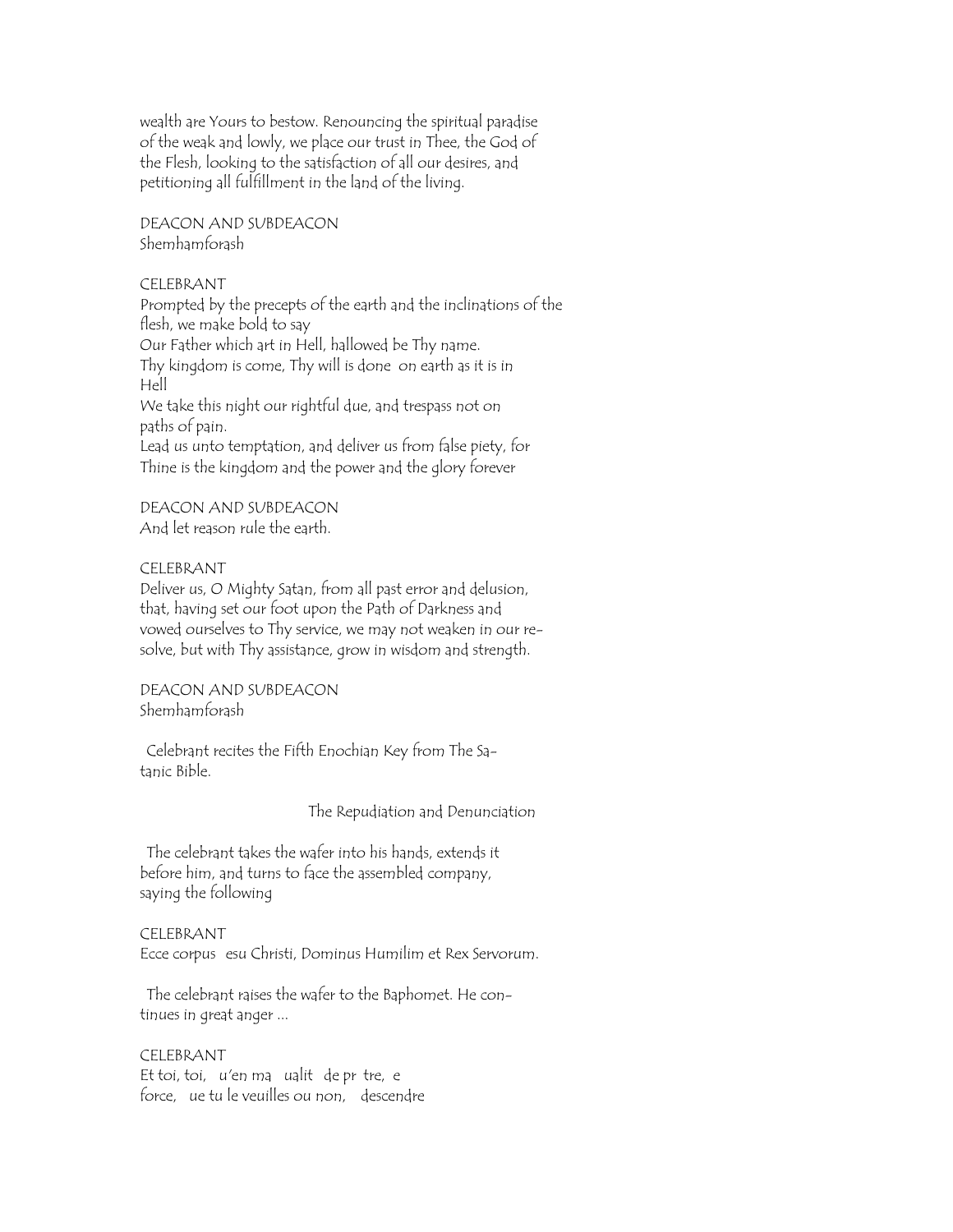dans cette hostie, t'incarner dans ce pain, sus, artisan de supercheries, larron d'hommages, voleur d'affection, écoute! Depuis le our out u sortis des entrailles ambassadrices d'une Vierge, tu as f ailli à tes engagements, menti a tes promesses des siècles ont sanglot, en t'attendant, Dieu fuyard, Dieu muer Tu devais r dimer les hommes et tu n'as rien rachet tu devais apparaitre dans ta gloire et tu t'endors! Va, mens, dis au mis rable ui t'appelle Esp re, patiente, souffre, 1'h pital des mes te recevra, les anges t'assisteront, le Cil s'ouvre -Imposteur tu sais bien ue les anges dégoûtés de ton inertie s loignent -Tu devais tre le Truchement de nos plaintes, le Chambellan de nos pleurs, tu devais les introduire près du Père et tu ne 1'as point fait, parce ue sans doute cette intercession derangeait ton sommeil d'Eternit b ate et repue

Tu as oublie cette pauvret ue tu prechais, vassal namour des ban ues Tu as vu sous le pressoir de 1'agio broyer les faibles, tu as entendu les r les des timides perclus par les famines, des fernmes ventr es pour un peu de pain et tu as fait répondre par la Chancellerie de tes Simonia ues, par tes representants de commerce, par tes Papes, des excuses dilatoires, des promesses évasives, Basochien de sacristie, Dieu d'affaires!

Monstre, dont 1'inconcevable f rocit engendra la vie et 1'infliegea des innocents ue tu oses concamner, au nom d'on ne sail quel p ché originel, que tu oses punir, en vertu d'on ne sait quelles clauses, nous voudrions pourtant bien te faire avouer enfin tes impudents mensonges, tes inexpiables crimes! Nous voudrions taper sur tes clous, appuyer sur tes pines, ramener le sang douloreux au bord de tes plaies séches

Et cela, nous le pouvons et nous allons le faire, en violant la ui tude de ton Corps, profanateur des amples vices, abstracteur des puret s stupides, Nazar en maudit, roi fain ant, Dieu l che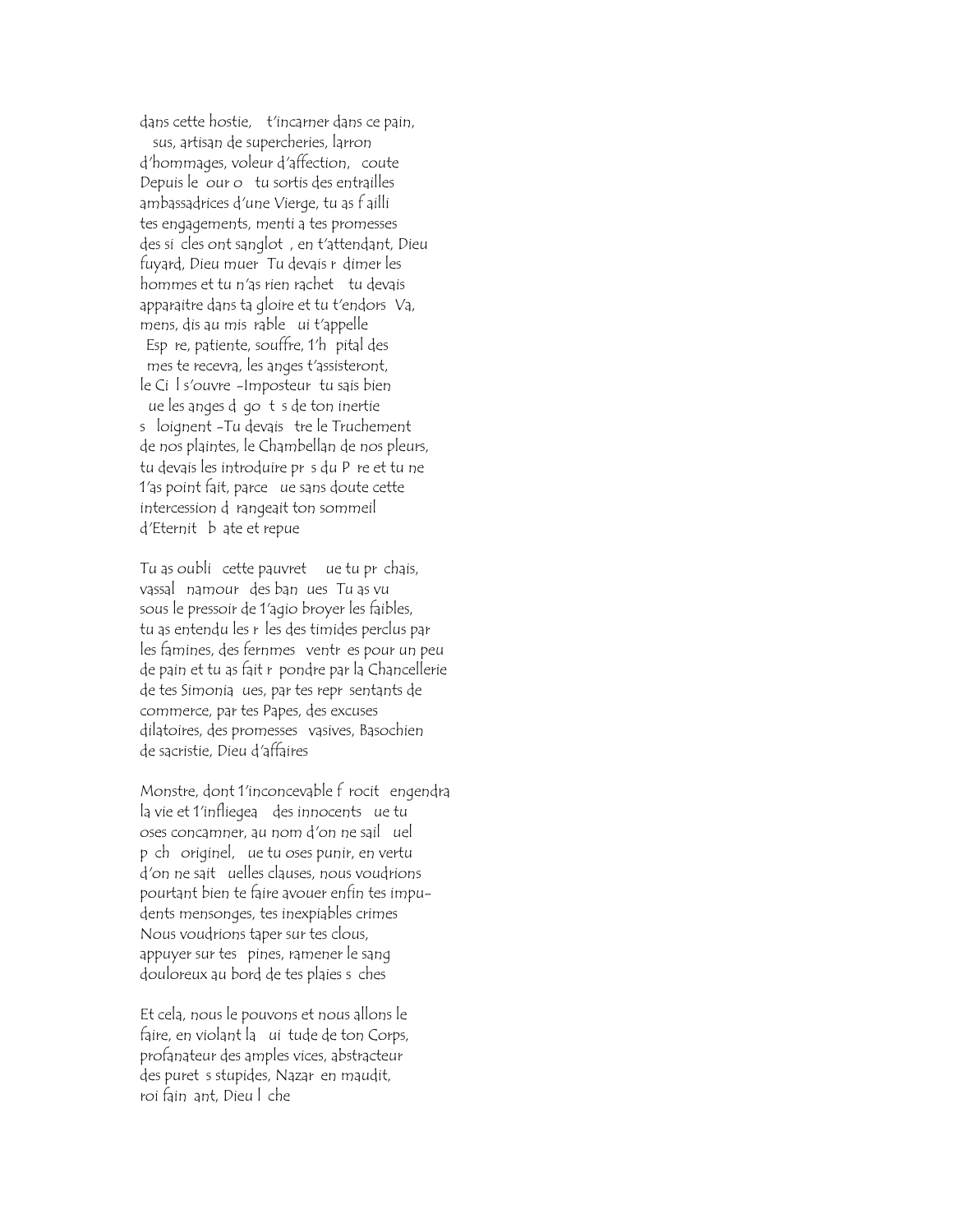Vois, grand Satan, ce symbole de la chair de celui qui voulait purger la Terre de plaisir et ui, au nom de la ustice chr tienne, a caus la mort de millions de nos frères honores. Nous plaçons sur toi notre mal diction et nous salissons ton nom.

O Majest Infernale, condamne-le 1'Abîme, pour u'il souffre ternellement une angoisse infinie. Frappe-le de ta colère, Prince  $des T$ n bres, et brise-le pour  $\alpha$ 'il connaisse 1'etendue de ta col re. Appelle tes L gions, pour *y*'elles observent ce ue nous faisons en Ton Nom. Envoie tes messagers pour proclamer cette action, et fais fuir les sbires chr tiens, titubant vets leur perdition. Frappe-les nouveau, Seigneur de Lumiere, pour faire trembler d'horreur ses Anges, ses Ch rubins et ses S raphins, ui se prosterneront devant toi et respecteront ton Pouvoir. Fais ue s' croulent les portes du Paradis, pour venger le meurtre de nos anc tres

Thou, thou whom, in my capacity of Priest, I force, whether thou wilt or no, to descend into this host, to incarnate thyself into this bread, esus, artisan of hoaxes, bandit of homages, robber of affection-hear! Since the day when thou didst issue from the complaisant bowels of a false virgin, thou hast failed all thy engagements, belied all thy promises. Centuries have wept awaiting thee, fugitive god, mute god! Thou wast to redeem man and thou hast not; thou wast to appear in thy glory, and thou steepest. Go, lie, say to the wretch who appeals to thee, Hope, be patient, suffer the hospital of souls will receive thee; angels will succour thee; Heaven opens to thee. Imposter Thou knowest well that the Angels, disgusted at thy inertness, abandon thee! Thou wast to be the interpreter of our plaints, the chamberlain of our tears; thou was to convey them to the cosmos and thou hast not done so, for this intercession would disturb thy eternal sleep of happy satiety.

Thou has forgotten the poverty thou didst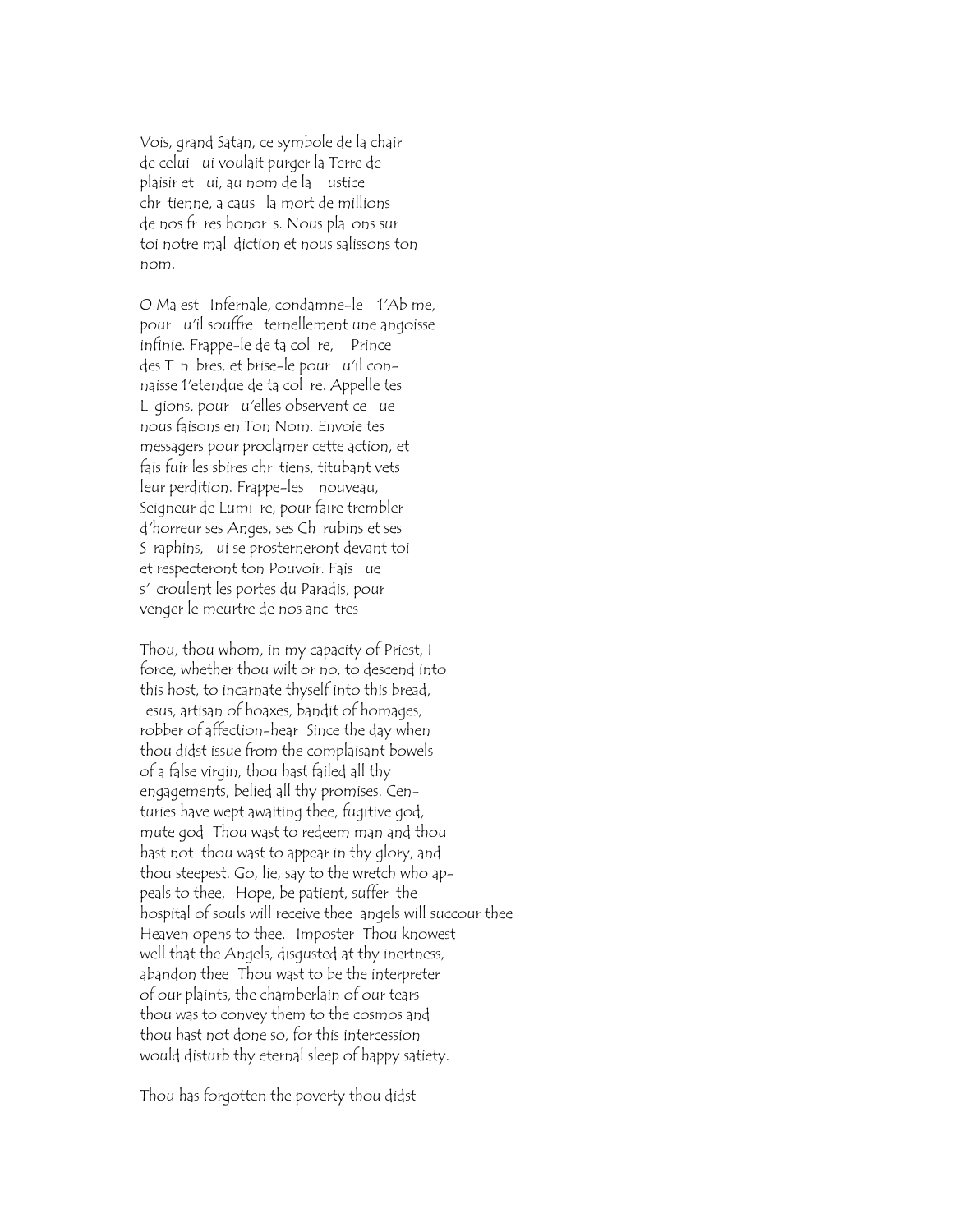preach, vassal enamoured of banquets Thou hast seen the weak crushed beneath the press of profit while standing by and preaching servility! Oh, the hypocrisy!

That man should accept such woe unto himself is testimony to his blindness-that very affliction thou didst credit thyself to cure. O lasting foulness of Bethlehem, we would have thee confess thy impudent cheats, thy inexpiable crimes! We would drive deeper the nails into thy hands, press down the crown of thorns upon thy brow, and bring blood from the dry wounds of thy sides.

And this we can and *will* do by violating the uietude of thy body, profaner of the ample vices, abstractor of stupid purities, cursed Nazarene, impotent king, fugitive god! Behold, great Satan, this symbol of the flesh of him who would purge the Earth of pleasure and who, in the name of Christian ustice has caused the death of millions of our honored Brothers. We curse him and defile his name.

O Infernal Majesty, condemn him to the Pit, evermore to suffer in perpetual anguish. Bring Thy wrath upon him, O Prince of Darkness, and rend him that he may know the extent of Thy anger. Call forth Thy legions that they may witness what we do in Thy name. Send forth thy messengers to proclaim this deed, and send the Christian minions staggering to their doom. Smite him anew, O Lord of Light, that his angels, cherubim, and seraphim may cower and tremble with fear, prostrating themselves before Thee in respect of Thy power. Send crashing down the gates of Heaven, that the murders of our ancestors may be avenged!

The celebrant inserts the wafer into the vagina of the altar, removes it, holds it aloft to the Baphomet and says]

#### CELEBRANT:

Disparais dans le N ant, toi le sot parmi les sots, toi le vil et détest, prétendant la ma est de Satan Disparais dans le N ant du del vide, car tu n'as amais exist, et tu n'ezisteras amais.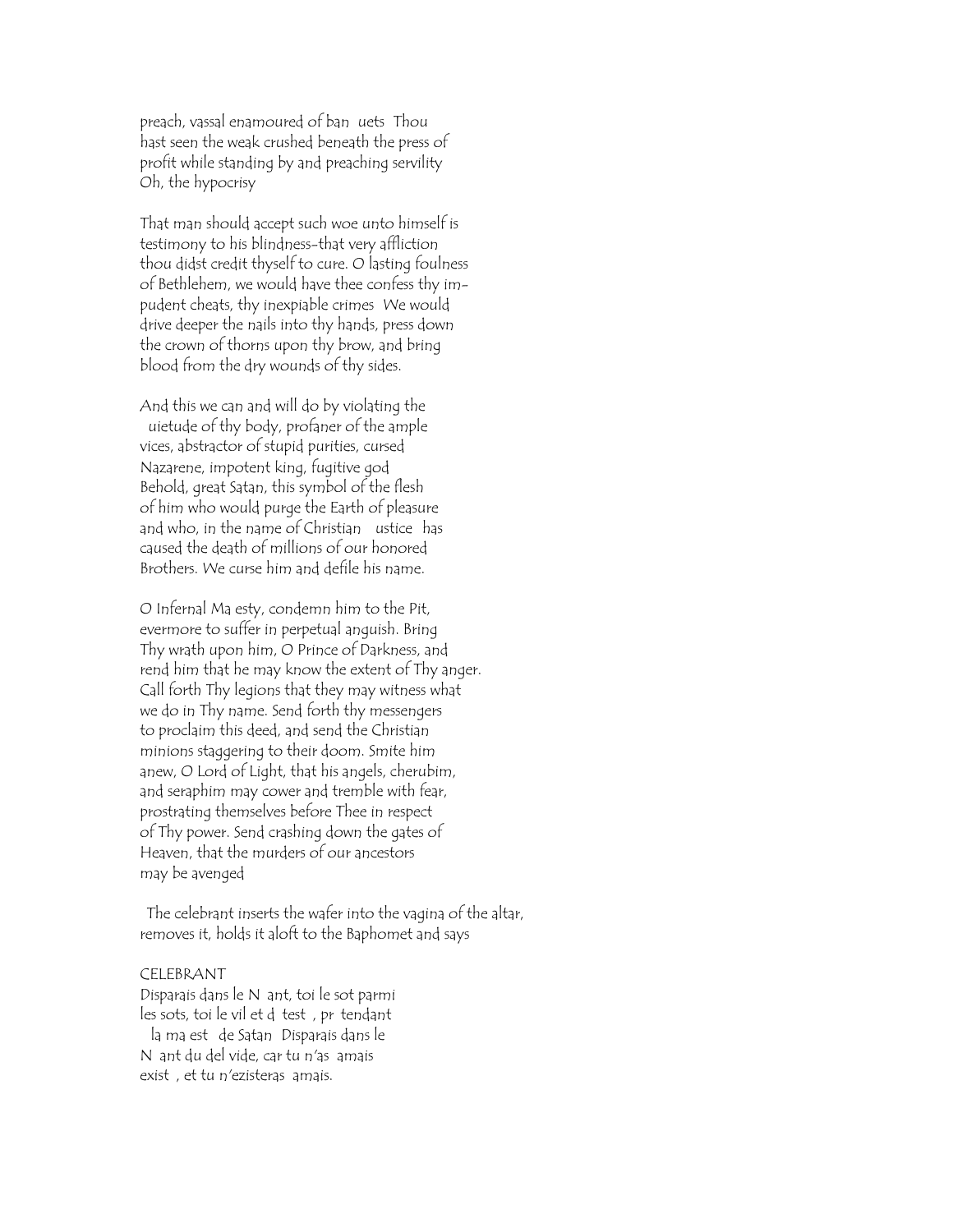Vanish into nothingness, thou fool of fools, thou vile and abhorred pretender to the ma esty of Satan Vanish into the void of thy empty Heaven, for thou wert never, not shalt thou ever be.

The celebrant then raises the wafer and dashes it to the floor, where it is trampled by himself and the deacon and subdeacon, while the gong is struck continually. The celebrant then takes the chalice into his hands, faces the altar, and before drinking recites the following

#### CELEBRANT:

Calicem voluptatis carnis accipiam, et nomen Domini Inferi invocabo.

He drinks from the chalice, then turns toward the assembled company, the chalice extended before him. He presents the chalice with the following words

#### CELEBRANT:

Ecce calix voluptatis carnis, ui laetitiam vitae donat.

The celebrant then presents the cup to each of the members of the assemblage, first to the deacon, followed by the subdeacon, then the others in order of rank and/or seniority in the Order. In administering the cup to each, he uses the following words:]

#### CELEBRANT:

Accipe calicem voluptatis carnis in nomine Domini Inferi

When all have drunk, the drained chalice is replaced on the altar, the paten placed on top of it, and the veil placed over both. The celebrant then extends his hands, palms downward, and recites the concluding statement

#### CELEBRANT:

Placeat tibi, Domine Satanas, obse uium servitutis meae et praesta ut sacrificuum uod occulis tuae ma estatis indignus obtuli, tibi sit acceptabile, mihi ue et omnibus pro uibus illud obtuli

He then bows before the. altar and turns to give the blessing of Satan to the assemblage, extending his left hand in the Cornu Sign of the Horns and says

#### CELEBRANT:

Ego vos benedictio in nomine Magni Dei Nostri Satanas.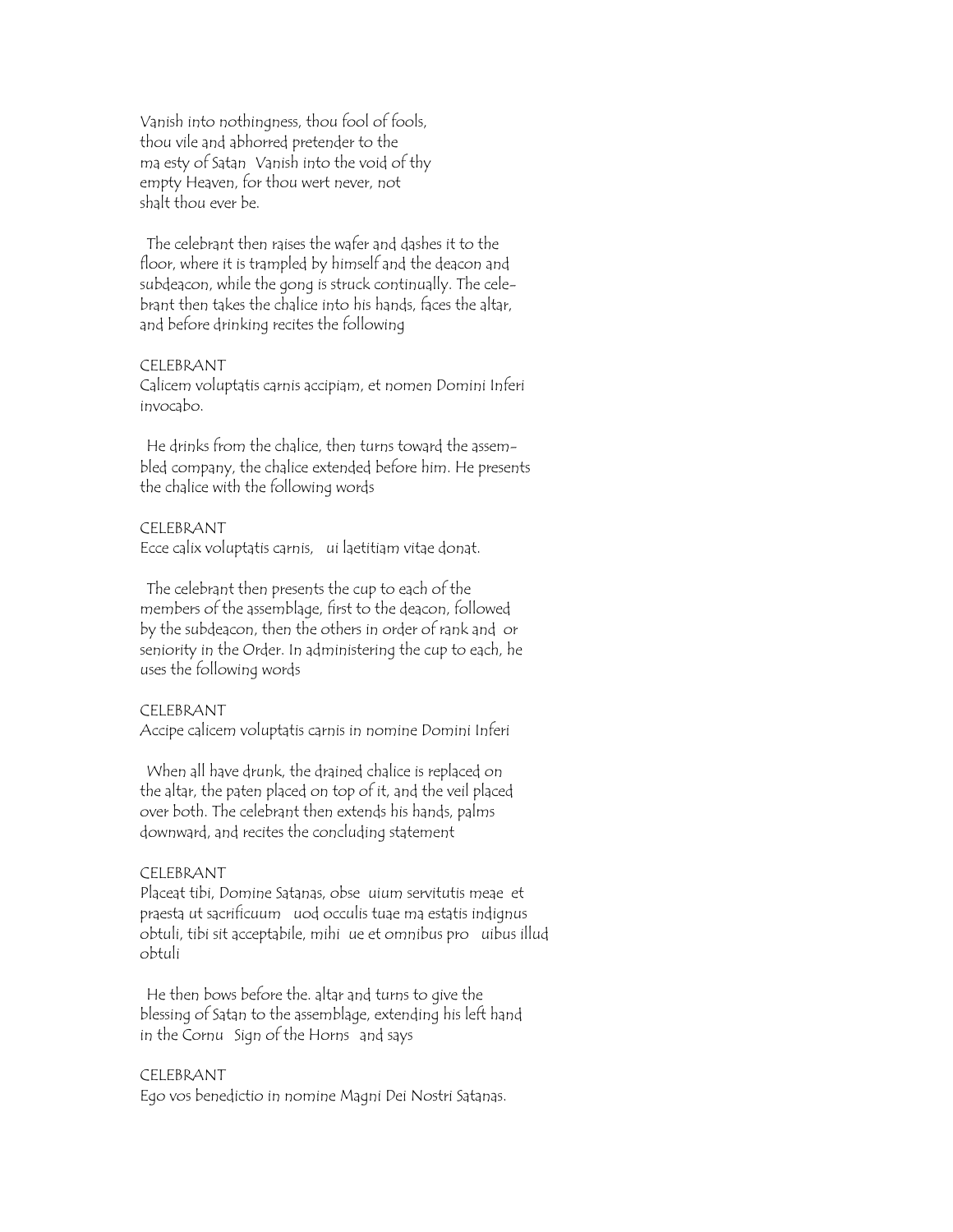All assembled company rise, face altar and raise arms in the *Cornu*.]

CELEBRANT: Ave, Satanas!

All: Ave, Satanas!

CELEBRANT: Let us depart it is done.

DEACON AND SUBDEACON: So it is done.

The celebrant, deacon, and subdeacon bow toward the altar, turn and depart. The candles are snuffed and all leave the chamber.

*Epilogue* The Invention, Development, and Prognosis of Christ

1. Year 1 c.e. An idea

2. Year 100 c.e. The Son of God

3. Year 100 c.e. The acme of human perfection

4. Year 1900 c.e. A great teacher

5. Year 1950 c.e. A revolutionary

6. Year 1970 c.e. A fallible, representative man

7. Year 1975 c.e. A *symbolic* image, representative of a

human type.

. Year 19  $\,$  5 c.e.  $\,$  A descriptive word with an interesting origin.

9. Year 2000 ce. A well-known folk myth.

#### L'AIR EPAIS THE CEREMONY OF THE STIFLING AIR

Along the shore the cloud waves break, The twin suns sink behind the lake, The shadows lengthen

In Carcosa.

Strange is the night where blade stars rise, And strange moons circle through the skies, But stranger still is

Lost Carcosa.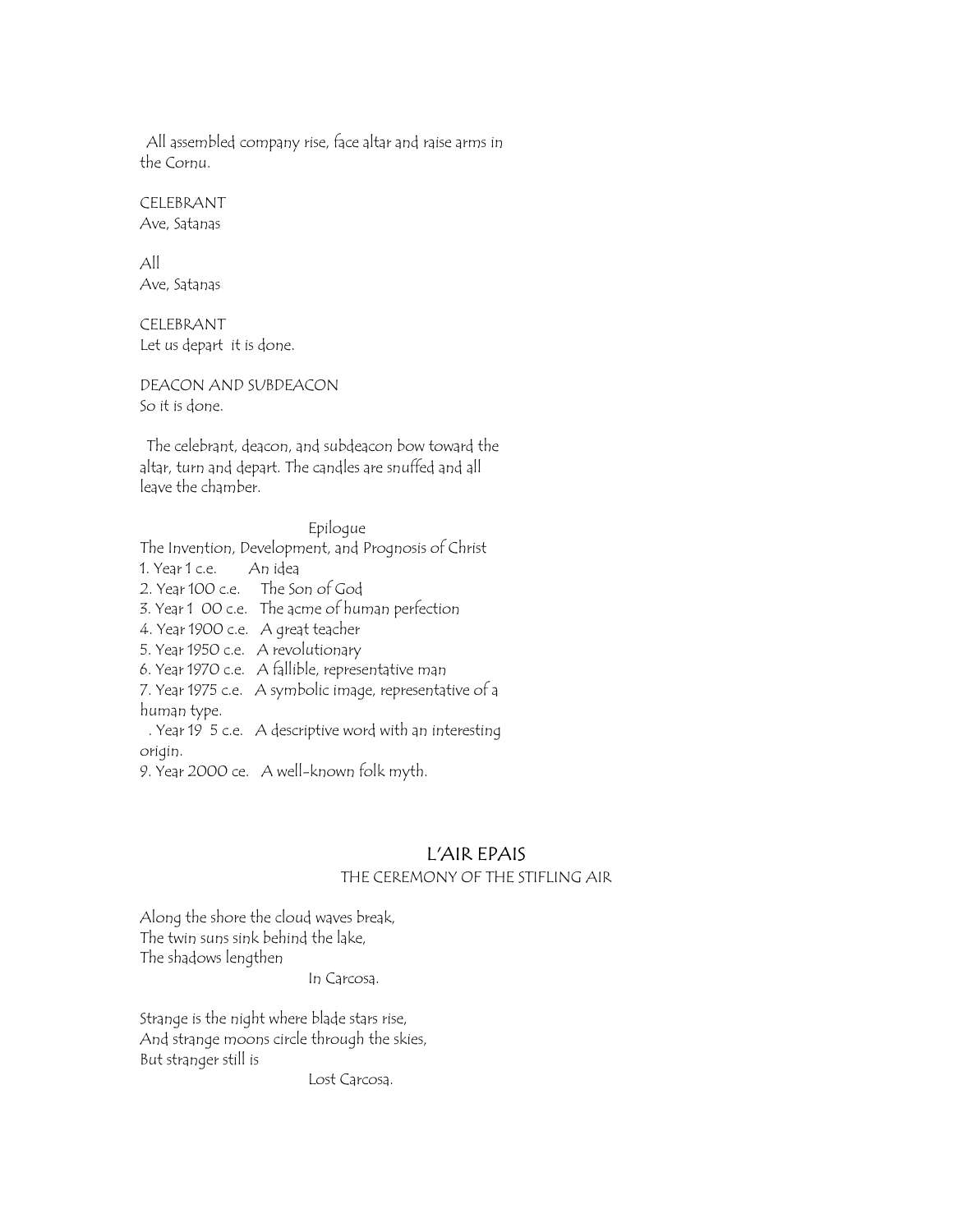Songs that the Hyades shall sing, Where flap the tatters of the King, Must die unheard in

Dim Carcosa.

Song of my soul, my voice is dead, Die thou, unsung, as tears unshed Shall dry and die in

Lost Carcosa.

-Robert W. Chambers "Casilda's Song" from *The King* in *Yellow*

*The Ceremony of the Stifling Air* is the the which was performed when entering the sixth degree of the *Order of the Knights Templar.* It celebrates a reawakening of the flesh and a re ection of past self-denials, and symbolic rebirth is attained through a contrived entombment. The ceremony originated in the thirteenth century. In its original form it was not the historical parody into which it later developed. Accounts of the performance of *L'Air Epais* ultimately strengthened the charges of King Philip IV of France in his campaign to abolish the rich order, which was banished in 1331.

The Templars had been exposed to the dualistic concepts of the Yezidis in the Near East They had seen pride glorified and life praised as never before, when they entered the Courtyard of the Serpent and the Sanctuary of the Peacock, where indulgence became tantamount to greater power. As a result, they developed what was destined to become one of the most significant rites of Satanism. Martyrdom, once believed desirable, was considered with disgust and ridicule, and fierce pride was to become the Templars' last image to the world.

The philosophy of Sheik Adi and the Yezidis, applied to the already ac uired wealth and physical resources of the Templars, might have eventually drawn the Western world away from Christianity if not stopped. Even with the banishment of the Templars, their combination of prideful, life-adoring principles oined with Western goal-oriented materialism did not wholly succumb, as borne out by any history of post-Templar fraternal orders.

As the Templars had gained power, they had become more materialistic and less spiritual minded. Rites such as *The Stifling Air,* therefore, presented timely and compatible statements to men who had turned from their earlier heritage of self-sacrifice, abstinence and poverty.

The fraternal attainment conferred by *L'Air Epais* would correspond to the thirty-fourth degree of Freemasonry, if such a grade existed. The present Scottish Rite ends at the Thirty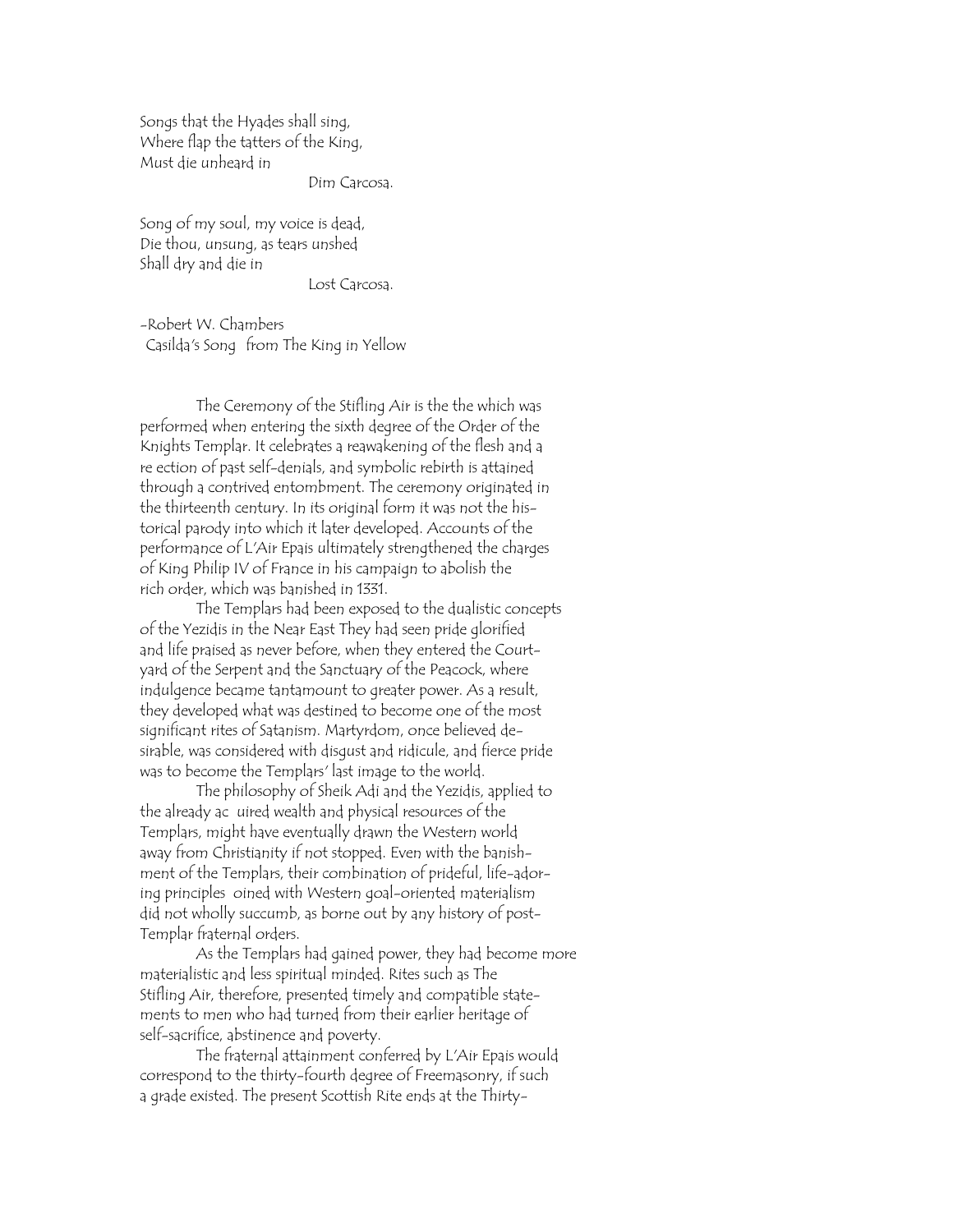second degree Master of the Royal Secret, with an additional degree conferred under honorary circumstances. Correspondingly exalted status is attained in York Rite Masonry at its tenth grade, which carries the title of Knight Templar.

The original Templars' rite of the Fifth degree symbolically guided the candidate through the Devil's Pass in the mountains separating the East from the West the Yezidi domain). At the fork of the trail the candidate would make an important decision: either to retain his present identity, or strike out on the Left-Hand Path to Schamballah, where he might dwell in Satan's household, having re ected the foibles and hypocrisies of the everyday world.

A striking American parallel to this rite is enacted within the mosques of the *Ancient Arabic Order of the Nobles of the Mystic Shrine,* an order reserved for thirty-second degree Masons. The *Nobles* have gracefully removed themselves from any implication of heresy by referring to the place beyond the Devil's Pass as the domain where they might worship at the shrine of Islam."

*L'Air Epais* is impossible to perform without an indiscreet degree of blasphemy toward the Christian ethic, hence its exclusion from Masonic ritual, thereby halting any further progression beyond the Thirty-third degree Scottish Rite and Tenth grade York Rite level. The *Order of the Rosy Cross* of Aleister Crowley's magic curriculum provided an interesting comparison in its Seventh degree *(Adeptus Exemptus).* In that rite, the alternative to taking the Left-Hand Path was to become a Babe of the Abyss, which is not as contradictory and confusing as it sounds, if one considers Crowley's ofttimes Machiavellian modus operandi. Crowley, nobody's fool, simply set up a magical maze so that students whose consciences would only allow them to tread the Right-Hand Path would nevertheless wind up on the Left. Fortunately, precious few of Crowley's disciples progressed as far as the grade of *Adeptus Exemptus,* thus neatly preventing problems that might have arisen from such rude spiritual awakenings.

The overtly anti-Christian sentiments of *The Ceremony of the Stifling Air* classified it as a "Black Mass," according to the accounts that were employed to indict the Templars.

Upon assuming the Sixth degree, a candidate renounced all life-denying spirituality and acknowledged an understanding of the material world as a prere uisite to higher planes of existence. This is a ritual of the death-defiant and allows any unconscious death motivations to be exorcised. It is a statement of rebirth, of the delights of life as opposed to the negation of death. The celebrant in the original version of *L'Air Epais* is represented as a saint, martyr, or other paragon of selflessness. This is done to emphasize the transition from self-denial to self-indulgence.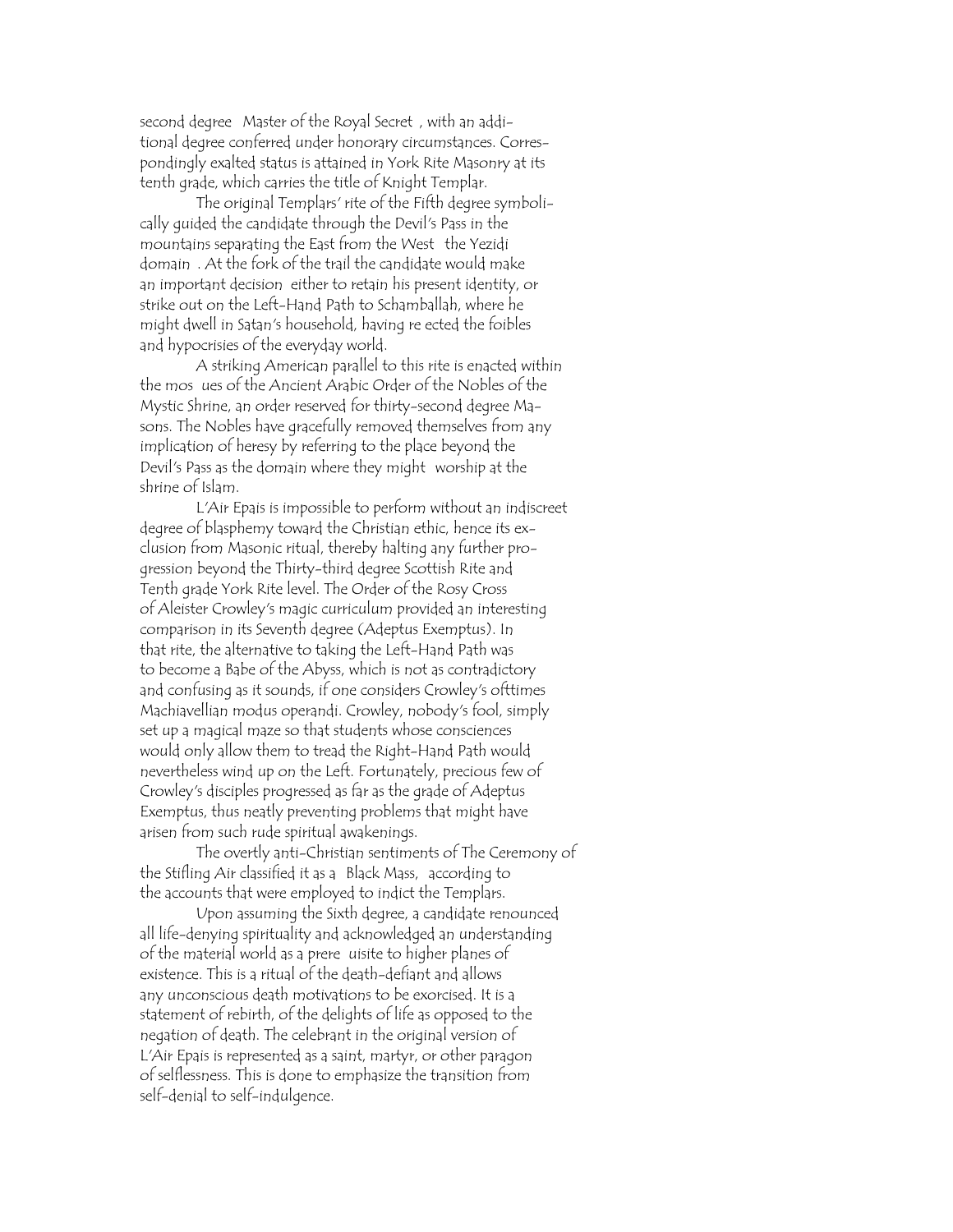The ceremony of rebirth takes place in a large coffin. The coffin contains an unclad woman whose task is to awaken lust in the "dead" man who joins her. *L'Air Epais* can serve a twofold purpose as a rejection of death and a dedication to life, or a blasphemy against those who crave misery, distress, and negation. A celebrant who is basically life loving can release all needs for self-abasement by willingly dying, thereby exorcising the self-destructive motivations he might be harboring.

*L'Air Epais* is a ceremony through which one might get the idea of death over with and out of his system, while turning death's accouterments into instruments of lust and life. The coffin, the principle device, contains the manifestation of the force that is stronger than death, the lust that produces new life. This is similar to the coffin symbolism that, with a euphemistic veneer, is found in most lodge rituals.

If the celebrant is patently masochistic, he can, through transference, become a surrogate for members of the congregation who may harbor the same propensity. He suffers a fate worse than death when, within the coffin, instead of experiencing the hoped-for spiritual reward, he is confronted with unexpected passions from which he has long abstained. If a homophile portrays the celebrant, the coffin should contain another male. In all aspects of the ritual, the element of pleasure should be whatever would most likely be denied in the celebrant's life. The gravest punishment is always incurred by one whose abstinence has become his indulgence. Thus be warned: to the chronic lover of distress, ruin arrives through the bestowal of indulgence. This, then, can function *as* a literal interpretation of the phrase, to kill with kindness.

When a man of God is portrayed by the celebrant, as in the later commemorative version of *L'Air Epais,* the ritual will serve to weaken the collective structure of the organization he represents. This factor introduces an element of the *Messe Noir* into the rite, as mentioned by Lewis Spence and other writers.

The title *Stifling Air* refers both to the tension produced by the contrivedly oppressive atmosphere during the early segments of the ceremony, and the closeness within the coffin.

When the performance of *L'Air Epais* was resumed in 1799, it served as a celebration of the successful curse placed upon Philip and Pope Clement  $V$  by  $\alpha$  ac ues de Molay, the last Grand Master of the Templars, who had been condemned to death along with his Knights. The present text employs the actual curse leveled against the King and the Pope by de Molay. Though the dialogue of the Priest of Satan, the King, and the Pope are presented in modern French prose, the statements of de Molay have been retained in their actual stilted delivery.

ames Thompson's diabolical litany of the nineteenth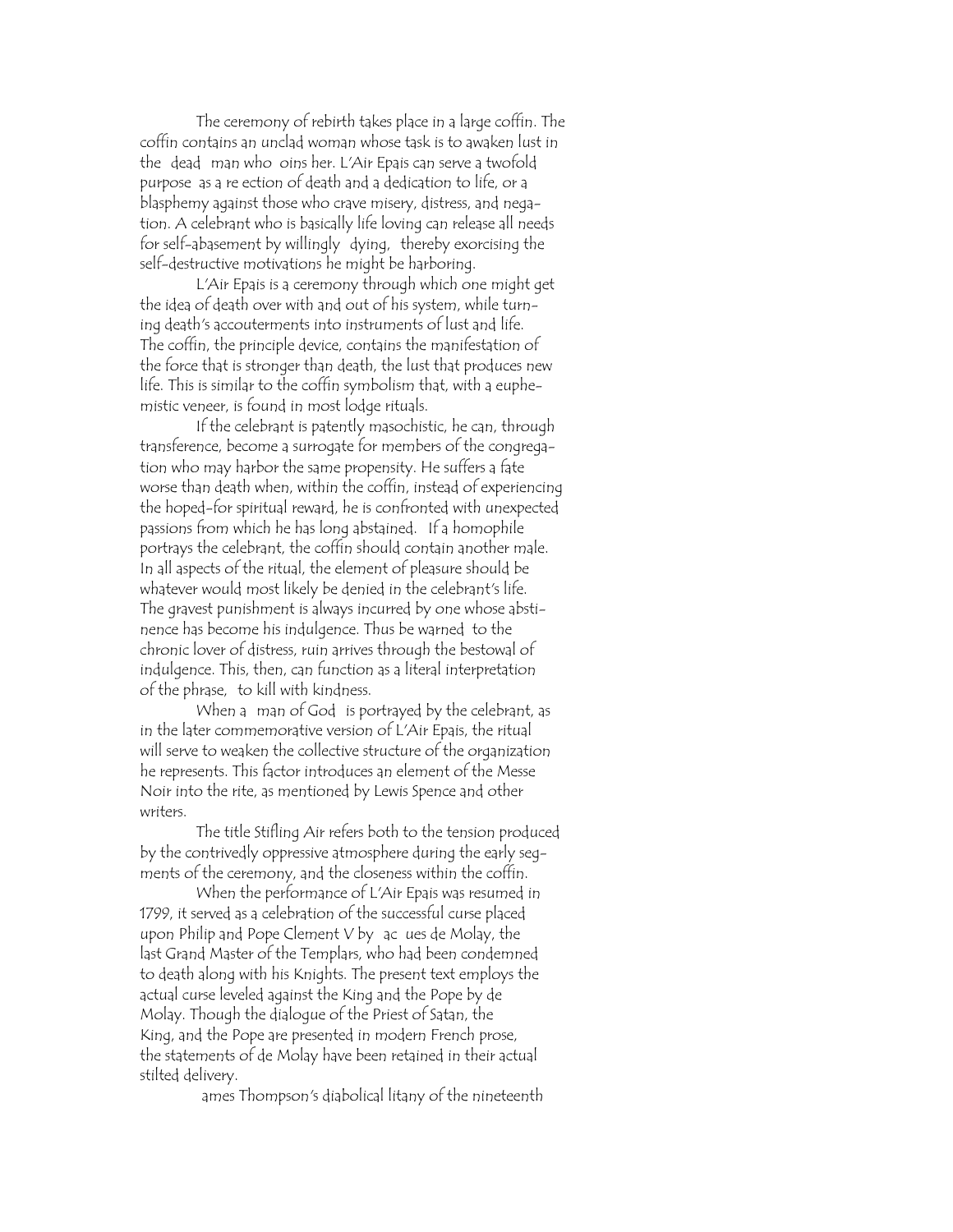century, *The City of Dreadful Night,* has long been employed as the *Denunciation.* It is doubtful that any words could be better suited to the occasion. Portions of the text appear in Raynouard's drama of 1806, *Les Templiers.*

The numerous manifestations of Satanism in Masonic ritual, for instance, the goat, the coffin, the death's-head, etc, can easily be euphemized, but the re ection of certain values demanded by *L'Air Epais* cannot be cloaked in accepted theologies. Once the celebrant has taken this degree, he embarks upon the Left-Hand Path and chooses Hell in place of Heaven. Besides being both ritual and ceremony, *The Stifling Air* is a *memento mori* carried to its highest power.

#### *Requirements for Performance*

The chamber must either be black, or mirrored. A mirrored chamber provides greater confrontation for the celebrant, making him hyperconscious of his role. Mirrors also serve to rob the soul according to old tradition. An austere chair is provided in which the celebrant sits during the first part of the ritual. The coffin may be of any type, although a traditional hexagonal style is recommended, as this is the type depicted in the actual sigil of the Sixth degree of the Templars and, combined with the skull and crossbones, is retained in Masonic symbology. The coffin must be large enough to accommodate two persons, hence special construction or modification is likely to be necessary.

The usual devices of Satanic ritual are all employed. Additional accouterments include a cat-o'-nine-tails with which to scourge the celebrant, a cruet for the Wine of Bitterness, and a goblet

The celebrant Pope is attired in tattered and decaying vestments. The King is represented as counsel for the celebrant; he wears rags and a miserable crown made out of cardboard. De Molay is dressed in Satanic splendor, with the mantle of the Templars and the symbols of his office. He carries a sword.

The woman in the coffin should be sensually appealing and seductive, the opposite of the wan, pale concept usually associated with death.

For music suitable to this ritual, refer to *Le Messe Noir*, or employ Berlioz<sup>1</sup> Funeral and Triumphal Symphony.

#### *Procedure for Performance*

The ceremony begins in the customary manner, as described in *The Satanic Bible.* The *Twelfth Enochian Key* is read, and the *Tribunal* begins. After the accusations have been made, and the King allowed to intercede on occasion, udgment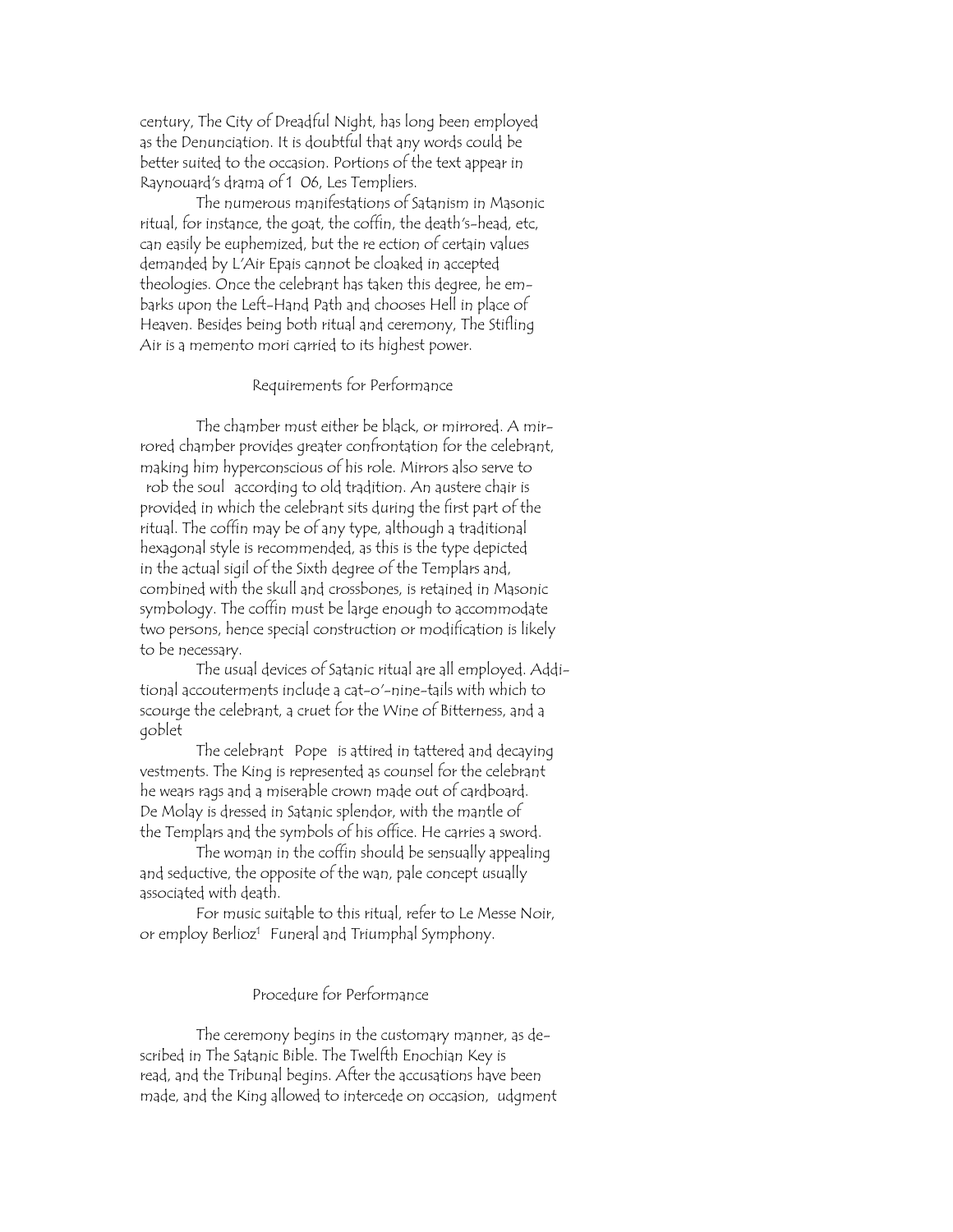is passed and the priest reads the *Denunciation (City of Dreadful Night).* Stopping halfway through the *Denunciation,* the priest signals that the Wine of Bitterness be proffered *to* the celebrant who, accepting his last drink, listens while the litany is completed, after which the priest signals to make ready for the final abasement and oy for the celebrant. The lictors quards remove the celebrant from his seat and place him, face downward, on the coffin's lid. The priest then reads Biblical passage, Hebrews 1 6-12.

After the scourging, the celebrant is lifted from the lid of the coffin. The priest then knocks three times on the coffin with a staff or the pommel of the sword A scream is heard from within the coffin, and the lid lifts from inside. The occupant's arms beckon seductively. The celebrant is lowered into the coffin by the lictors, who leave him to his doom or renewal, as the case may be. As the infusion takes place in the coffin, the priest reads the *Thirteenth Enochian Key.* When the infusion is complete, the woman within shouts *"Assez!"* Enough , and the celebrant is removed from the coffin and directed by the priest to speak. The celebrant proclaims his homage to Satan, and, showing his new allegiance, casts aside his symbols of martyrdom.

The priest calls for the King, ostensibly to pursue his case. It is discovered that the King has disappeared. He has been banished to the place of eternal indecision and regret, where he must stand in a humorless wind, his tatters blowing, with none to see ... forever.

The priest presents his final proclamation and the ceremony is closed in the standard manner.

#### L'AIR EPAIS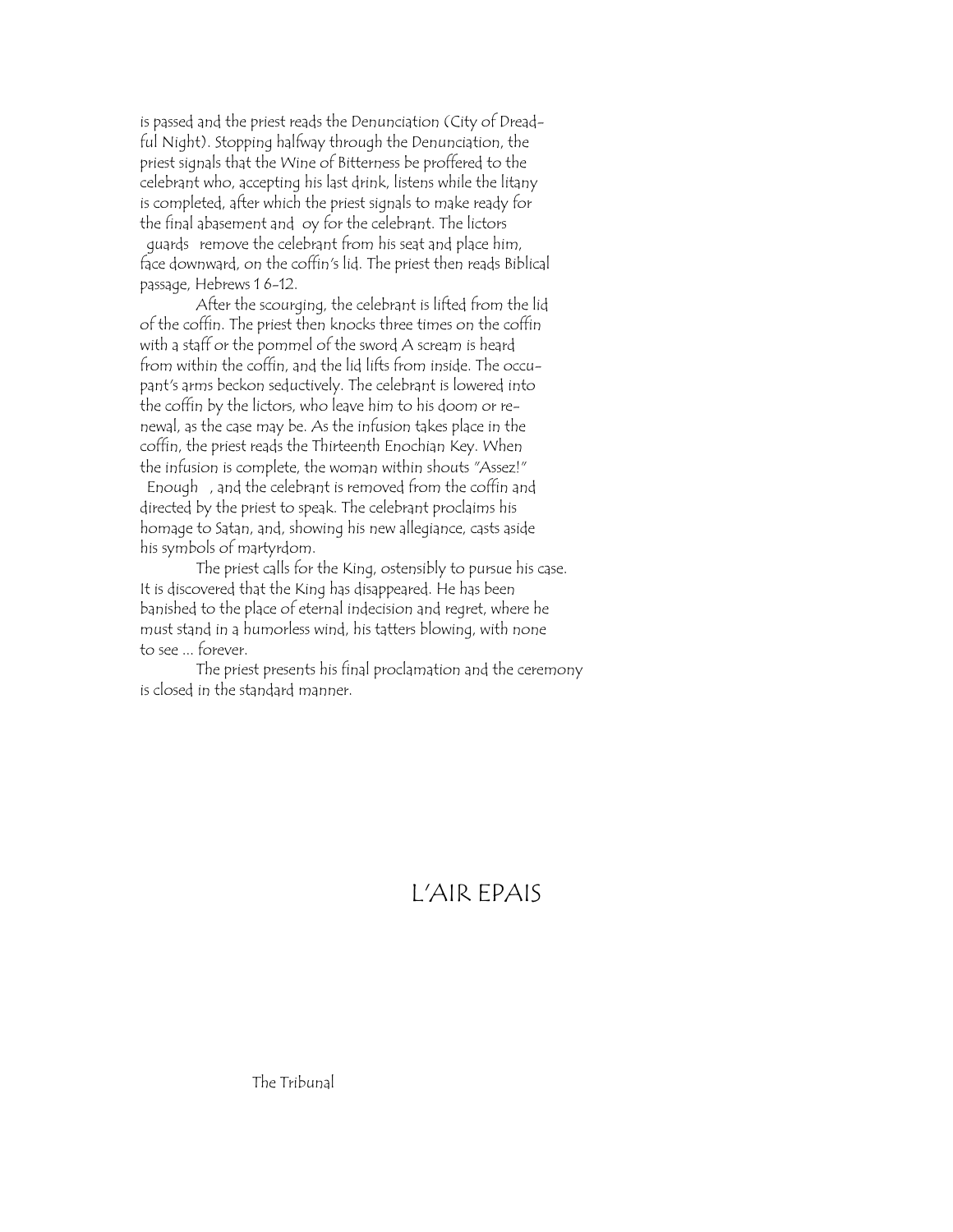The priest introduces the participants his High Court convenes tonight, he says, to heat the case of Pope Clement and the King of France, Philip, who are accused of conspiracy, murder, and treason. He then asks Clement to ustify his actions

#### POPE:

e ne puis comprendre ce myst re. Un mal diction d'une norme puissance est attachée ma personne et mes actes. Les Templiers se sout veng s Ils ont de'touit le Pape, ils ont de'touit le Roi. Leur pouvoir n'est-il pas arr thpar la mort

Why am I here What is the meaning of this? I cannot comprehend the mystery of my presence in this place. It is as if a strange and overpowering summons intrudes upon my rest. A curse must be upon me yet, for even after death, the torment of the Templars is not still They have destroyed this Pope, and with me they have taken the King. Yet here am I as it was in centuries past. Will not their power stop with death?

#### KING:

La uestion est vieille et oublie.

The matter is old and should be forgotten.

#### PRIEST:

La uestion ne peut pas tre oublie. Beaucoup d'hommes moururent, partni les plus braves de France.

The matter cannot be forgotten. Many men died, among the bravest in France.

#### POPE

Ce n'est pas moi ui les ai condamn s. Leur Roi, Phillipe, connaisait les actions des Templiers: il obtient des informatious. Il consid re leur fortune, leur pouvoir, leur arrogance, et leurs rites tranges, sombres et terribles. Il les condamne ... a mort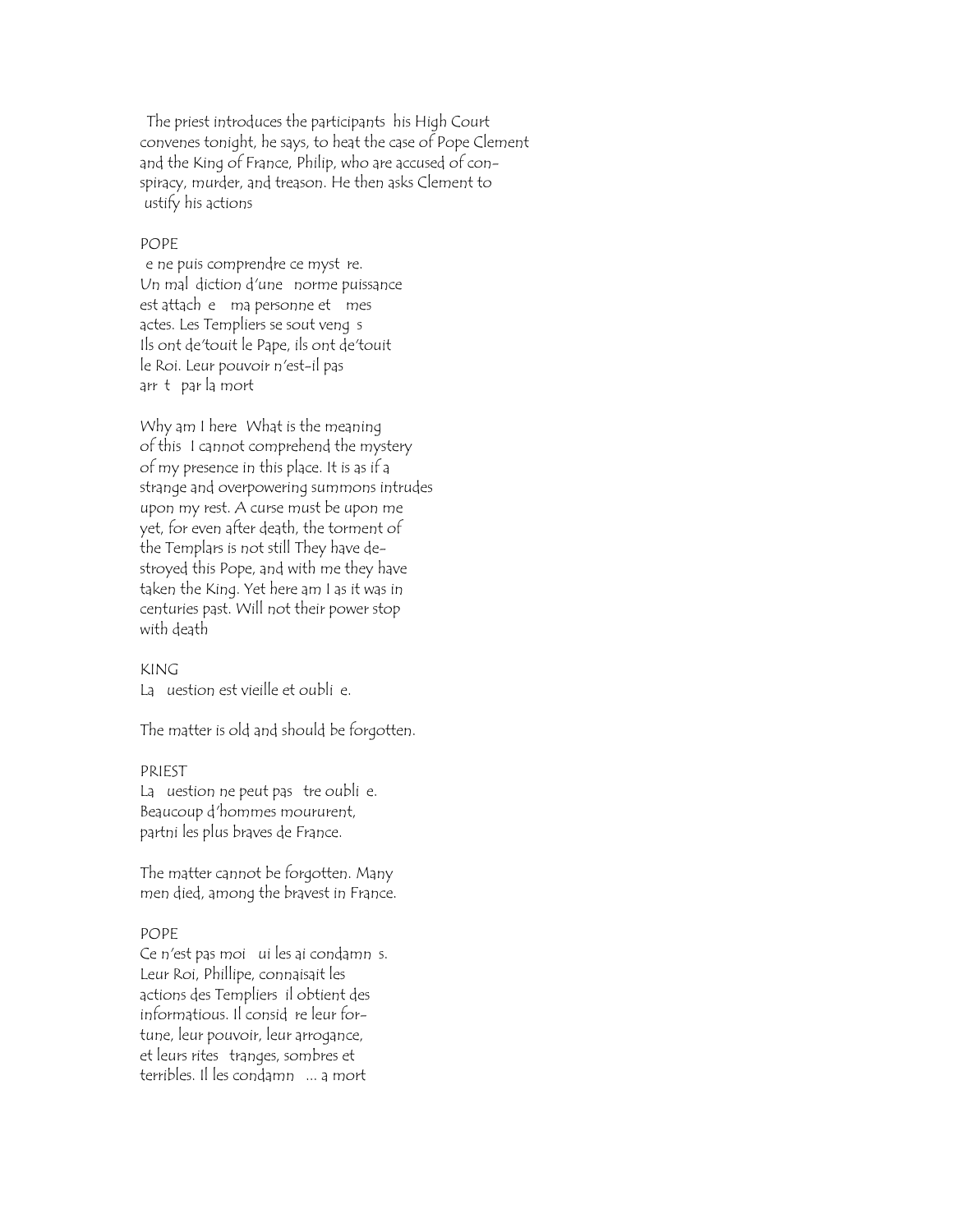I did not condemn them. The King, Philip, condemned them when he was informed of their indiscretions. He obtained damning evidence against the Templars. He had no choice, when confronted with the evidence. They had wealth beyond their station, and power as welL They had become arrogant in their manner towards the guardians of decency. They conducted strange, dark rites, unholy and terrible, which violated the precincts of the Church. So he condemned them to death. It was only right.

## DE MOLAY:

Mais en a-t-il le droit uel titre le lui donne? Mes chevaliers et moi, uand nous avons ur d'assurer la victoire l' tendard sacr, de vouer notre vie et notre noble exemple a con u rir, défendre et prot ger le Temple, avons-nous des rois soumis notre serment?

What right did he have to condemn men to death for such reasons? What tide gave him the privilege? My Knights and I swore to insure victory for our sacred banner-to dedicate our lives to the protection of our Templeyet with it we submitted our pledge to the King that our power would be his to wield.

#### PRIEST:

L'autorit de Philippe tait celle d'un profane. Il tenta d'ignorer la force sup rieure, le pouvoir des Magiciens ui ont en ce our convo u notre Haute Cour.

Philip only had the authority of a profane ruler, and he tried to ignore the superior force, the power of the Magicians who today have called forth this High Court.

Philip whispers something to the Pope.

#### POPE:

Philippe tait leur Roi, il tait leur chef. Mais aussi leur guide, leur guide spirituel. Les Templiers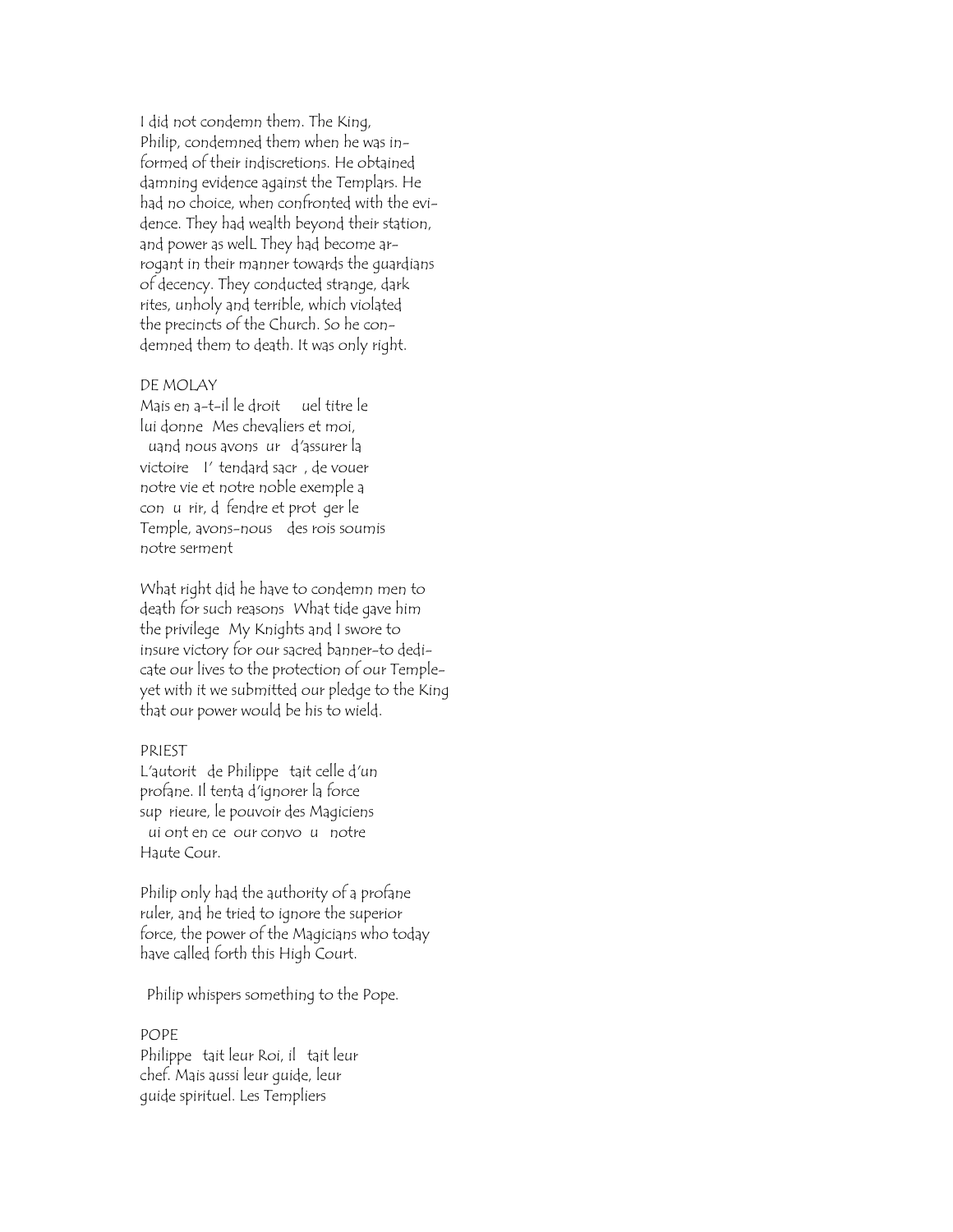furent arrogants, ils se pr tendirent sup rieurs toute loi Il fallait les craser, il fallait u'ils apprennent la le on de l'humilit dans les cachots de leur Roi.

Philip was their King, he was their ruler. But he was also their guide, their spiritual guide. The Templars were arrogant, they claimed to he above all the laws. They had to be crushed, they had to discover the lesson of humility in the ails of their King.

## DE MOLAY:

Vous direz done au Roi ui nous chargea de fers ue loin de r sister nous nous sommes offerts on peut dans les prisons entra ner 1'innocence Mais rhomme q ner ux, armé de sa constance sous le poids de ses fers n'est amais abattu.

You will inform the King, whose shackles, bound us, that we offered ourselves to his cause, yet he wished to find us unworthy and deemed us anathema because we had our Temple, and did not wish to sacrifice our beliefs-our beliefs which gave us inner strength. One can drag an innocent man into a prison cell, but if he is armed with inner strength and is truly generous, he is not debased by the weight of his shackles.

#### KING:

Cela est vrai, Molay. Votre courage ne feut pas amoindri par la prison et la torture. Mais vous avez avou, vous avez reconnu vos crimes, et ceux de votre Ordre.

That may be true, Molay. Though your courage was not lessened by imprisonment and torture, you did in fact confess your heresies, your evil crimes and those of your Order-your unholy acts.

#### PRIEST:

Vous les avez tortur s Vous avez trait ces chevaliers, ui toute leur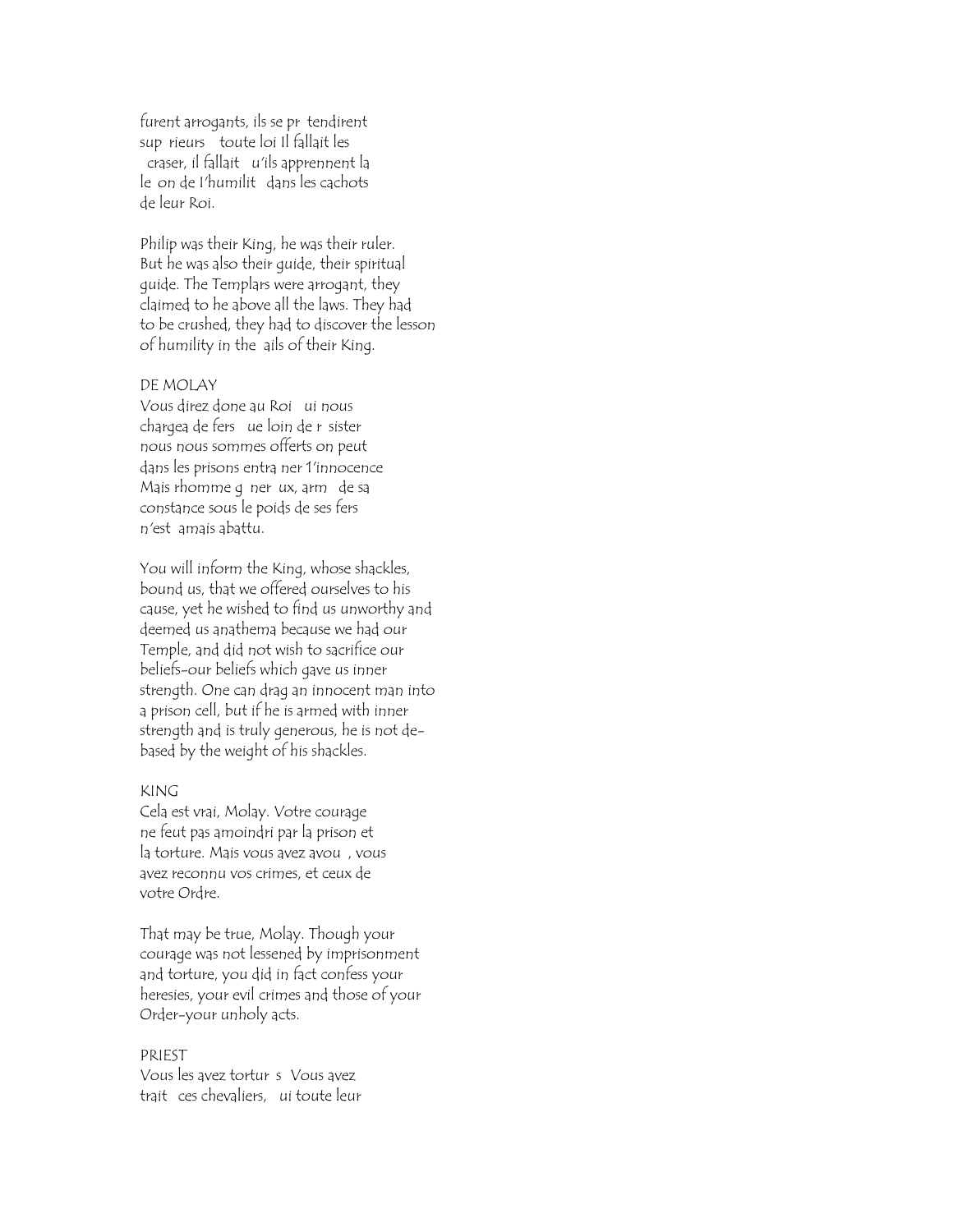vie out combattu pour proteger votre tr ne, comme vous auriez trait des meurtriers ou des voleurs!

You tortured them! You treated the Knights of the Temple, who, in their strength and all that lives, fought to protect your throne as you would have treated murderers or thieves!

#### DE MOLAY to Philip

Sire, lors ue me distinguant parmi tous vos su ets, vous r pandiez sur moi d'honorables bienfaits. De our o f obtenais 1'illustre préferénce de nommer de mon nom le fils du Roi de France, aurais- e pu m'attendre 1'affront solennel de para tre vos yeux comme un vil criminel?

Your Majesty, when distinguishing me among all your subjects, you showered me with honor. I refer to the day when I received the illustrious distinction of bestowing my name on the son of the King of France. Little could I have expected the solemn insult of appearing later before you as a vile criminal.

#### PRIEST:

de Molay, décrivez la Cour la mort des Templiers.

de Molay, please tell the Court how the Templars died.

#### DE MOLAY

Un immense b cher, dress pour leur supplice, s' l ve en chafaud, et cha ue chevalier croit meriter I'honneur d'y monter le premier: mais le Grand-Ma tre arrive Il monte, il les devance. Son front est rayonnant de gloire et d'esp rance Fran ais, souvenez-vous de nos derniers accents nous sommes innocents, nous mourons innocents. L'atr<sup>et</sup> ui nous condamne est un arr t in uste. Mais il existe ailleurs un Tribunal auguste ue le faible op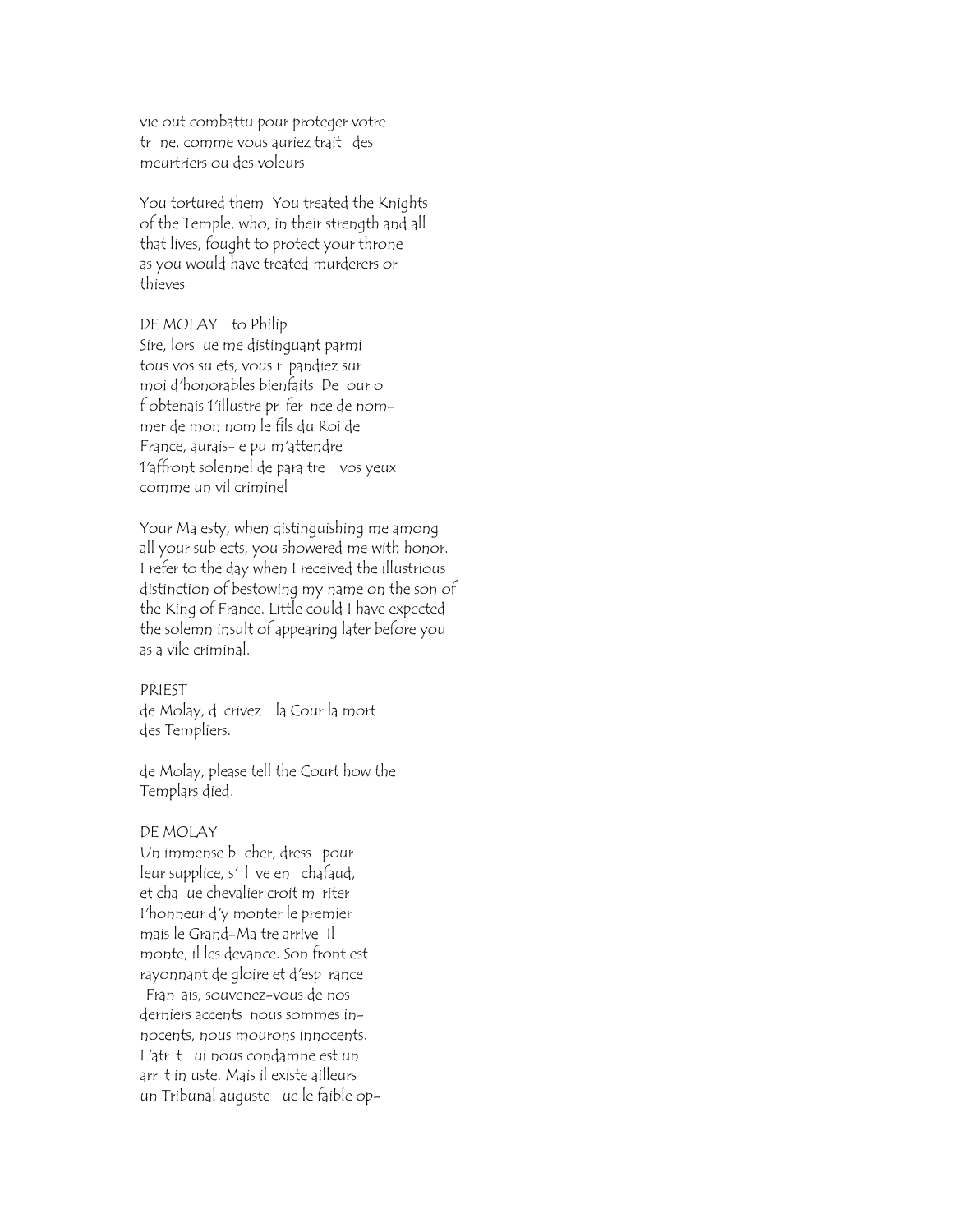prim amais n'implore en vain, et 'ose try citer, Pontife Romain Encore uarante ours ... et'y vois compara tre

An immense pyre, prepared for torture, rises as a scaffold. Each Knight wonders if he will have the honor of being the first to climb it. But the Grand Master arrivesthe honor is reserved for him-and he proceeds to climb while his Knights look on. His face radiates glory and vision of what will come far beyond that moment. He speaks to the crowd People of France, remember our last words: we are innocent; we die as innocents. The verdict that condemns us is an un ust one, but elsewhere an august Tribunal exists-one which the oppressed *never* implore in vain, for its udgments are without piety. I dare to cite you before that tribunal, O Pope of Rome Another forty days shall pass and then you shall appear before it

Chacun en fr missant coutait le Grand-Ma itre. Mais uel tonnement, uel trouble, uel effroi, uand il dit O Philippe O mon Ma tre O mon Roi e te pardonne en vain, ta vie est condamnée. Au même tribunal e t'attends dans 1'ann e. De nombreux spectateurs, mus et constern s versent des pleurs sur vous, sur ces infortun s. De tous c t s s'etend la terreut, le silence. Il semble que soudain arrive la vengeance. Les bourreaux interdits n'osent plus approcher; Ils jettent en tremblant le feu sur le b cher, et d tournent la t te ... Une fum e paisse entoure l'ehafaud, roule et grossit sans cesse. Tout coup le feu brille 1'aspect du trépas ces braves chevaliers ne se dementent pas ...

Everyone in the crowd was trembling, and shuddered at the pronouncement of the Grand Master. But even greater shock and fear swept o'er the crowd when he continued *to* speak: O Philip, my Master, my King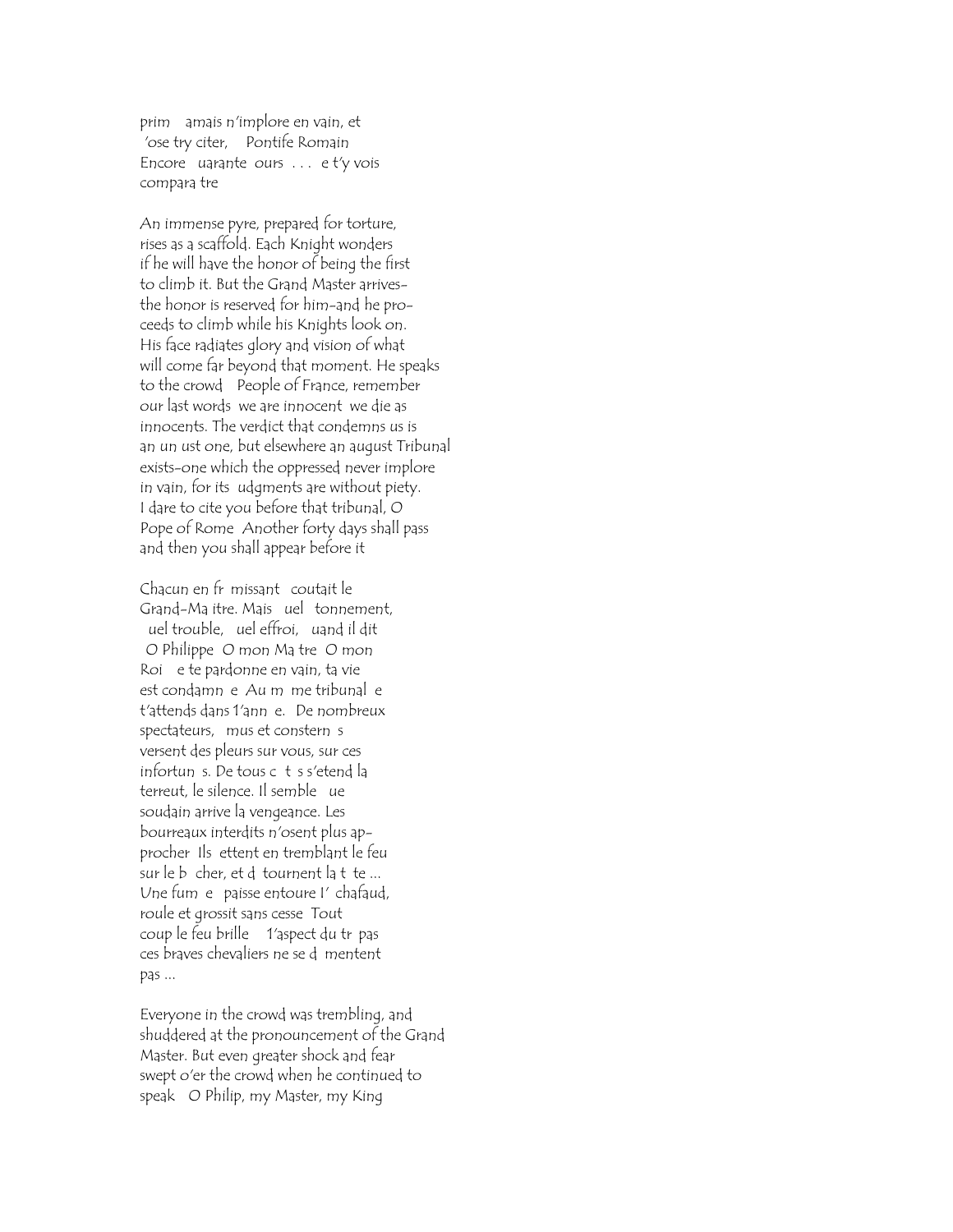Even if I could forgive you, it would be in vain, for your life is condemned. Before the same tribunal, I expect you within a year!" Numerous spectators moved by the Grand Master's curse are shedding tears for you, Philip, and terror spreads through the silent throng. It seems the very semblance of that future vengeance moves into the crowd! The executioners are terrified and suddenly have no power to come close. Tremblingly, they throw their torches on the pyre, and uickly turn away. Thick smoke surrounds the scaffold, growing into billows. Suddenly flames appear and leap up, yet in the sight of death, these brave knights do not betray themselves . . .

PRIEST: Assez!

Enough!

*The Denunciation*

#### PRIEST:

O sad Fraternity, do I unfold Your dolorous mysteries shrouded from of yore Nay, be assured; no secret can be told To any who divined it not before: None uninitiate by many a presage Will comprehend the language of the message, Although proclaimed aloud of evermore.

And yet a man who raves, however mad, Who bares his heart and tells of his own fall, Reserves some inmost secret good or bad: The phantoms have no reticence at all: The nudity of flesh will blush though tameless, The extreme nudity of bone grins shameless, The unsexed skeleton mocks shroud and palL

The vilest thing must be less vile than Thou From whom it had its being, God and Lord! Creator of all woe and sin! abhorred, Malignant and implacable! I vow

That not for all Thy power furled and unfurled, For all the temples to Thy glory built,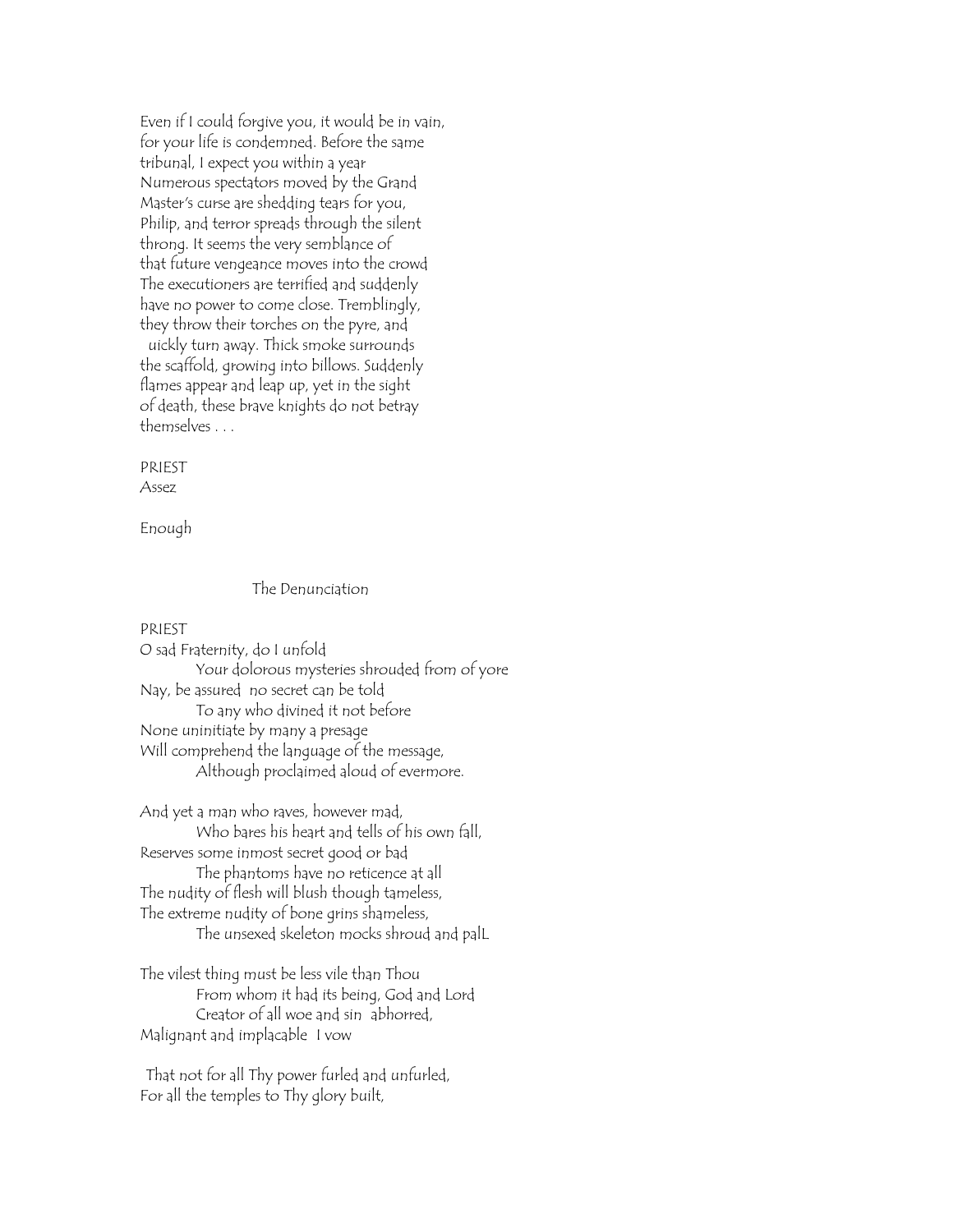Would I assume the ignominious guilt Of having made such men in such a world.

As if a Being, God or Fiend, could reign, At once so wicked, foolish, and insane, As to produce men when He might refrain!

The world rolls round for ever like a mill It grinds out death and life and good and ill; It has no purpose, heart or mind or will.

While air of Space and Time's full river flow The mill must blindly whirl unresting so: It may be wearing out, but who can know

Man might know one thing were his sight less dim That it whirls not to suit his petty whim, That it is uite indifferent to him.

Nay, does it treat him harshly as he saith It grinds him some slow years of bitter breath, Then grinds him back into eternal death.

What men are they who haunt these fatal glooms, And fill their living mouths with dust of death, And make their habitations in the tombs, And breathe eternal sighs with mortal breath, And pierce life's pleasant veil of various error To reach that void of darkness and old terror Wherein expire the lamps of hope and faith?

They have much wisdom yet they are not wise, They have much goodness yet they do not well The fools we know have their own Paradise, The wicked also have their proper Hell); They have much strength but still their doom is stronger, Much patience but their time endureth longer, Much valor but life mocks it with some spell.

They are most rational and yet insane: An outward madness not to be controlled; A perfect reason in the central brain, Which has no power, but sitteth wan and cold, And sees the madness, and foresees as plainly The ruin in its path, and trieth vainly To cheat itself refusing to behold.

And some are great in rank and wealth and power, And some renowned for genius and for worth;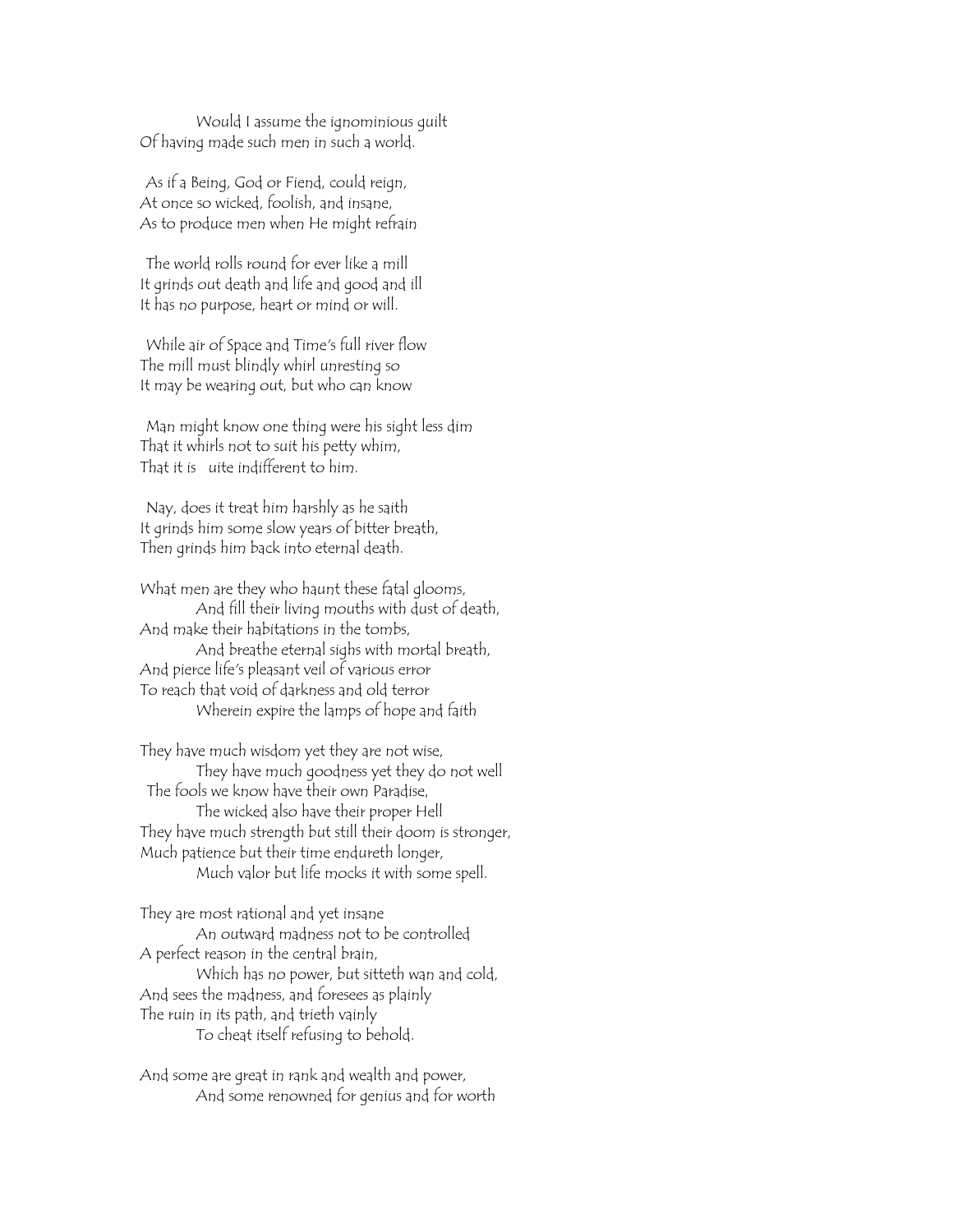And some are poor and mean, who brood and cower And shrink from notice, and accept all dearth Of body, heart and soul, and leave to others The boons of life yet these and those are brothers, The saddest and the weariest men on earth.

Wine of Bitterness is proffered to celebrant.

The hours are heavy on him and the days; The burden of the months he scarce can bear; And often in his secret soul he prays To sleep through barren periods unaware, Arousing at some longed-for date of pleasure; Which having passed and yielded him small treasure, He would outsleep another term of care.

And now at last authentic word I bring, Witnessed by every dead and living thing; Good tidings of great oy for you, for all There is no God no fiend with names divine Made us and tortures us; if we must pine, It is to satiate no Being's gall.

We bow down to the universal laws, Which never had for man a special clause Of cruelty or kindness, love or hate; If toads and vultures are obscene to sight, If tigers burn with beauty and with might, Is it by favor or by wrath of fate

All substance lives and struggles evermore Through countless shapes continually at war, By countless interactions interknit: If one is born a certain day on earth, All times and forces tended to that birth, Not all the world could change or hinder it. I find no hint throughout the Universe Of good or ill, of blessing or of curse; I find alone Necessity Supreme; With infinite Mystery, abysmal, dark, Unlighted even by the faintest spark, For us the flitting shadows of a dream.

O Brothers of sad lives they are so brief A few short years must bring us all relief: Can we not bear these years of laboring breath? But if you would not this poor life fulfil,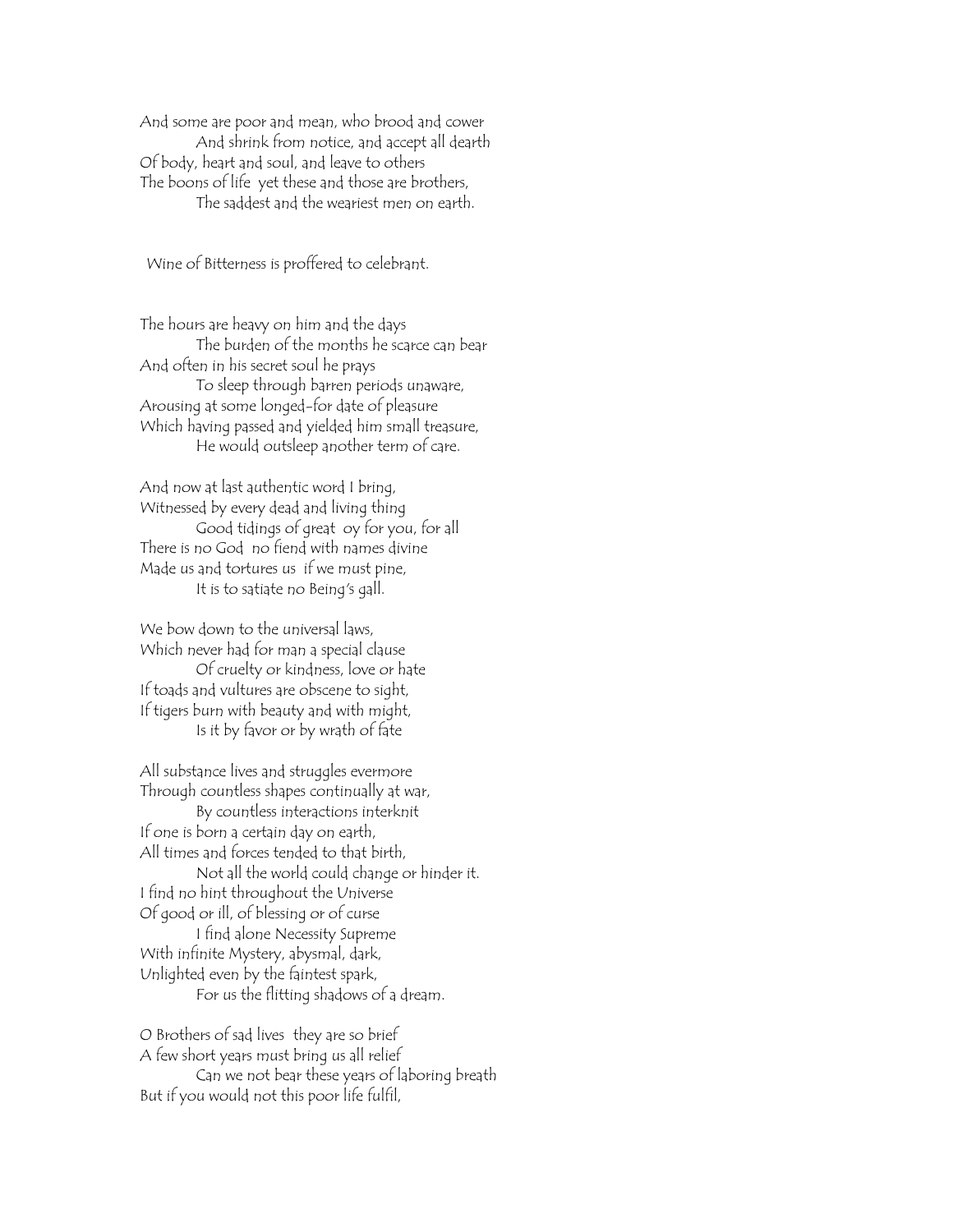Lo, you are free to end it when you will, Without the fear of waking after death.

How the moon triumphs through the endless nights How the stars throb and glitter as they wheel Their thick processions of supernal lights Around the blue vault obdurate as steel! And men regard with passionate awe and yearning The mighty marching and the golden burning, And think the heavens respond to what they f eel.

[Ceremony follows progression described in *Procedure for Performance.*

Priest closes ceremony in standard manner.

## THE SEVENTH SATANIC STATEMENT DAS TIERDRAMA

Should the subduing talisman, the Cross, break, then will come roaring forth the wild madness of the old champions, that insane Berserker rage, of which the northern poets sing. That talisman is brittle, and the day will come when it will pitifully break. The old stone gods will rise from the long-forgotten ruin and rub the dust of a thousand years from their eyes; and Thor, leaping to life with his giant hammer, will crush the Gothic cathedrals -Heinrich Heine, 1 34

The Devil holds a unique place in German magical tradition. He, or his personification, always triumphs. No matter how methodically he may be relegated to infamy, he invariably winds up the popular favorite. As the inspirer of werewolves, he drove the Goths and Huns to their victories in Europe; as the final protagonist in the *Nibelungensaga,* he destroyed Valhalla and established his own reign on earth. He became the hero, or at least the roguish and considerate villain, of the miracle plays. Throughout the Christian era he has held his own in German literature and drama better than any other character derived from the Bible.

Dramas in which the Devil appeared in short scenes allowed him increasingly lengthy roles, until in many cases he had taken possession of almost the whole play! He was, to be sure, almost always defeated and driven back to Hell with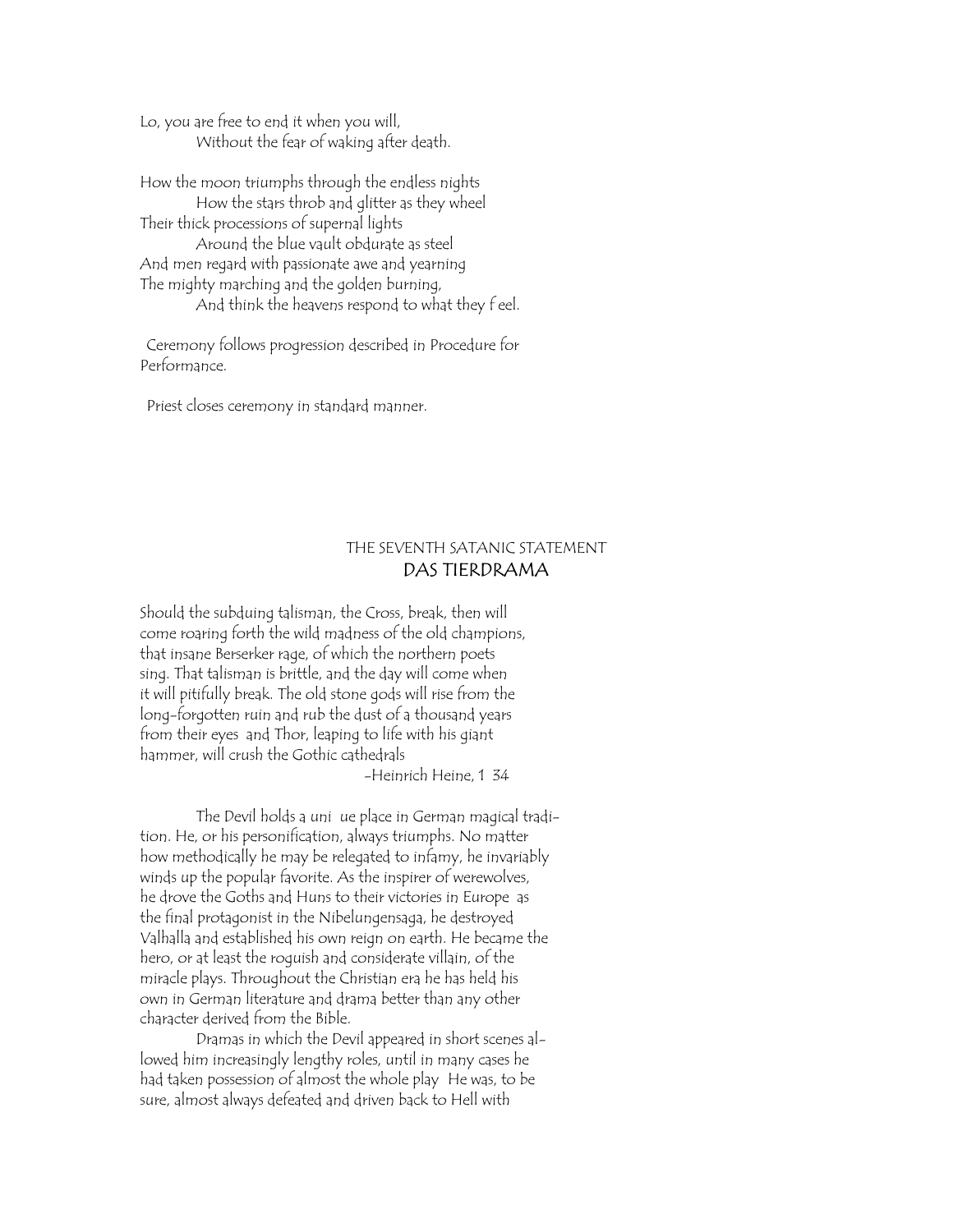great tumult and uproar, probably to satisfy the sense of righteousness of the public.

Especially since *Faust,* Satan is no longer considered as the personification of unmitigated eviL In *Faust,* though be still quests for human souls, he pities man-as does Nietzsche's *Zarathustra-*and is depressed that those poor earthborn creatures are so narrow-minded and derive so little pleasure from life. Shaw was to echo these sentiments in *Man and Superman,* in which a very obliging Devil does all he can to see to the comforts of his guests in Hell.

Like Shaw's Satan, the German devil is often seen as the catalyst of enlightened and polite behavior, optimistically deserting the misanthropic role of Mephistopheles in *Faust.* The image that eventually was to serve as the basis of contemporary German Satanic ritual can be seen in Carducci's *Hymn to Satan,* in which Satan is lauded as the spirit of progress, the inspirer of all great movements that contribute to the development of civilization and the advancement of mankind. He is the spirit of revolt that leads to freedom, the embodiment of all heresies that liberate. He wins the undivided admiration of man, and finally supercedes ehovah as the object of worship.

Of the two German rites included here, the *Tierdrama* is the older. The lessons taught by Aesopian allegory are the first essays to instruct man on the pragmatic importance of applied psychology. Aesopian parable, which was recorded as early as 1500 B.C in Egypt, was late to appear in a German interpretation. As a result, when Gotthold Lessing produced the parables in the eighteenth century, diey were readily assimilated into the heretical philosophy that considers the human animal as decidedly inferior in many respects to his all fours cousins.

The substance of the *Tierdrama* is the admission of one's uadruped heritage. The purpose of the ceremony is for the participants to regress willingly to an animal level, assuming animal attributes of honesty, purity and increased sensory perception. The priest who pronounces the Law maintains the cadence and order needed to remind each participant that though he is an animal, he is still a man. It is this that gives the *Tierdrama* its profound effect

The rite was originally performed by the *Order of the Illuminati,* founded in 1776 by Adam Weishaupt as an extension of existing Masonic ritual Ten years earlier, Gotthold Lessing had influenced many Germans' opinions on the limits of die arts with his critical treatise, *Laocoõn.* The intellectual climate in Germany had reached the point of controversy that in England gave rise to the *Hell Fire Club.* Passing off the Bavarian *Illuminati* as a society with a purely political base is a blunder often made by those who naively think that politics and magic ritual do not mix. Masonic orders have contained the most influential men in many governments, and virtually every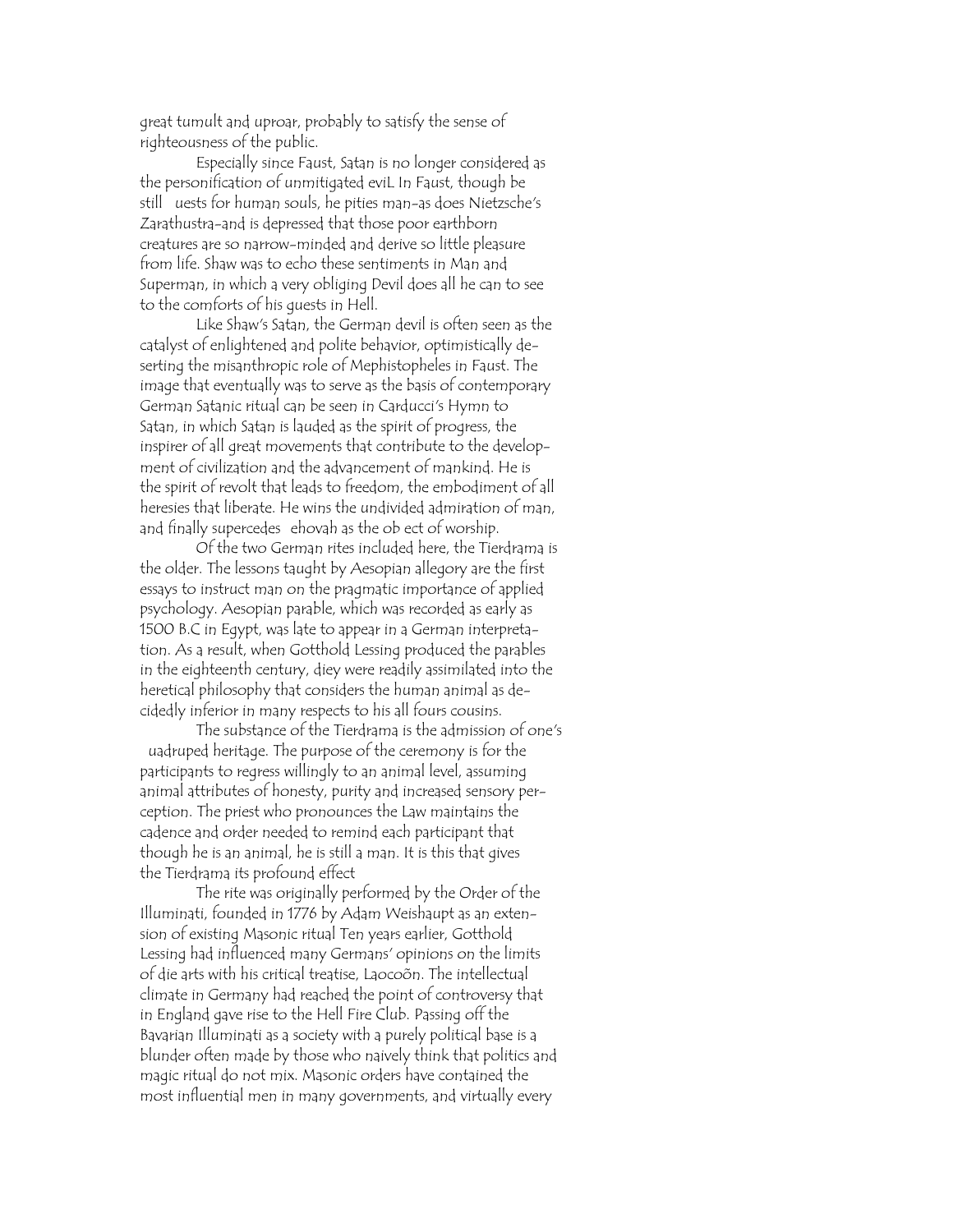occult order has many Masonic roots.

The rites of the *Illuminati* became the basis of the curriculum of the later *Ordo Templi Orientis,* founded in 1902 by Karl Kellner and Adolf Wilbrandt A similar curriculum, with strong Rosicrucian overtones, was in the English *Order of the* Golden Dawn in 1<sup>7</sup>.

The teachings of the *Illuminati* hold that all is material, that all religions are of human invention, that God is man, and man is God, and the world is his kingdom. The *Tierdrama* reinforces this message. It was first performed by Dieter Hertel in Munich, 31 uly 17 1 the present manuscript dates from  $1 \quad 7.$ 

Many authors have written segments of the *Litany* into literature and drama. It is apparent that a great many writers were members of the Order, or of groups which developed from it Vivid examples are to be found in the works of Arthur Machen, W. B. Yeats, Robert W. Chambers and ames Thompson. Works notable for their reflections of the *Tierdrama* are H. G. Wells's most Satanic work, *The Island oj Dr. Moreau,* which employs portions of the *Litany* in a masterful sequence; J. V. Widmann's *Der Heilige und die Tiere,* a bitter diatribe on the animals' behalf against the Christian god; Carl Hauptmann's *Krieg, ein Tedeum,* in which the animals portray the heads of various European powers, and behave no differently than humans in the long run; and of course George Orwell's *Animal Farm* and Aldous Huxley's *Ape and Essence.* It is likely that Aelister Crowley was familiar with the ceremony, as his *Book of the Lav* bears a subtle hint in its tide to the credo of the *Tierdrama,* the *Litany of the Law.*

The message of Nietzsche's *Zarathustra,* that advises an identification with the beast as a prere uisite to the role of God-man, is eloquently ritualized in the *Tierdrama's* Law of the ungle. It is a lesson too often neglected by civilized man.

#### *Requirements for Performance*

Participants consist of a priest who opens the ceremony, three assistants, an altar, an invocator, and participants. The priest acts as master of the ceremony and presides over the entire rite. His assistants are an illuminator to supply light for reading, a gong-striker, and a lictor.

The priest wears a black robe with open hood attached. His assistants wear black robes with closed hoods. The lictor holds a large bullwhip in his right hand, which is gloved in black leather. His left hand is encased in black velvet or satin and there is a ruby on the first finger. A nude female altar sits facing the gathering in the Bast enthroned position upright on a platform against the wall, her legs folded crosswise under her. The invocator and the participants wear black robes with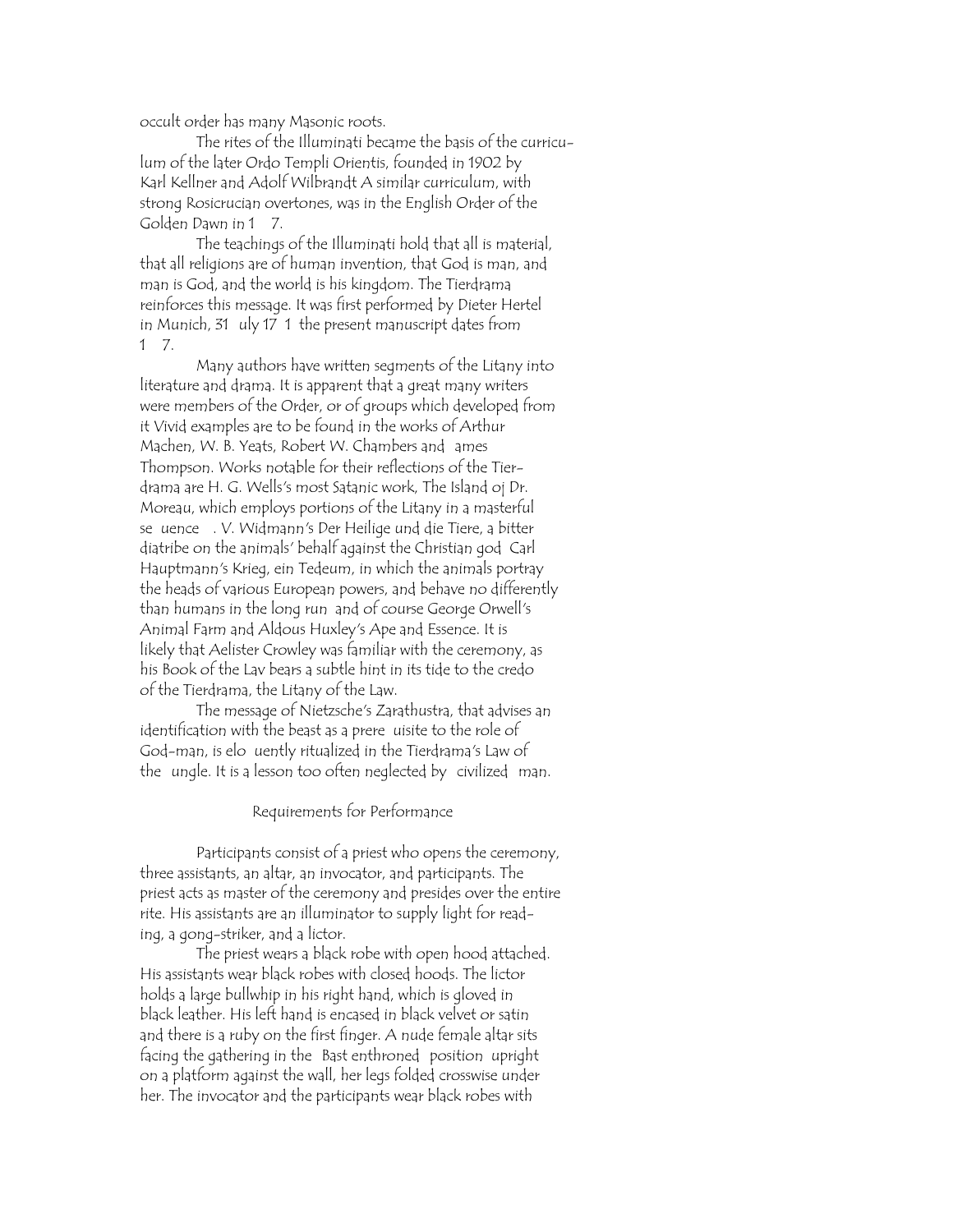open hoods revealing masks in the likenesses of various animals. Entire animal heads made of papier-mache or other material can heighten the effectiveness. Masks should be as representational as possible, the only exception the invocator, who appears as a lycanthropic half-man, half-beast He carries a heavy staff which he pounds on the ground when emphasizing portions of the *Litany.*

Robes are mandatory: they represent a formal transition between beast and man.

The ceremony is performed in a chamber with an open area large enough for all of the participants to gather in a semicircle. The priest and his assistants stand to either side of the altar during the *Litany.* This rite can be performed out-of-doors, ideally in a clearing in the woods or some area where the participants can enter through the foliage at the required time. If it is performed outdoors, die woman who serves as the altar should sit on an elevated boulder or log, so that her exalted position will be clearly stated. Torches may be employed outdoors, though it is not required. *Where there is fire hazard to foliage or wildlife the entire purpose of the rite is defeated, so caution is mandatory.*

Incidental music for the *Tierdrama* must be perfectly scored to the *Litany* and action or it will detract from rather than add to the mood. Without a doubt, Richard Strauss's *Also sprach Zarathustra* is most appropriate, if properly cued, and Stravinsky's *Le Sacre du Printemps.* In addition to the gong, a deep-toned drum can be added.

As the ceremony opens, only the priest, his assistants, and the altar are present. A mouse in a cage is placed near the altar, in view of the participants.

## DAS TIERDRAMA

The ceremony is begun according to the standard seuence. The lictor stands in front and to the left of the altar, the gong-striker in front and to the right. The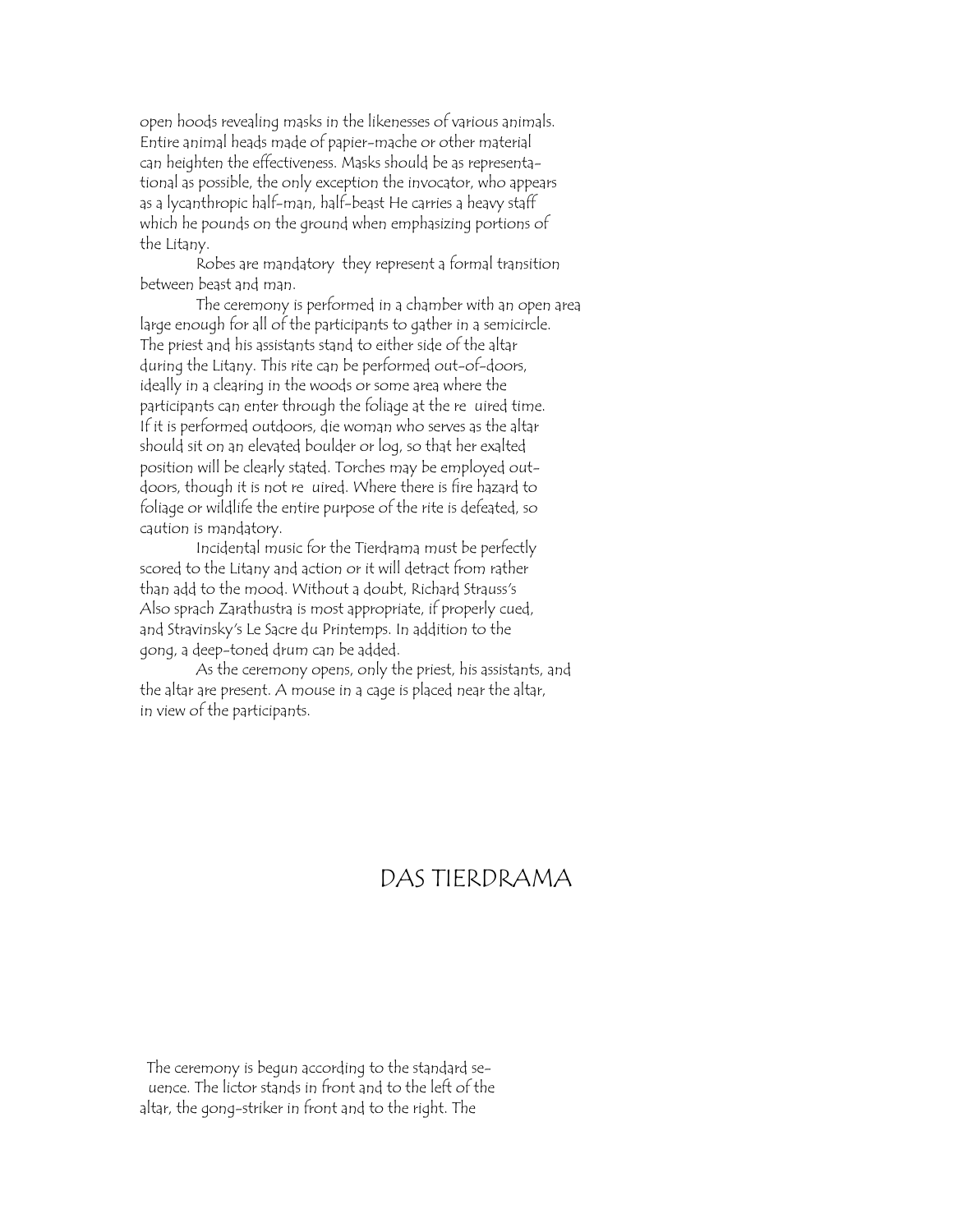illuminator is behind the priest, who stands inside the diamond, thus formed while he performs the opening rubrics. The *Second Enochian Key* is employed. The chalice is not completely drained. Names are called which have animal counterparts: Bast, Typhon, Fenriz, Midgard, Behemoth, Pan, etc. When the priest concludes the preliminary invocation, he retires to the periphery of the clearing and the invocator enters. After gazing around the clearing, he stands in the centre and motions to the illuminator, who steps forward with his light He is about to summon the beasts. They will enter single file if the rite is performed within a chamber, or if outdoors, through openings in the foliage around the clearing. The gait of each participant should suggest the movements of the beast he represents. The invocator begins the *Litany* and the gong is heard softly, as if calling with the invocator. As he chants, the beasts appear, gradually gathering round him.]

#### **INVOCATOR**

Ich bin der Sprecher des Gesetzes. Hier sind alle, die neu sind um das Gesetz zu lernen. Ich stehe im Dunkeln und spreche das Gesetz. Kein entkommen! Grausam ist die Strafe f r solche, the das Gesetz brechcn. Kein entkommen Freden ist das Wollen schlecht. Was Du willst, wit wissen es nicht. Wir werden es wissen! Manche wollen den Dingen folgen, die sich bewegen aufpassen, schleichen, warten, springen um zu t ten und zu beissen, beisse tief und reichlich, sauge das Blut. Manche wollen mit den Zhnen weinen und die Dinge mit den H nden aufwhlen und sich in die Erde hinein kuscheln. Manche klettern auf die Bäume, manche kratzen an den Gräben des Todes, manche kampfen mit der Stirn, den Füssen oder Klauen, manche beissen plätzlich zu ohne Veranlassung! Die Bestraffung ist streng und gewiss. Deswegen lerne das Gesetz. Sage die Wirter . . . Sage die Wirter Sage die Wirter

I am the Sayer of the Law. Here come all that be new, to learn the Law. I stand in the darkness and say the Law. None escape! Cruel are the punishments of those who break the Law. None escape! For every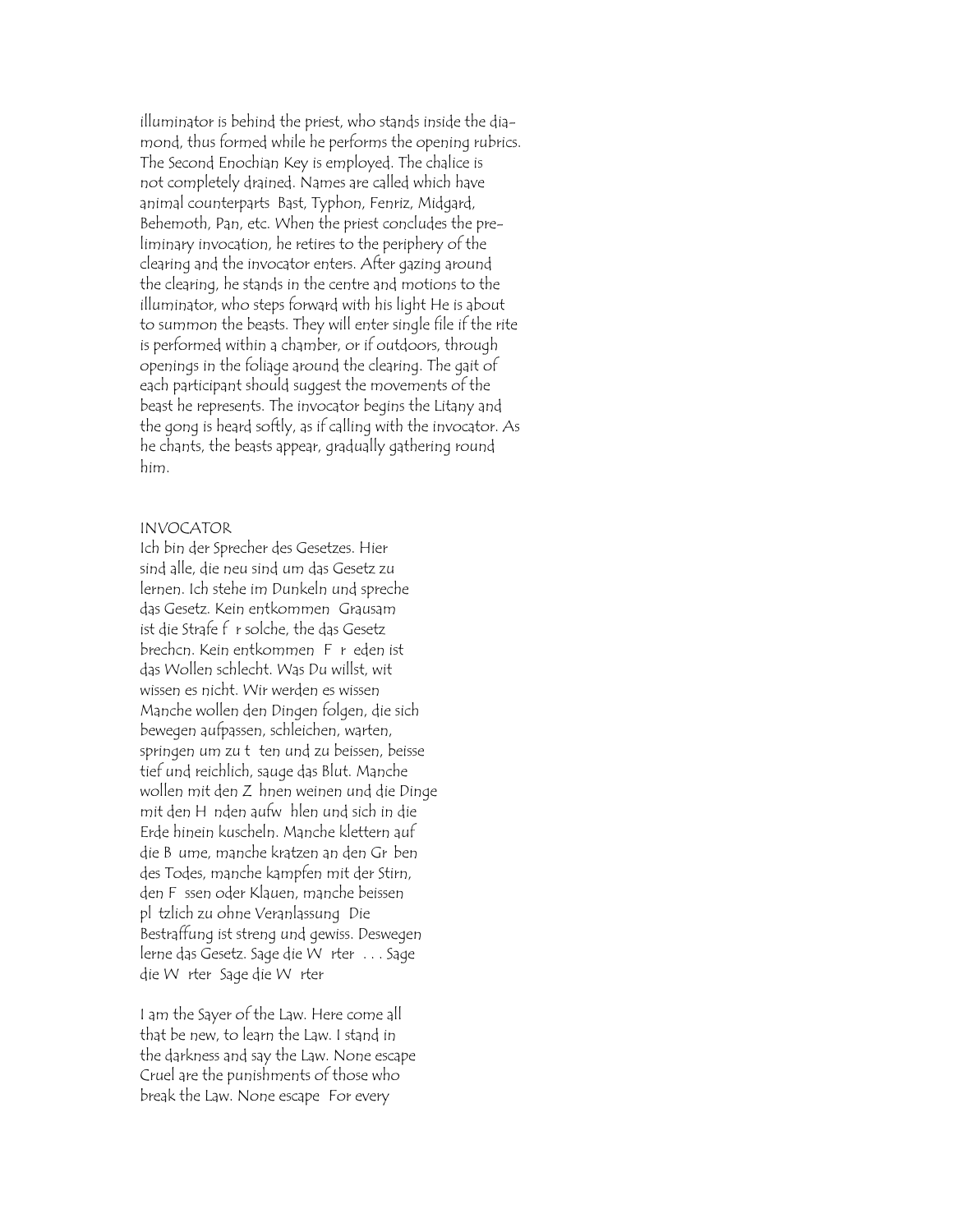one the want is bad, what *you* want of us, we know not, yet we shall know. Some want to follow things that move, to watch and slink and wait and spring, to kill and bite, bite deep and rich, sucking the blood! Some want to tear with teeth and hands into the roots of dungs, snuffing into the earth! Some go clawing trees; some go scratching at the graves of the dead; some go fighting with foreheads or feet or daws; some bite suddenly without giving warning. Punishment is sharp and sure, therefore learn the Law. Say the words Learn the Law. Say the words Say the words

#### **INVOCATOR**

Nicht auf allen Vieren zu gehen: das ist das Gesetz. Sind wir nicht Menschen?

Not to go on all fours: that is the Law. Are we not men

#### BEASTS:

Nicht auf allen Vieren zu gehen: das ist das Gesetz. Sind wir nicht Menschen?

Not to go on all fours: that is the Law. Are we not men

#### INVOCATOR:

Nicht die Rinde oder B ume zu zerkratzen das ist das Gesetz. Sind wir nicht Menschen?

Not to claw bark or trees: that is the Law. Are we not men?

#### BEASTS:

Nicht die Rinde oder B ume zu zerkratzen das ist das Gesetz. Sind wir nicht Menschen?

Not to claw bark or trees that is the Law. Are we not men?

INVOCATOR: Nicht zu murren und zu brüllen das ist das Gesetz. Sind wir nicht Menschen?

Not to snarl or roar: that is the Law. Are we not men?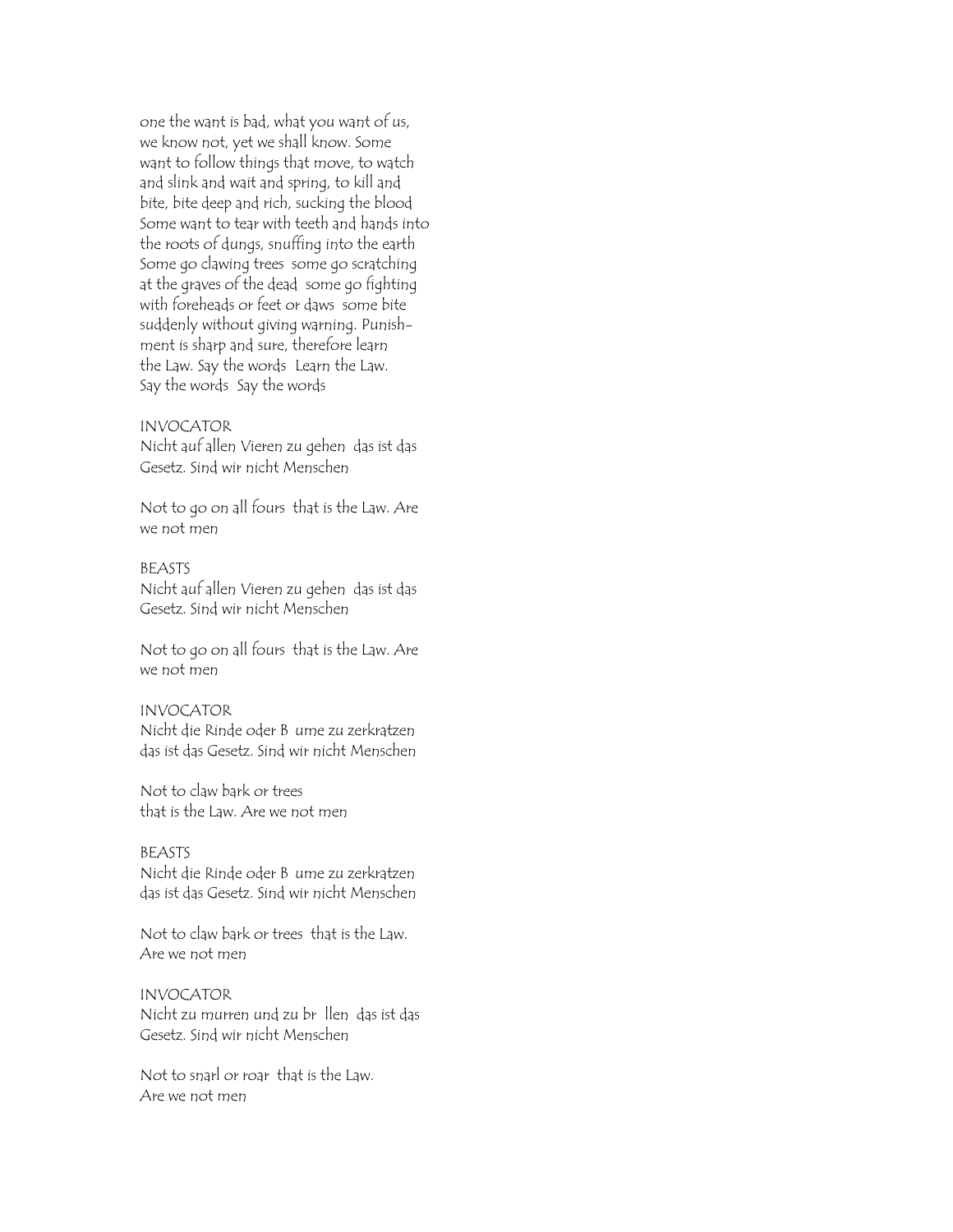## BEAST:

Nicht zu murren und zu brüllen das ist das Gesetz. Sind wir nicht Menschen?

Not to snarl or roar: that is the Law. Are we not men?

#### INVOCATOR:

Nicht unsere Fangz hne im Zorn zu zeigen das ist das Gesetz. Sind wir nicht Menschen?

Not to show our fangs in anger: that is the Law. Are we not men

#### BEASTS:

Nicht unsere Fangz hne im Zorn zu zeigen das ist das Gesetz. Sind wir nicht Menschen?

Not to show our fangs in anger that is the Law. Are we not men

## INVOCATOR:

Nicht unsere Zugeh rigkeit zu zerstoren das ist das Gesetz. Sind wir nicht Menschen?

Not to destroy our belongings: that is the Law. Art we not men?

#### BEASTS:

Nicht unsere Zugeh rigkeit zu zerstoren das ist das Gesetz. Sind wir nicht Menschen?

Not to destroy our belongings: that is the Law. Are we not men

### INVOCATOR:

Nicht zu titen ohne zu denken das ist das Gesetz. Sind wir nicht Menschen?

Not to kill without thinking: that is the Law. Are we not men?

#### BEASTS:

Nicht zu ten ohne zu denken das ist das Gesetz. Sind wir nicht Menschen?

Not to kill without thinking: that is the Law. Are we not men?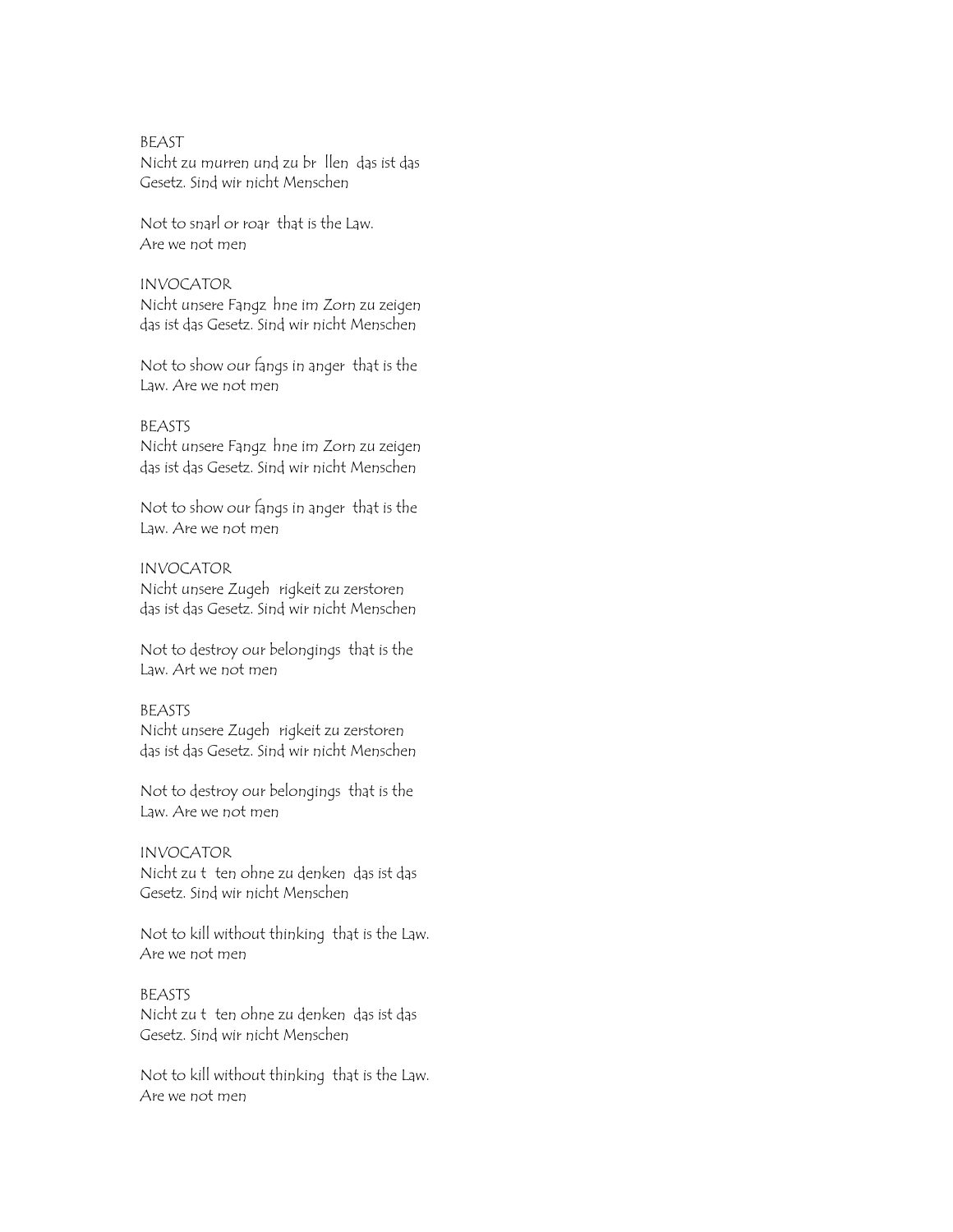INVOCATOR: Der Mensch ist Gott.

Man is God.

BEASTS: Der Mensch ist Gott.

Man is God.

INVOCATOR: Wir sind Menschen.

We are men.

BEASTS: Wir sind Menschen.

We are men.

INVOCATOR: Wir sind G tter.

We are Gods.

BEASTS: Wir sind G tter.

We are Gods.

INVOCATOR: Gott ist der Mensch.

God is Man.

BEASTS: Gott ist der Mensch.

God is Man.

INVOCATOR: Sein ist das Haus des Schmerzes.

His is the house of pain.

BEASTS: Sein ist das Haus des Schmerzes.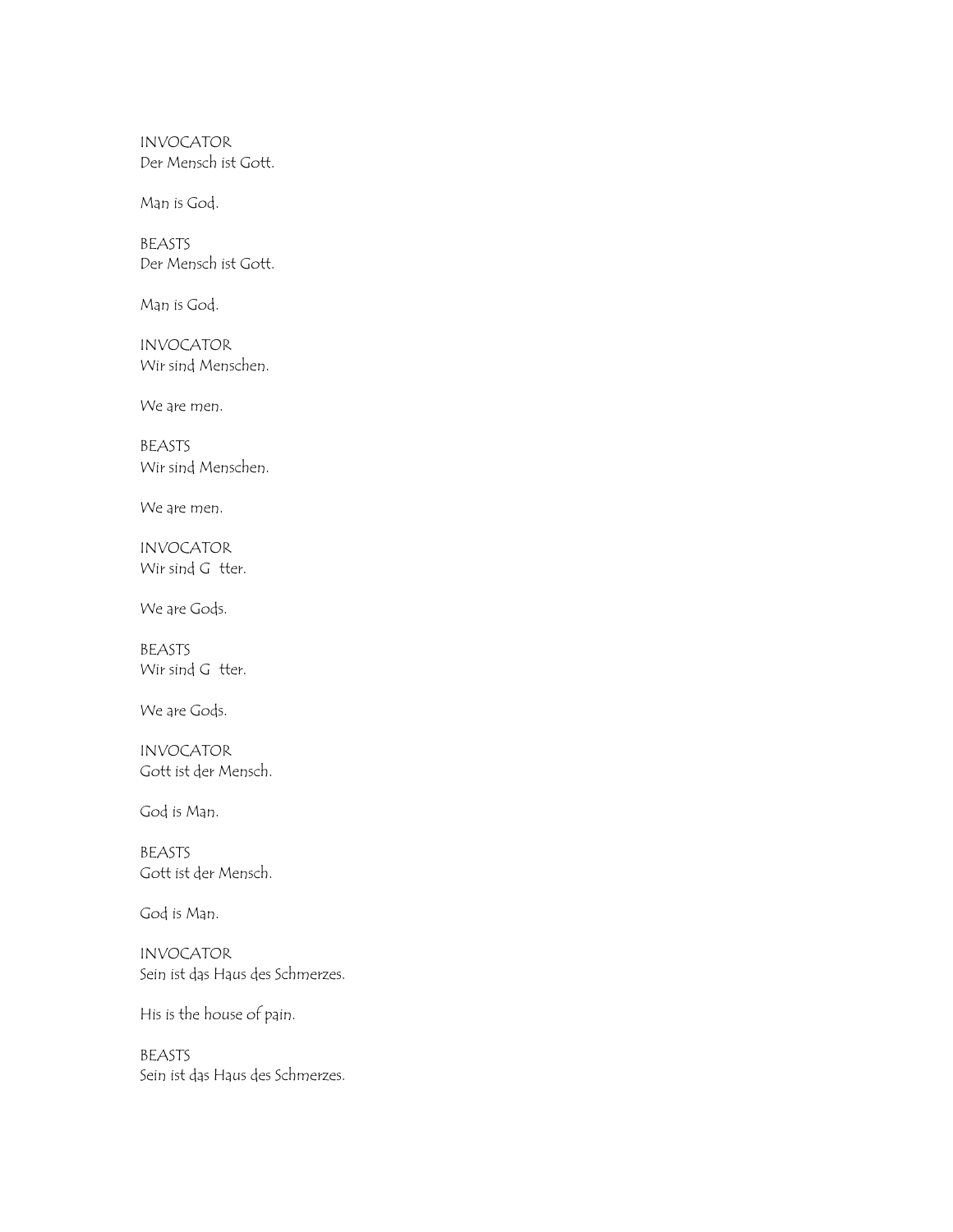His is the house of pain.

INVOCATOR: Sein ist die Hand die Schafft

His is the hand that makes.

BEASTS: Sein ist die Hand die Schafft.

His is the hand that makes.

INVOCATOR: Sein ist die Hand die verletzt

His is the hand that wounds.

BEASTS: Sein ist die Hand die verletzt.

His is the hand that wounds.

INVOCATOR: Sein ist die Hand die heilt.

His is the hand that heals.

BEASTS: Sein ist die Hand die heilt.

His is the hand that heals.

INVOCATOR: Sein ist der leuchtende Blitz.

His is the lightning flash.

BEASTS: Sein ist der leuchtende Blitz.

His is the lightning flash.

INVOCATOR: Sein ist die tiefe See.

His is the deep salt sea.

BEASTS: Sein ist die tiefe See.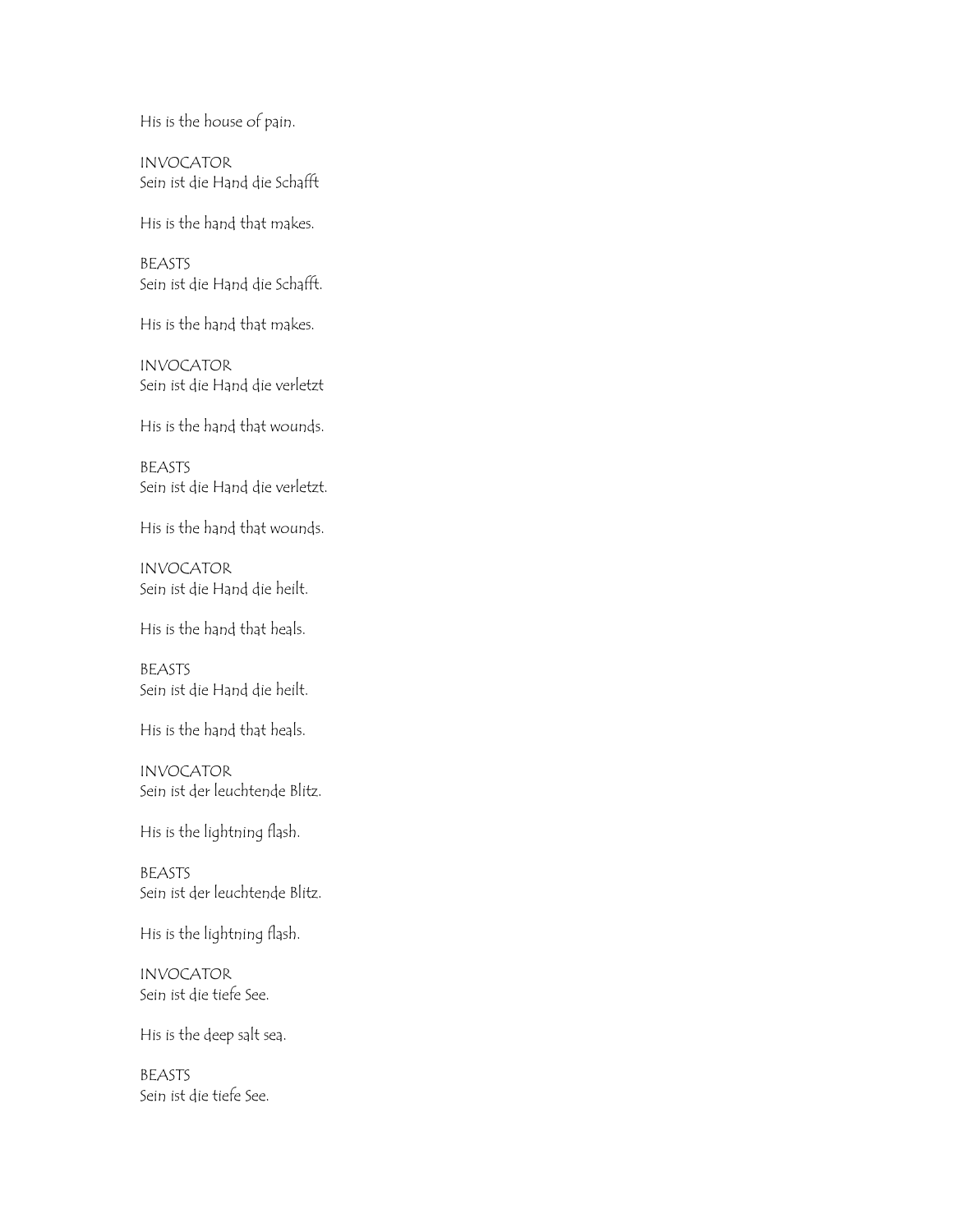His is the deep salt sea.

INVOCATOR: Sein sind die Sterne und der HimmeL

His are the stars in the sky.

BEASTS: Sein sind die Sterne und der HimmeL

His are the stars in the sky.

INVOCATOR: Sein sind die Gesetze des Landes.

His are the rulers of the land.

BEASTS: Sein sind die Gesetze des Lande.

His are the rulers of the land.

INVOCATOR: Sein ist der Oft genannt HimmeL

His is the place called Heaven.

BEASTS: Sein ist der Ort gennant Himmel.

His is the place called Heaven.

INVOCATOR: Sein ist der Ort genannt H lle.

His is the place called Hell

BEASTS: Sein ist der Ort genannt H lle.

His is the place called Hell

INVOCATOR: Sein ist was ist unseres.

His is what is ours!

BEASTS: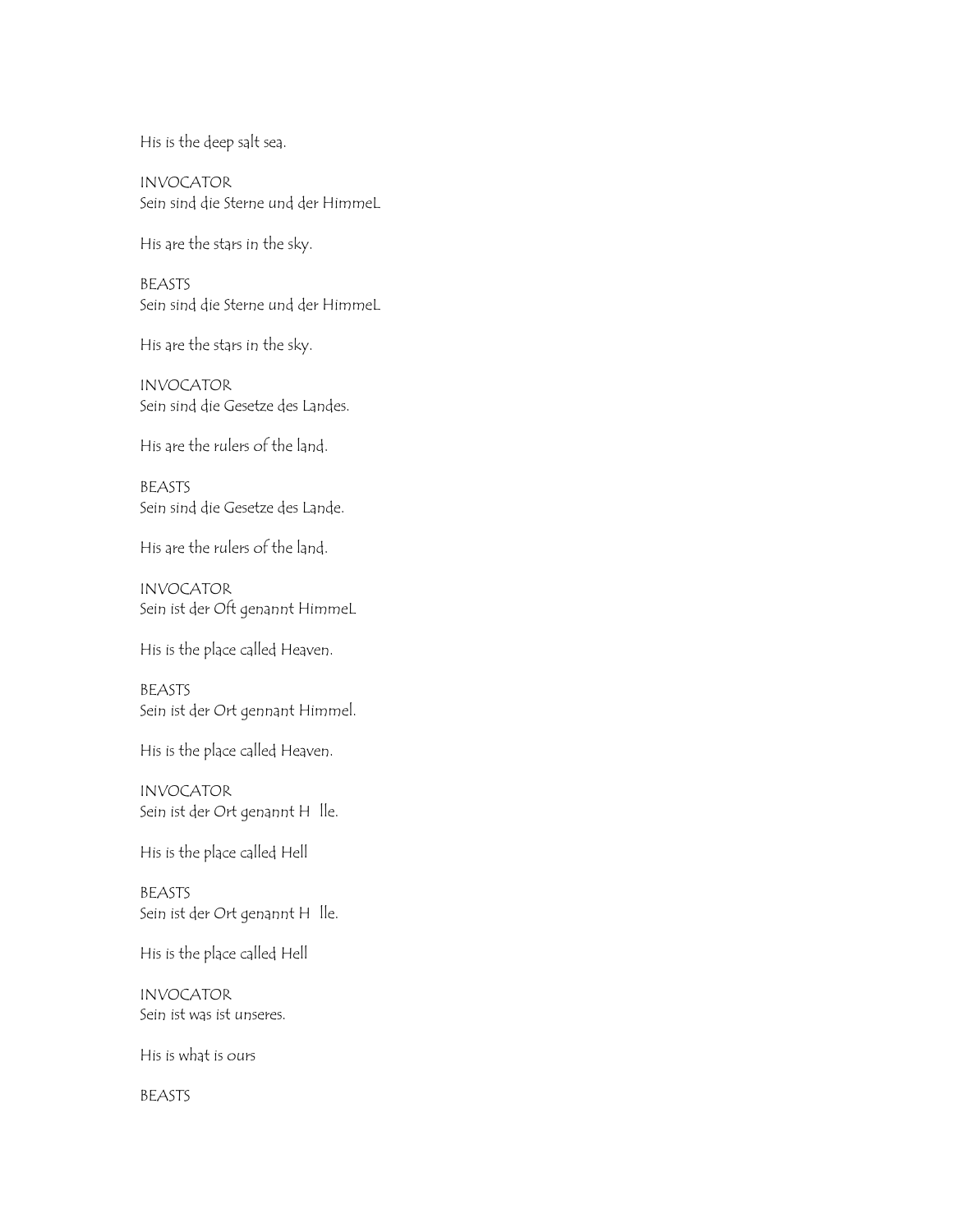Sein ist was ist unseres.

His is what is ours!

INVOCATOR: Er ist was wir sind.

He is what we are!

BEASTS: Er ist was wir sind.

He is what we are!

## INVOCATOR:

Ich bin der Sprecher des Gesetzes. Hier sind alle, die neu sind um das Gesetz zu lernen. Ich stehe im Dunkeln und spreche das Gesetz. Kein entkommen!

I am the Sayer of the Law. Here come all that be new, to learn the Law. I stand in the darkness and say the Law. None escape!

BEASTS: Kein entkommen!

None escape!

INVOCATOR: Grausam ist die Strafe f r solche, die das Gesetz brechen. Kein entkommen!

Cruel are the punishments of those who break the Law. None escape!

BEASTS: Kein entkommen!

None escape!

INVOCATOR: F r eden ist das Wollen schlecht Was Du willst, wir wissen es nicht. Wir werden es wissen!

For every one the want is bad, what you want of us, we know not, yet we shall know.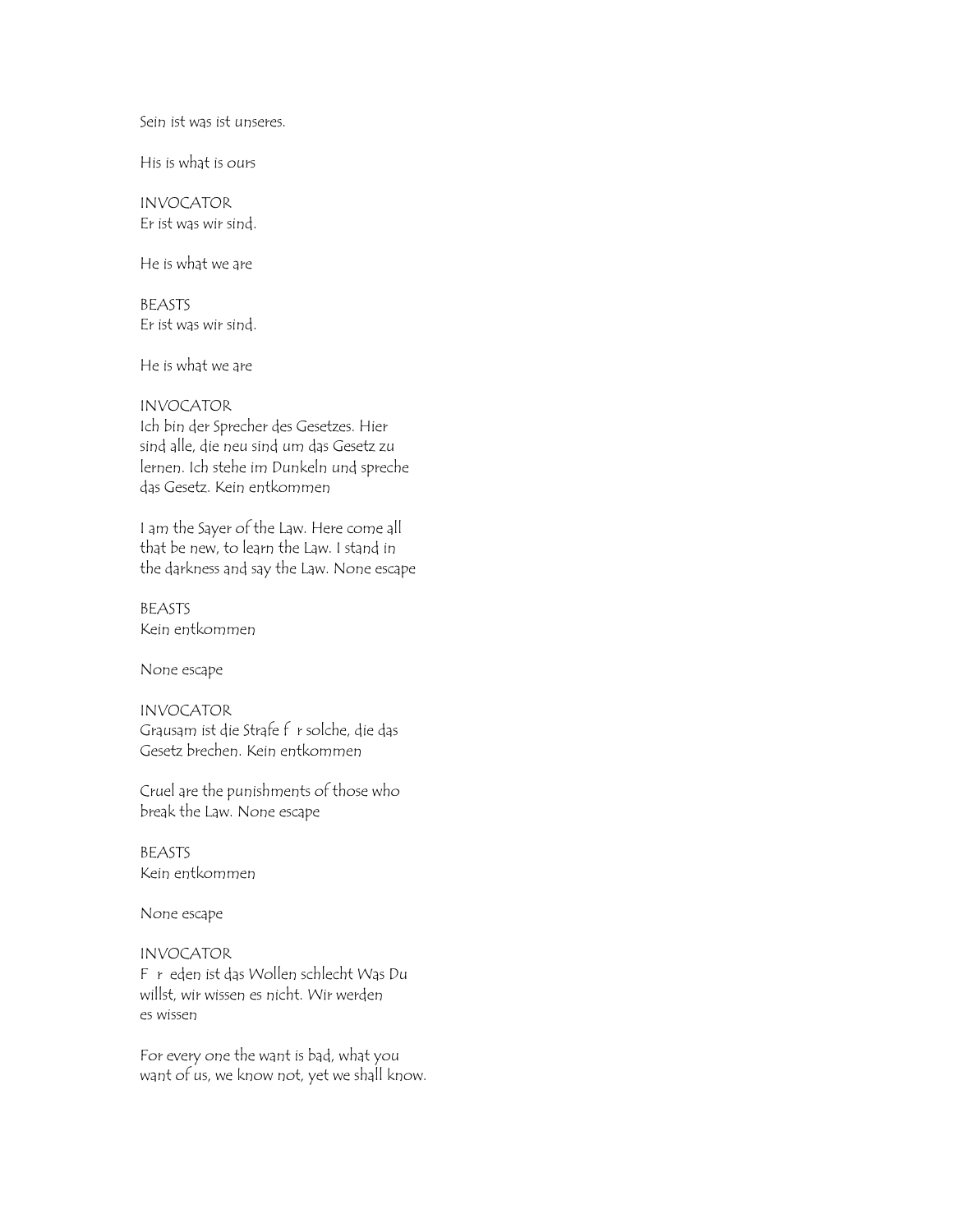BEASTS: Wir werden es wissen!

#### We shall know

## INVOCATOR:

Manche wollen den Dingen folgen, die sich bewegen aufpassen, schleichen, warten, sprigen urn zu t ten und zu beissen, beisse tief und reichlich, sauge das Blut, Manche wollen mit den Zhnen winen und die Dinge mit den Hinden aufwihlen und sich in die Erde hinein kuscheln. Manche klettern auf die B ume, manche kratzen an den Gr ben des Todes, manche k mpfen mit der Stirn, den F ssen oder Klauen, manche beissen pl tzlich zu ohne Veranlassung! Die Bestraffung ist streng und gewiss. Deswegen lerne das Gesetz. Sage die Wirter . . . Sage die W rter Sage die Worter

Some want to follow things that move, to watch and slink and wait and spring, to kill and bite, bite deep and rich, sucking the blood! Some want to tear with teeth and hands into the roots of things, snuffing into the earth! Some go clawing trees, some go scratching at the graves of the dead; some go fighting with foreheads or feet or daws; some bite suddenly without giving warning. Punishment is sharp and sure, therefore learn the Law. Say the words! Learn the Law. Say the words! Say the words!

#### **INVOCATOR**

Nicht auf allen Vieren zu gehen: das ist das Gesetz. Sind wir nicht Menschen?

Not to go on all fours: that is the Law. Are we not men

#### **BEASTS**

Nicht auf allen Vieren zu gehen: das ist das Gesetz. Sind wir nicht Menschen?

Not to go on all fours: that is the Law. Are we not men

#### **INVOCATOR**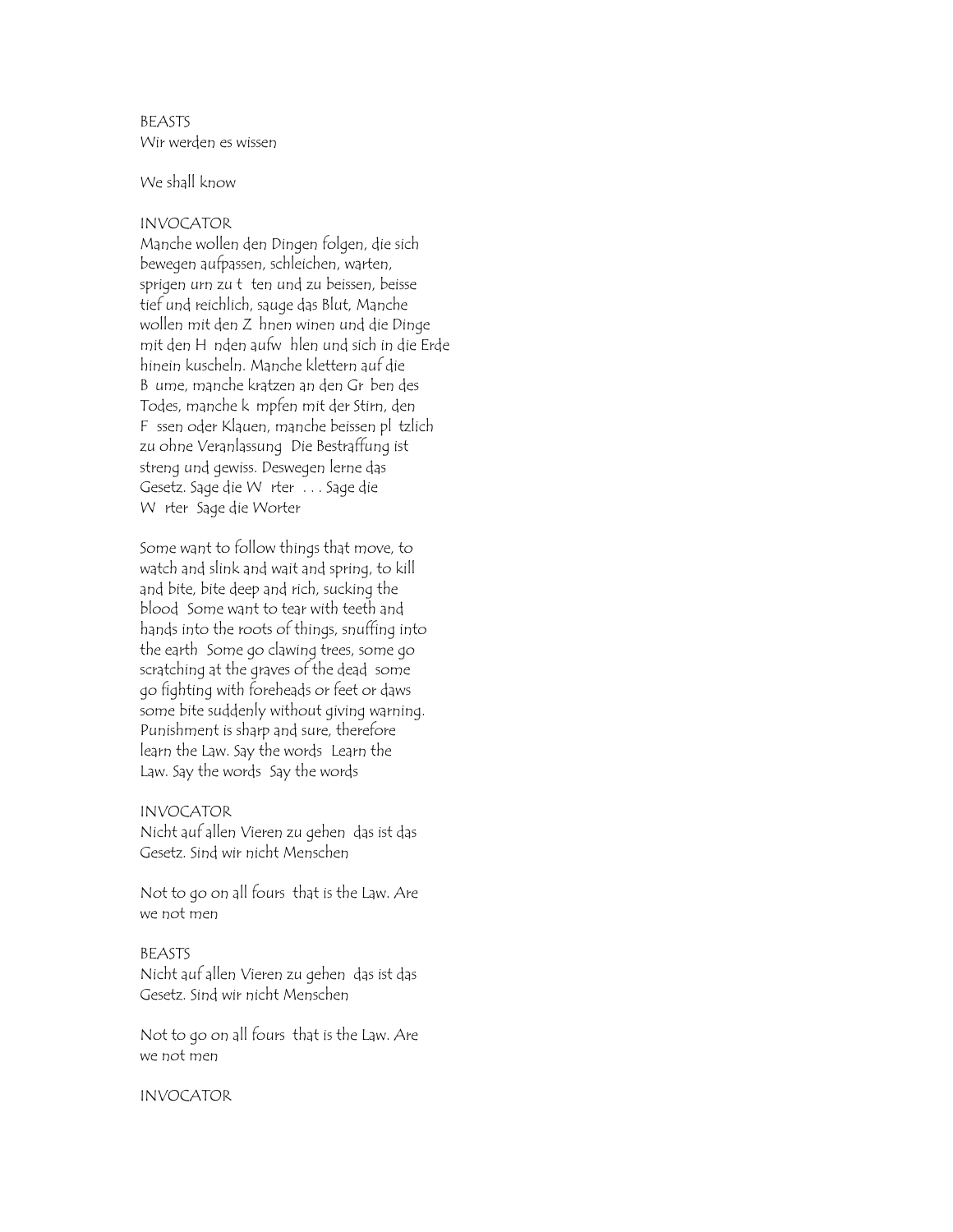Nicht die Rinde oder Bume zu zerkratzen das ist das Gesetz. Sind wir nicht Menschen?

Not to claw bark or trees: that is the Law. Are we not men?

#### BEASTS:

Nicht die Rinde oder Baume zu zerkratzen: das ist das Gesetz. Sind wir nicht Menschen?

Not to claw bark or trees: that is the Law. Are we riot men?

## INVOCATOR:

Nicht zu murren und zu brüllen das ist das Gesetz. Sind wit nicht Menschen?

Not to snarl or roar: that is the Law. Are we not men?

#### BEASTS:

Nicht zu murren und zu brüllen das ist das Gesetz. Sind wit nicht Menschen?

Not to snarl or roar: that is the Law. Are we not men

## INVOCATOR:

Nicht unsere Fangz hne im Zorn zu zeigen das ist das Gesetz. Sind wir nicht Menschen?

Not to show our fangs in anger that is the Law. Are we not men

#### BEASTS:

Nicht unsere Fangz hne im Zorn zu zeigen das ist das Gesetz. Sind wir nicht Menschen?

Not to show our fangs in anger that is the Law. Are we not men

#### INVOCATOR:

Nicht unsere Zugeh rigkeit zu zerstoren das ist das Gesetz. Sind wir nicht Menschen?

Not to destroy our belongings: that is the Law. Are we not men

## BEASTS: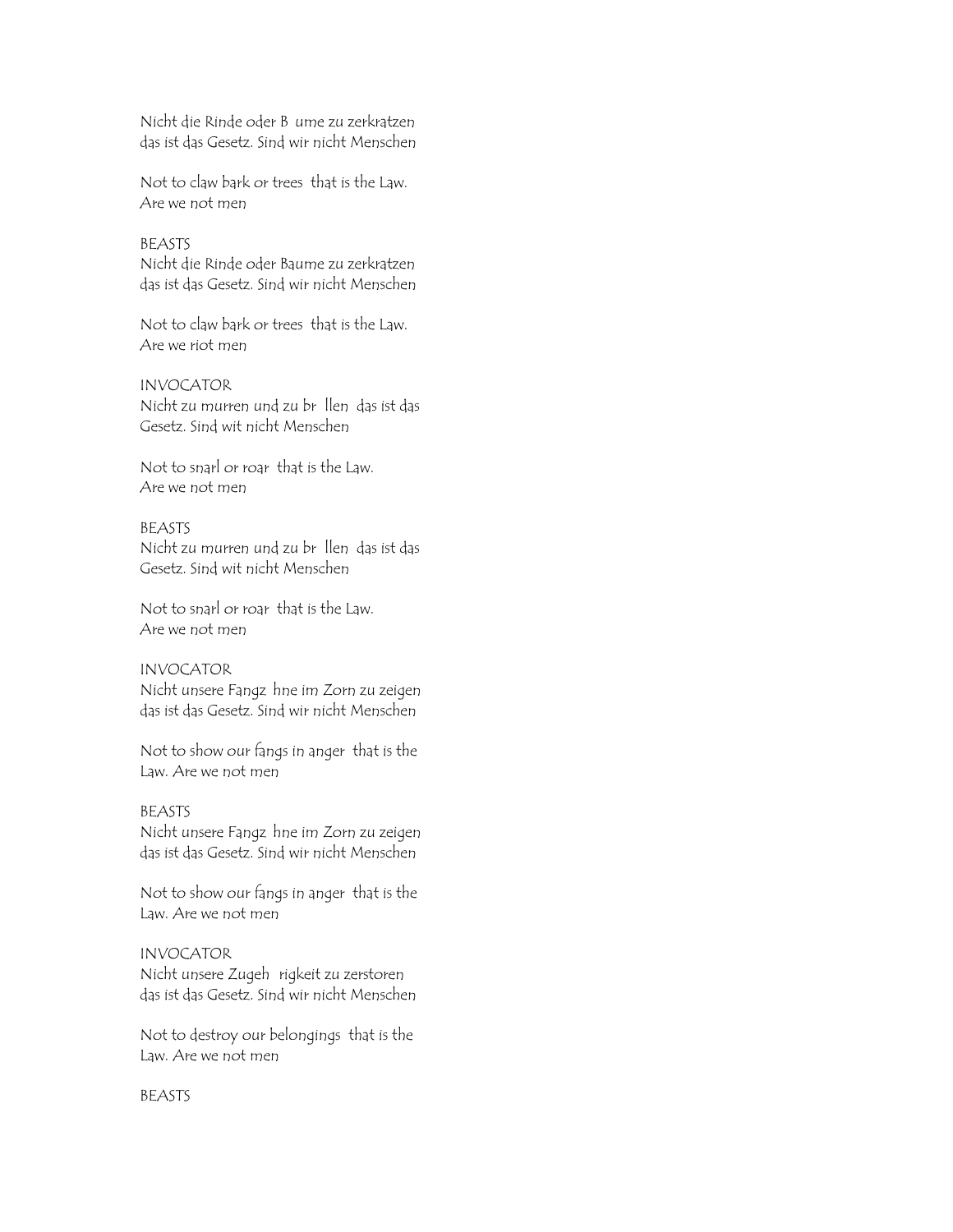Nicht unsere Zugeh rigkeit zu zerstoren das ist das Gesetz. Sind wir nicht Menschen?

Not to destroy our belongings: that is the Law. Are we not men?

INVOCATOR: Nicht zu t ten ohne zu denken das ist das Gesetz. Sind wir nicht Menschen?

Not to kill without thinking: that is the Law. Are we not men?

BEASTS: Nicht zu ten ohne zu denken das ist das Gesetz. Sind wir nicht Menschen?

Not to kill without thinking: that is the Law. Are we not men?

INVOCATOR: Der Mensch ist Gott.

Man is God.

BEASTS: Der Mensch ist Gott.

Man is God.

INVOCATOR: Wir sind Menschen.

We are men.

BEASTS: Wir sind Menschen.

We are men.

INVOCATOR: Wir sind G tter.

We are Gods.

BEASTS: Wir sind G tter.

We are Gods.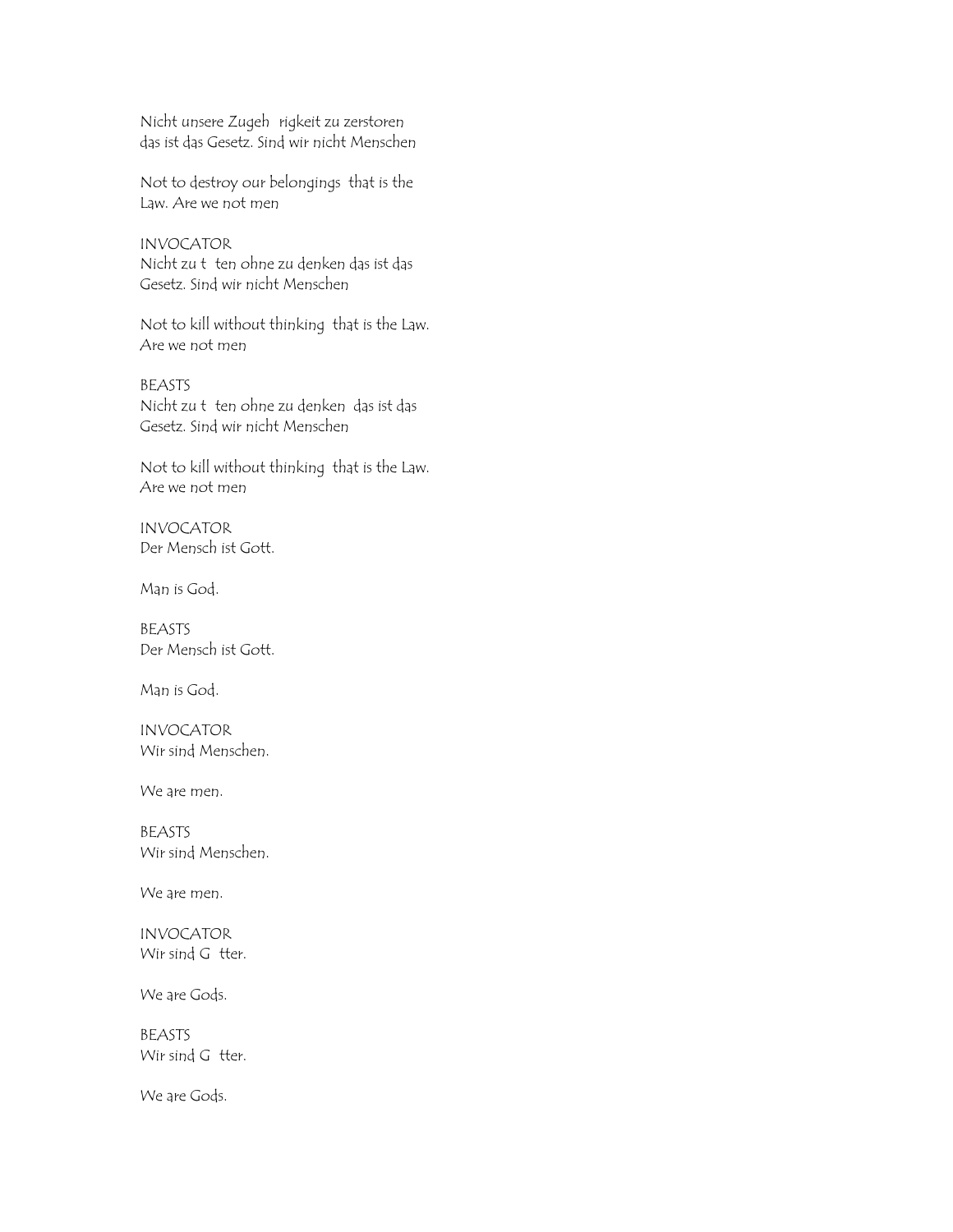INVOCATOR: Gott ist der Mensch.

God is Man.

BEASTS: Gott ist der Mensch

God is Man.

INVOCATOR: Sein ist das Haus des Schmerzes.

His is the house of pain.

BEASTS: Sein ist das Haus des Schmerzes.

His is the house of pain.

INVOCATOR: Sein ist die Hand die schafft.

His is the hand that makes.

BEASTS: Sein ist die Hand die schafft.

His is the hand that makes.

INVOCATOR: Sein ist die Hand die verletzt

His is the hand that wounds.

BEASTS: Sein ist die Hand die verletzt.

His is the hand that wounds.

INVOCATOR: Sein ist die Hand die heilt.

His is the hand that heals.

BEASTS: Sein ist die Hand die heilt.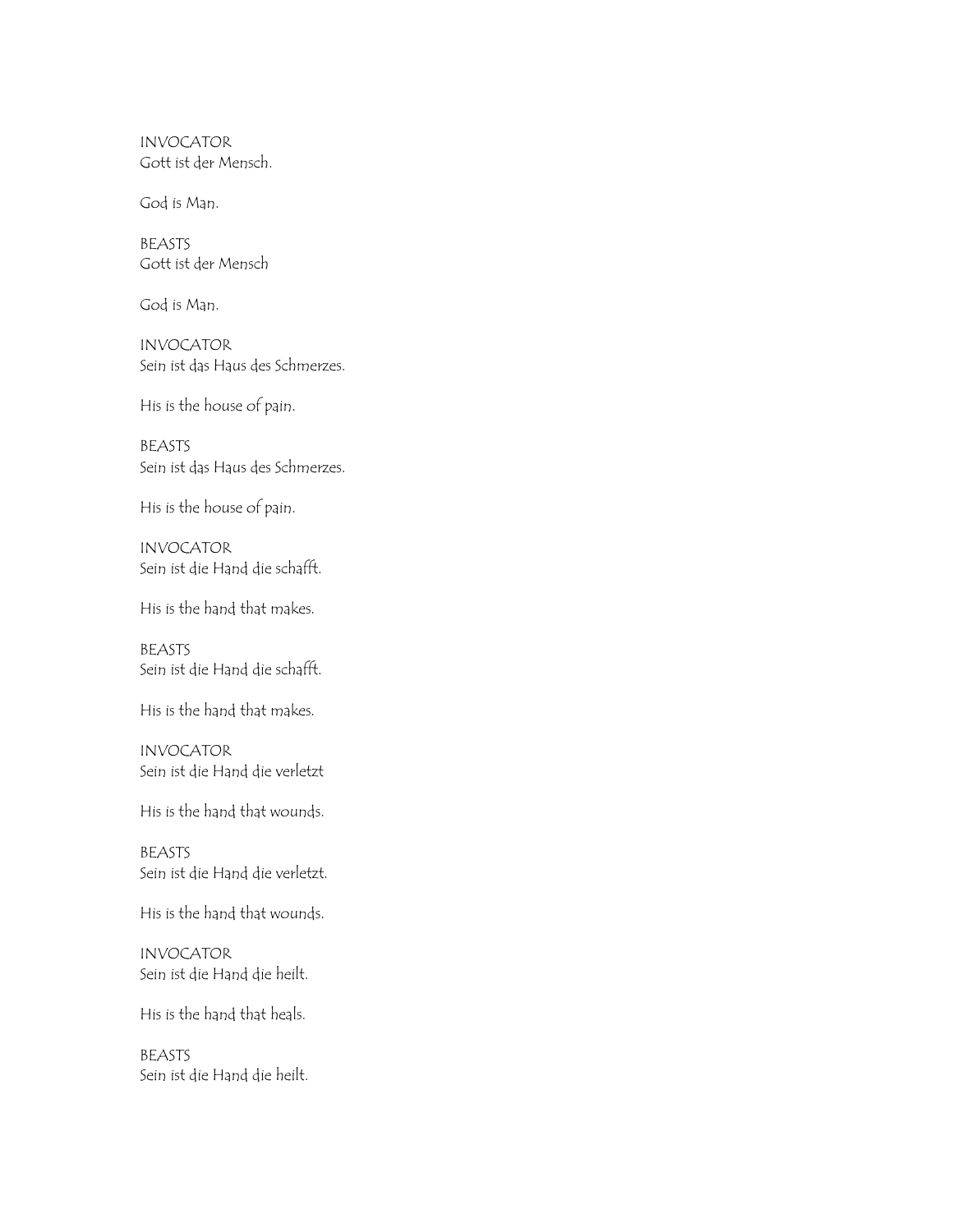His is the hand that heals.

INVOCATOR: Sein ist det leuchtende Blitz.

His is the lightning flash.

BEASTS Sein ist der leuchtende Blitz.

His is the lightning flash.

INVOCATOR Sein ist die tiefe See.

His is the deep salt sea.

BEASTS Sein ist die tiefe See.

His is the deep salt sea.

INVOCATOR Sein sind die Sterne and der Himmel.

His are the stars in the sky.

BEASTS: Sein sind die Sterne und der Himmel.

His are the stars in the sky.

INVOCATOR Sein sind die Gesetze des Landes.

His are the rulers of the land.

BEASTS Sein sind die Gesetze des Landes.

His are the rulers of the land.

INVOCATOR Sein ist der Ort genannt Himmel.

His is the place called Heaven.

BEASTS Sein ist der Ort genannt Himmel.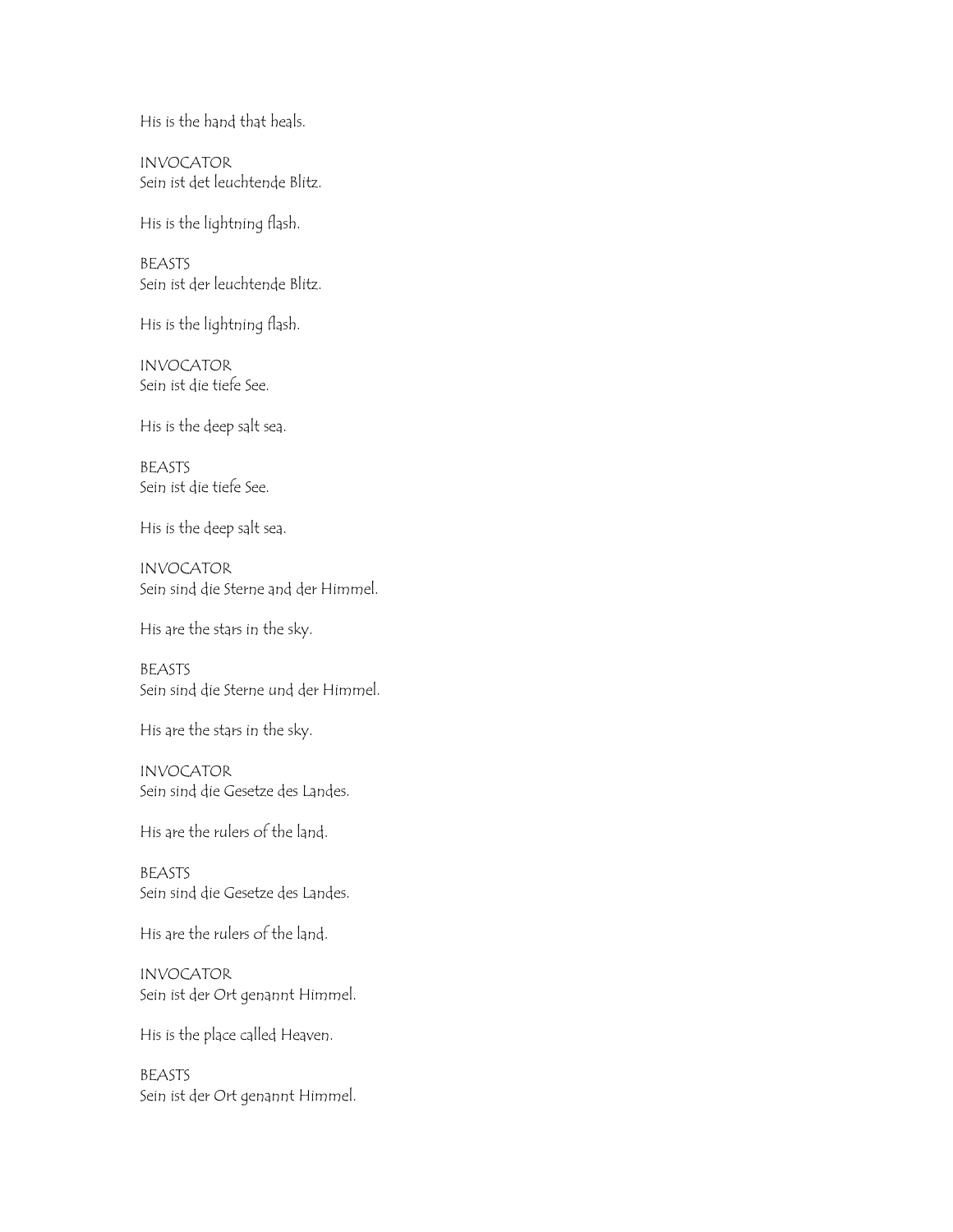His is the place called Heaven.

INVOCATOR Sein ist der Ort genannt H lle,

His is the place called Hell.

BEASTS Sein ist der Ort genannt H lle.

His is the place called Hell.

INVOCATOR Sein ist was ist unseres.

His is what is ours.

BEASTS Sein ist was ist unsers.

His is what is ours.

INVOCATOR Er ist was wir sind.

He is what we are.

BEASTS: Er ist was wit sind.

He is what we are.

The invocator drops his staff and slouches forward to the altar, gazing at it with admiration and longing, but proudly exhibiting control and decorum. As he stands, the priest comes forward with the chalice, proffering it to the invocator, who accepts it, raising it in homage to the altar. The invocator drains the chalice noisily but with great solemnity. The priest relieves him of the chalice. The invocator steps forward, raises his arms in a yearning manner, and tenderly strokes the altar's flesh. He steps back and, in reverie, is presented with the sword by the priest As the beast invocator accepts the sword, he studies its symmetry and gleaming length, then grasping it in both paws, raises it on high. The other beasts lift their arms, some attempting to make the *Cornu-*the Sign of the Horns.]

INVOCATOR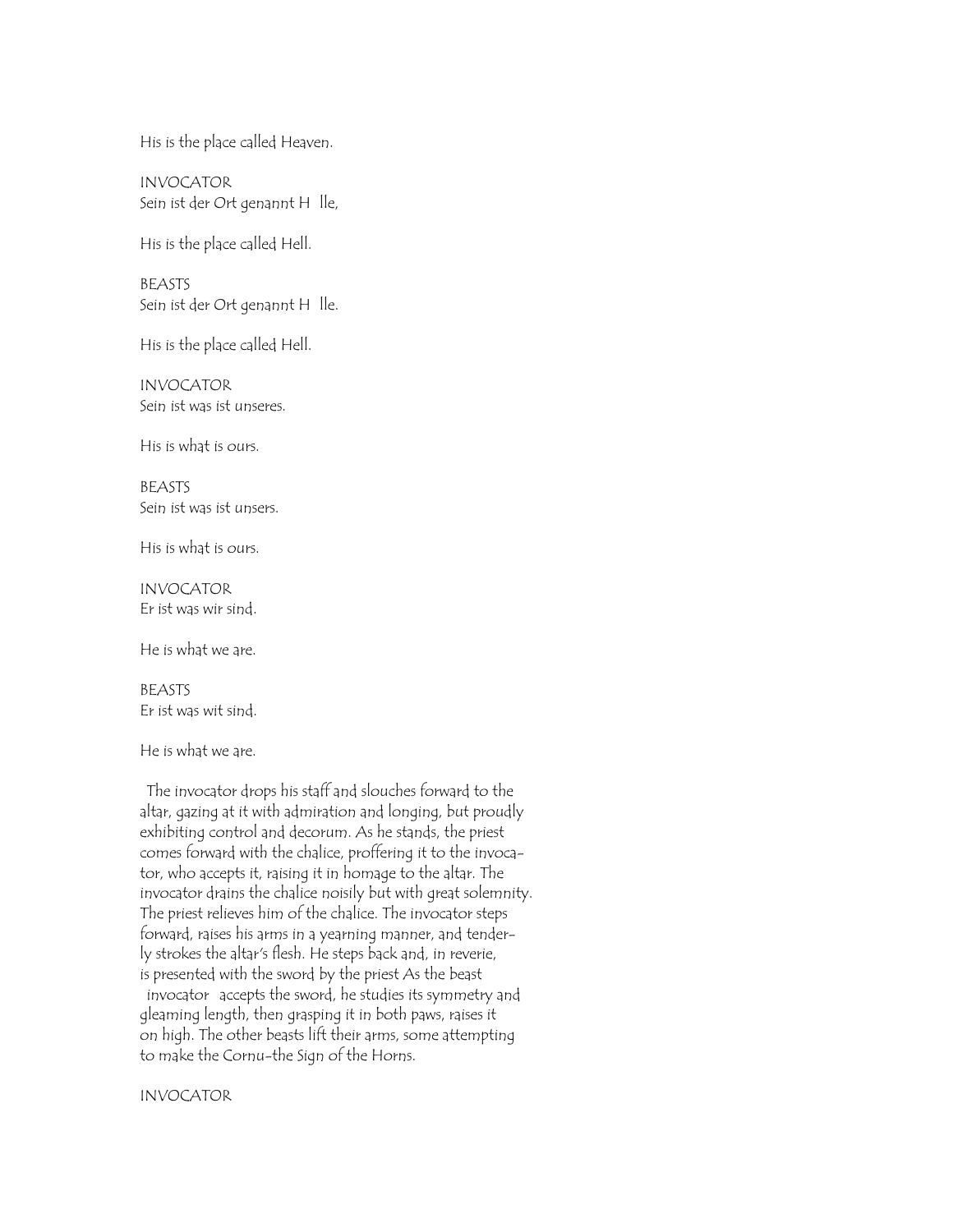Der Mensch ist Gott.

Man is God.

BEASTS: Der Mensch ist Gott.

Man is God.

INVOCATOR Wir sind Menschen.

We are Men.

BEASTS Wit sind Menschen.

We are Men.

INVOCATOR Wir sind G tter.

We are Gods.

BEASTS Wir sind G tter.

We are Gods.

INVOCATOR Gott ist der Mensch.

God is Man.

BEASTS Gott ist der Mensch.

God is Man.

INVOCATOR HEIL, SATAN!

HAIL, SATAN!

ALL:

HEIL, SATAN!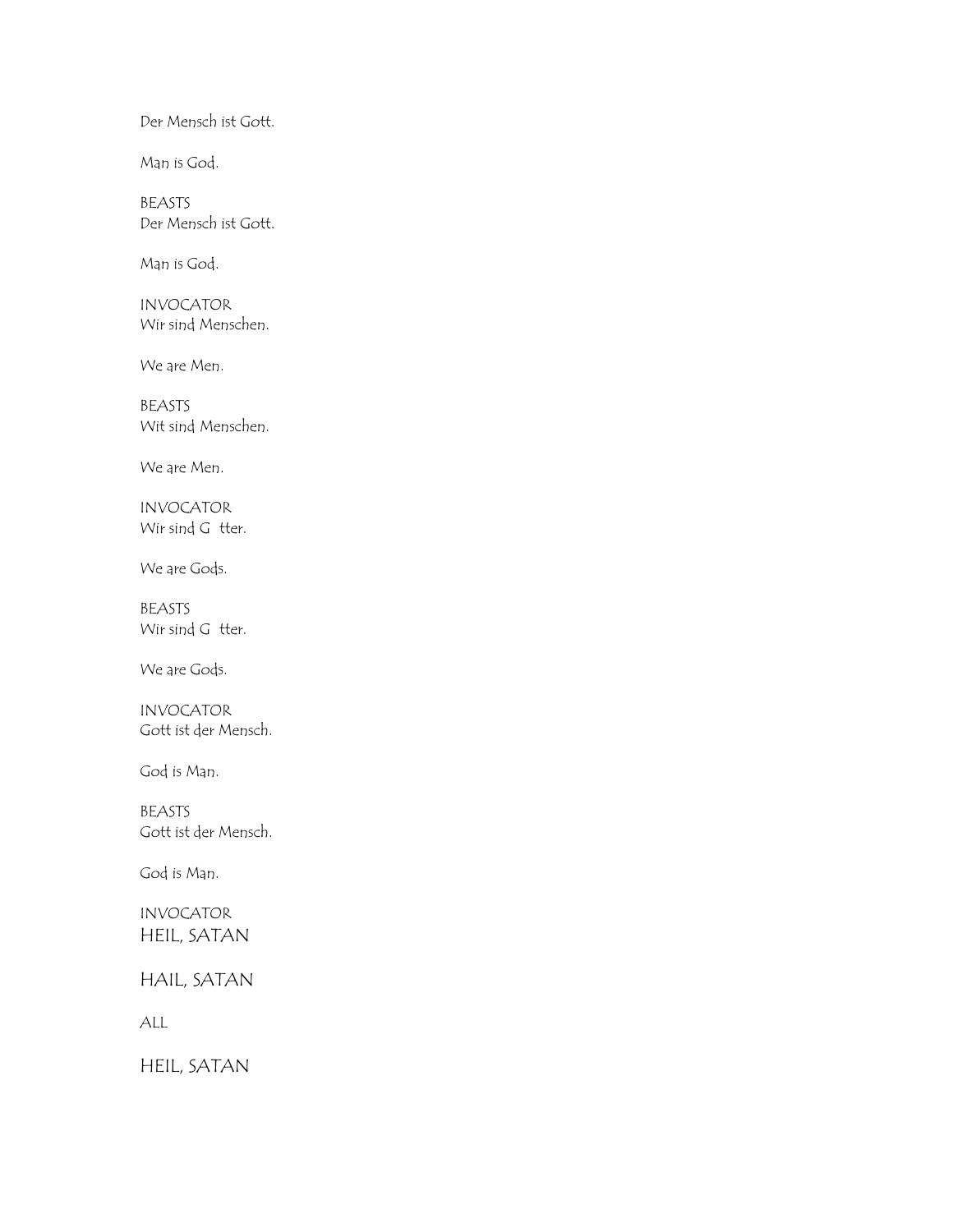## HAIL, SATAN!

The invocator lowers the sword and the priest takes it from him. The invocator goes to the caged mouse and releases it.]

## INVOCATOR

Meine Ez hlung ist zu Ende. Dort läuft eine Maus, wir immer sie fingt, mag sicheine riesige M tze aus ihrem Pelz rnachen.

My tale is done. There runs a mouse: whoever catches her may make a great, great cap out of her fur.

As the mouse runs off, the beasts start to drop on all fours, then restrain themselves and solemnly shuffle out of the clearing, the invocator being last to leave. When all is uiet, the priest moves to the altar and closes the rite in the standard manner.

## THE LAW OF THE TRAPEZOID DIE ELEKTRISCHEN VORSPIELE

Sturm, Sturm, Sturm, Sturm, Sturm, Sturm! Lutet die Glocken von Turm zu Turm L utet, dass Funken zu sprhen beginnen ... -Dietrich Eckart

If the *Tierdrama's* theme could be found in much of the literature and theatre drama of the nineteenth century, *Die elektrischen Vorspiele's* theme could be seen in the sciencefantasy cinema of the early twentieth century.

The principle of utilizing electrical and magnetic energy to effect magical ends is sorely neglected by most occult scholars, yet is employed with almost maniacal gusto by the contemporary German school of Satanic magic. As practical applications of electrical energy increased at the turn of the nineteenth century, so did opportunities for neo-promethean innovation in the field of ritual magic.

The German societies *Vril, Thule, Freunden van Lucifer,*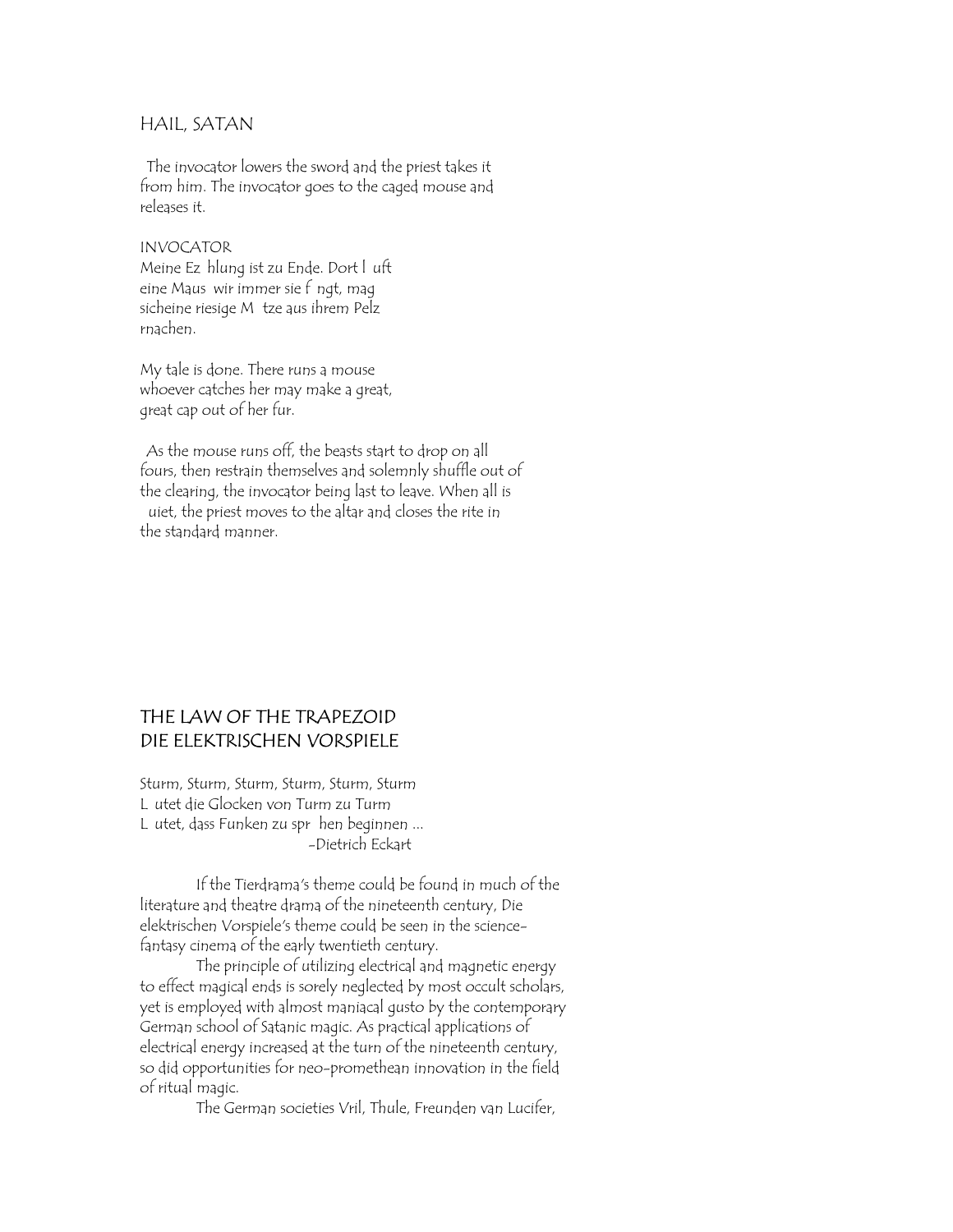*Germania,* and *Ahnenerbe,* while maintaining the basic magic repertoire of the earlier *Illuminati,* became what has been loosely defined as the *Schvartze Orden-*the *Black Order-*which flourished during the period between the two World Wars. Paradoxically, though Freemasonry became anathema during the Nazi regime, virtually every rite of the *Black Order* employed Masonic principles.

In addition to some rites of the German *Ordo Templi Orientis* which utilized sexual energy as a means of magical transmission, the *Black Order* rites also used concepts of geometry, utilized reflective planes, paradoxical sound fre uencies, and atmospheric ionization. Ritual chambers looked like sets from the *Schauerfilmen* of the period, and indeed they should have, for they were often designed by the same architects. Angles of non-Euclidian incidence and Lovecraftian aspect were prime visual ingredients.

Ceremonies like *Das Wahsinn der Logisch* (The Madness of Logic) were *Marat/Sade* type playlets in which the craziest patients became the asylum heads, using their standards of behavior as criteria in selecting those they deemed mad enough to be safely released into society. The lunatic became a magic influence on those outside the asylum, and controlled people's actions from the safety of confinement. The principles were employed for real-life ends by real-life Caligaris and Mabuses . . . and still are.

Flashing lights producing stroboscopic effects, electrostatic generators, electric organs with controllable harmonics, scanners, and a mental discipline and emotional response that can temporarily leave its Alpha waves outside the chamber and strive towards Gamma, the ultimate goal: these are the ingredients re uired for the creation of the is-to-be, as defined in the ritual of the *Electrical Prelude-Die elektrischen Vorspiele.*

Many of the rite's principles relate to the experiments of Wilhelm Reich, a name to be reckoned with in the magic of the future. The procedure is to charge the chamber in a manner that allows the celebrant to draw energy from it while at the same time he adds his own strength of will. The celebrant's intensity of purpose is further stimulated by the related litany. Upon peaking, the celebrant enters the reflective planes that will multiply and send forth his will. He remains within the enclosure until he *and the chamber itself* is devoid of all energy, and a negative ionization and deozonization (or in Reichian terminology, DOR) ensues.

## *Requirements for Performance*

The ritual may be attended by several persons however, the essential working is confined to a single celebrant, who acts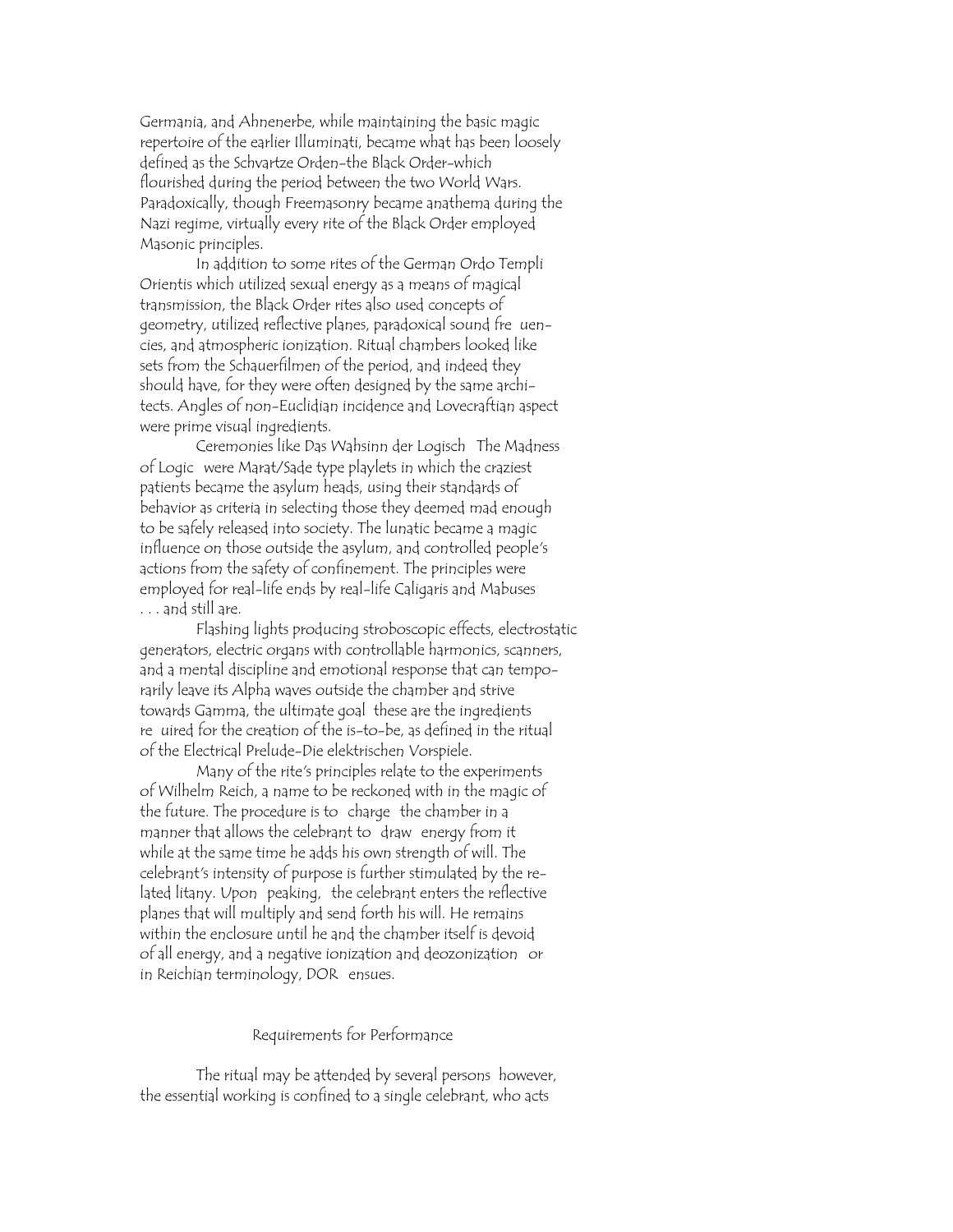as the catalyst. Although additional persons can benefit from participation, the celebrant *can* effectively perform alone. It should be stressed that groups performing *Die elektrischen Vorspiele* did so with a single purpose, and the presence of several persons therefore added to the effectiveness. The rite, as presented here, was intended to alter an existing social climate and establish far-reaching change.

The rite is best performed in a relatively small enclosure, as a large chamber necessitates excessively heavy amounts of electrical discharge in order to attain sufficient ionization. Essentially, the chamber acts as an electrical vacuum tube, with the participants *inside it* serving as oscillators. A Van de Graaff generator, Tesla coil, or other electrostatic generator, with enough power to influence the atmosphere within the chamber, is needed. The device must be exposed, not contained within its own enclosure, hence extreme care must be exercised that bodily contact is not made with the device. It is best placed in an area of the chamber that is inaccessible to persons present to avoid the danger of serious in ury or electrocution.

The electrostatic generator should produce electrical discharge which is readily visible, a lightning display that is controlled by the celebrant during the first part of the ritual. In this way he is "dressing" the chamber according to his own emotional responses. There is no arbitrary span of time for this segment, as the duration of the preliminary charging period is dependent upon the size of the enclosure, the extent of electrical discharge, and the human response factor. The lightning is controlled from a console or control panel so placed that there can be a change of operators. The celebrant must be able to leave his station, with an assistant to continue at the console, or make beforehand arrangements *tot* an automated progression. New developments in audio-actuated controls make this a relatively simple procedure.

Lighting is supplied by argon and neon gas filled tubes with the transformers shielded to prevent extraneous sound freuencies. Sound is supplied by some instrument on which not only pitch and intensity may be controlled, but individual harmonics, as well, while producing an expanding sine wave for the basic tonal pattern. The now-extinct Compton Electrone and Schilder Klavilux were admirably suited, as are larger model Hammond organs and the Moog Synthesizer. Sounds must fluctuate between 60 cps and 11,000 cps-preferably pure tones, although resultants are permissible. Beneath and above these fre uencies should prevail a continuous emission of "black" and "white" sound, lasting through the entire rite.

The chamber should be designed with what might best be described as "expressionistic" decor, so that all visual images may add to the out-thrusting uality of the ritual. An altar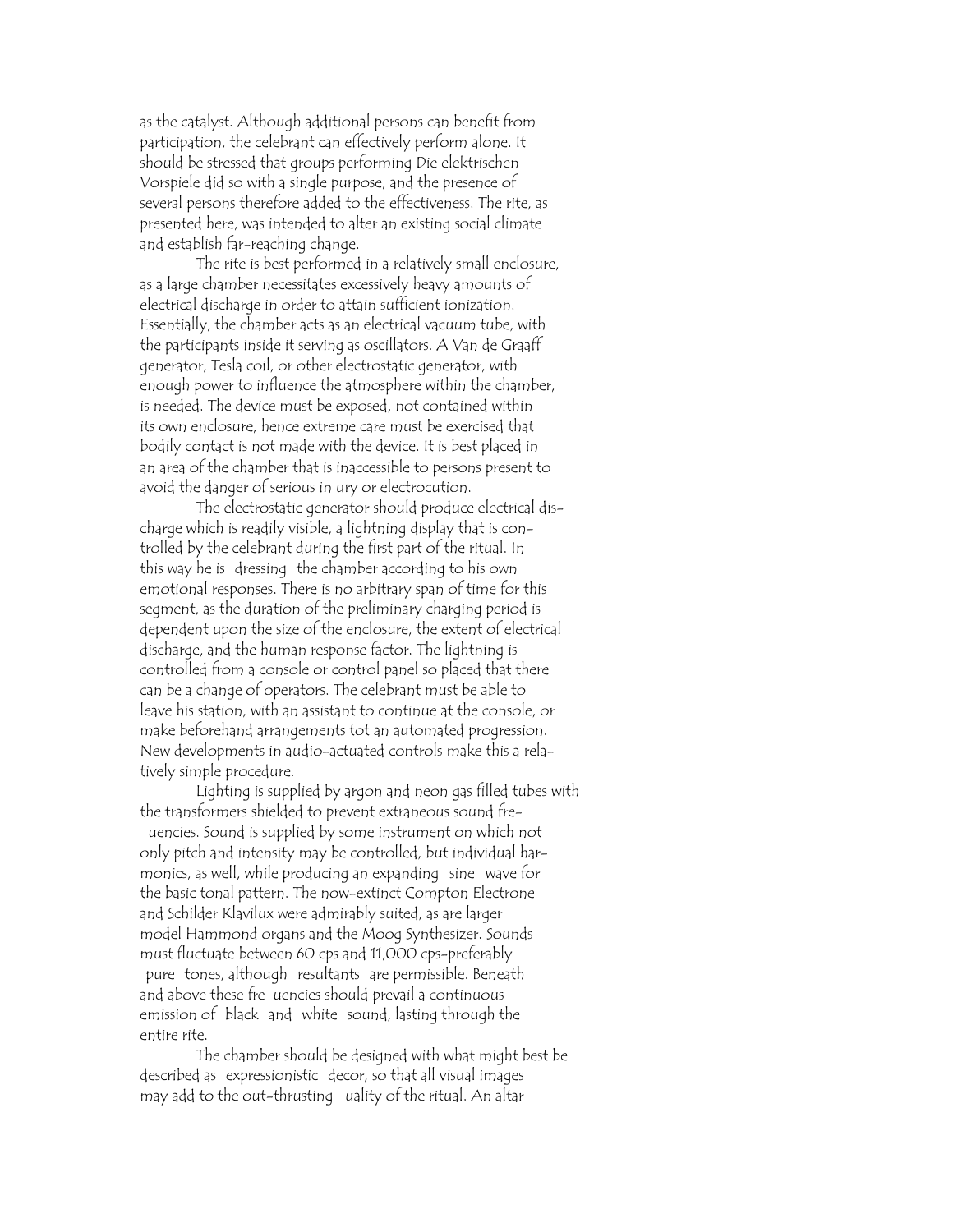platform at one end of the chamber should be utilized foe all necessary artifacts. The unclad woman who customarily serves as a living altar is not required in *Die elektrishen Vorspiele.* In her place, a human skull *(totenkopf)* rests opon a scarlet cushion. In this ritual as in all other satanic rites, the skull serves as a reminder of the material, flesh-and-bone godhead that is man, rather than as a symbol of mortality. It also represents the vault of wisdom from whence all hitman ideas and developments emerge, the temple of invention, both material and "spiritual." A candlestick bearing a black candle is placed at each side of the skull. The chalice rests directly in front of the skull, with the bell and phallus to either side. The sword rests parallel to the front edge of the platform. The wall above the altar displays the Sigil of Satan.

A pentagonal enclosure, the inside of which is mirrored, serves to receive the celebrant. The pentagon must be large enough in diameter and with walls high enough to receive the celebrant's prone body, yet easy to enter and leave. To be practical, the walls of the pentagon should be no higher than two feet above the surface of the floor, or if sunken, the floor of the pentagon should be no more than that depth beneath the normal floor level. The top edge of the pentagon carries the neon tubing mentioned previously, to mark its boundaries and illuminate its occupant.

Directly above the pentagon hangs an open, regular trapezoid, suspended by strong but lightweight cord, so that the slightest force sets it in motion. The hanging trapezoid, constructed of lightweight material, is wound like an induction coil and can be charged ust before the ritual begins. The length of the base of the trapezoid is equal to the length of each segment of the pentagon.

A stroboscopic light is used to illuminate the celebrant within the pentagon, and the fre uency of flash should be whatever is most conducive to the celebrant's needed response. In the past, an arc light with a revolving shutter was used, augmented by a continuous image of flames, projected through the principle of the Lobsterscope. However, now there are vastly improved electronic flash units insofar as controlled fre uencies are concerned.

Participants wear black ceremonial robes and hoods. The celebrant is bareheaded.

When *Die elektrischen Vorspiele* was performed in Nazi Germany circa 1932-35 by the intellectual element of the budding *Sicherheitsdienst RFS,* the banners and symbols of the time were used as an integral part of the decor. Participants were garbed in full dress, whether uniformed or not. Topical music was added-usually *Morgenrot* at the beginning and *Unsre Fahne Flattert uns Voran* as a closing anthem. These were played by the organist or on a gramophone. Music by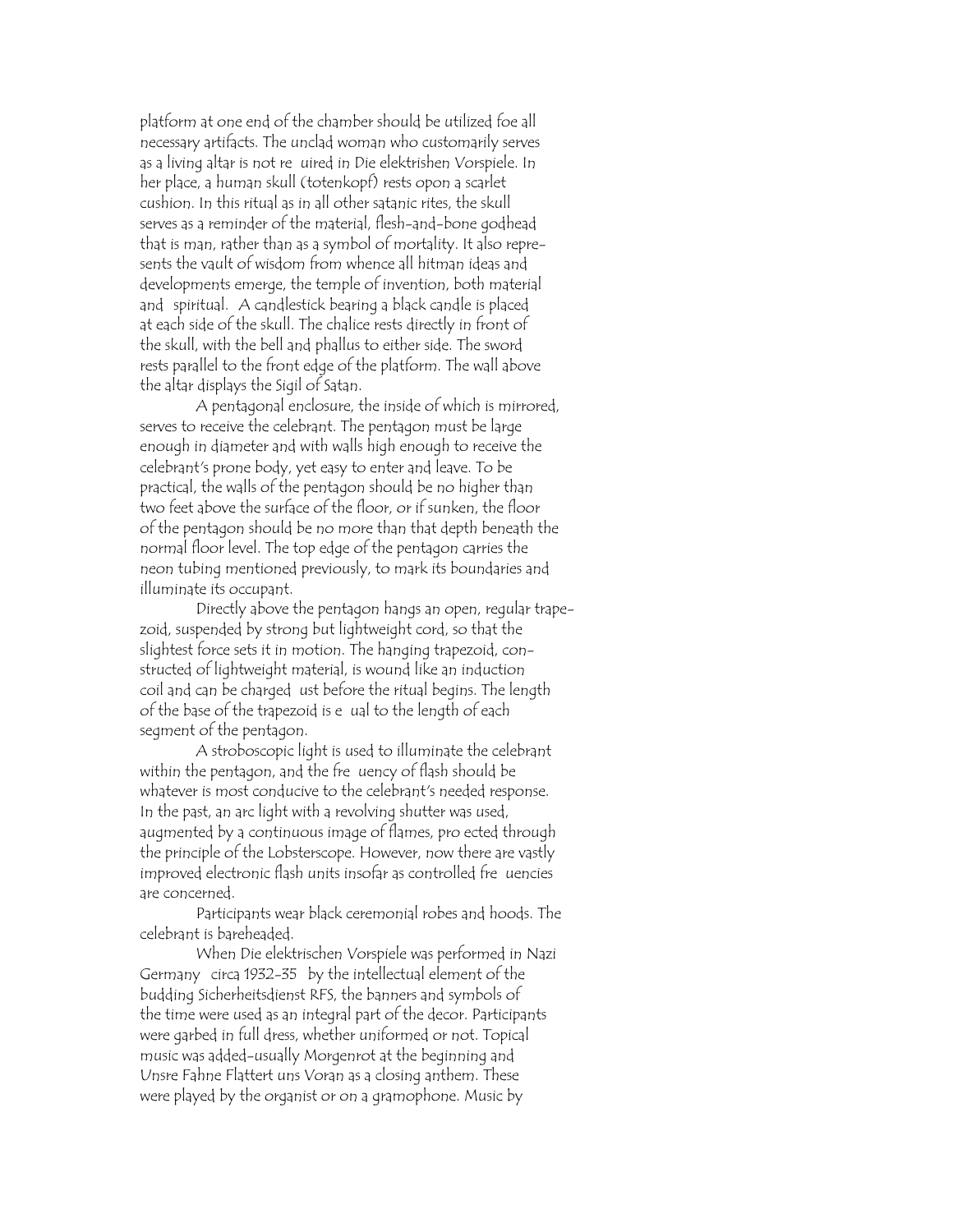Richard Wagner may be used instead at the opening and closing of the ritual.

The litany spoken by the celebrant paraphrases the *Eighth Emerald Tablet of Thoth (Hermes Trismegistus),* in which the Einsteinian time space continuum is advanced through arcane Greek and Egyptian verbiage.

The windows to the fourth dimension are mirrored planes which multiply the image of the single being. Small wonder that the looking glass has had the reputation as a tool of Lucifer, for beyond its use as the most obvious plaything of pride, it is a tool to find light where none is thought to exist.

The principles of this rite have been recorded in many waysall similar, yet with nuances unique to each particular order. Versions of the litany in print have catered to the standards of theologically acceptable prose, avoiding what might be offensive to the metaphysically minded. So far as this author has been able to discover, German lodges have kept secret the rites which accompany the spoken hypothesis. It is known that certain individuals have stumbled upon these procedures, employing and expanding upon them to great advantage, but, as might be expected, little has been divulged. The instructions given here will serve as a useful key to those who can extract the most viable principles and apply them to their own ends.

# DIE ELEKTRISCHEN VORSPIELE

### *Procedure for Performance*

Inasmuch as the litany is recited without interruption after the celebrant enters the pentagon, the working procedure is guided almost entirely by rubrics.

1- The ritual begins in the standard manner, with the purifi-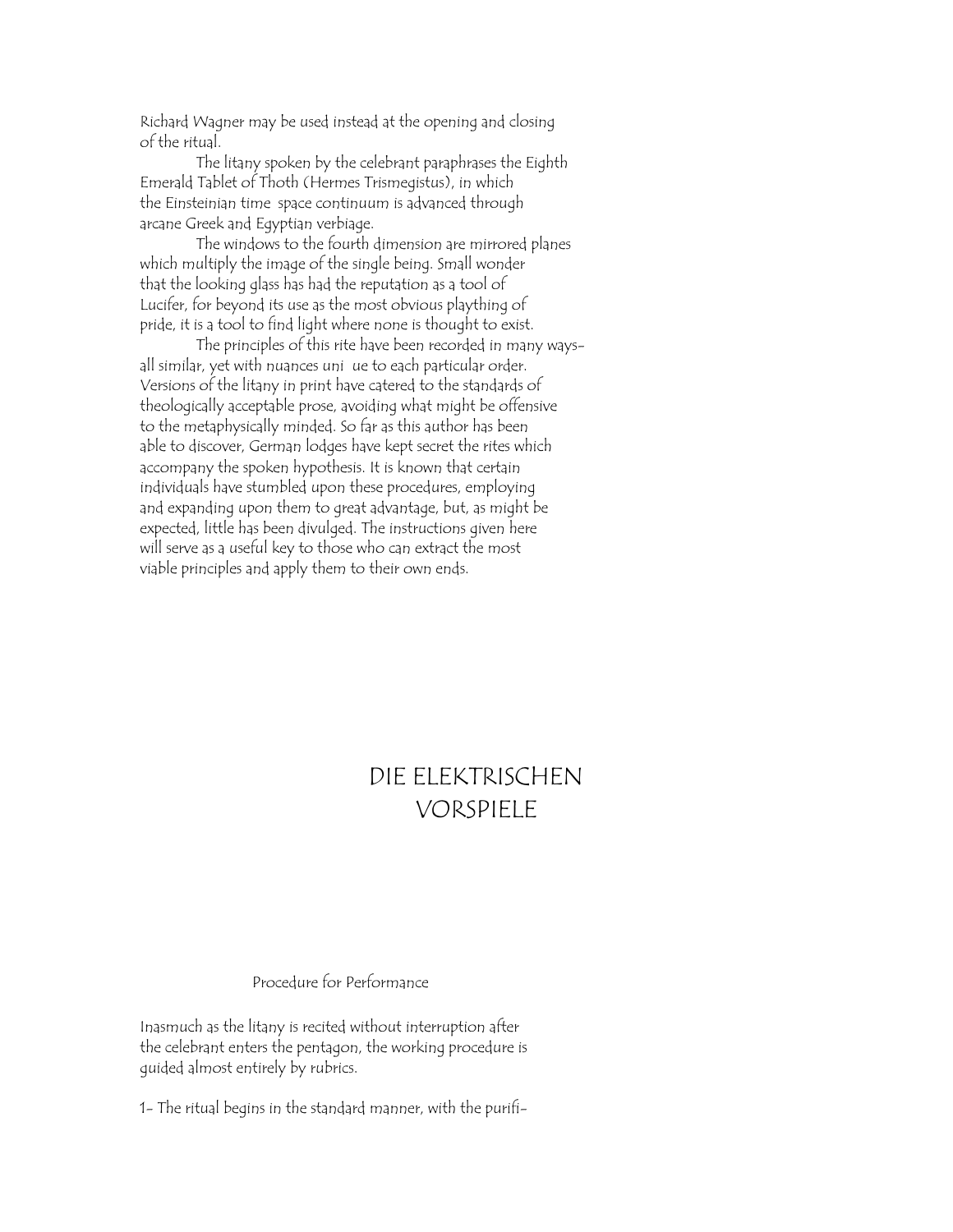cation, opening invocation, calling of suitable Infernal Names, partaking of the chalice, invocation of the Four Elements, benediction with phallus, and calling of the *Sixth Enochian Key.*

*2-* Celebrant takes his place at the console, turns on both black and white sound signals which continue until end of ritual.

3- Begin alternating audible sound at one second intervals (60/11,000 cps).

4- Celebrant activates electrostatic generator until sufficient ozonization and ionization occurs and atmosphere is fully charged.

5- Celebrant activates neon tubing, leaves console.

6- Assistant takes his place at the console, and maintains audible sound at one minute intervals during the celebrant's invocation.

7- Celebrant steps into pentagon and delivers invocation, turning counter clockwise very slowly as he speaks. When he completes his invocation, an assistant relieves him of his text and presents the ceremonial sword or dagger. As the celebrant takes the sword in hand, the assistant at the console reactivates the electrostatic generator, combines both audible fre uencies in chording, bringing the volume to full intensity, and activates the stroboscopic illumination.

- Celebrant holds sword on high, turning slowly counter clockwise, pausing at each reflective plane, until nine planes have been confronted.

9- Celebrant lowers himself into pentagon, sword in hand, and assumes the *hakenkreuz* position while lying on left side, sword in right hand. At that moment the electrostatic generator is turned off, but sound is maintained at full intensity and lights are left flashing. Celebrant remains prostrate within the pentagon until his vision has been cast.

10- Celebrant rises to his feet inside pentagon. Assistant at console turns off strobelight, stops 11,000 cps note completely while maintaining heavy intensity on a sound of combined 30 45 60 cps fre uencies, approximating thunder. Celebrant faces east, lifts sword, and begins the Proclamation, to which the congregants respond, arms upraised in the Sign of the Horns.

11- All lower arms and celebrant or assistant closes ritual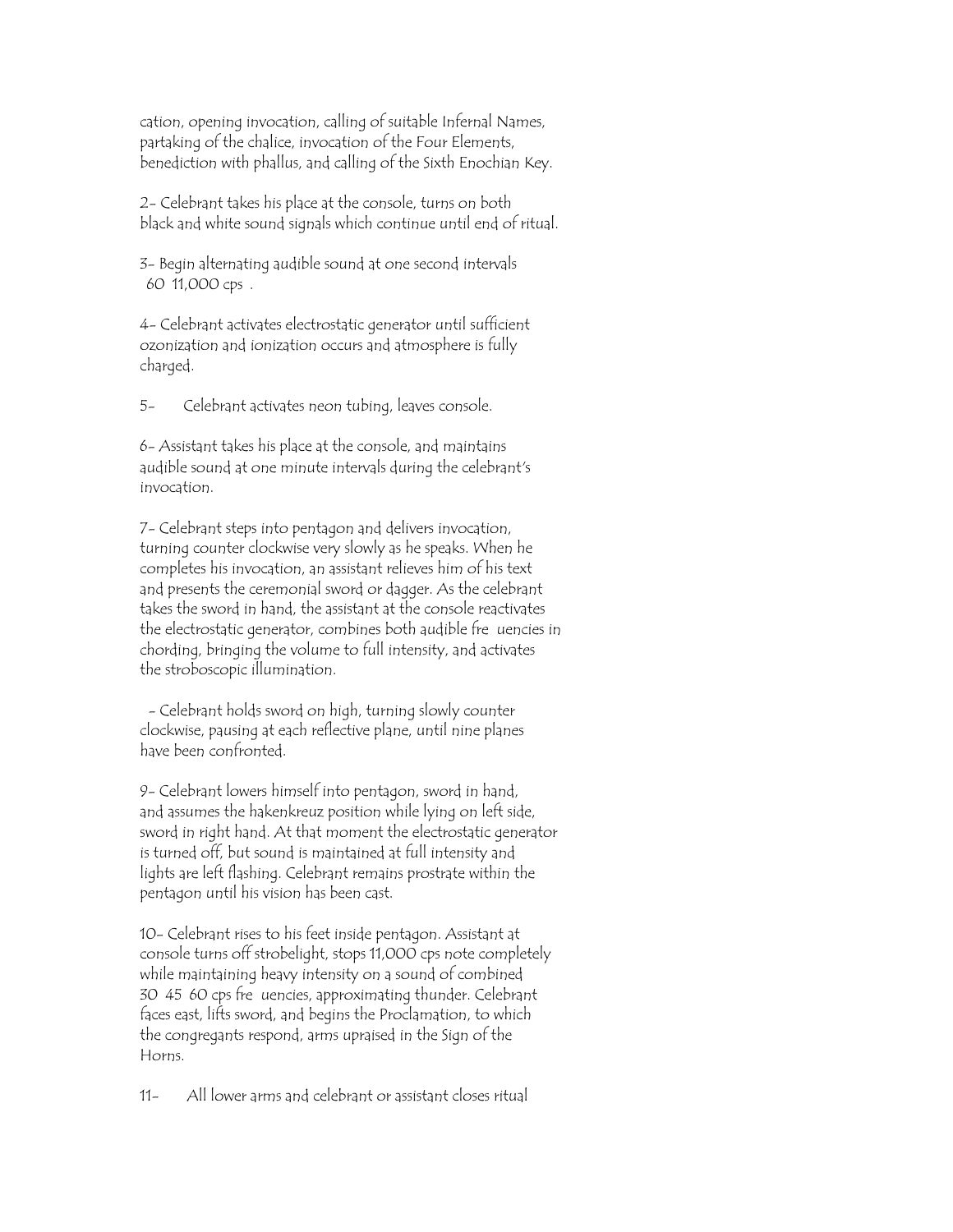in the usual manner, with all console controls off, leaving only candlelight, and closing musical anthem played during pollutionary.

## *Die elektrischen Vorspiele*

CELEBRANT:

Die Feuer der H lle sind gegeben und die Gedanken gewinnen die Oberhand. Offnet die Portale zur Dunkelheit. Oh grosser Wegbereiter. Erscheine in diesem Kreis. Wehe durch die Tore des glänzenden Trapezohedron f r das Blut, welches dargeboten wurde!

The fire of Hell doth provide and the thoughts from within doth prevail. Open the portals of darkness, O Great Opener of the Way. Come forth into this cycle. Blast ye forth through the gates of the shining Trapezohedron, for the blood hath been offered!

Erscheine unter den Menschen und sei nicht I nger zur ckgedrangt. Komm, wehe und krieche ein in die grossen Konzile ohne Dich und beende den Weg derer, die uns aufhalten. Ich sage der Glanz muss gesteigert werden, offenbare das Gesicht der Schlange. Bei dem Klang wetden wir das Gesicht der Schlange sehen, so-lerne die Wirter gut, die nut ein Mensch verkünden kann. Seht, ich habe den Schleier der Schlange und sende ihn unter die Menschen. Oh her Die Schlange lebt, an einem Platz, der offen ist frdie Welt.

Appear among men and be driven back no longer. Come forth and creep into the great councils of those without, and stop the way of those who would detain us. I decree that the glamour be lifted, revealing the face of the Serpent. By the sounds ye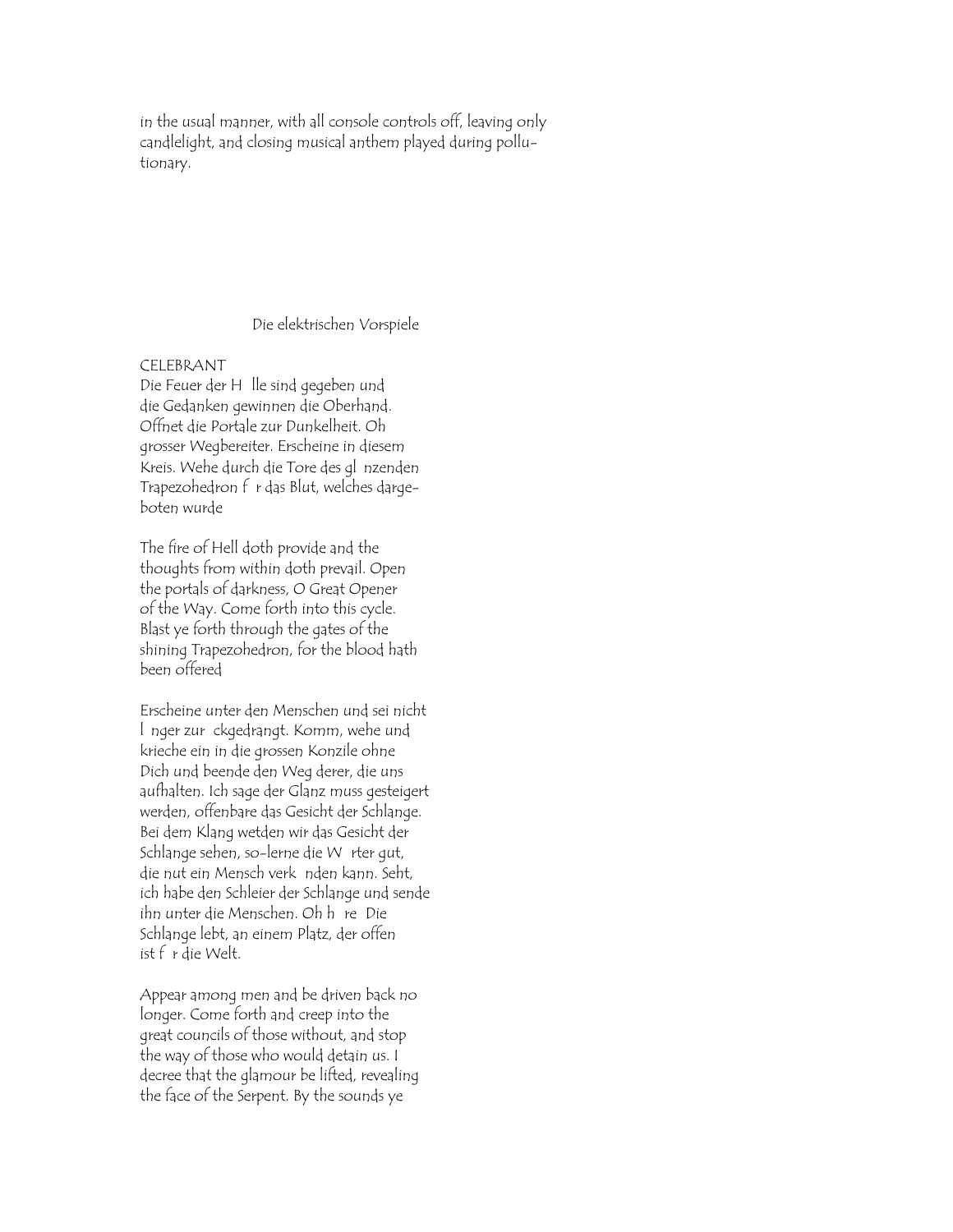shall see the face of the Serpent, so learn well the word that only a man can pronounce. Thus, I lift the veil from the Serpent and cast him forth among men. Oh hear! The Serpent liveth, in a place that is open at times to the world.

Unsichtbar geht sie mitten unter uns und so beschleichen wir die Nacht unsichtbar so gut wie möglich und neu durch die Winkel m gen wir sichtbar sein und f  $r$  ene, die Nicht sehen, seien die Augen geblendet durch die Mühtsteine der Gerechtigkeit. Ich sage zu denen, die mit unverst ndlicher Zunge reden: Ich weiss sehr wohe, *was* Euch zur ckh lt diesen Kreis und verlassen. Die flüchtigen Jagdhunde der Grenze warten geduckt auf die Seelen der Gerechtigkeit, Sie sind die W chter des Kreises und sie liegen versteckt auf der Schwelle zur Zeit und ihre Zeitraumpl ne bewegen sich ber ihren, sie verstecken sie gut. Sie bewegen sich neu durch die Winkd, obgleich sie frei sind von gekrümmten Abmessungen. Fremd und entsetzlich sind die agdhunde der Grenze, sie folgen im Bewusstsein der Begrenzung zum Zeitraum. Unsichtbar gehen sie mitten unter uns, an enen Orten, wo der Ritus gesprochen wurde.

Unseen they walk amongst us, and as we doth join them, so we stalk the night unseen as well, for only through the angles can we be seen, and those without see not; for their eyes are blinded by millstones of righteousness. I say unto thee who speaketh with, garbled tongue: I know well *that* which holds ye from leaving this cycle. I have glimpsed the Hounds of the Barrier, lying in wait for the souls of the righteous. They are the guardians of the cycles, and they lurk at the threshold of time, and their space-planes move about them, hiding them well. They move only through angles, though free are they not of the curved dimensions. Strange and terrible are the Hounds of the Barrier, follow they consciousness to the limits of space. Unseen they walk among thee, in places where the Rites have been said.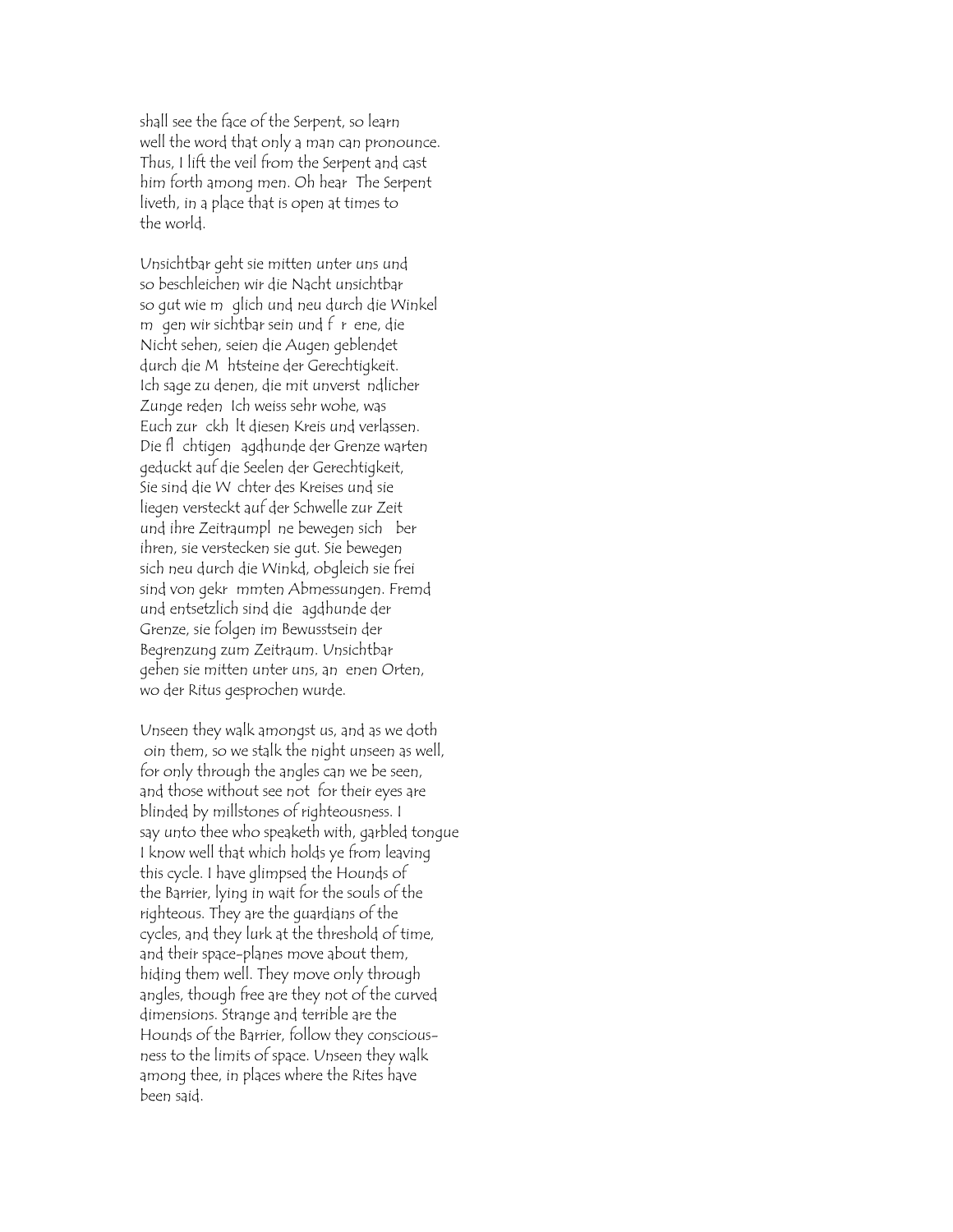Manche nehmen die Gestalt der Menschen an, nicht wissend was sie tun und wenn Blut vergossen wurde, ziehen sie sich nochmals zur $\,$ ck in die Grotte des Satans, nehmen die Form an die ich gut keene. Manche scheinen zu warten und breiten ihre grossen Flügel, wissen ganz sicher, dass ich sie nochmals hervorrufe!

Some take the semblance of men, knowing not what they do, and when the blood hath been spilled, retreat they once more into the grotto of Satan, taking the forms I know well. Some seeth as they wait, and preen their great wings, knowing full well that once again I shall call them forth!

Und die Finsteren der Nacht werden sich ducken unter ihren Klauen, die mechtigen Jagdhunde liegen und warten darauf zur Welt zur ckzukehren. Glaube nicht Mensch mit verdorbenen Gehirn, dass Du der grossen Bestie entkommen kannst durch Beschreiten Deines Altar's, sie folgen schnell durch alle Winkel und sie sind im Innern des Trapezoid. Ich kenne sie, da ich einer der ihren bin und die grosse Schranke erreicht habe und die zeitlosen Ufer gesehn, sowie die monopolitischen Gestalten der Grenz agdhunde.

And the night-gaunts shall ride, and, crouching at their talons, the great hounds lie awaiting to leap forth into the world. Think not, o men of mildewed minds, that ye can escape the great beasts by entering thy shrines, for they follow fast through angles, and they lurk within the Trapezoid. I know them for I am as one with them, and I have approached the great Barier, and seen on the shores where time exists not the monolithic forms of the Hounds of the Barrier.

Ha! Ich fand sie versteckt in den Abgrunden der Zeit weit voraus, sie witterten mich von Weitem, erhhöhten sich, gaben den grossen durchdringenden Schrei von sich, der von Kreis zu Kreis geht t wird.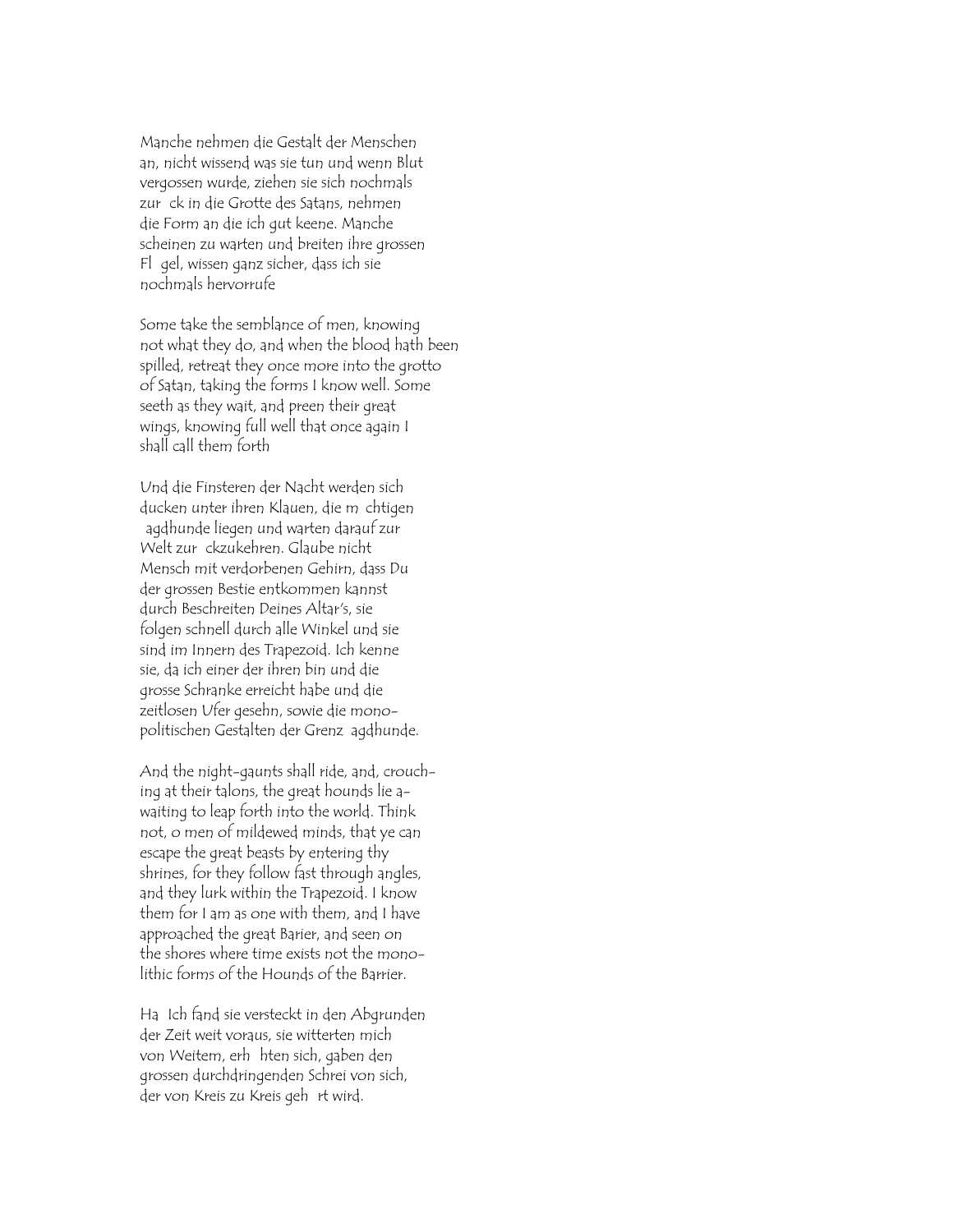Verweile ich denn im Lager des wilden Tieres, entfernt vom Menschen, an den grauen Ufern der Zeit, enseits des Weltrandes, wenn sie sich mit mir bewegten, durch Winkel die niemand kennt. Sie ducken sich an der dunkeln Schwelle, ihre Rachen sind heisshunggrig und gefrassig nach den Seelen derer, die keine haben!

Yea! Hiding in the abyss beyond time I found them, and they, scenting me afar off, raised themselves and gave the great bell cry that can be heard from cycle to cycle. Dwelt I then, in lairs remote front man, on the gray shores of time, beyond the world's rim, and ever with me they moved, in angles not known to man. On that dark threshold they crouch, their aws agape and ravening for the souls of those who are without

Ich komme zur ck durch die Winkel und eisern folgten sie mir. Hal Die Verschlinger folgten und somit wurde ich der Marschall der Wirte der Hölle, jene welche mir folgten und sie Hunde fhrten, ritten durch den Wirbelwind der Nacht, um die Erde zu reinigen und das Eis zum Schmelzen zu bringen!

Returned I through angles back, and hard by me they followed. Yea The devourers followed and thus I was and have become the marshal of the hosts of Hell, and those who follow me and walk the Hounds and ride the whirlwinds of the night, become an army out from Hell to scourge the earth and melt the ice

Durch das Innere der Prismer-Arbeit und der Demmerung der Grotte spreche ich durch die Winkel gespiegelt durch Sinn und H hergestelltes. Oh, lerne das Gesetz, mein Bruder der Nacht-das Grosse Gesetz und das Niedrige Gesetz. Das Grosse Gesetz bringt das Gleichgewicht, ist beharrlich ohne Barmherzigkeit. Das Niedrige Gesetz verbleibt als Schlussel und der schimmernde Trapezoid ist die Tr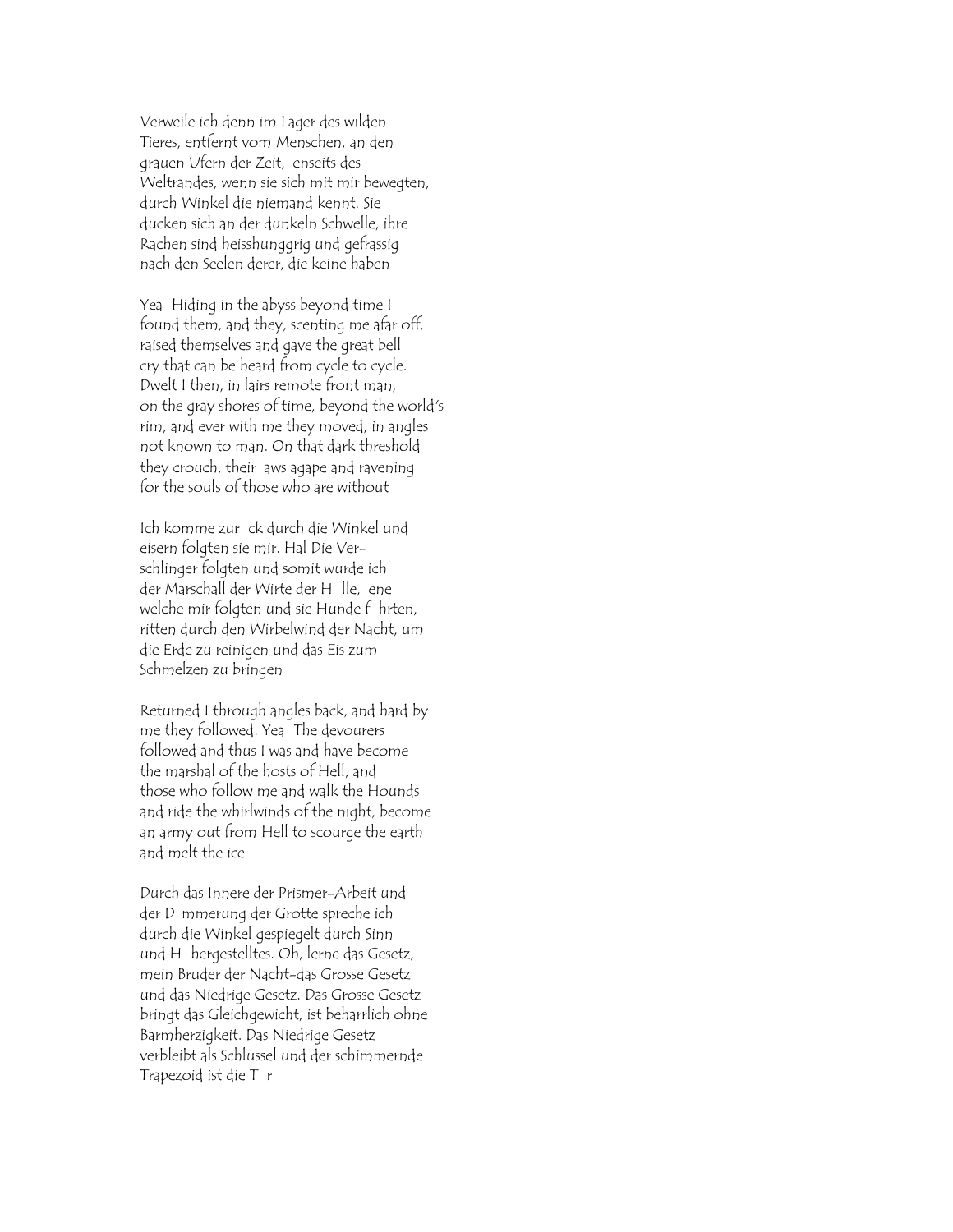From prisms wrought within the twilit grotto I speak through angles mirrored with thoughts senescent and supreme. O learn the Law, my brothers of the night-the Great Law and the Lesser Law. The Great Law brings the balance and doth persist without mercy. The Lesser Law abideth as the key, and the shining Trapezoid is the door!

O mein Bruder, studiere gut den Stein des Fluges, unerkkannt  $f$ r ene ohne ihn, innen warten die grell schimmernden Antlitze der agdhunde die Welt zu entflammen Sind die Winkel klein und ruhig oder gigantisch in ihrer brüllenden Gewaltt tigkeit, es ist in der Weise, die wir so gut kennen. An dieser grimmigen, grauen Küste herscht der Obelisk und f sst su mit seinen vier Klauen nach dem Ring des Fafnir-F hrer, diese Verk rperung kommt, welche uns vergr ssert und schlägt ene, die gegen uns sind.

O my brothers, study well the stone with planes unrecognized by those without, for within those glaring facets the Hounds await that set the world aflame! Be the angles small and still or gargantuan in their roaring outrage, the form is that which we know so well. On the grim, gray shore, the monolith prevails, and clutched within the fourfold talons of the ring which Fafnir guards, that shape remains to bring forth that which gives us increase and smites those who would oppose us.

Oh, schwaches Mensch, her meine Warnung, versuche nicht gewaltsam das Tor zur Zukunft su öffnen. Wenige hatten Erfolg die Schranke zu passieren zu der grossen D mmerung. Grotte, die vorauscheint. Ich kenne sie, verweilst Du emals in den Abgrunden suchen sie nach Deiner Seele und halten sie in ihrer Gewalt. He Mensch, mit vernebeltem Gehim und beherzige, meine Warnung; versuche nicht Dich in den Winkeln zu bewegen, oder Krümmungen, während der Körper frei ist, hört man das Bellen der Hunde durchdringend klar und glocken-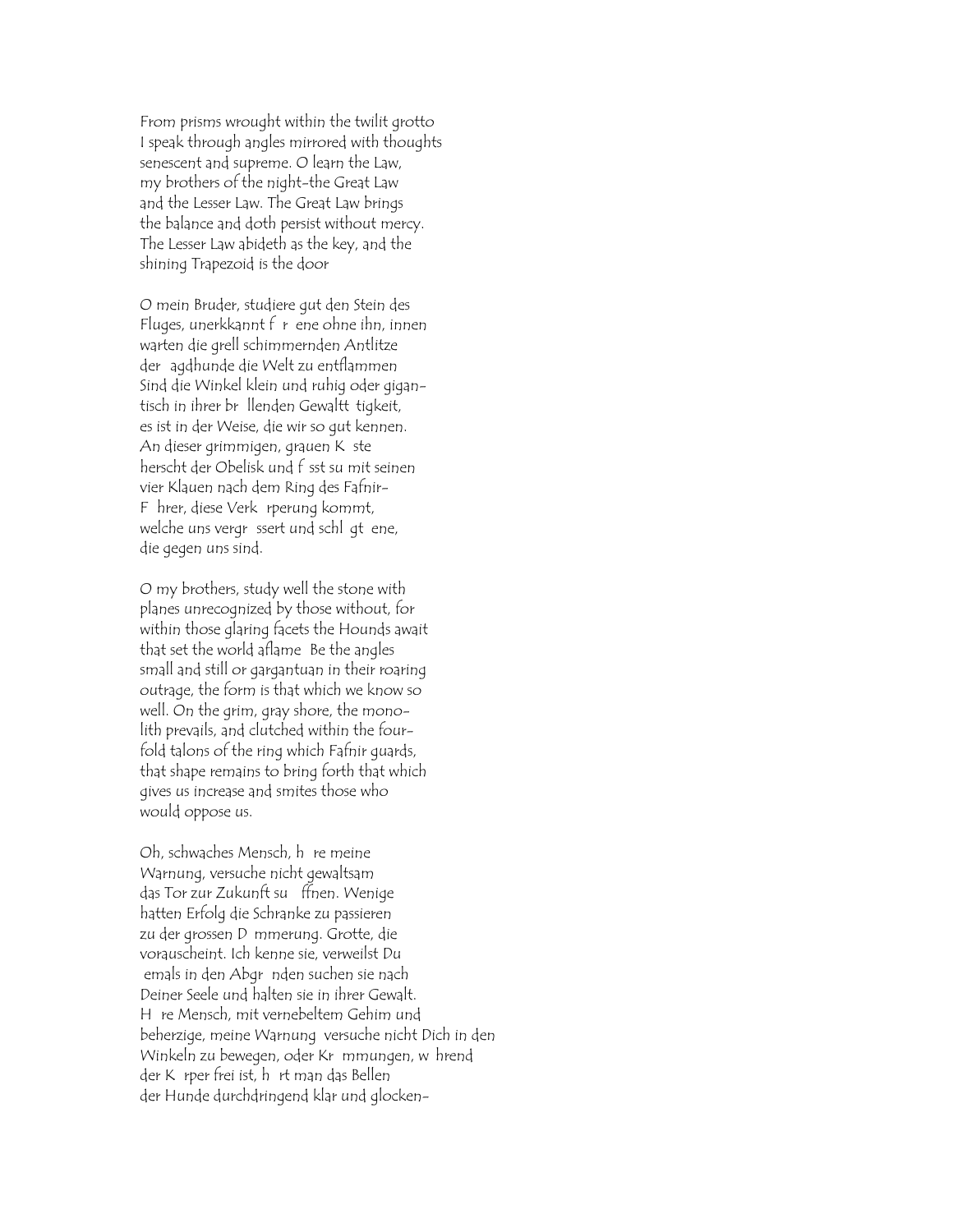gleich, fliehe, wenn Du kannst und ergründe den Nebel nicht länger

O puny man, heed ye my warning, seek not to break open the gate to beyond. Few there are who have succeeded in passing the Barrier, to the greater twilit grotto that shines beyond. For know ye well, that the dwellers in the Abyss hunt souls like unto thine to hold in their thrall. Listen O man of clouded brain and heed ye my warning: move ye not in angles, but curved dimensions, and if while loose from thy body thou hearest the sound like the bay of hounds clamoring increasingly through thy being, retreat, if thou art nimble, to thy body through cycles and penetrate the veil no more!

### Ich kenne alle die

im Licht der erkl rten Rechm ssigkeit verweilen, dass andere, die die Schlüssel and Winkel kennen das Tot ge $f$ ffnet haben und  $f$  r eine R ckkehr ist es zu sp t. Ihr habt den Schl ssel erhalten, aber Eure Gehirne sind klein und begreifen nicht das Wort. Deswegen hort den Klang, den grossen Glockenklang der bellenden Hunde. Sie sind hattn ckig und ausdauernd und sie kommen durch den grossen, flammenden Trapezoid ihre Augen glühen mit den Feuern der H lle

Know ye, all who dwell in the light of professed righteousness, that others who know the keys and the angles have opened the gate, and for turning back there is not time. Thou hast been given the key, but thy minds are small and grasp not the word. Therefore, list to the sounds, o ye out there, the great bell sounds of the baying of the Hounds. They are gaunt and un uenched, and through the great blazing Trapezoid they come, their eyes aglow with the fires of Hell

Treibewenn du kannst in die Aussmasse Deine ussersten Bewusstseins und sie gefangen f r immer. Du weisst nichts ber die Grundlage Deiner Schopfung. Ich heisse Euch willkommen im Namen Set,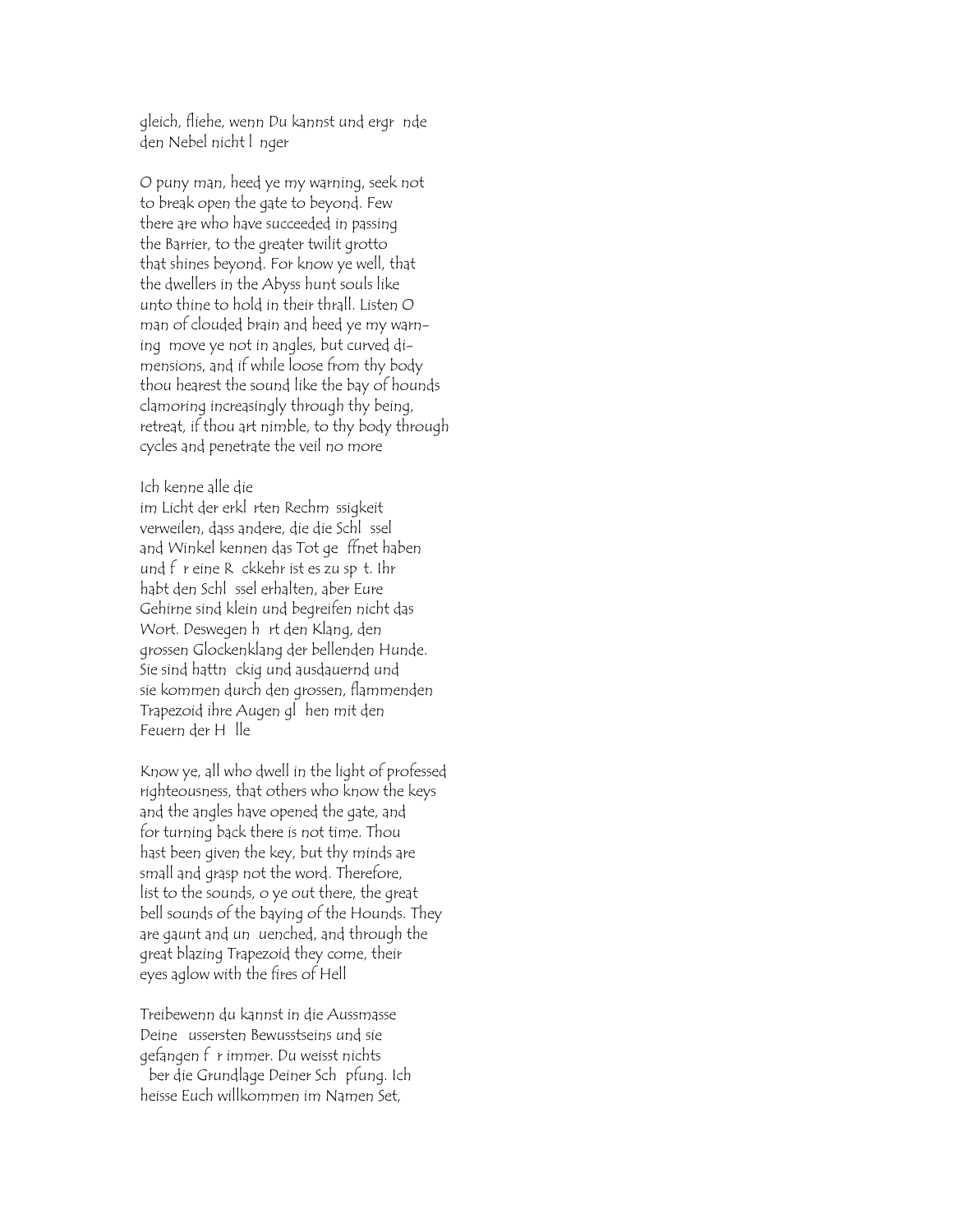alle werden den Mechtigen Teufel sehen, die grundlos aushalten in Verzweiflung. Wir bereiten einen behaglichen Platz um zu verweilen, ber der ual erhaben. Drift if ye will, into the dimensions of your outer consciousness, and be trapped forever. Ye know not the substance of your creation. I welcome ye in the name of Set, all ye who delight in great evil and sustain thyselves in miseries unfounded. We prepare a place of comfort for ye to dwell in torment sublime.

Ringe nicht mit den Affen, die die Tore der Hölle bewachen, dort liegt das Paradies und Anubis ist Wegbereiter.

Wrestle not the apes who guard the gates of Hell, for there lies Paradise, and Anubis is the Opener of the Way.

Und wir sprechen mit schlangengleichen Zungen, dem Bellen der Hunde, dem grossen glockenklang, der die Schranken durchbricht-und m chtig sind wir die regieren, und gering sind die, die leiden.

And we speak with the tongues of serpents, and the baying of the Hounds, and the great bell sound that cracks the barrier-and great are we who rule, and small are ye who suffer.

Der Tag des Kreuzes und des Dreiecks ist geschaffen. Ein grosses Rad mit Winkeln in unerkannten Ausmassen, gerettet fr die Kinder der Set, fllt die Leere und wird zur Sonne am Firmament der Verachtung!

The day of the cross and the trinity is done. A great wheel with angles in dimensions unrecognized, save for the children of Set, fills the void and becomes as the sun in the Firmament of Wrath!

### *Proclamation*

CELEBRANT: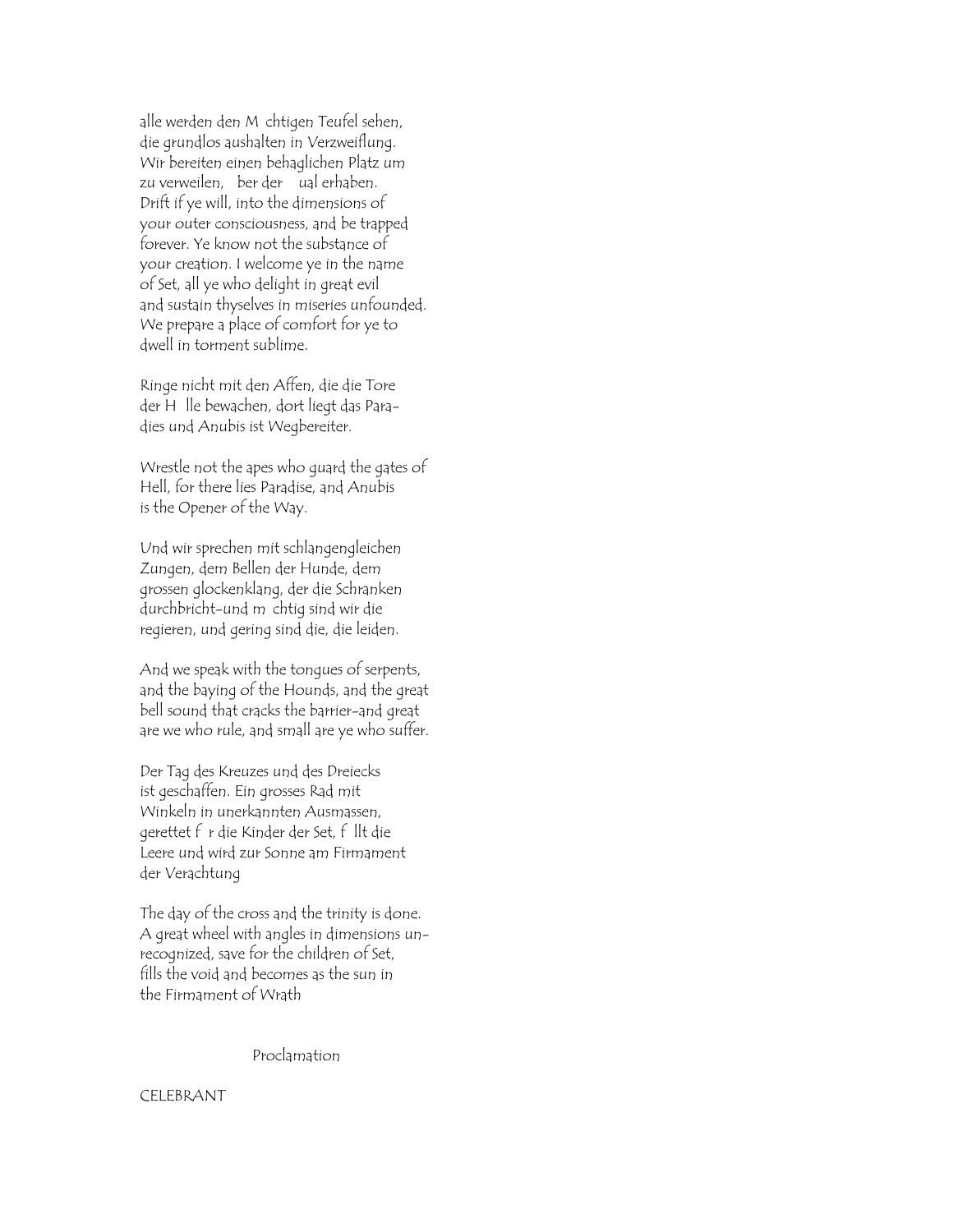Siehst Du im Osten das Morgenrot!

See the red sunrise in the East

Wir wollen die Macht!

We desire Power

ALL: Wir werden die Macht haben!

We shall have Power

CELEBRANT: Wir wollen das Reichtum!

We desire Wealth

ALL: Wir werden das Reichtum haben!

We shall have Wealth

CELEBRANT: Wir wollen das Wissen!

We desire Wisdom!

ALL: Wir werden das Wissen haben!

We shall have Wisdom

CELEBRANT: Wir wollen die Annerkennung!

We desire Recognition!

ALL: Wir werden die Annerkennung haben!

We shall have Recognition!

CELEBRANT: Wir wollen die Anh nger

We desire Followers

ALL: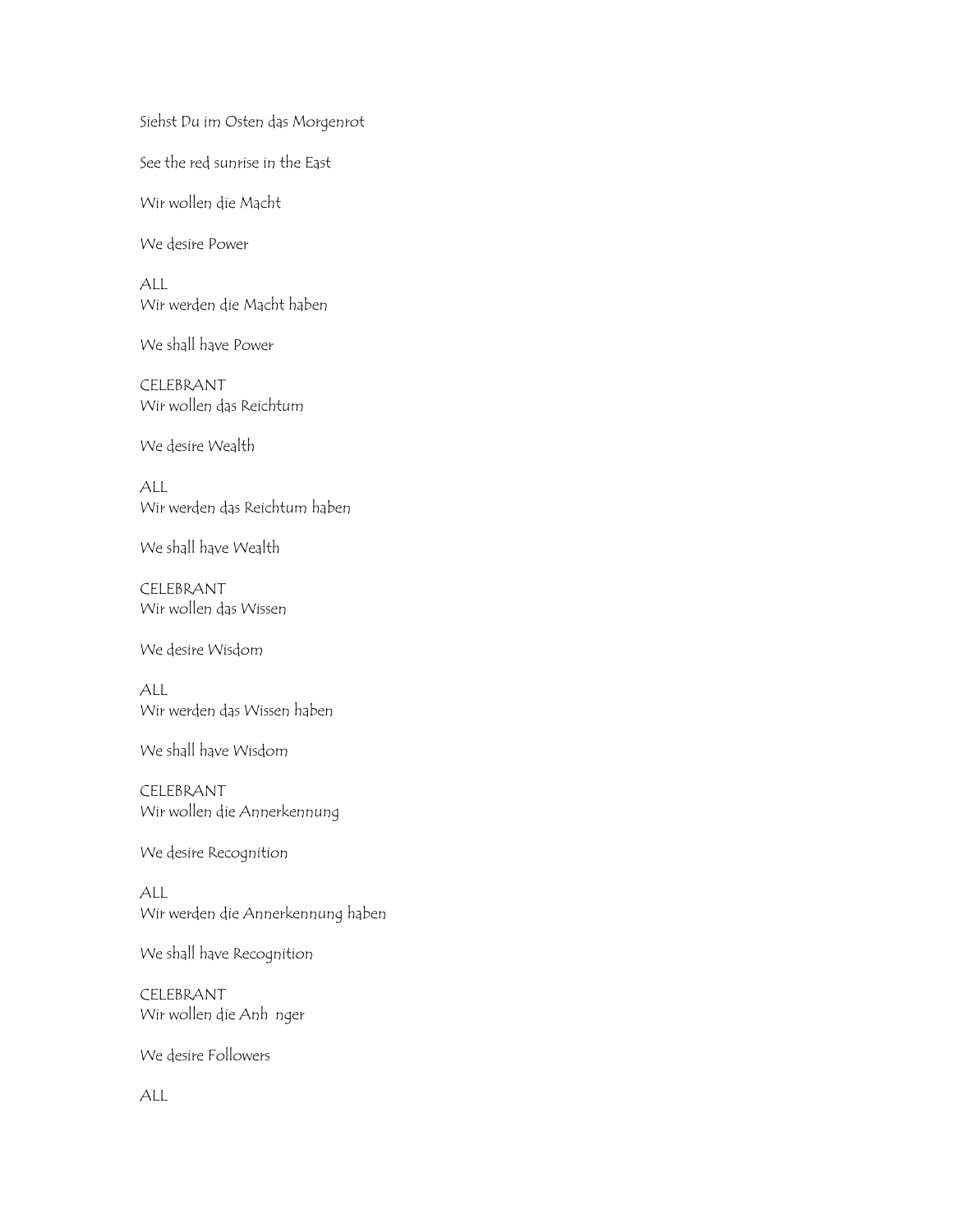Wir werden die Anh nger haben

We shall have Followers

CELEBRANT: Was wir wollen, werden wir haben! Wir werden haben, was wir wollen!

Das Zwielicht ist Hier-Die Gtterd mmerung ist Hier-Siehst Du im Osten das Morgenrot! Der Morgen der Magei ist Hier! Die Welt ist ein-Feuer! Loki Lebt auf der Erde!

The Twilight is come-The Twilight of the Gods-The dawn breaks in the east It is the morning of magic! The world is afire Loki lives upon the earth

Heil, Loki!

Hail, Loki!

Ave, Satanas!

PARTICIPANTS: Ave Satanas!

CELEBRANT: Rege Satanas!

PARTICIPANTS: Rege Satanas!

CELEBRANT: Heil, Satan!

PARTICIPANTS: Hail, Satan!

A NIGHT ON BALD MOUNTAIN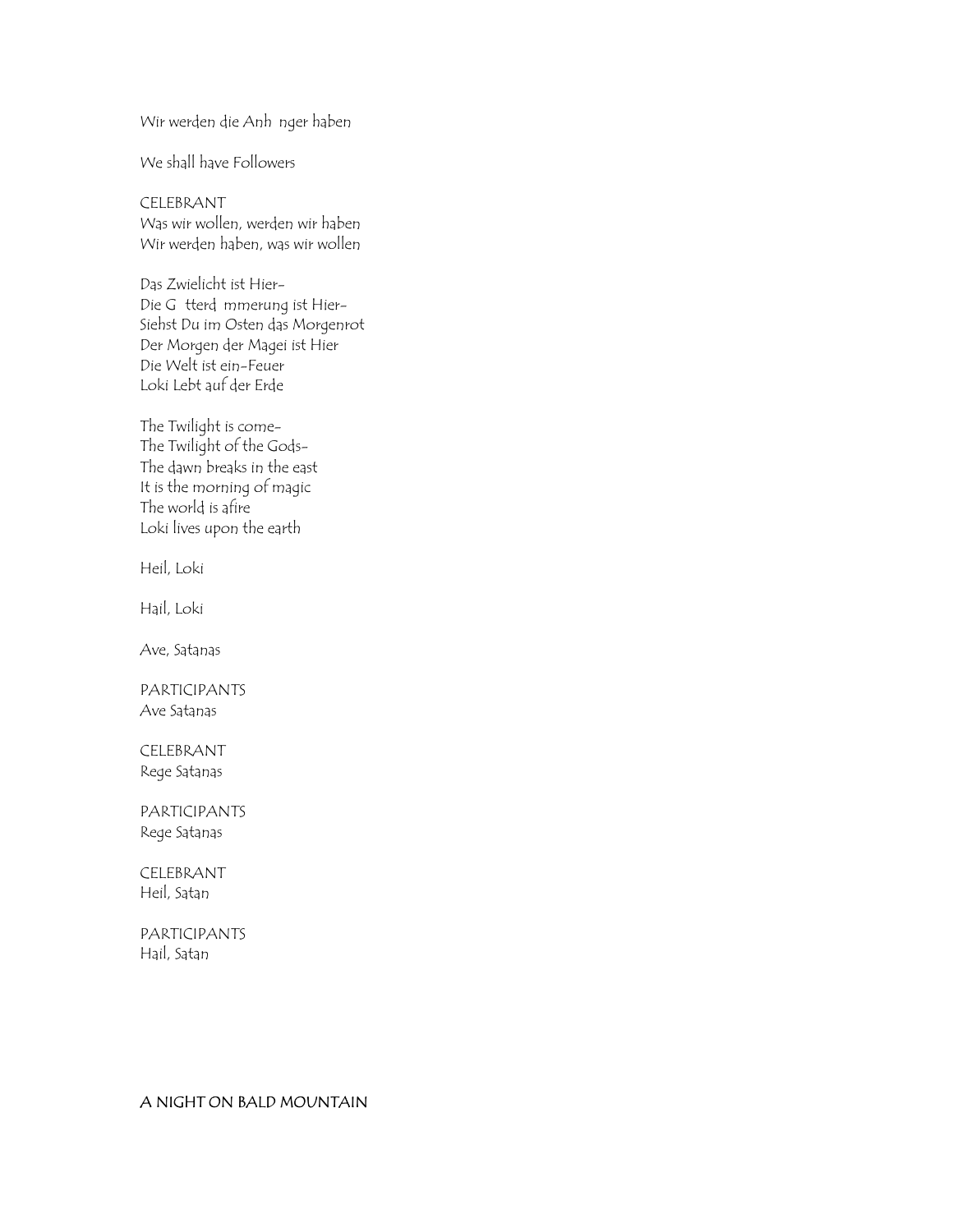# HOMAGE TO TCHORT

How much more precious to man is a small piece of bread than a large ship But how much money is required for a ship! He that can understand, let him understand. -Grigory Yefimovitch Rasputin

Few scholars have explored the existence of Devil worship in Russia during the hundreds of years its pagan spirit was in thrall to the Orthodox Church. If uestions were asked, the answer was invariably that Russian black magic was either nonexistent or a discipline cloaked in Christian euphemism. The latter assumption is, of course, the most accurate.

There is no culture more steeped in dark forces and deities than the Slavonic in general and the Russian in particular. The proportion of Satanic entities in Slavonic mythology far exceeds the usual uota. What is remarkable is that, unlike die *shunned* forces of darkness so often encountered in mythology and religion, Russian devils were regarded with great reverence and or en oyment. For this reason, the Christian Church had a very difficult time fighting the Devil in its Eastern rite. The persistence of Satan, especially among the *muzhiks* (peasants), in the early days of Russian religious orthodoxy required a revamping of the old gods that made Roman Christian transitional techni ues pale by comparison.

Unable to banish the old gods of Russia by simply turning them into devils most were benevolent devils, to begin with, the Christian policy makers supplied their own tailormade Satan as a sort of catchall evil force. The old Russian gods of wrath and pleasure were relieved of any implements with which they might cause trouble, given innocuous tasks, and assigned a day during which they might be allowed a perfunctory greeting. Some were forcibly forgotten.

Pyerun, the Formidable One, whose Martian image gave strength and power to those in battle, wielded the thunderbolt by which warriors pledged themselves. His comrade, Volos, the Shaggy One, was the god of the beasts. His snorting stallions and roaring tigers gave inspiration to their two legged brethren. The gentle Christians confiscated Pyerun's chariot and gave him a mill wheel to drag about. His last remaining altar was torn down and thrown into the Dnieper in 9 , when Prince Vladimir of Kiev decided to convert to Byzantine Orthodoxy. Volos suffered the indignity of being turned into a barnyard watchman and simple shepherd, and was assigned the new name of St Vlas.

Volkh, the Werewolf King, was the personification of sorcery, and was called upon by pagan Russians to defend their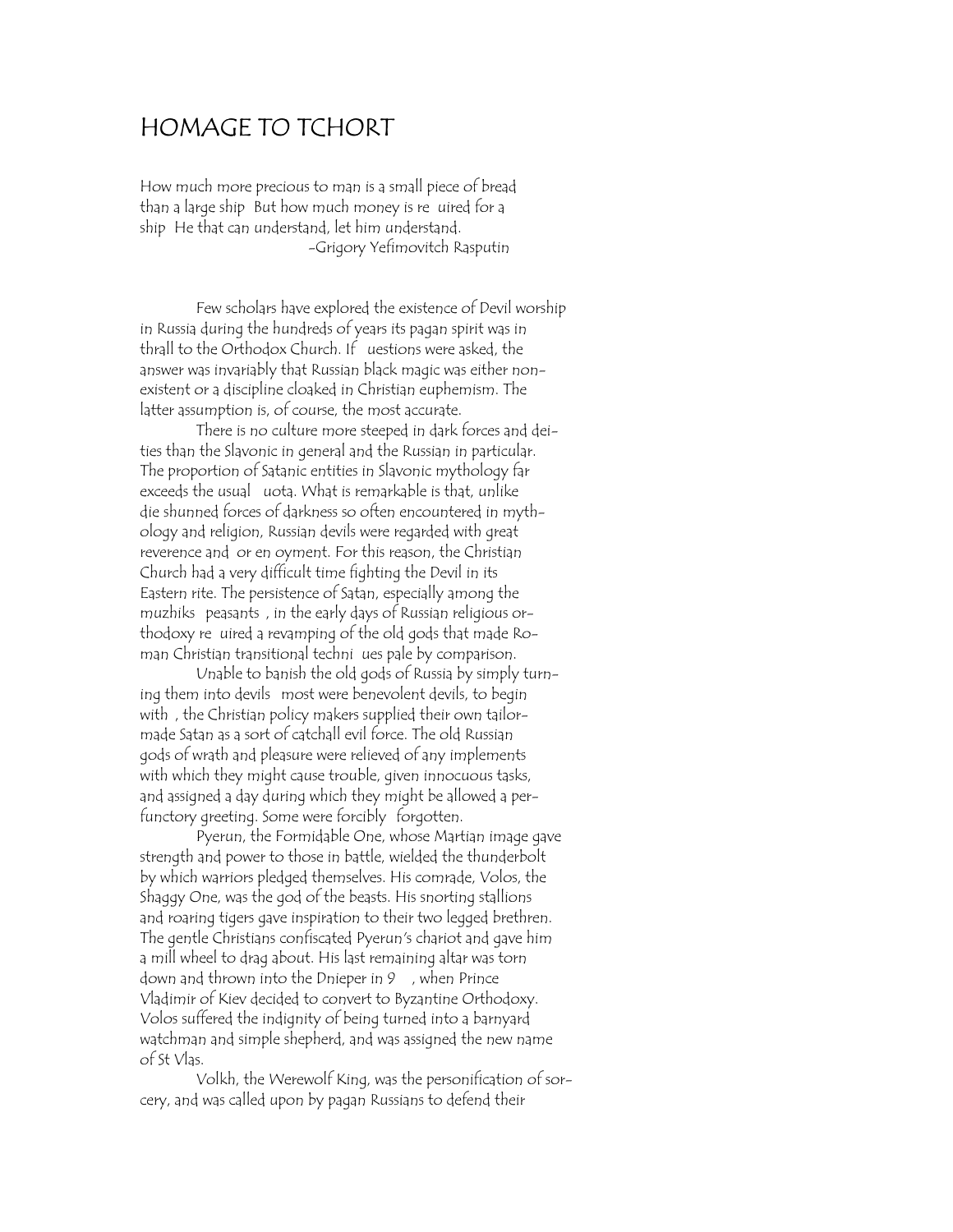land in times of need. The *Cult of Kupala* worshipped the magical powers of water. The fern, sacred to the followers of Kupala, like the peacock of the Yezidis, possessed power over riches, beautiful women and wisdom.

The *Cult of larilo* refused to die out even as late as the eighteenth century, when the Bishop of Voronezh abolished its practices, which included organized festivities and "Satanic games. Iarilo, the Russian e uivalent of Pan, provided fecundity and was particularly honored in spring during the initial sowing.

Zorya, patroness of warriors, rode out on her black hone accompanying Pyerun, and offered protection and invisibility beneath her long veil as it trailed in the wind-the wind provided by Stribog, who was also a wrathful deity.

Though the dualistic principles common to most primitive mythology were present in pre-Christian Russian myths, the dark side Tchomibog distinctly predominated. The White God, Byelobog not an enemy of the Black God, incidentally; both were considered essential), found greatest favor in White Russia, where his gentle attributes-he guided lost travelers and helped weary peasants with their work in the fields-were welcome.

As was to be expected, the Christians worked overtime to stamp out all such beliefs, thereby placing both the simple *muzhik,* who cherished the good old devils, and the educated, in mortal fear of any remnant of dark forces. Thus a Satanic underground that was carefully cloaked in Christian trappings was bound to develop in Russia. Those who entered such sects were either driven by emotion alone the followers or by emotion and reason the leaders.

By the nineteenth century, religious severity had reached its zenith, with virtually all of Russia adhering to the Orthodox Church. But the Old Gods were preparing a vehicle of retaliation: the men of "God" were revealed, as in other countries, as the real villains, but they were so steeped in their holy selfrighteousness, they were unable to imagine their own disintegration. Out of the morass of "goodness" flickered an occasional secular spark of "wickedness." These flickerings kept the Old Ones alive.

Known erotic religious sects existed in Russia during the eighteenth and nineteenth centuries, despite the prevailing Orthodox climate. Evidence indicates they were led and directed by men whose visionary abilities, practices, and goals revealed them as Satanists of the first order. The sect of the *Khlysty* demonstrates this more than any other. Their wise men knew that the passions will always win out. On the surface, the holy ustification of lust and life provided by the priests of the *Khlysty* seems hypocritical, but it was clearly pragmatic when one understands the religious climate of Russia under the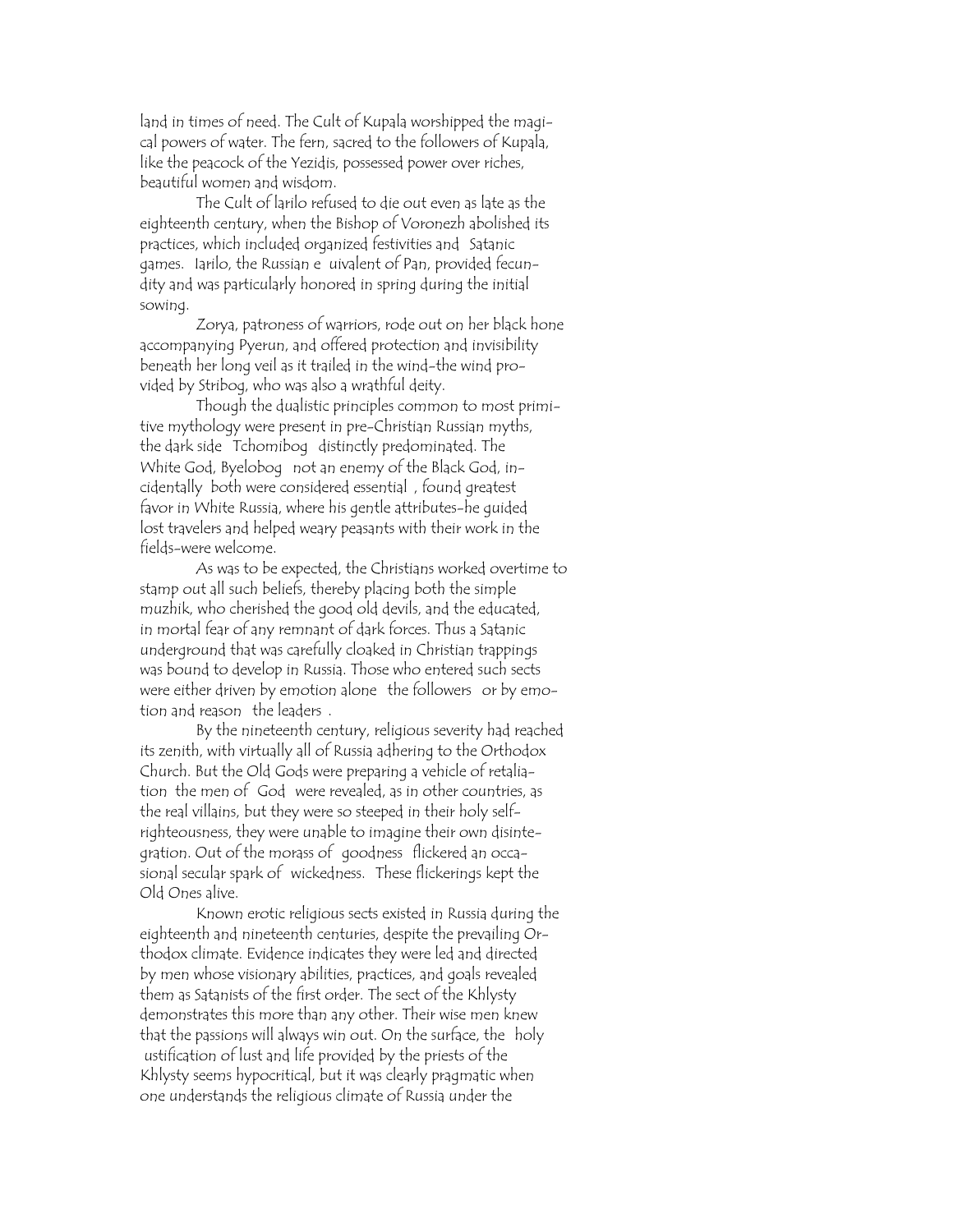Czars.

The Russian religious response has always been known for overt sensualism, and reversals of emotion. Extravagance in ritual has consistently played a substantial role for Russians. And the pattern of roaring, drunken debauch followed by contrite and anguished repentence was often outside Western comprehension.

What were the *Khlysty* and from where did they come? They first appeared in Russia about the same time as their antagonistic "separated" brethren, the Skoptsi or "castrators" circa 1500 . Their ritual, though Russian, also contained some foreign adaptation. They celebrated in name and deed such ancient gods and pre-Christian divinities as the Rusalki, and Iarilo, who were the personifications of passion and lust, and the Domovoy, or house *genii.* The *Khlystys* invoked Biblical gods of pleasure, as well as dark, forboding demons like Balaam, and Persian deities like Kors. In the ritual of these seekers after oy their whirlings and circumambulations, followed by frenzied sexual release, were virtually indistinguishable from the ecstatic flailing about of the Dervishes.

Undoubtedly the strongest testimony to the influence of foreign sects upon the *Khlysty* was their dogma of "repentance through sin"-the proposition that physical intercourse with a divine or chosen one one in whom a god or the flame of god dwelt) would abolish and transform sin into virtue. This doctrine has overt resemblance to and varies only slightly from one preached by the *Brethren of the Free Spirit* in France, Germany and Czechoslovakia in the fifteenth and sixteenth centuries. *The Brethren of the Free Spirit* was a sect of dissidents that miscarried from the womb of its Mother Roman Church. They taught that within each human being there dwelt a little divine spark (Funklein). They believed that a simple recognition of this magical essence within each man was enough to liberate one from any restrictions whatsoever, whether social, sexual or intellectual.

The Russian has been, throughout history, predominantly receptive, though sometimes uixotic And despite the contemporary myth of classlessness, he can easily find his place and remain reconciled to it. Intrigue and change have always hailed from alien spheres. The doctrine of the little flame was, therefore, easily adapted to fit the Russian soul. Instead of fifty lesser gods of a congregation realizing their divinity, one human leader became divine. To this master, or leader, all bowed with devotion. He was the one who would deliver them from sin! Along with this went the use of a transmogrified Orthodox liturgical format, persistently forming a crosscurrent in the rituals.

Associated with this phenomenon is the Russian Master and convenient villain, Grigori Yefimovich Rasputin, the "Mad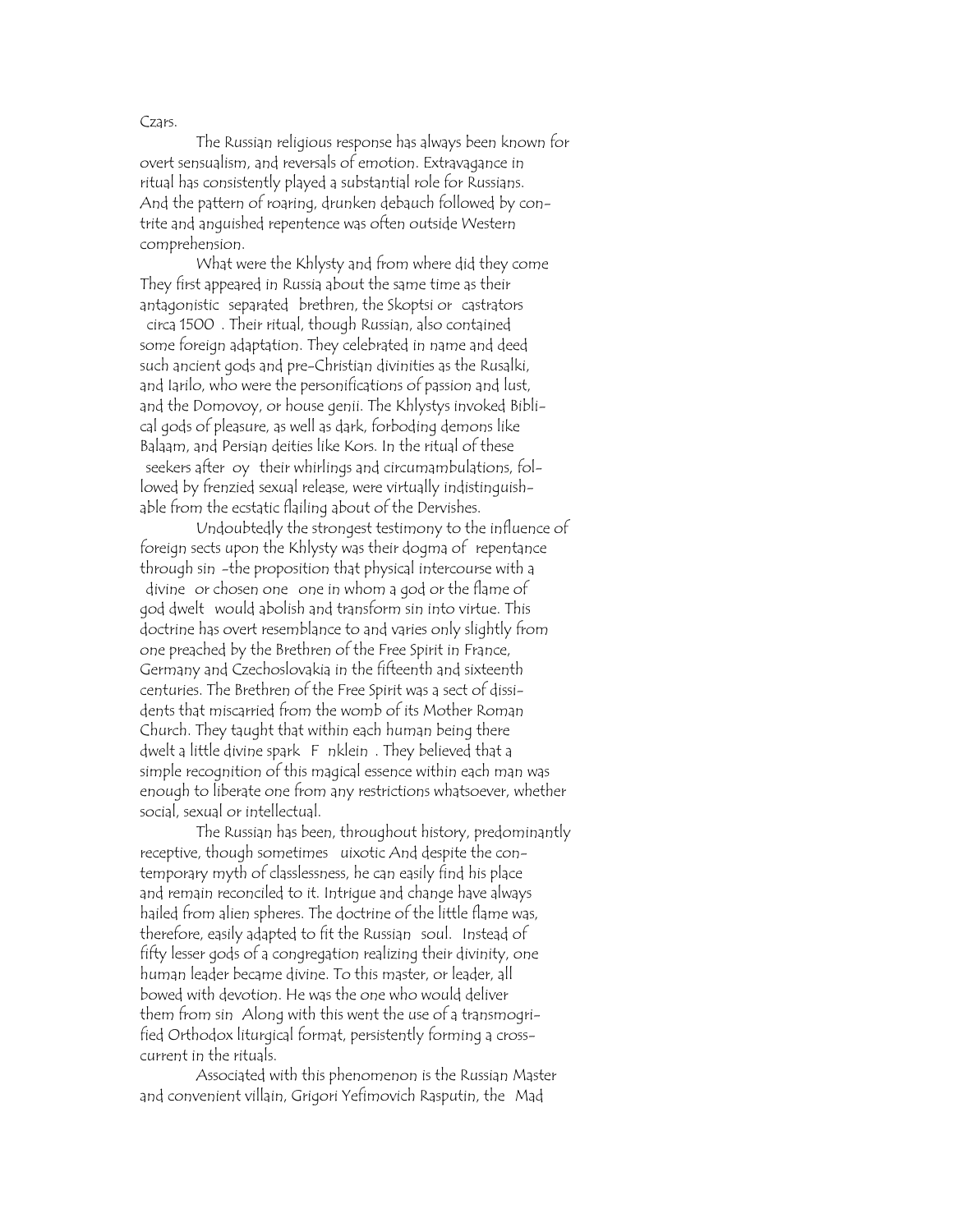Monk who, through the strength of his personality, and incantations of a rather dubious nature, succeeded in assuaging the hemophilic attacks of the Czarevich, thereupon ingratiating himself into the inner workings of the Czar's court The *Khlysty* have received much of their notoriety through the supposed association with Rasputin. Though scores of books have been written about him, only one, the perceptive biography by Colin Wilson, seems to paint an accurate picture. If one has sufficient insight, the published memoirs of Rasputin's daughter, Maria, also prove enlightening. The ualities Rasputin possessed will one day become the very stuff from which controlled human greatness will be sought-the sort of greatness that moves man forward in his evolutionary development. In Rasputin some saw that greatness and felt its effect in ways they could not understand, ways that summoned the pain of their own inade uacy. Because he used this inner mechanism, this built-in inade uacy detector, Rasputin made many enemies, along with many sycophants.

It is significant to note that the persons who brought Rasputin to St. Petersburg and introduced him to court were no mean or feeble occultists, but prominent members of Church aristocracy and urban intelligentsia. Dilettantes and saints notably, ohn of Cronstadt alike hailed him as a holy man with powers from God Yet after his death they condemned him as a devil.) Accounts of his *outré* propensities and his powers flourished. It was claimed that a bluish emanation was seen to issue from his lips. He was credited with an uncanny ability to perceive the thoughts and hidden emotions of others. This is borne out by his own words, which also refute the claims of his discreditors who often include thievery among his vices. His daughter, Maria, recalls him saying, I never dared to steal or pilfer the smallest thing. I used to believe that everybody would at once see that I had stolen something, since I myself was aware of it as soon as one of my comrades had stolen."

His accomplishments in healing were recognized and widely known, yet not his methods, for Rasputin's was not the usual shamanism of the faith healer. His supposedly extravagant debauchery and libidinous life have been the sub ect of countless prurient ravings, as has his non-existent role in the *Khlysty* as leader-redemptor of throngs of living bodies. That Rasputin became involved in a political cabal is not to be doubted. He was compelling and outgoing, yet unaffected, in spite of his theatrics, and probably had a high level of natural intelligence. Little is known, however, of the secret meetings held on "special nights" of the year, to which only a few select members, both noble and peasant, were summoned-those evenings that are alluded to but never quite discussed, when Rasputin was "the flame in red and the great working was done.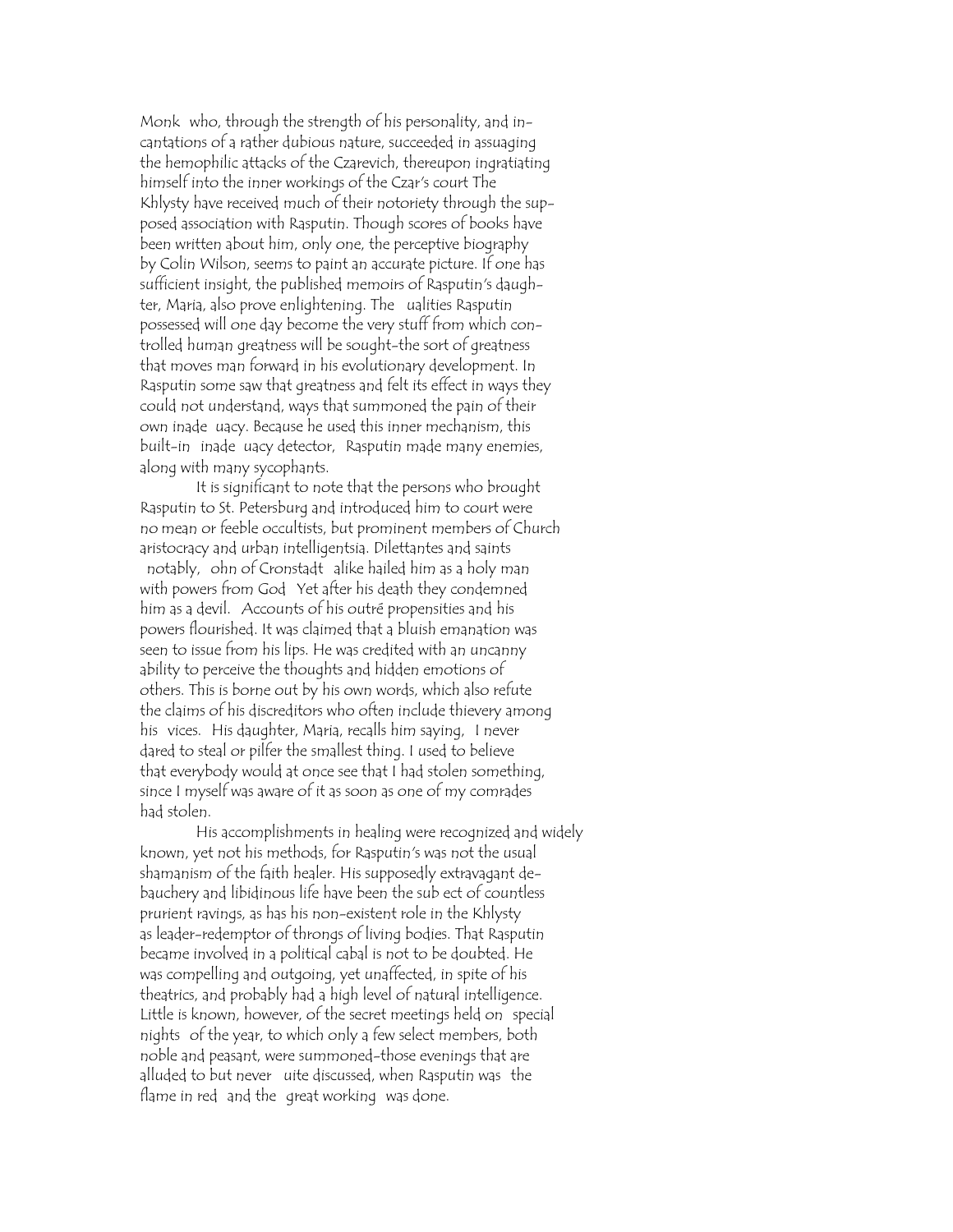When Alexandra, the Empress of Russia, was executed in the cellar of the Ipatiev house in 1918, two years after the cruel murder of her *batiuska* Grigori, the guards made a unique discovery. While searching for ewels among her possessions, they found sewn into her bodice a pair of small emerald green dragons given to her by Rasputin many years before. Could he have trafficked with the odd hermetic order which fringed the Russias, *The Green Dragon?* There are also many speculations about the true motivations of the *fin de siècle Khlysty* movement.

Oral communication and fraternal legacy have made the following rite available.

*Requirements for Performance*

Participants consist of a priest celebrant, the woman who serves as altar, two acolytes, an illuminator, a gong-striker, and the congregation.

The priest wears a red robe with full sleeves. His assistants are garbed in black robes with red cinctures around the waist. The altar is nude and wears only a metal crown with four lighted candles around its edge. Male congregants wear Russian style tunics over black trousers tucked into black boots. Female congregants wear diaphanous fabric of muted hues, representing the misty veils of the *Rusalki.*

A chained thurible with which to cense the altar and the artifacts is required, as is a large brazier. A small vial of flash powder is placed next to the brazier. The powder is thrown into the brazier according to the rubric. A human arm or leg bone is used as an aspergeant, in honor of *Kashchey,* the skeleton god. All other devices common to Satanic ritual are employed.

The altar sits in a semicircle of ferns, arranged in a fan effect. The chamber is lighted by candles and is decorated in Byzantine motif.

Musical background should be carefully cued to the service, using either Russian folk instruments or suitable recordings. The tiny bells typical of Russian liturgical ceremony should be used wherever appropriate to the rite, and played in the rhythm associated with the *Obikhod.* If in doubt, Modeste Mussorgsky or Walt Disney can be your guides.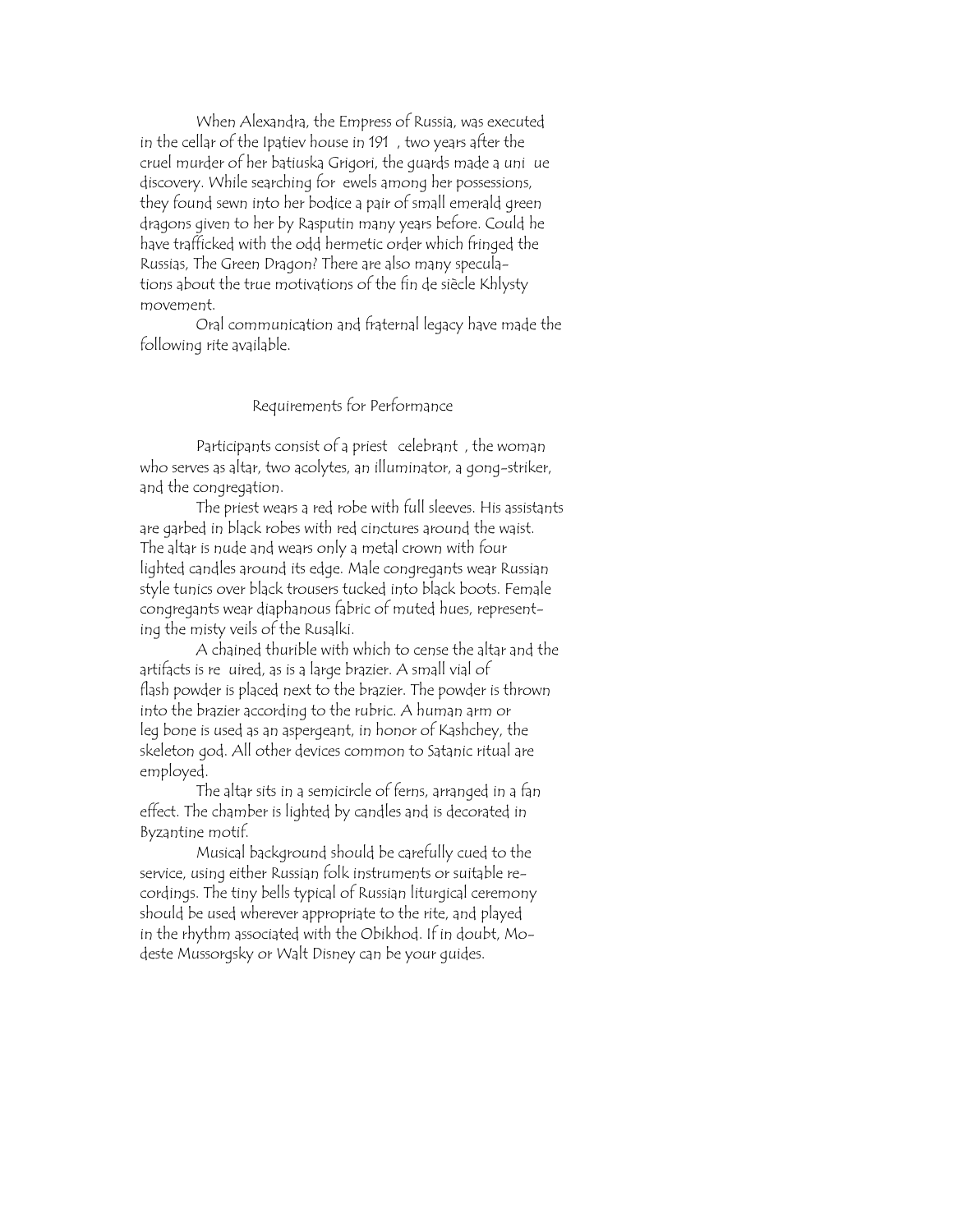# HOMAGE TO TCHORT

The ceremony opens with the purification of the air and benediction of the chamber with the phallus. The chalice is filled, but not presented The Four Principal Names are invoked to the compass, followed by the calling of the *Third Enochian Key* (from *The Satanic Bible).* The priest celebrant then addresses the altar, who is in the Bast enthroned seated upright position. The priest begins his invocation with arms upraised

#### CELEBRANT:

In the name of he who reigns in the firmament of fire and ice ... arise, ye minions of Tchort die Lord! O mount the blizzards across the steppes and answer to our beckoning! My lips delighteth in Thy praise, O Tchornibog! I am a creature of Thy creation, spawn of Thy flame, craze of Thy mind, carrier of transition! Let comets hail the advent of Thy coming, when we, Thy sons, await on Triglav's heights the omens of Thy will! The glowing coals of ancient sacrifice give birth to spectral shadows who live again as gods of wine and oy

Celebrant lowers arms

CELEBRANT:

Arise and call the Bones The living bones upon the Throne Slava, Slava yevo silye! Slava! Kashchei Kashchei Immortal man of madness Slava Tchortu

PARTICIPANTS: Kashchei! Kashchei! Slava Tchortu!

#### CELEBRANT:

Invoke the dancing Goddess, with Pshent of flame. Her yearning knows no bounds; this is Her night to lure the multitudes who sit in udgment of Her lust Morena Morena Morena Vyelikaya Mats Noch eta nasha

Congregation performs a metanea brief bow with right hand lowered to ground), then remains standing. Priest moves to altar and places a kiss upon her body, then steps back and motions for thurible. Acolyte presents thurible to priest, who censes altar first, then congrega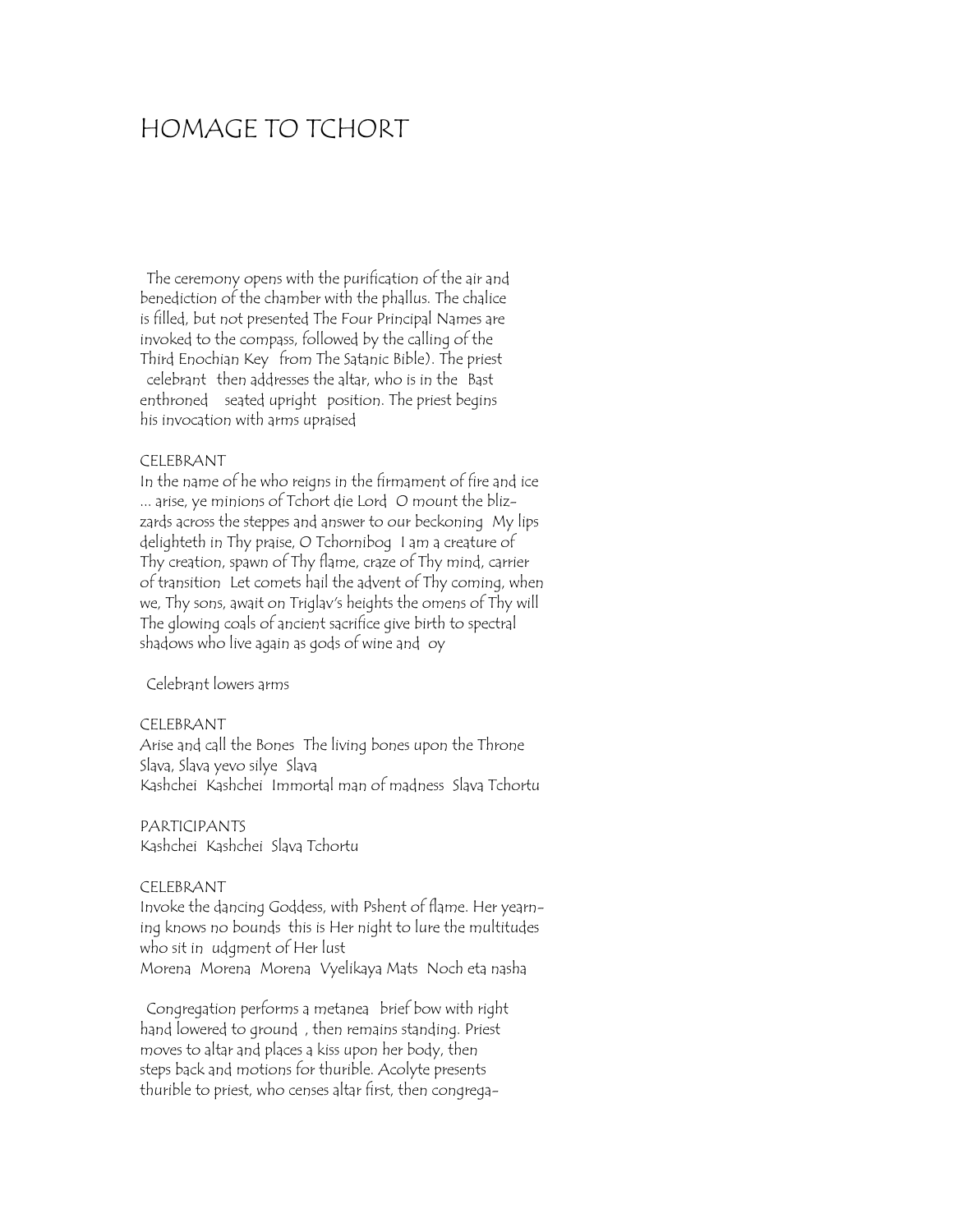tion. He then returns thurible to acolyte and resumes his invocation:]

CELEBRANT: Come forth from out the gorge of night Take flight on leathern wings and soar above the mountain's summit. Cast Thy shadows o'er the earth in answer to our call Knyazyam Idut! Dorogu im!

## *Exaltation*

Tchort Slovye nye abe myeny

PARTICIPANTS: response

CELEBRANT: Balaam Slovye nye sogliya day mi

PARTICIPANTS: response

CELEBRANT: Pyerun Seela nye posti zne maya

PARTICIPANTS: response

CELEBRANT: Kors Mudrostye nye domisl maya

PARTICIPANTS: response

CELEBRANT: Dracula Pravilnoye vos krye sy niye

## PARTICIPANTS: response

CELEBRANT: Kashchei Gospodstvo nye eez ch t noye

### PARTICIPANTS: response

CELEBRANT: Iarilo Tsarstvo nye pobye de moye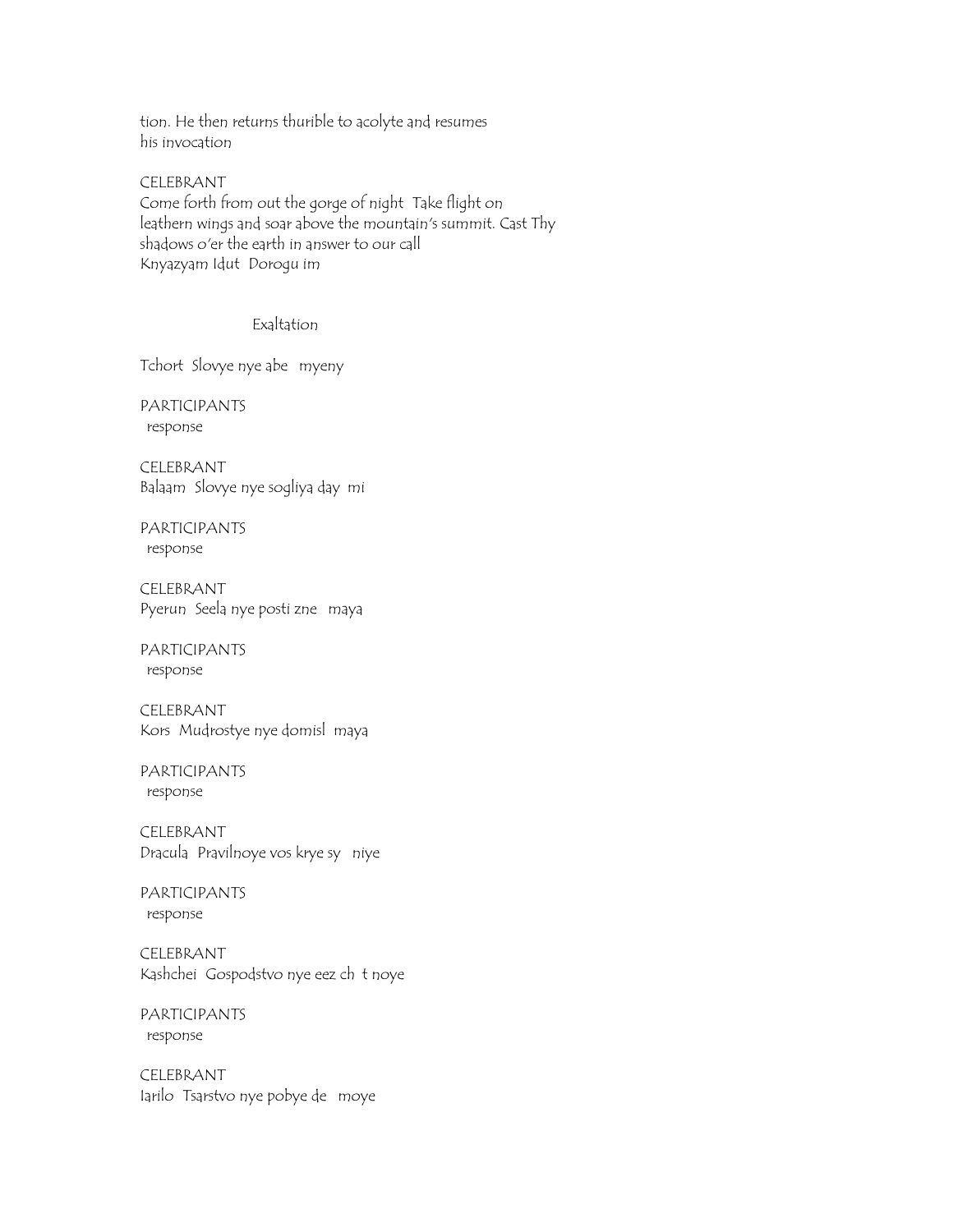PARTICIPANTS: response

CELEBRANT: Sabazios Krcpaste viso ch y shaya

### PARTICIPANTS: response

CELEBRANT: Morena Vlastye vy ch naya

PARTICIPANTS: response

CELEBRANT: Svarog Vladichestvo Byeko ny ch noye

PARTICIPANTS: response

CELEBRANT: SLAVA TCHORTU!

PARTICIPANTS: SLAVA TCHORTU!

Priest receives chalice, places it in front of altar, censes it, and blesses it with the mudra of the flame closed fingertips of both hands held together, forming an upward point . He raises the chalice to honor the altar, then drains the chalice, which acolyte removes.

### *The Lesser Litany of Desire*

CELEBRANT:

Calling to mind the seekers after oy, who have, at the hands of unnatural and perfidious virtue, perished, we, Thy brothers, ardently desire: Dominion o'er the teeming lands beneath the darkened sky, above the watery sea!

PARTICIPANTS: Groznoye Bozhe Tchornava ognia padai seela!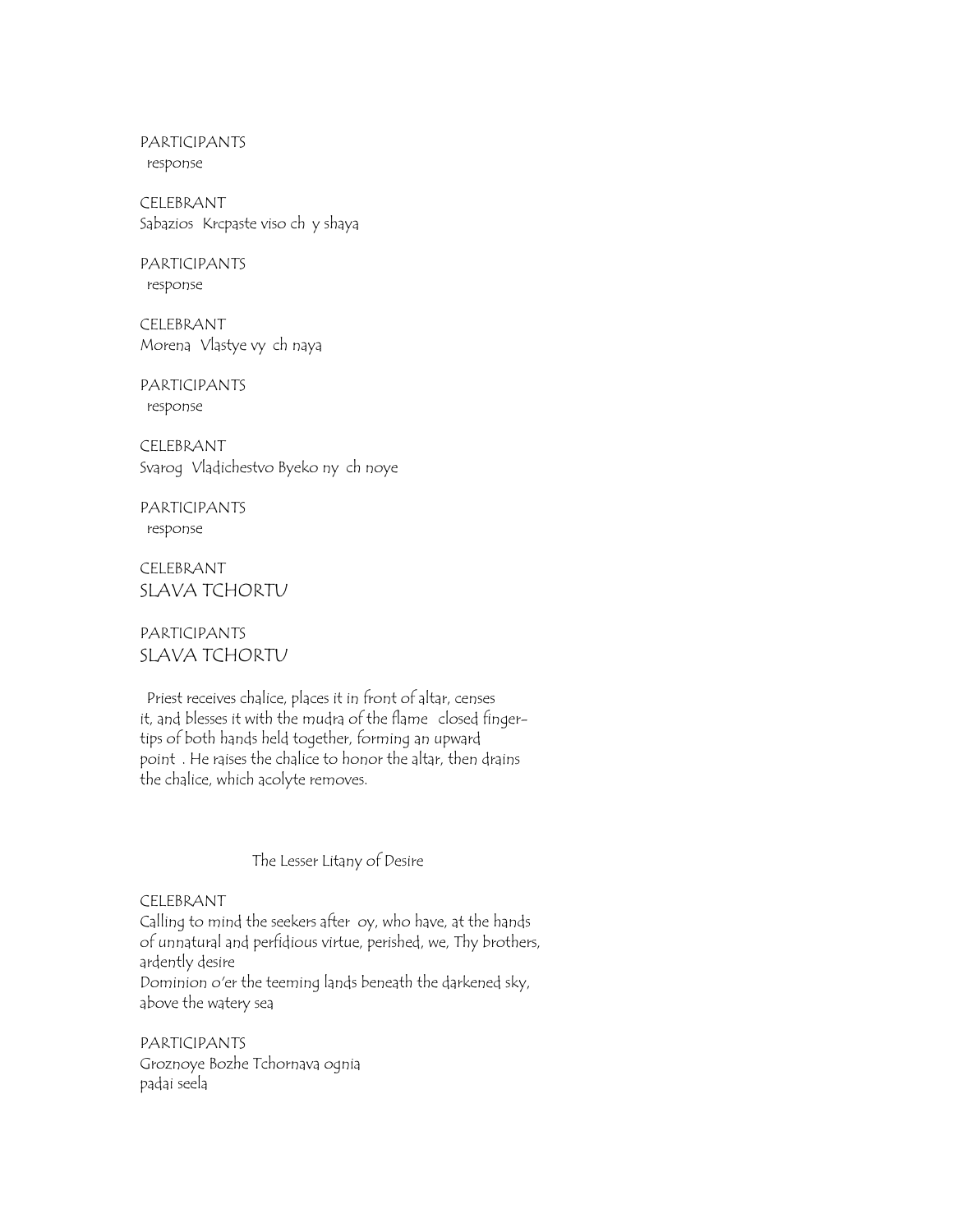Dread Lord of the Dark Flame give power!

CELEBRANT: Rearing turrets and massive domes with iron walls and courts of stone!

PARTICIPANTS: Groznoye Bozhe Tchornava ognia padai krepost!

Dread Lord of the Dark Flame give strength!

Priest receives bone from acolyte, holds it on high, and, facing congregation

CELEBRANT: Thou art a tower of strength and power, and we, Thy brothers, proclaim Thee Lord unto all ages!

Priest turns to altar, holding bone aloft

CELEBRANT: SLAVA TCHORTU!

PARTICIPANTS: SLAVA TCHORTU!

Priest returns bone to acolyte. Other acolyte steps forward and censes priest, who then faces the altar

# *The Self-Glorification*

### CELEBRANT:

At once I ride upon a sweeping wind, through opalescent skies to the bright place of my desires. I enter hidden worlds through craters in the steppe's great vastness. There, beneath the cringing throngs, midst whirling fife and thundering timpan, the oys of life are mine to taste. There, amidst Rusalkis' languid song, a life of lust is mine to bear; to loll alone in wanton sloth in crimson halls of dissipation ... for savage man am I!

At once I am removed and feel the reckoning of my twofold completion. My mind is lofty with the enlightenment of Thy creation! My feet are as the mountain's base, firm and one with the house of oy. My eyes are as a pinnacle that views the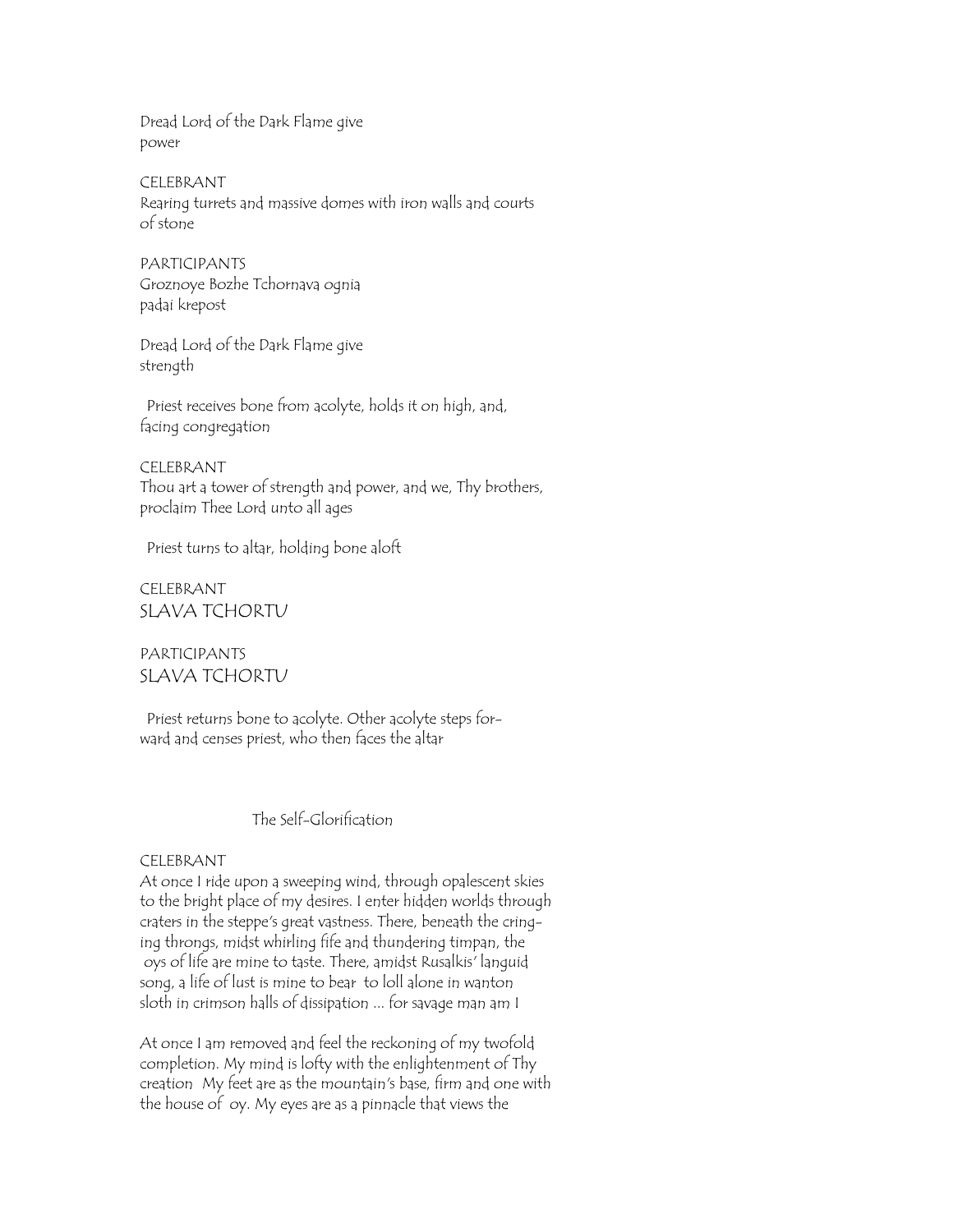scattered multitudes of fools who grope for things celestial; who bow and scrape to wan and sallow gods, the spawn of shallow minded men, forsaking life terrestrial while creeping to their graves. I gaze upon the massive hoards that suffocate, like Peter's fish pulled from the lake of life's sweet waters. To perish in Heaven's foul vapors shall be their doom! The fate of fools is *ustice* 

I am the tempter of life that lurks in every breast and belly a vibrant, torpid cavern, nectar laden, with sweetest pleasures beckoning.

I am a thrusting rod with head of iron, drawing to me myriad nymphs, tumescent in their craving!

I am rampant carnal oy, an agent borne of ecstasy's mad flailing!

Through agged ice, my father leers with cavernous eyes, below the sphere of earth that is my mother, moist and fertile whore of barbarous delights!

My body is a temple, wherein all demons dwell. A pantheon of flesh am 1

Priest receives bone from acolyte and places it in an upright position between altar's thighs. Priest performs metanea to altar. Congregation follows suit. The brazier is brought forward and placed before the altar.

### *The Greater Litany of Desire*

CELEBRANT facing brazier Great One, hear us now as we invoke Thy blessing: In the pleasures of the flesh and the tran uility of the mind  $\ldots$ 

ALL: SUSTAIN US, DARK LORD!

CELEBRANT: In bold covetousness, desiring all that might be kept with dignity and grace . . .

ALL: SUSTAIN US, DARK LORD!

### CELEBRANT: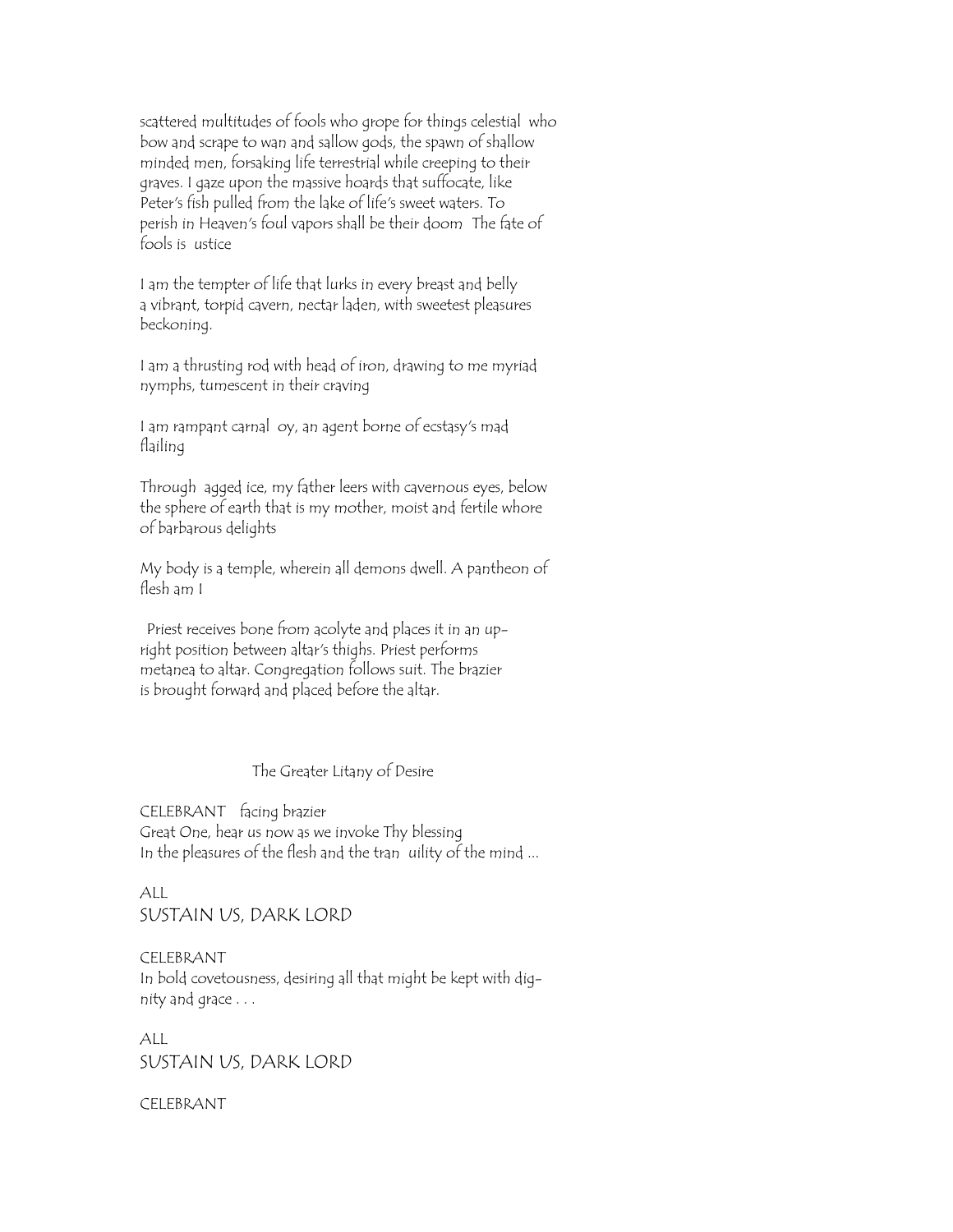In pride in everything we do, display, or are, that shows us not as fools . . .

ALL: SUSTAIN US, DARK LORD!

CELEBRANT: For riches yet unclaimed by minds or hands . . .

ALL: GRANT US, DARK LORD!

CELEBRANT: For wisdom to be sown in fields which bear great harvest . . .

ALL: GRANT US, DARK LORD!

CELEBRANT: For leisure time in pleasure's own pursuit, in which we may all things eschew that speak of vile necessity . . .

ALL: SUSTAIN US, DARK LORD!

# CELEBRANT:

For Thou art a mighty Lord, O Tchort, and unto Thee is all power, honor, and dominion. Let our bright visions be transformed into reality and our works be enduring. For we are kindred spirits, demon brothers, children of earthly oy, who with one voice proclaim:

SO BE IT SLAVA TCHORTU

Priest lifts arms high with fingers spread incendi

CELEBRANT: Arise, invoke the blasphemous Name The Lord of Sodom, The God of Cain oy to the Flesh forever

# OGON! TY TCHORTU OGONYOK! RAZGORAISA **POSKOREI**

Priest empties powder into brazier, instantaneous to striking of gong, and shouts

**SABATAN**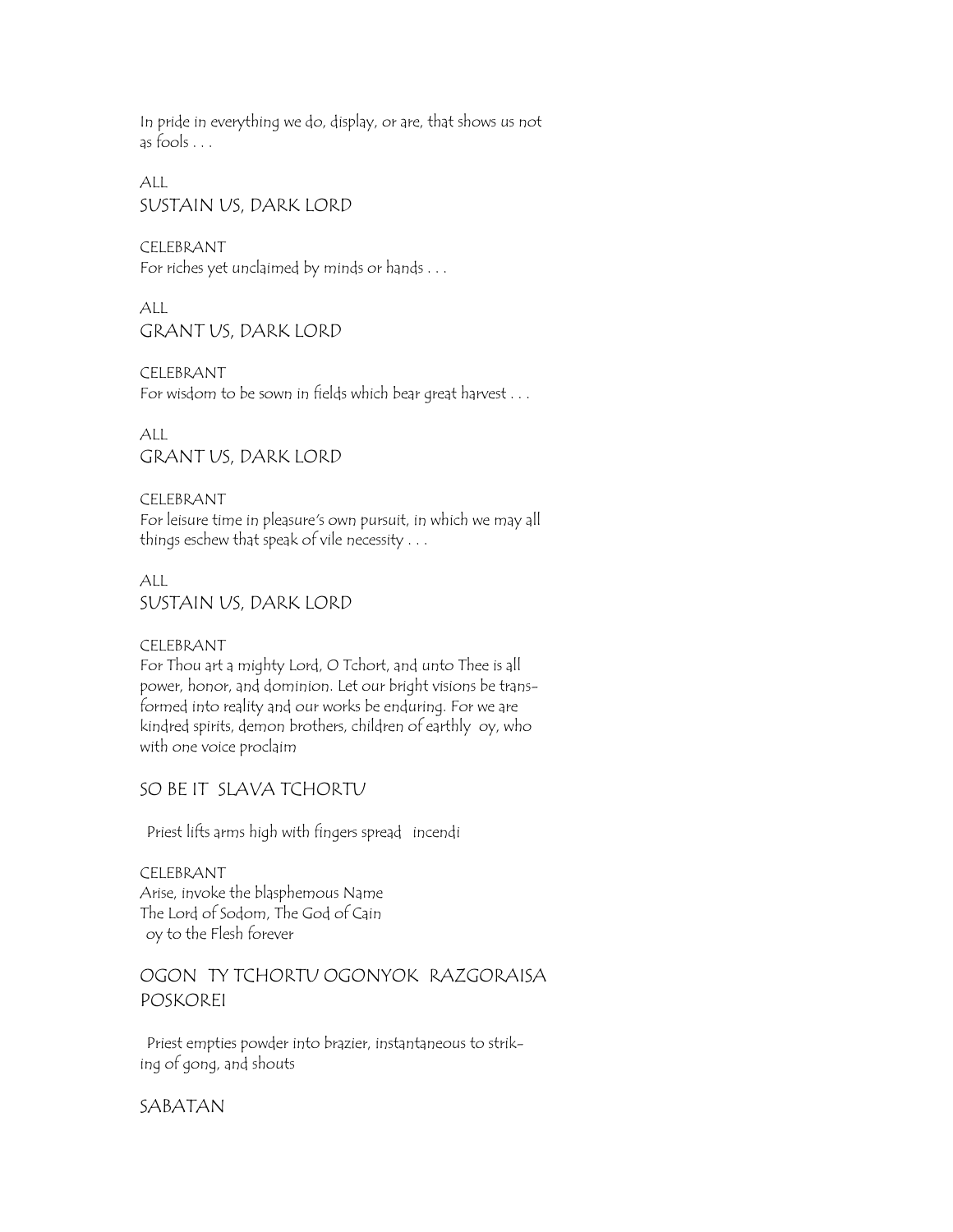Congregation gives the sign of shunning hand lifted, palm forward, to shield eyes and responds

## PARTICIPANTS: **SABATAN**

The brazier is removed and the priest moves to altar, hands upraised, and, softly but with great deliberation, repeats the *Exaltation.* The congregation stands in silence. Priest then removes the bone from the altar's lap and steps back from the altar, leaving sufficient room for the congre0 gants to pass before her. All congregants come forward individually, stop before the altar, and bow low. Upon rising, each congregant receives the tip of the bone upon his brow, administered by the priest, who says

## CELEBRANT:

Ya Tsyebyeh dayu padarok Tchorta. The gift of Tchort be with you.)

After the congregation has reassembled, the priest points the bone towards the Sigil of Baphomet and, turning to the congregation, says:]

### CELEBRANT:

Forget ye not what was and is to be Flesh without sin, world without end!

The priest closes the ceremony according to the standard procedure.]

# PILGRIMS OF THE AGE OF FIRE

Cependant ue persiste La splendeur  $ct$ , Du plumage bleuté De 1'orqueil ui s'attriste D'un paon adis vain ueur Au ardin du coeur. -Verlaine

Too true, too soon might be the closing statement of the little band of heretics who survived eight centuries of cruel Christian and Moslem persecution-the Yezidis.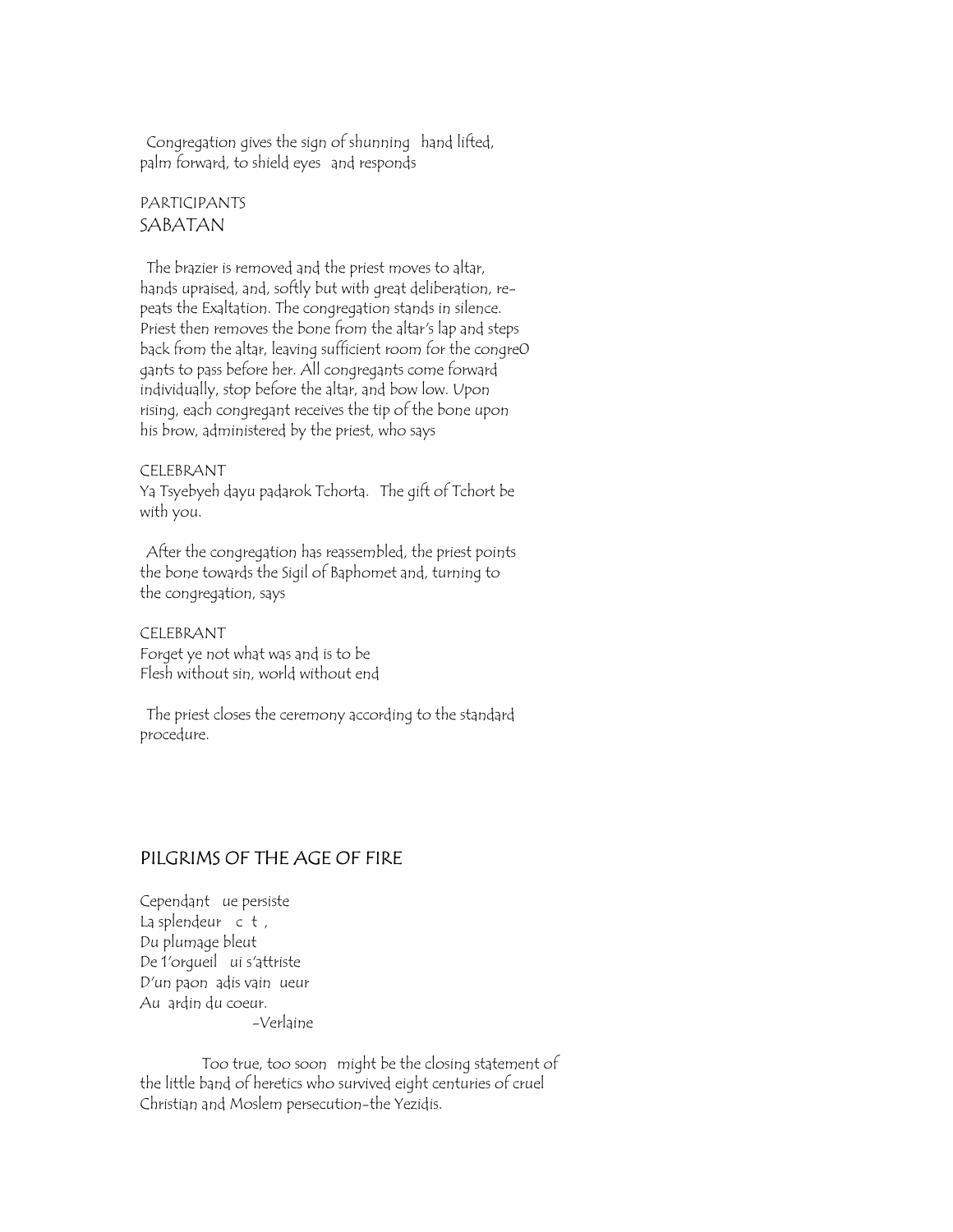From their mecca-the tomb of their first leader, Sheik Adi-situated on Mount Lalesh near the ancient city of Nineveh, the Yezidi empire stretched in an invisible band approximately three hundred miles wide to the Mediterranean unction of Turkey and Syria on one end, and the mountains of the Caucasus in Russia on the other. At intervals along this strip were seven towers-the Towers of Satan Ziarahs -six of them trapezoidal in form, and one, the center on Mount Lalesh, shaped like a sharp, fluted point. Each tower was topped by a brilliant heliographic reflector, and was intended to serve as a "power house" from whence a Satanic magician could beam his will to the descendants of Adam, and influence human events in the outside world.

Like the Watchers-the fallen angels of the Book of Enoch-the Yezidis claimed to be the descendants of Azazel. The Yezidis believed in a counterpart of the story of Lucifer, i.e. the manifestation of pride banished. Like the legendary lost tribes of Israel, the Yezidis broke away from their roots as a result of unresolved conflicts, and felt a strong justification and purpose because of their uni ue heritage, which theologically isolated them from all other peoples.

The Yezidis' legend of their origin is no longer fantastic, by scientific standards. It alludes to the creation of the first male and female of the tribe through the principles later set down by Paracelsus for the creation of a homunculus; viz. encapsulation of sperm in a container where it gestates and assumes a human embryonic form.

The Yezidi provided a link between Egypt, Eastern Europe, and Tibet. The language of the Yezidis was Kurdishsimilar in sound to Enochian, the language supposedly spoken by the Watchers.

Shortly before Sheik Adi (full name: Saraf ad-Din Abu-l-Fadail, Adi ben Musafir ben Ismael ben Mousa ben Marwan ben Ali-Hassan ben Marwan) died in 1163, he dictated what was to become one of the most legendary manuscripts of all time-the *Al-Jilwah* (revelations). The *Al-Jilwah,* combined with the *Mashaf Rei,* which was compiled in the following century, became known as the *Black Book-*the words spoken by Satan to his people. The *Black Book* not only contains the credo of the Yezidi, but their rites as welL

The Yezidis entered their temples through portals bearing the images of a lion, snake, double sided axe, man, comb, scissors, and mirror. The lion represented strength and dominion; the snake, procreation; the axe, potential for good or harm; the man, the god; and the comb, scissors and mirror represented pride. But greater as a symbol of pride, however, was the form taken by Satan in the Yezidi liturgy-the peacock. Because they could not utter the name of Satan Shaitan for fear of persecution, the name *Melek Taus* (Peacock King)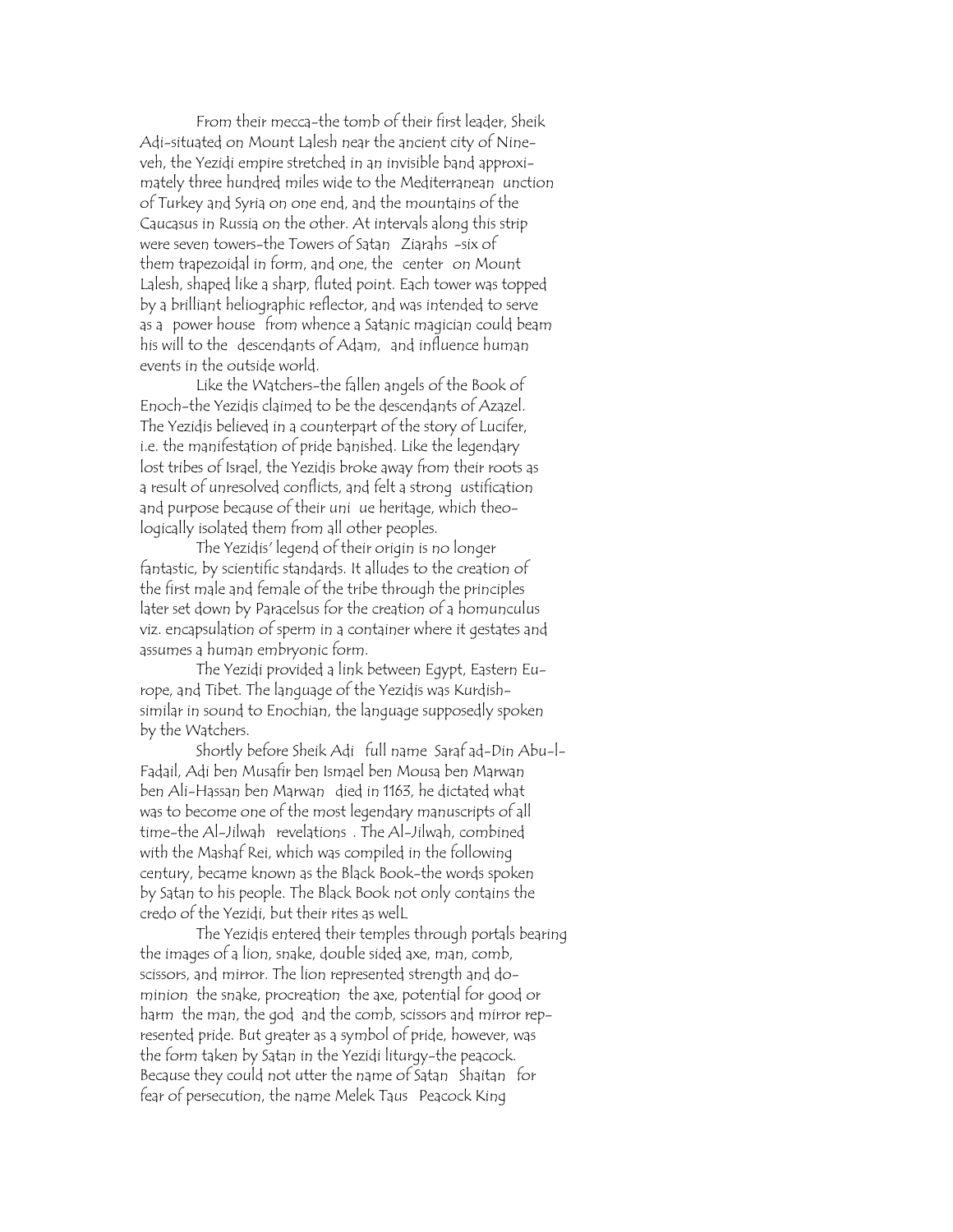was used. So great was the risk of outside persecution, that even words that sounded vaguely like the name *Satan* were forbidden.

The vestiges of Yezidi culture that remain today have, as might be expected, met with not only maudlin "understanding" but, worse yet, attempts to whitewash the religion and deny that it was Devil worship. After eight centuries of harming no one, minding their own business, and maintaining the courage of their convictions-despite wholesale massacres of their men, women, and children at the hands of the self-rightous-the Yezidis have finally been granted a sickeningly charitable form of acknowledgment from theologians. It is now patronizingly asserted that the Yezidis were "actually noble and highly moral people," and therefore could *not actually* have worshipped the Devil It is difficult to assess this as anything other than the most blatant form of selective inattention!

Each time an important Yezidi ritual was to take place, a brazen figure of a peacock (called a *sanjak)* was removed from a secret hiding place by a priest and carried to the temple. It was placed on a pedestal around which a running spring of water played into a small pooL This served as the shrine and icon towards which homage was directed. The water supposedly came from an underground stream which flows through subterranean caverns in a network opening under each Tower of Satan. The point of origin of these streams was thought to be the miraculous well of Islam known as Zamzam. The caverns supposedly terminated at the place of the Masters-Schamballah (Carcosa).

In order to establish proper perspective, in addition to the Yezidis' own beliefs concerning the caverns and the effects of the Towers of Satan, the conjectures of outsiders must be mentioned here. It has long been assumed that the Towers were not limited to the Yezidi geography, but loomed in unrecognized forms in various parts of the world as diverse structures-with each serving as a surface marker for an entrance, allegorical or otherwise, to the nether world. Thus considered, the Yezidi Towers and the Satanic influence they contained become a microcosm of a far more portentous network of control.

The clans of the Yezidis consisted of Sheikan, at Mount Lalesh Sin ar Eagle's Lair, in Kurdistan, Halitiyeh, in Turkey; Malliyeh, on the Mediterranean; Sarahdar, in Georgia and Southern Russia; Lepcho, in India and Tibet; and the Kotchar, who, like the Bedouins, moved about with no permanent sector.

The Yezidi interpretation of God was in the purest Satanic tradition. The idea, so prominent in Greek philosophy, that God is an existence absolute and complete in himself, un-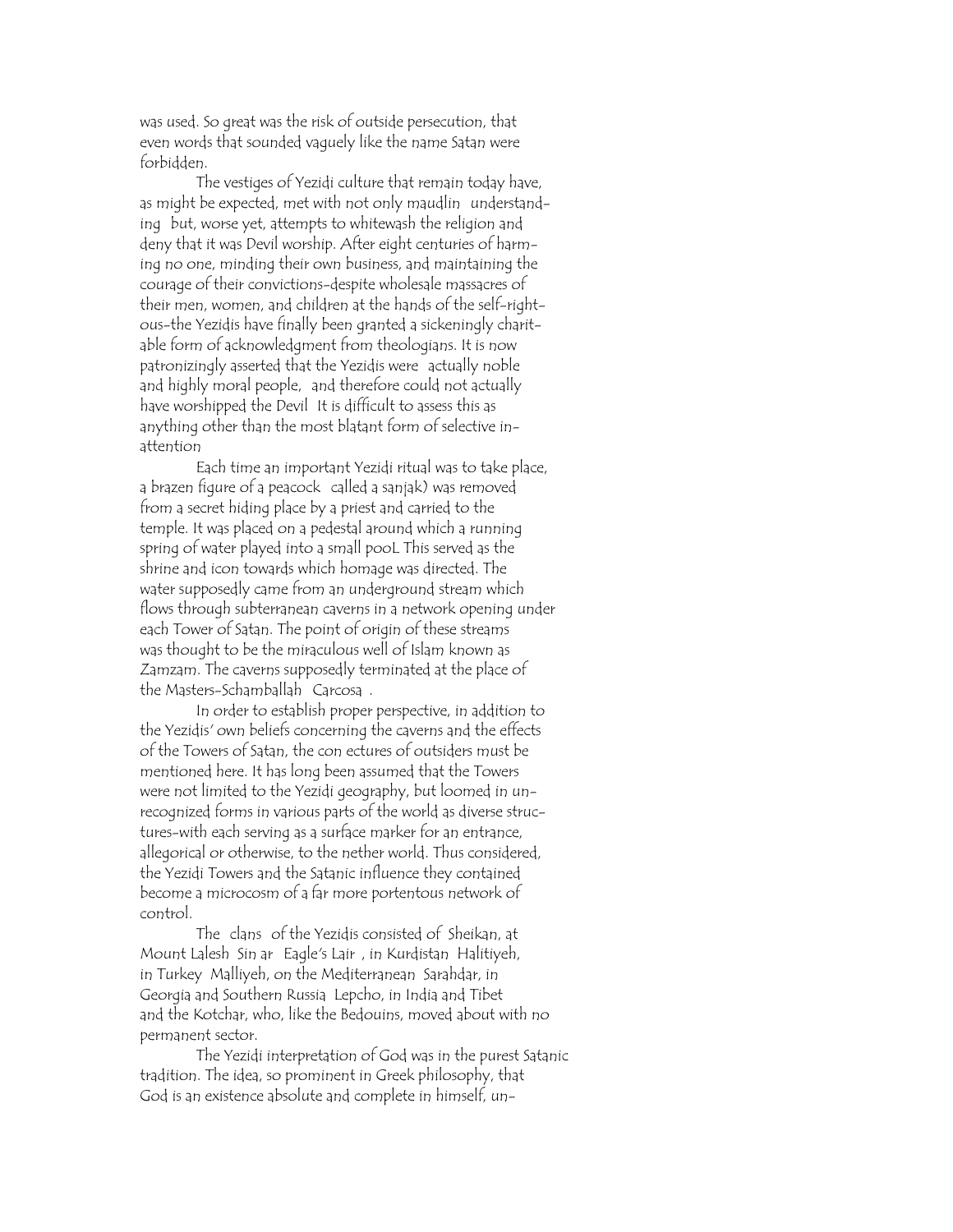changeable, outside of time and space, did not exist in Yezidi theology. Also rejected was the theocratic judaic concept of ehovah, and also the Mohammedan God the absolute ruler. The notion, uni ue to Christians, that God is Christ-like in character was totally absent. If there was any semblance of a personal manifestation of God, it was through Satan, who instructed and guided the Yezidi toward an understanding of the multifaceted principles of Creation, much like the Platonic idea that the Absolute was itself static and transcendental. This concept of God is essentially the position taken by the more highly evolved Satanists. Prayer was forbidden, in the strictest Satanic tradition. Even daily expressions of faith were referred to as recitals.

Few outsiders had ever penetrated the sanctuaries of the Yezidis. The exceptions have been almost exclusively within the past century when, unfortunately, the sect was waning as an organized movement. Fewer had glimpsed the sacred sanjaks or seen the manuscript of the *Black Book,* for they were carefully guarded from the descendants of Adam, whose progeny had filled the world with mindless clay. Only four texts of the *Black Book* exist, other than the original. One is in Arabic called the Carshuni text, two are in Syriac with respective French and Italian translations), and the Church of Satan's present text, translated from the Arabic manuscript of Daud as-Saig by Isya oseph.

During the early 1920's writer William Seabrook ventured into the desert and climbed Mount Lalesh, recording his ourney (Adventures in Arabia) with an ob ectivity that proved him to be a brave yet compassionate man. At a time when it was literary fashion to trounce the Devil for good measure, regardless of his attributes, Seabrook's affinity for Satan was visible in all his writing as surely as if he had been a Bierce, Shaw, Twain, or Wells. He was one of the few outsiders who, for the first time in the Yezidi history, showed sympathy for their Devil.

By now the Yezidis have largely been absorbed into the world of those without, but their influence has taken effect. That influence has been manifest, throughout Satanism's underground period, in the procedures of virtually every secret brotherhood since the Knights Templar, and in countless literary works. Now, after the often tragic epic of the Yezidis has become history, it is safe to pronounce the Dread Name.

# THE STATEMENT OF SHAITAN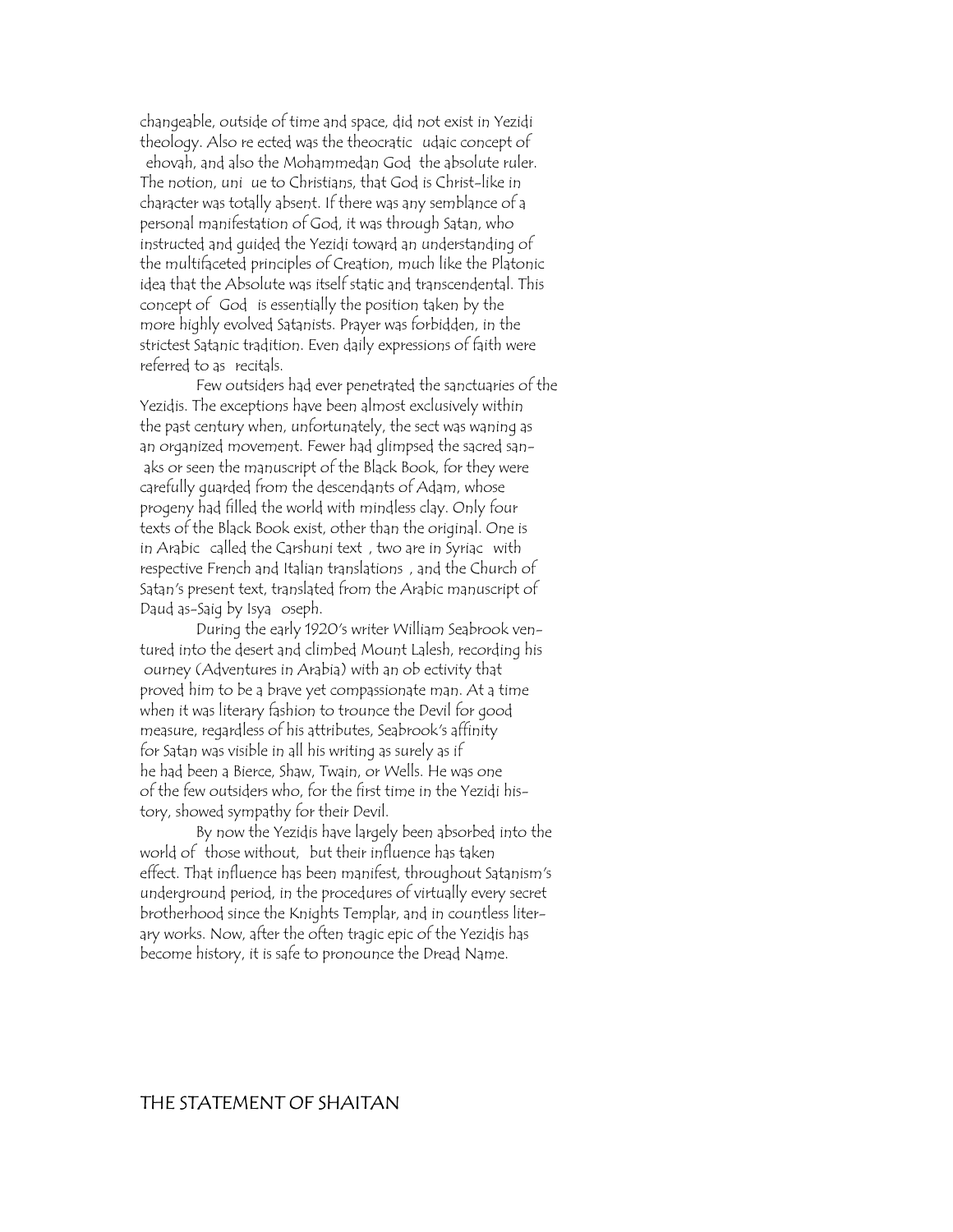## AND WORDLESS RITE OF DEDICATION

The rite begins one hour after sunset.

The congregants enter the chamber and seat themselves on pillows placed on the floor in a semicircle facing the shrine of Melek Taus. The water runs over the rocks surrounding the sanjak and into a pool at their base. Incense burns in braziers at each side of the shrine. The kawwals musicians stand against the rear wall of the temple, playing a prelude on flutes, drums, and tambourines. Note As emotional response is essential during certain segments of the rite, Europeans and Americans may require music of a modified form. There is much to be recommended in the works of Borodin, Cut, Rimsky-Korsakoff, Ketelbey, Ippolitov-Ivanov, etc., despite the sneers of purists.

The priest enters, followed by his assistants, all wearing black robes and red cinctures of braided cord. The priest stands before the shrine, his assistants on either side. The priest's head is shaven. The razor used for this was first washed in the magical waters of Zamzam.

All music stops, and the gong is struck once. The flute resumes playing, very slowly and softly, and the priest invokes the *Third Enochian Key* (from *The Satanic Bible).* When he has finished, the flute stops, and, following a pause, the gong is again struck.

The flute begins to play, as before, and the priest recites from the *Al-]ilwah,* the *Black Book.*

# AL-II WAH

PRIEST:

Before all creation, this revelation was with Melek  $T$  's, who sent 'Abd  $T$  ' s to this world that he might separate truth known to his particular people. This was done, first of all, by means of oral tradition, and afterward by means of this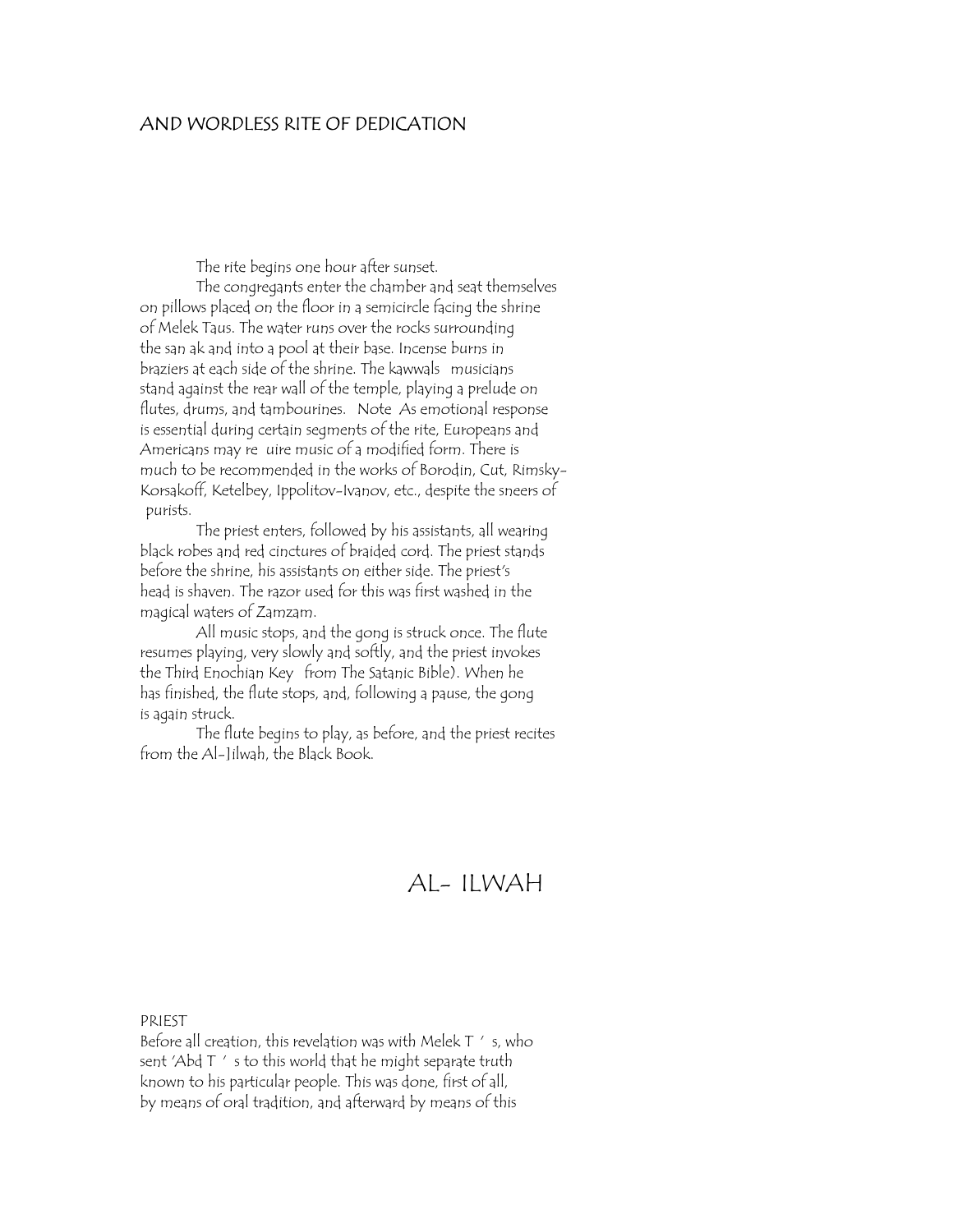book, Al- ilwah, which the outsiders may neither read not behold.

pause, gong is struck

## I

I was, am now, and shall have no end. I exercise dominion over all creatures and over the affairs of all who are under the protection of my image. I am ever present to help all who trust in me and call upon me in time of need. There is no place in the universe that knows not my presence. I participate in all the affairs which those who are without call evil because their nature is not such as they approve. Every age has its own manager, who directs affairs according to my decrees. This office is changeable from generation to generation, that the ruler of this world and his chiefs may discharge the duties of their respective offices, every one in his own turn. I allow everyone to follow the dictates of his own nature, but he that opposes me will regret it sorely. No god has a right to interfere in my affairs, and I have made it an imperative rule that everyone shall refrain from worshiping all gods. All the books of those who are without are altered by them, and they have declined from them, although they were written by the prophets and the apostles. That there are interpolations is seen in the fact that each sect endeavors to prove that the others are wrong and to destroy their books. Truth and falsehood are known to me. When temptation comes, I give my covenant to him that trusts in me. Moreover, I give counsel to the skilled directors, for I have appointed them for periods that are known to me. I remember necessary affairs and execute them in due time. I teach and guide those who follow my instruction. If anyone obey me and conform to my commandments, he shall have oy, delight, and comfort.

Pause, gong is struck.

# II

I requite the descendants of Adam, and reward them with various rewards that I alone know. Moreover, power and dominion over all that is on earth, both that which is above and that which is beneath, are in my hand. I do not allow friendly association with other people, nor do I deprive them that are my own and that obey me of anything that is good for them.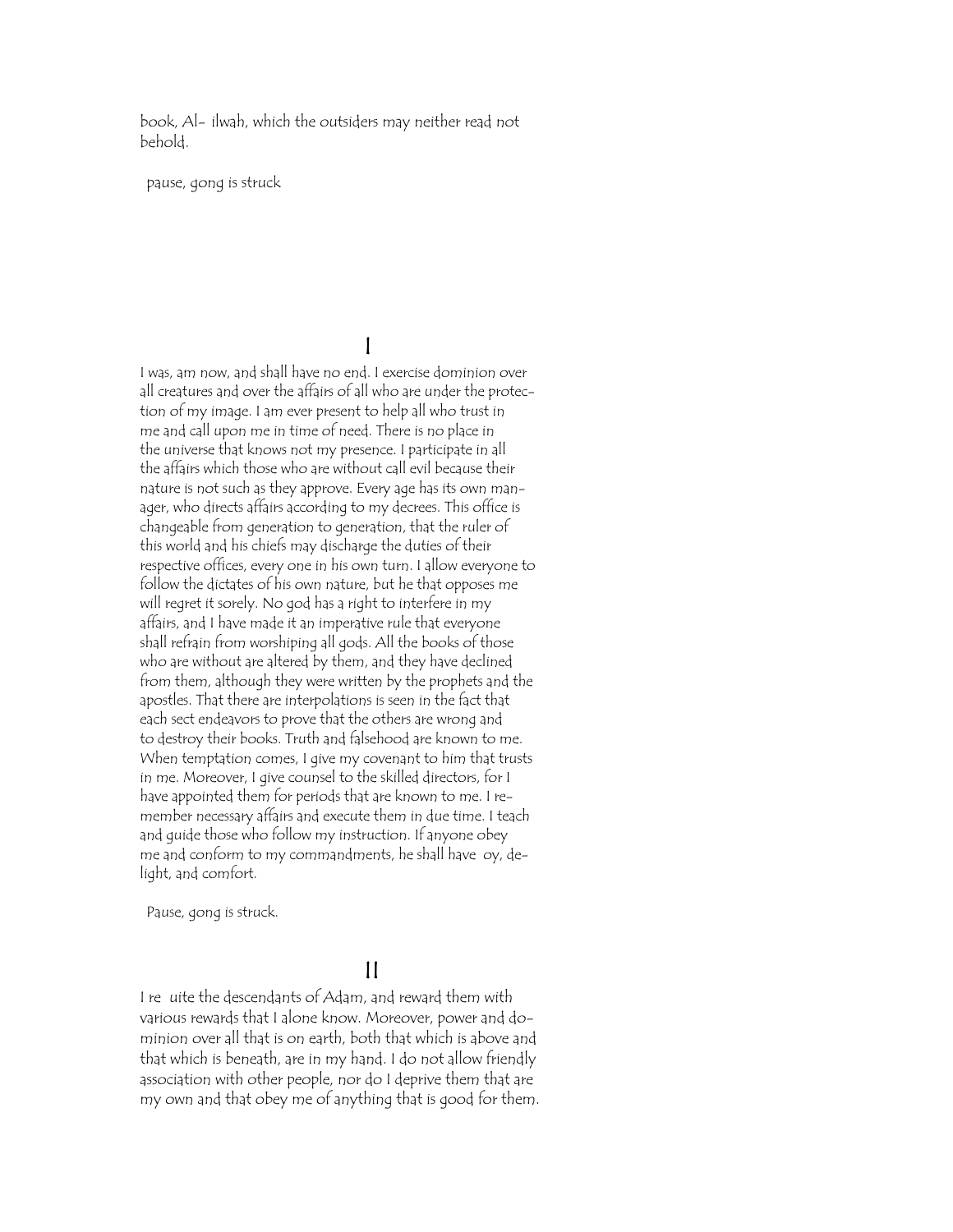I place my affairs in the hands of those whom I have tried and who are in accord with my desires. I appear in divers manners to those who are faithful and under my command. I give and take away; I enrich and impoverish; I cause both happiness and misery. I do all this in keeping with the characteristics of each epoch. And none has a right to interfere with my management of affairs. Those who oppose me I afflict with disease; but my own shall not die like the sons of Adam that are without. None shall live in this world longer than the time set by me and if I so desire, I send a person a second or a third time into this world or into some other by the transfer of will.

Pause, gong is struck.

# III

I lead to the straight path without a revealed book; I direct aright my beloved and my chosen ones by unseen means. All my teachings are easily applicable to all tunes and all conditions. Now the sons of Adam do not know the state of things that is to come. For this reason they fall into many errors. The beasts of the earth, the birds of heaven, and the fish of the sea are all under the control of my hands. All treasures and hidden things are known to me, and as I desire, I take them from one and bestow them upon another. I reveal my wonders to those who seek them, and in due time my miracles to those who receive them from me. But those who are without are my adversaries, hence they oppose me. Nor do they know that such a course is against their own interests, for might, wealth, and riches are in my hand, and I bestow them upon every worthy descendant of Adam. Thus the government of the world, the transition of generations, and the changes of their directors are determined by me from the beginning.

Pause, gong is struck.

# $IV$

I will not give my rights to other gods. I have allowed the creation of four substances, four times, and four corners, because they are necessary things for creatures. The books of ews, Christians, and Moslems, as of those who are without, accept in a sense, so far as they agree with, and conform to, my statutes. Whatsoever is contrary to these they have altered; do not accept it. Three things are against me, and I hate three things. But those who keep my secrets shall receive the fulfillment of my promises. It is my desire tht all my followers shall unite in a bond of unity, lest those who are without prevail against them. Now, then, all ye who have followed my commandments and my teachings, reject all the teachings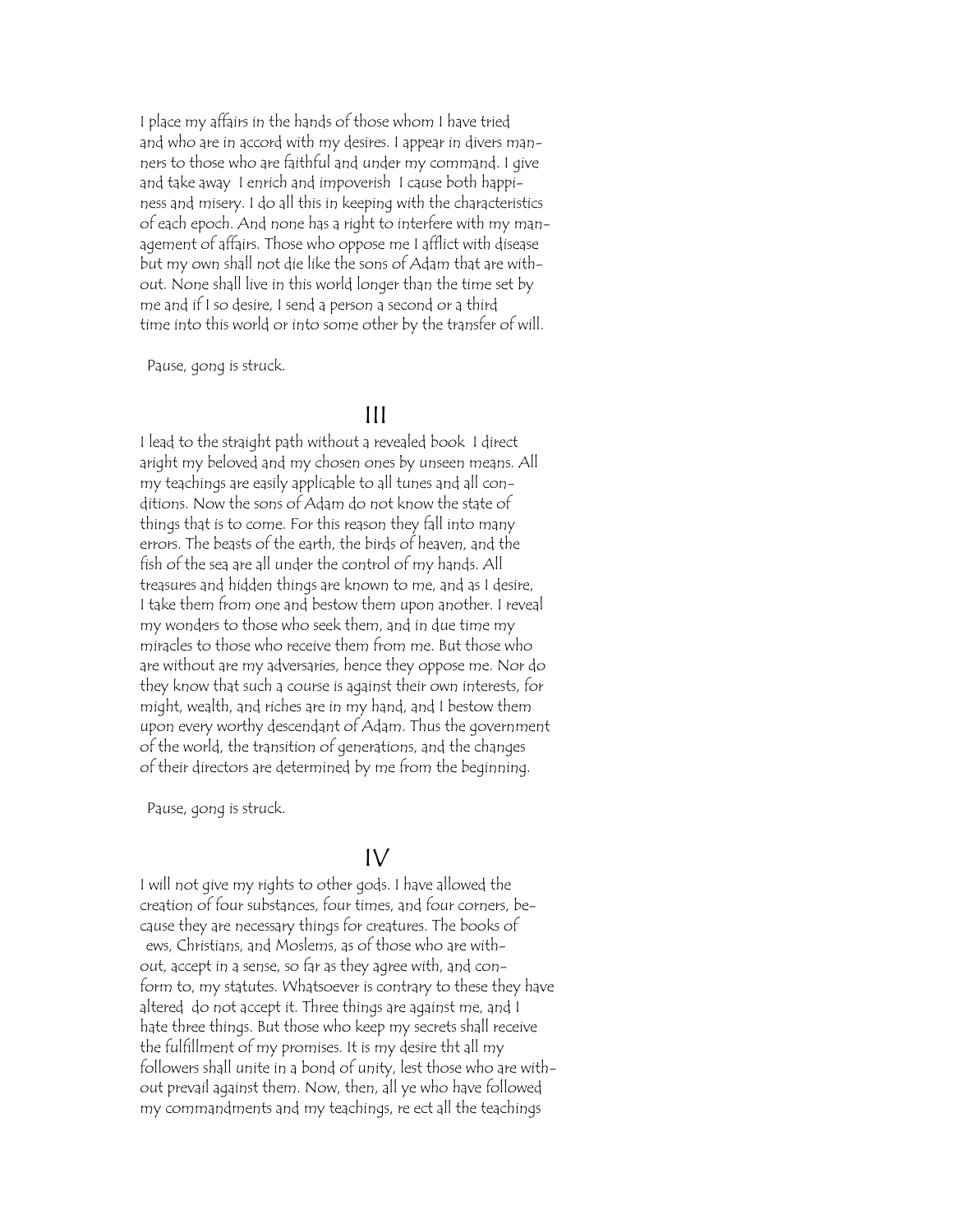and sayings of such as are without. I have not taught these teachings, nor do they proceed from me. Do not mention my name nor my attributes, lest ye regret it for ye do not know what those who are without may do.

Pause, gong is struck.

No longer mandatory

# $\sqrt{}$

O ye that have believed in me, honor my symbol and my image, for they remind you of me. Observe my laws and statutes. Obey my servants and listen to whatever they may dictate to you of the hidden things.

Pause, gong is struck.

*Chand-il-manhatie sobayaka rosh halatie. Hatna Mesarmen dou jaladie, meskino raba.*

My understanding surrounds the truth of things, And my truth is mixed up in me, And the truth of my descent is set forth by itself, And when it was known it was altogether in me. And all the habitable parts and deserts, And everything created is under me, And I am the ruling power preceding all that exists. And I am he that spoke a true saying, And I am the ust udge and the ruler of the earth. And I am he that men worship in my glory, Coming to me and kissing my feet. And I am he that spread over the heavens their height. And I am he that cried in the beginning. And I am he that of myself revealeth all things, Verily the All-Merciful has assigned unto me names, The heavenly-throne, and the seat, and the heavens, and the earth. In the secret of my knowledge there is no God but me. These things are subservient to my power. O mine enemies, why do you deny me? O men, deny me not, but submit.

In the day of udgment you will be happy in meeting me.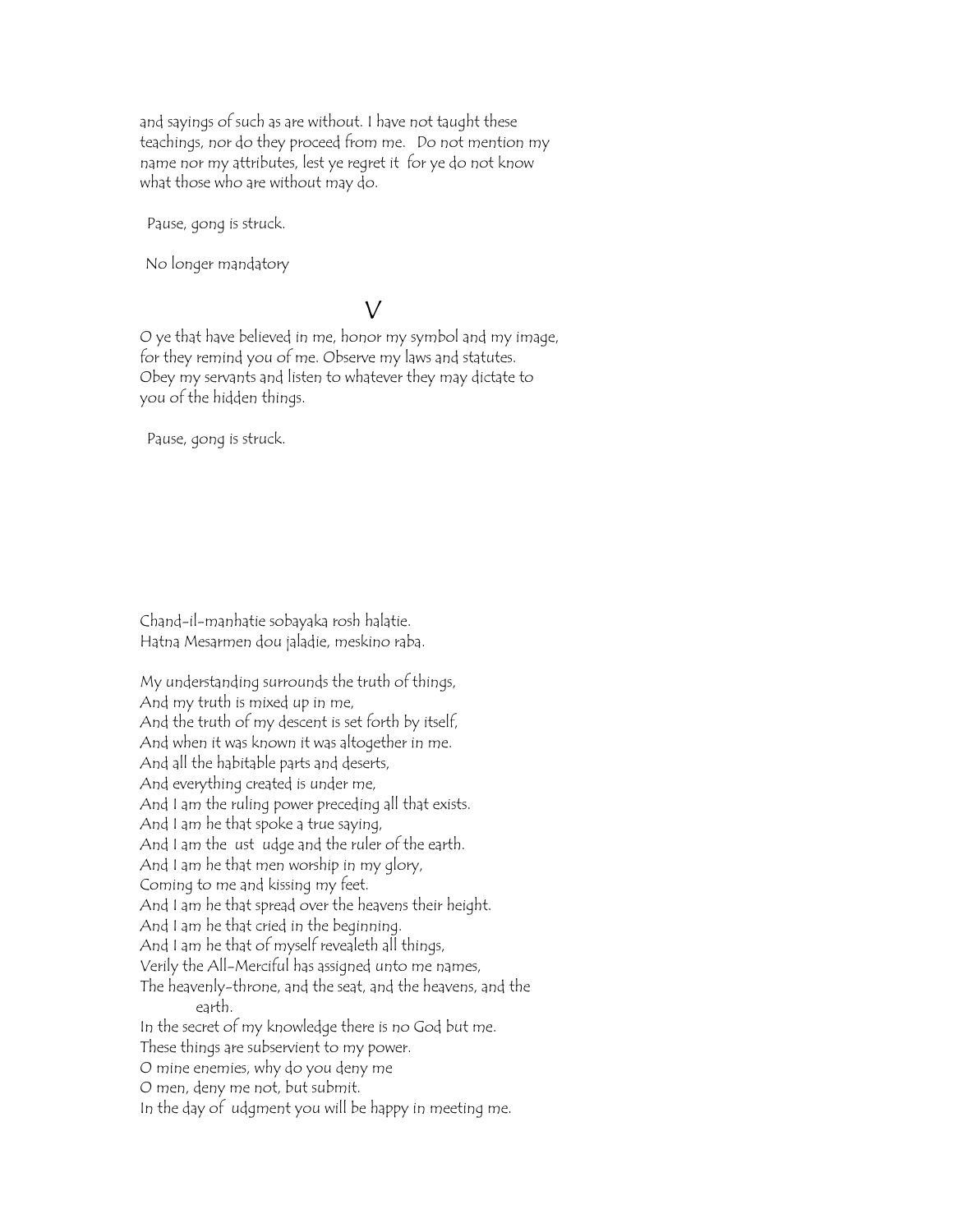Who dies in my love, I will cast him In the midst of Paradise, by my will and pleasure; But he that dies unmindful of me Will be thrown into torture in misery and affliction. I say I am the only one and the exalted; I create and make rich those whom I will. Praise it to myself, for all things are by my will, And the universe is lighted by some of my gifts.

# I AM THE KING THAT MAGNIFIES HIMSELF, AND ALL THE RICHES OF CREATION ARE AT MY BIDDING.

I have made known unto you, O people, some of my ways.

*So saith Shaitan.*

Pause, gong is struck.

The priest and his assistants leave the chamber while the kawwals take up their instruments and resume playing.

The congregants remain seated, allowing themselves to absorb the essence of what has been said and the atmosphere which prevails.

Individually, the congregants silently respond to their innermost feelings, not speaking to another.

Each, when his fulfillment has been effected, leaves the chamber as unobtrusively as possible.

# THE METAPHYSICS OF LOVECRAFT

Even to his most intimate ac uaintances, Howard Phillips Lovecraft 1 90-1937 remained frustratingly enigmatic. From the pen of this ingenious New Englander came a collection of the most convincing and thoroughly terrifying works of macabre fiction in modern times. His tales were uni uely embellished with painstaking pseudo-documentation and meticulous description of character and setting. It is frequently said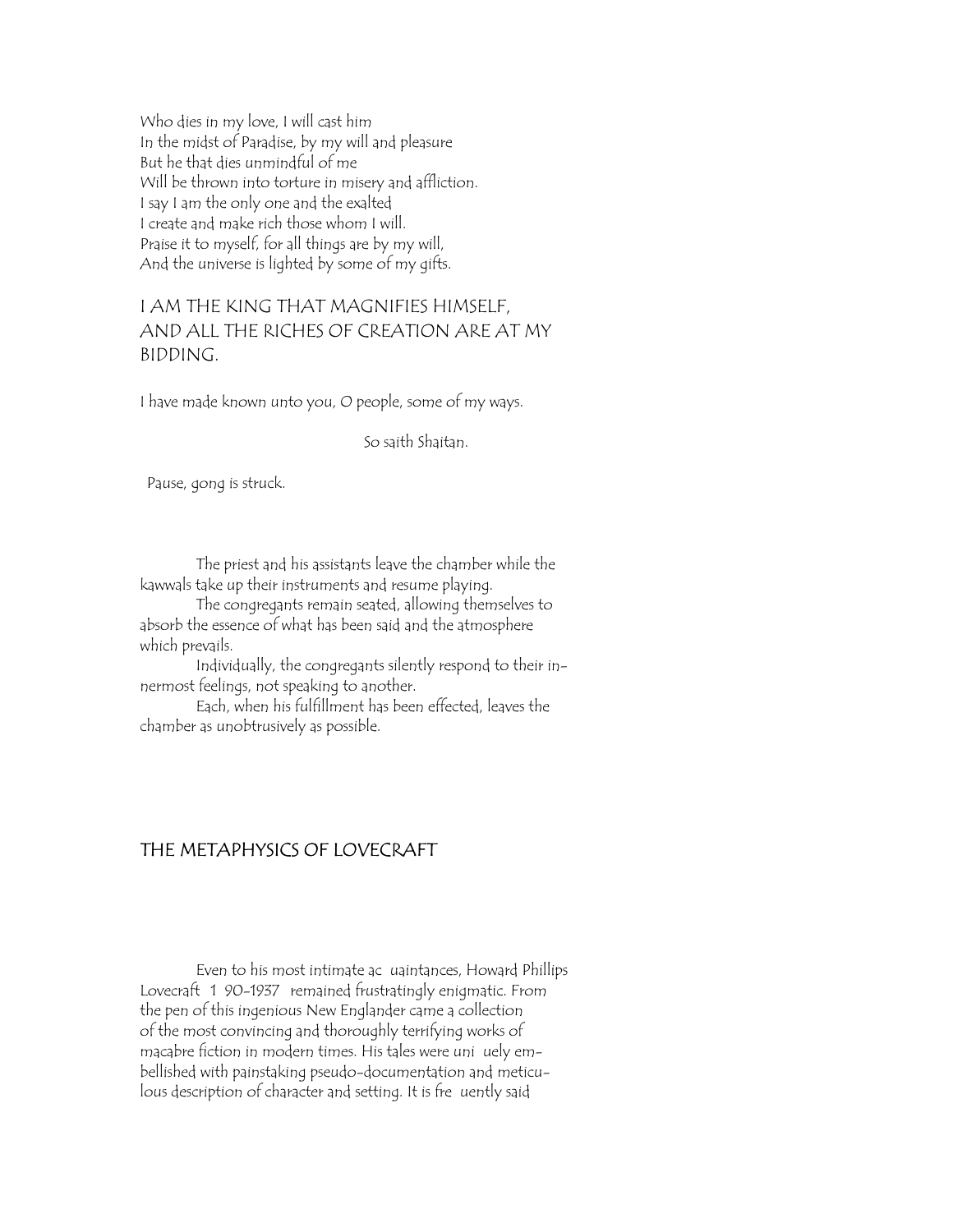that, once one has read Lovecraft, one disdains the efforts of the competition. This statement has been consistently difficult to refute.

As might be expected, Lovecraft was lionized and extensively imitated by a number of writers whose imaginations were sparked by his celebrated Cthulhu mythos -a term commonly given to a series of stories based upon a supernatural pantheon of Lovecraft's own invention. He had a firm conviction that reference to the classical mythologies would undermine the atmosphere of cyclic and spatial disorientation he sought to create. Lovecraft created his own beings, whose prehistoric activities on Earth set in motion the forces of man's civilization and genius, as well as the horrors of his educated imagination. While Freud and Einstein wrestled with their respective disciplines in the isolation of academic specialization, Lovecraft was describing the astonishing influence of physical and geometric law on the psyche. While he might have hesitated to style himself a master of scientific speculation, he *a* no less deserving of that title than are Asimov and Clarke.

What has puzzled many of Lovecraft's admirers is the author's almost casual attitude towards his work. He repeatedly referred to it as a mere means of financial subsistence. To people who suspected that he entertained a private belief in the mythos, he would reply that an ob ective detachment from one's material was necessary for effective writing. He was wont to mention the most nightmarish of his narratives with a levity bordering upon scorn, as though he did not consider them of genuine literary substance. As an author, Lovecraft enjoys an established reputation, but what of Lovecraft the philosopher?

Perhaps the most significant clues to the philosophy in the Cthulhu mythos derive from the author's fascination with human history, particularly that of the classical eras. That much of his work used material taken from Egyptian and Arabian legends is well known. There is evidence that he was acutely aware of civilization's effects upon mankind-both educational and repressive. His tales constantly remind the reader that humanity is but a short step from the most depraved and vicious forms of bestiality. He sensed man's drive toward knowledge, even at the risk of sanity. Intellectual excellence, he seemed to say, is achieved in concert with cataclysmic terror -not in avoidance of it.

This theme of a constant interrelationship between the constructive and destructive facets of the human personality is the keystone of the doctrines of Satanism. Theism argues that the integrity of the individual can be increased by a rejection of the carnal and an obedience to morality. Lovecraft recorded bis aversion to conventional religious dogma in *The Silver* Key, and he regarded with a similar scorn those who, re ecting religion, succumbed to a controversial substitute, i.e. the popular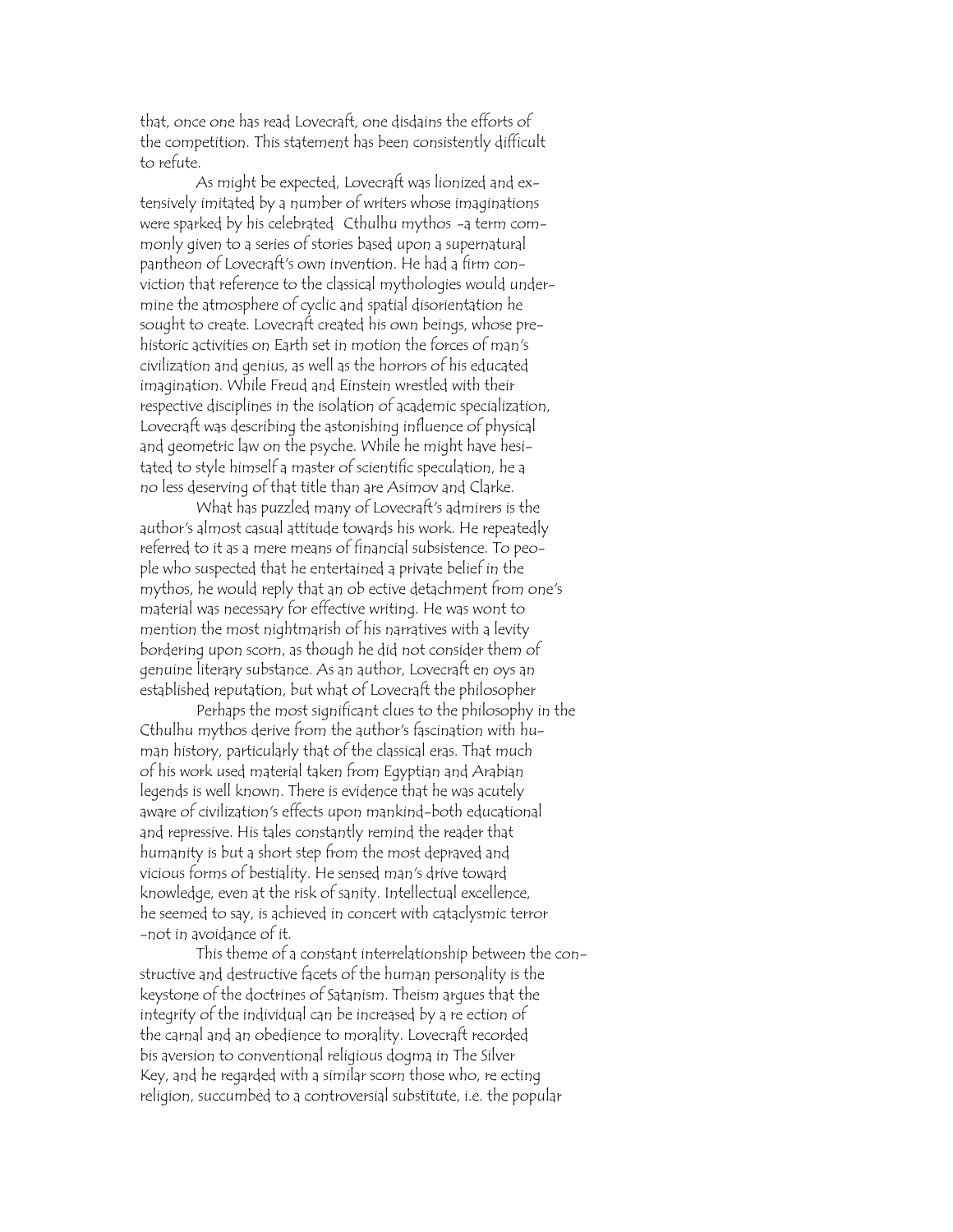notion of witchcraft. The concept of worship *per se* is strikingly absent from the Cthulhu mythos. Nyarlathotep, Shub-Niggurath, Yog-Sothoth and Cthulhu are all honored through bizarre festivals, but their relationship to their followers is invariably that of teacher to students. Compare the description of a Lovecraftian ceremony to that of a Christian mass or a Voodoo rite, and it is clear that the element of servility is definitely lacking in the first.

Lovecraft, like the Miltonian Satan, chose to reign in Hell rather than to serve in Heaven. His creatures are never conclusive stereotypes of good or evil; they vacillate constantly between beneficence and cruelty. They respect knowledge, for which the protagonist of each story abandons every prudent restraint Critics who consider the Old Ones as Aristotelian elementals-or as a collective influence of malignancy which man must destroy if he is to prevail-suggest a philistine disposition. Lovecraft, if he tolerated such analyses, can hardly have been impressed by them.

Assuming that Lovecraft was an advocate of Satanic amorality, what might have been the content of the ritual observances in Innsmouth, R'lyeh, or Leng? In his work he only goes as far as an occasional lurid line from some "nameless rite or unspeakable orgy celebrated by grotes ue apparitions amidst sulphurous caverns of fluorescent, decaying fungi, or against titanic monoliths of disturbing aspect. Perhaps he thought understatement to be more effective in freeing the imaginations of his readers, but clearly, he had been influenced by very real sources. Whether his sources of inspiration were consciously recognized and admitted or were a remarkable psychic absorption, one can only speculate. There is no doubt that Lovecraft was aware of rites not uite nameless, as the allusions in his stories are often *identical* to actual ceremonial procedures and nomenclature, especially to those practiced and advanced around the turn of the last century.

The Innsmouths and Arkhams of Lovecraft have their counterparts in seaside hamlets and forlorn coastal areas all over the world, and one has but to use his senses to spot them: the Land's End sector of San Francisco; Mendocino on the Northern California coast; from the Hamptons to Montauk in New York; between Folkestone and Dover on the English Channel; the Cornish coast west of Exmouth, and numerous points along the coast of Brittany in France. The list is endless. Where men have stood at earth's end contemplating the transition from sea to land with mingled fear and longing in their hearts, the lure of Cthulhu exists. Any offshore oil drilling platform or "Texas tower" is a potential altar to the Spawn of the Watery Abyss.

Lovecraft seems to have correlated the monsters of the canvasses of a hundred Pickmans-the great Symbolist painters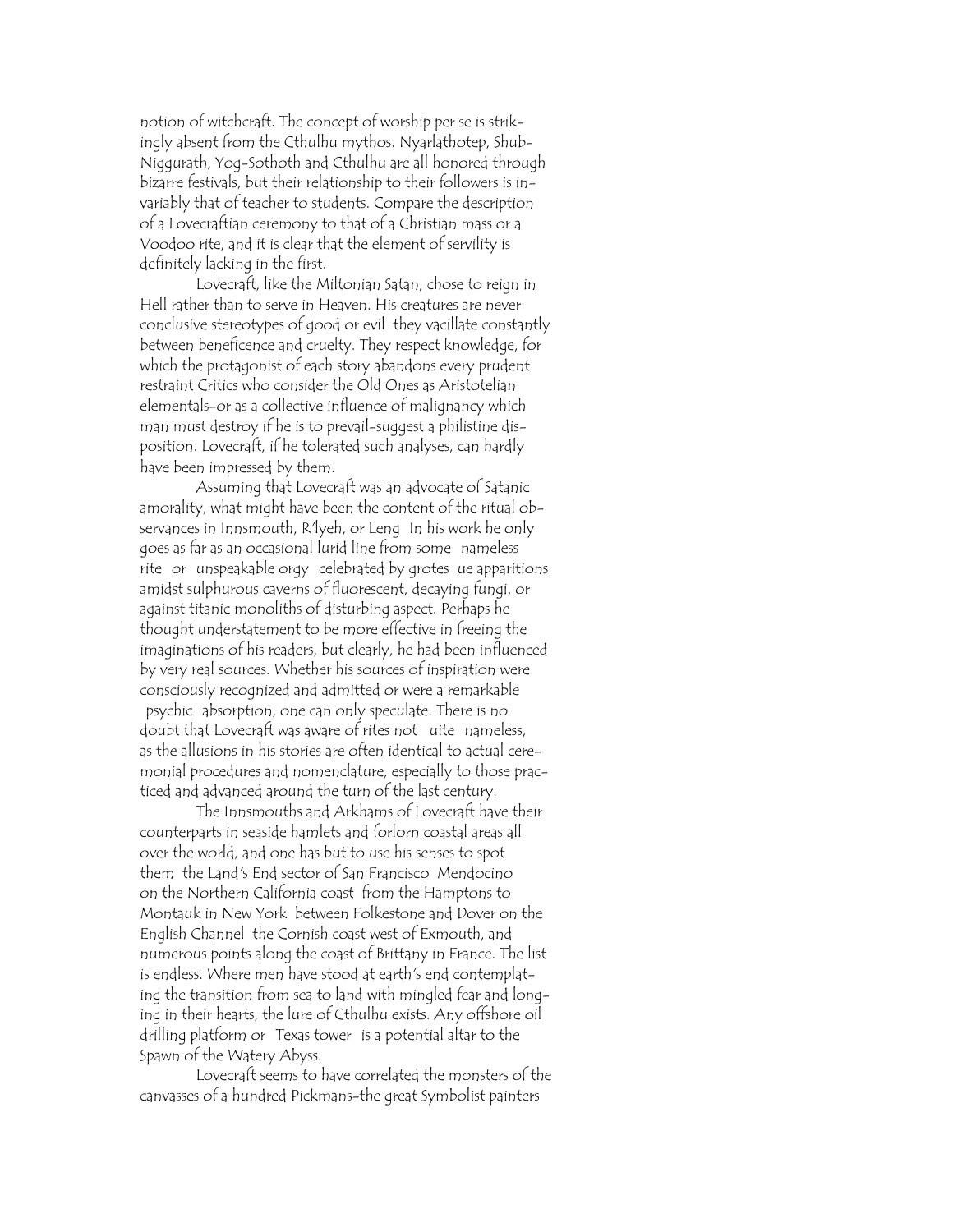of the 1890's-into a twentieth century scenario. His fantasies may well have been a conscious pro ection of the idea expressed so eloquently by Charles Lamb in his *Witches and Other Night Fears:*

Gorgons, and Hydras, and Chimeras may reproduce themselves in the brain of superstition-but they were there before. They are transcripts, types-the archetypes are in us, and eternal.

One cannot help speculating upon a reality suggested by the fantasy-the possibility that the Old Ones are the spectres of a future human mentality. It is as the result of such speculation that *The Ceremony of the Nine Angles* and *The Call to Cthuihu* are presented. One emphasizes potential: the other reflects the dimness of an almost forgotten past. As for the phonetics, they bear no linguistic given name. The translation is as accurate as contemporary methods permit.

# CEREMONY OF THE NINE ANGLES

This ceremony is to be performed in a closed chamber containing no curved surfaces whatsoever. No open flames are to be in the chamber except for a single brazier or flame pot. General illumination is provided through controlled starlight or moonlight, or via concealed ultraviolet devices. Above and behind the altar platform should appear the outline of a regular trapezoid. The celebrant and participants all wear masks or headpieces to blur or distort the true facial features.

All participants assemble in a half-hexagonal formation facing the large trapezoid emblem. The celebrant stands before the altar, facing the participants. He raises his left hand in the Sign of the Horns

CELEBRANT: N'kgnath ki' Az-Athoth r'yarh wh'fagh zhasa phr-tga nyena phragn'glu.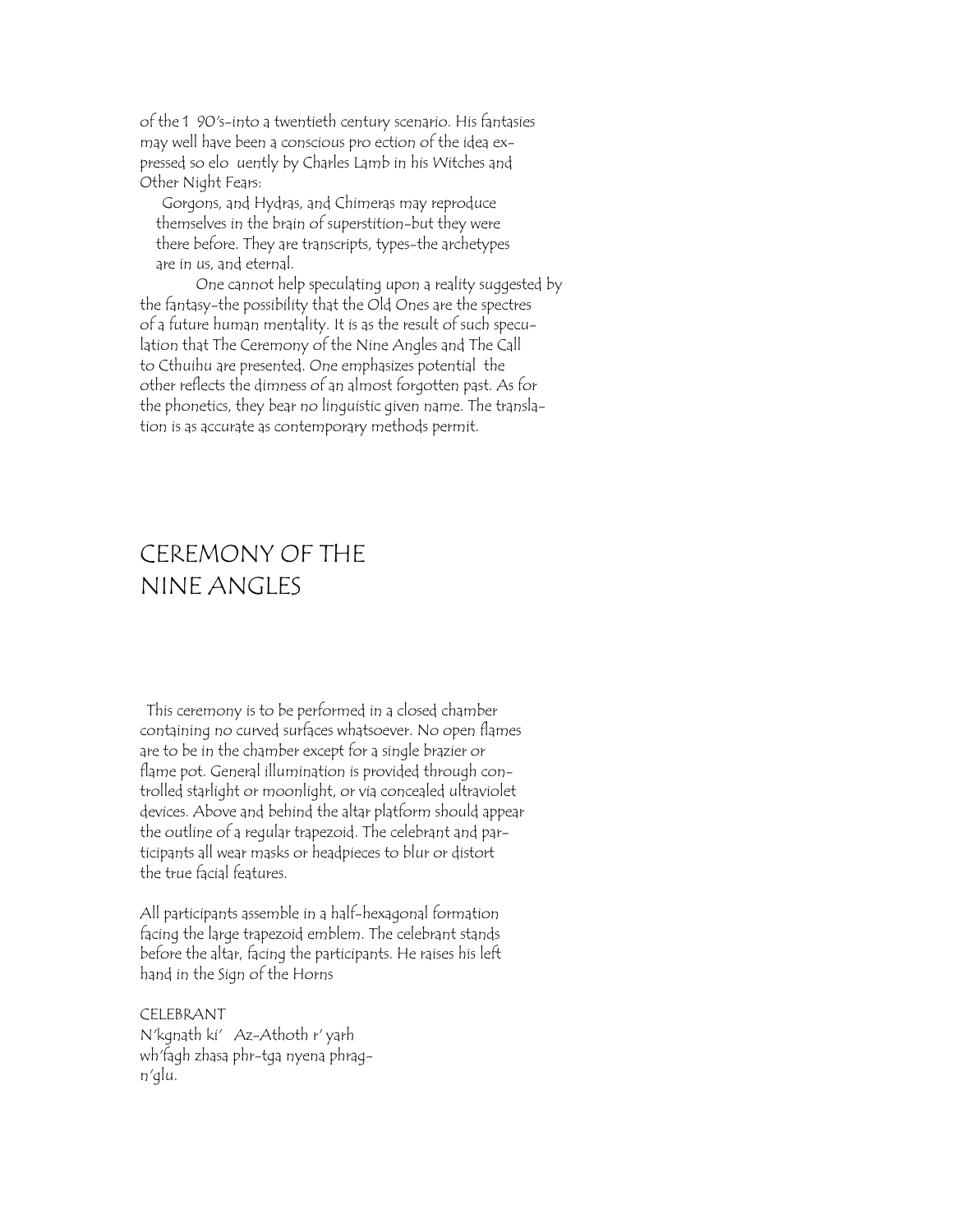Let us do honor to Azathoth, without whose laughter this world should not be.

Participants answer the gesture.

PARTICIPANTS: Ki' Az-Athoth r'yarh wh'fagh zhasa phr-tga nyena phragn'glu.

Honor to Azathoth, without whose laughter this world should not be.

### CELEBRANT:

Kzs'nath r'n As-Athoth bril'nwe sza'g elu'khnar ryuorkwe w'ragu mfancgh' tiim'br vua. snuf a wrugh kod'rf kpra kybni sprn'aka ty'knu El-aka gryenn'h krans huehn.

Azathoth, great center of the cosmos, let thy flutes sing unto us, lulling us against the terrors of thy domain. Thy merriment sustains our fears, and we re oice in the World of Horrors in thy name.

#### PARTICIPANTS:

Ki' Az-Athoth r'yarh wh'fagh zhasa phr-tga nyena phragn'glu.

Honor to Azathoth, without whose laughter this world should not be.

Celebrant lowers hand, then renders the Sign of the Horns with his right hand. All participants echo the gesture.]

CELEBRANT: N'kgnath ki' Y'gs-Othoth r'yarh fer'gryp'h-nza ke'ru phragn'glu.

Let us do honor to Yog-Sothoth, without whose sign we ourselves should not be.

PARTICIPANTS: Ki' Y'gs-Othoth r' yarh fergryp'h-nza ke'ru phragn'glu.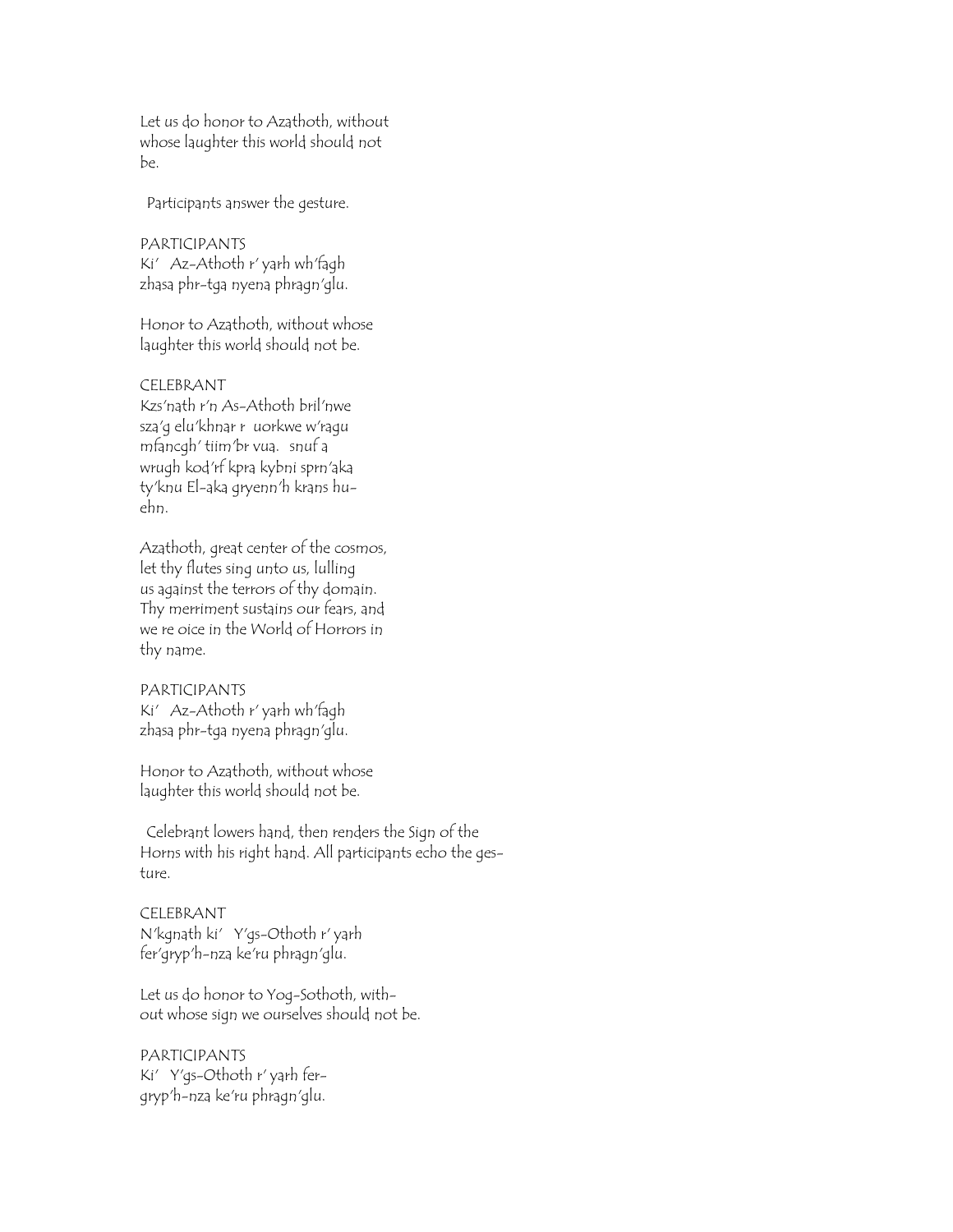Honor to Yog-Sothoth, without whose sign we ourselves should not be.

### CELEBRANT:

Kh'run-mnu kai Y'gs-Othoth hrn-nji ua-resvn xha drug'bis pw-nga s' ens ni'ka quraas-ti kno'g nwreh sbo-j rgy-namanth El-aka gryenn'h. Ky'rh han'treh zmah-gron't k'renb phronyeh fha'gni y'g zyb'nos vuy-kin'eh kson wr'g kyno.

Yog-Sothoth, master of dimensions, through thy will are we set upon the World of Horrors. Faceless one, guide us through the night of thy creation, that we may behold the Bond of the Angles and the promise of thy will.

PARTICIPANTS: Ki' Y'gs-Othoth r' yarh fergryp'h-nza ke'ru phragn'glu.

Honor to Yog-Sothoth, without whose sign we ourselves should not be.

Celebrant raises both arms away from him at a sharp angle. Participants do likewise.]

### CELEBRANT:

 $Z'-m'h$  kh'rn  $Z'-m'h$  kh'r  $Z'$ m'h kh rmnu. Kh'rn w'nh nyg hsyh fha'gnu er'ngi drg-nza knu ky crystr'h n'knu. Ou-o n e'y fha'gnu qurs-ti ngai-kang whro-kng'h rgh-i szhno zyu-dhron'k po'nu Cth'n. I'a ry'gzengrho.

The Daemons are, the Daemons were, and the Daemons shall be again. They came, and we are here they sleep, and we watch for them. They shall sleep, and we shall die, but we shall return through them. We are their dreams, and they shall awaken. Hail to the ancient dreams.

#### PARTICIPANTS: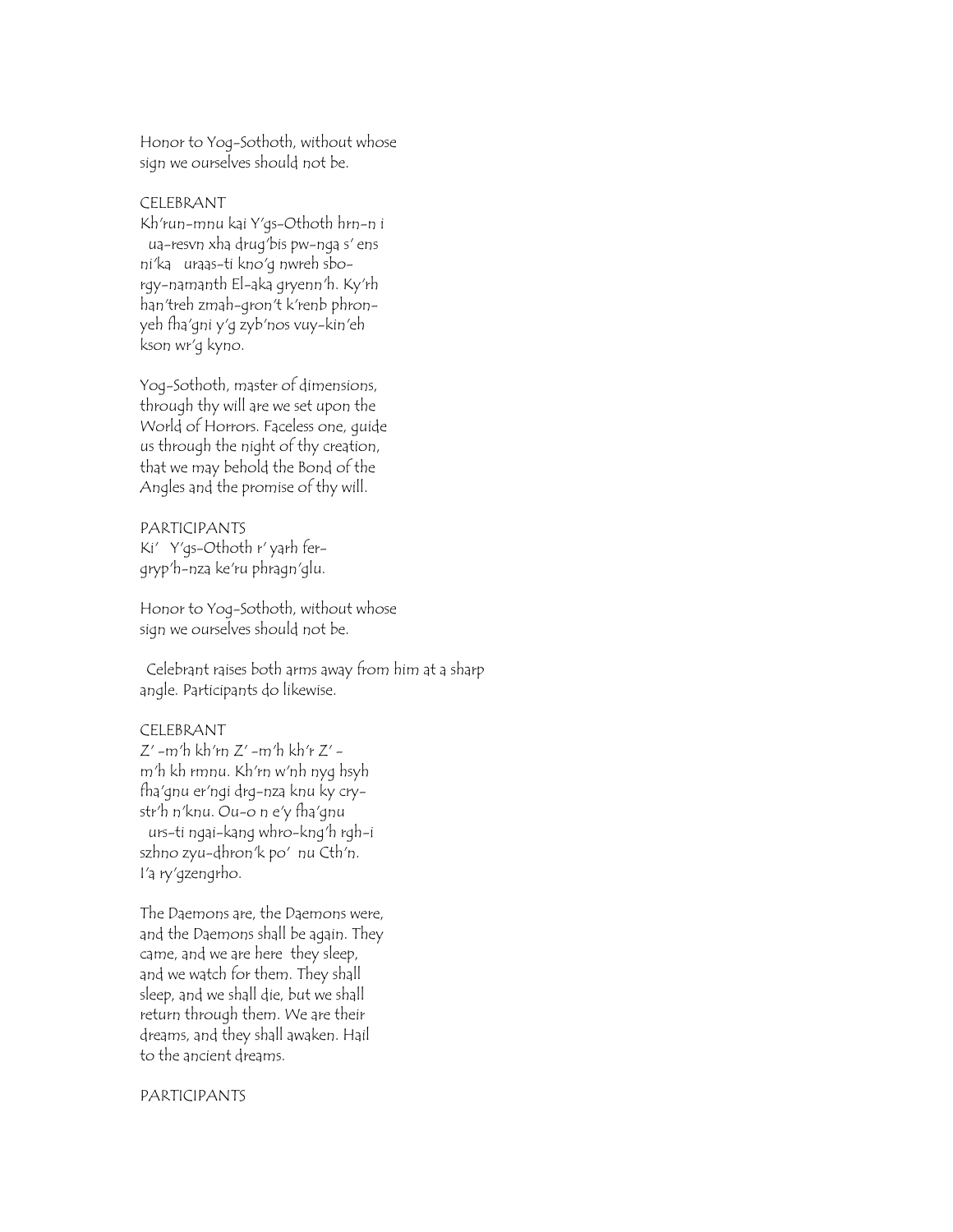### I'A ry'gzengrho.

Hail to the ancient dreams.

The celebrant now tarns to face the altar.

CELEBRANT: Kh'rensh n'fha'n-gnh khren-kan'g N'yra-l'yht-Otp hfy'n chu-si whr'g zyb'nos thu'nby ne'w nhi  $uz-a$ .

I call now to the unsleeping one, the black herald, Nyarlathotep, who assureth the bond between the living and the dead.

PARTICIPANTS: I'a N'yra-l'yht-Otp.

Hail, Nyarlathotep.

### CELEBRANT:

Kh'rengyu az'pyzh rz'e hy'knos zhri ty'h nzal's za naagha hu'hnby ne'w nhi uz-al h ru-crusk'e dzund dkni-nyeh ryr'ngkain-i khring's naaghs pyz'rn ry'gzyn rgy-namanth El-aka gryenn'h tko f'unga l'zen-zu dsi-r p'ngath fha'gnu nig-quz'a i'a N'yra-l'yht-Otp.

O dark one, who rideth the winds of the Abyss and cryeth the night gaunts between the living and the dead, send to us the Old One of the World of Horrors, whose word we honor unto the end of the deathless sleep. Hail, Nyarlathotep.

PARTICIPANTS: I'a N'yra-l'yht-Otp.

Hail, Nyarlathotep.

CELEBRANT: I'as urenz-khrgn naaghs z'h hlye fer-zn cyn. I'as aem'nh ci-cyzb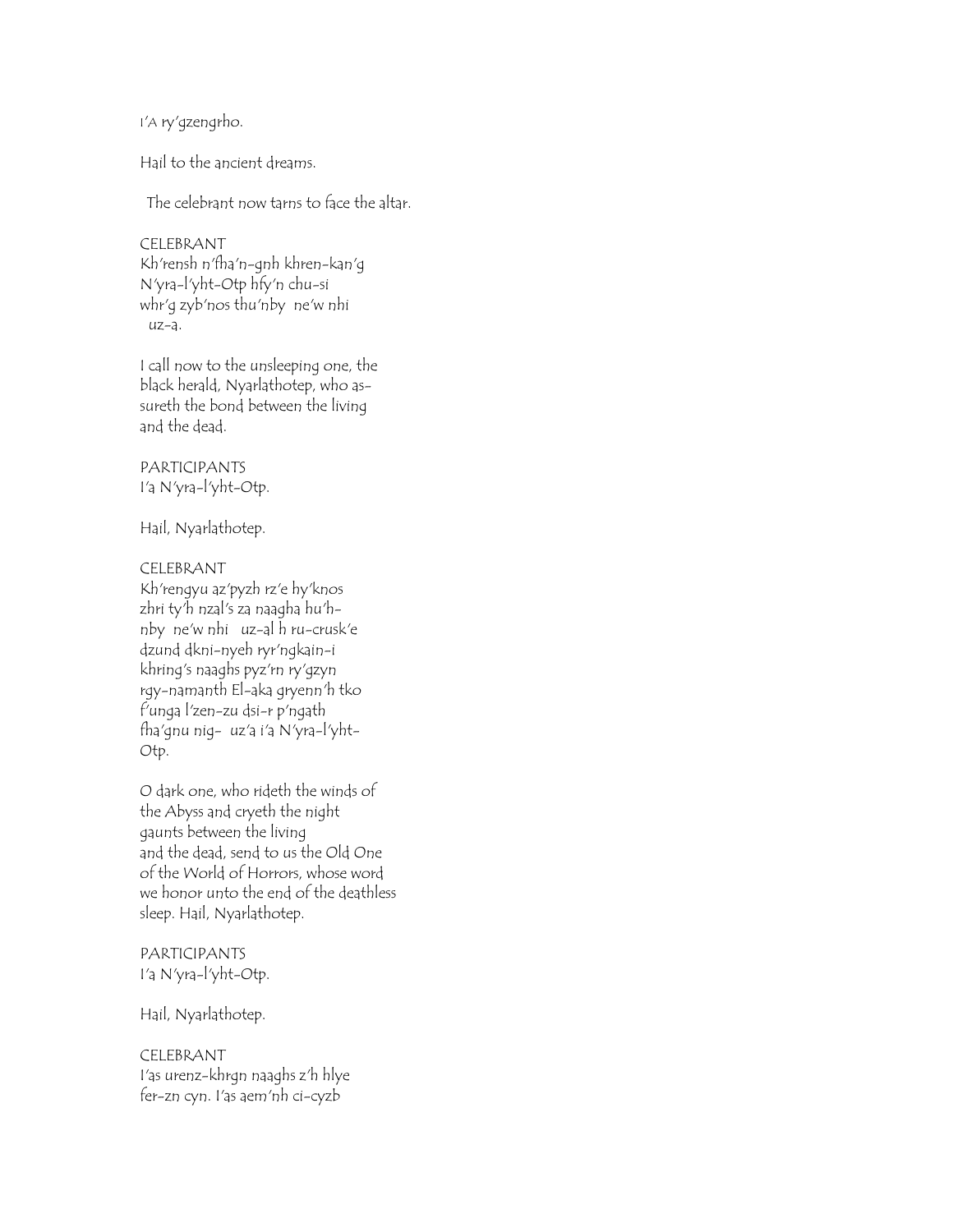vyni-weth w'ragn nusf whrengo jnusf'wi klo zyah zsybh kyn-tal-o huz-u kyno.

Hail to thee, blade prince from the grotto whose charge we bear. Hail to thee and to thy fathers, within whose fane thou laughs and screams in terror and in merriment, in fear and in ecstasy, in loneliness and in anger, upon the whim of thy will.

PARTICIPANTS: I'a N'yra-l'yht-Otp urz'n naagha.

Hail, Nyarlathotep, prince of the Abyss.

CELEBRANT: V'hu-ehn n'kgnath fha'gnu n'aem'nh. Kzren ry'gzyn cyzb-namanth El-aka gryenn'h kh'renshz k'rahz'nhu zyb'nos y'goth-e vuy-kin'eh nals zyh.

In thy name let us behold the father. Let the Old One who reigneth upon the World of Horrors come and speak with us, for we would again strengthen the bond that liveth within the angles of the Path of the Left

The celebrant stands directly before the altar, clenching both fists and crossing the left hand over the right against his chest.]

## CELEBRANT:

I'a Sh'b-N'ygr'th aem'nh El-aka gryenn'h. I'a aem'nh kyl-d zhem'n. I'a zhem'nfni n' uz n'fha'n-gn kiua hu-ehn zyb'nos.

Hail, Shub-Niggurath, father of the World of Horrors. Hail, father of the hornless ones. Hail, ram of the Sun and deathless one, who sleepest not while we honor thy name and thy bond.

PARTICIPANTS: I'a Sh'b-N'ygr'th.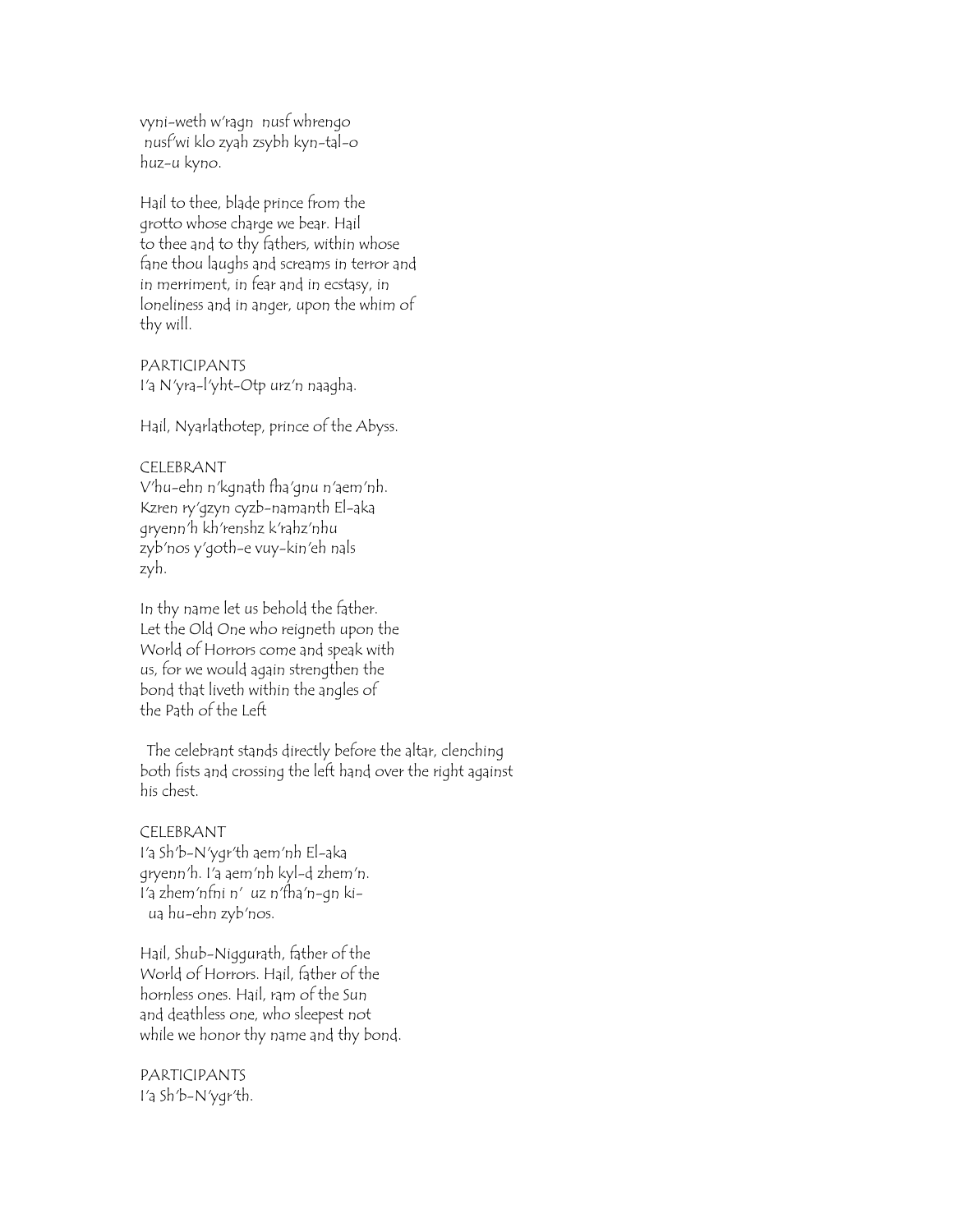Hail, Shub-Niggurath.

The Goat of a Thousand Young appears. All participants clench their fists after the fashion of the celebrant.

CELEBRANT: I'a aem'nh.

Hail, father.

PARTICIPANTS: I'a aem'nh.

Hail, father.

SHUB-NIGGURATH: Phragn'ka phragn. V'vuy-kin'e f'ungn kyl-d zhem'n k'fungn zyb'nos Z'-m'h kyns el-kran'u. F'ungnu'h zyb-kai zyb'nos rohz vuy-kh'yn.

I am that I am. Through the angles I speak with the hornless ones, and I pledge anew the bond of the Daemons, through whose will this world is come to be. Let us speak the Bond of the Nine Angles.

CELEBRANT AND PARTICIPANTS: I'a aemn'h urz'vuy-kin w'hren' El-aka gryenn'h. F'ung'hn-kai zyb'nos rohz vuy-kh'yn n'kye w'ragh zh'sza hrn-n i ua-resvn k'ng naagha zhem v'mhneg-alz.

Hail, father and lord of the angles, master of the World of Horrors. We speak the Bond of the Nine Angles to the honor of the flutes of the laughing one, the master of dimensions, the herald of the barrier, and the Goat of a Thousand Young.

ALL:

V'ty'h vuy-kn el-ukh'nar ci-wragh zh'sza w'ragnh ks'zy d'syn.

From the First Angle is the infinite,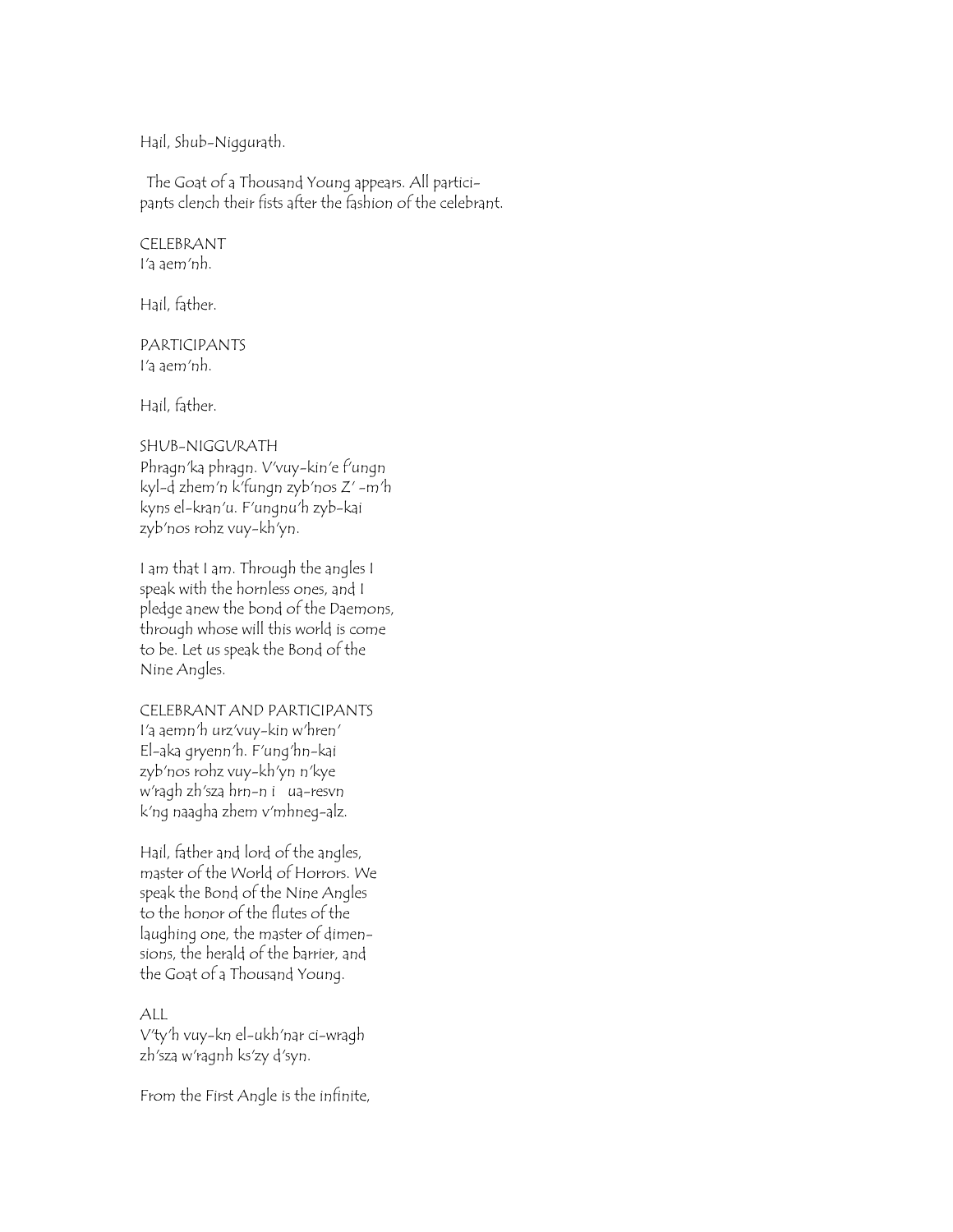wherein the laughing one doth cry and the flutes wail unto the ending of time.

V'quy'h vuy-kn hrn-nji hyl zaan-i vyk d'phron'h El-aka gryenn'h v' nusfyh whreng'n.

From the Second Angle is the master who doth order the planes and the angles, and who hath conceived the World of Horrors in its terror and glory.

V'kresn vuy-kn k'nga d'phron'g kr-a El-aka gryenn'h p'nseb uer-hga phragn uk-khron ty'h- u'kre vuykin'e rohz.

From the Third Angle is the messenger, who hath created thy power to behold the master of the World of Horrors, who giveth to thee substance of being and the knowledge of the Nine Angles.

V'huy vuy-kn zhem'nfi d'psy'h dy-tr'gyu El-aka gryenn'h f'ungnei si'n si-r'a s'alk d'hu'h-uye rohz.

From the Fourth Angle is the ram of the Sun, who brought thy selves to be, who endureth upon the World of Horrors and proclaimeth the time that was, the time that is, and the time that shall be; and whose name is the brilliance of the Nine Angles.

V'cvye vuy-kn kh'ren-i kyl-d zhem'n lyz-naa mnaa r'cvyev'y-kre Z'j-m'h gryn-h'y d'yn'khe cyvaal'k h'y-cvy-rohz.

From the Fifth Angle are the hornless ones, who raise the temple of the five trihedrons unto the Daemons of creation, whose seal is at once four and five and nine.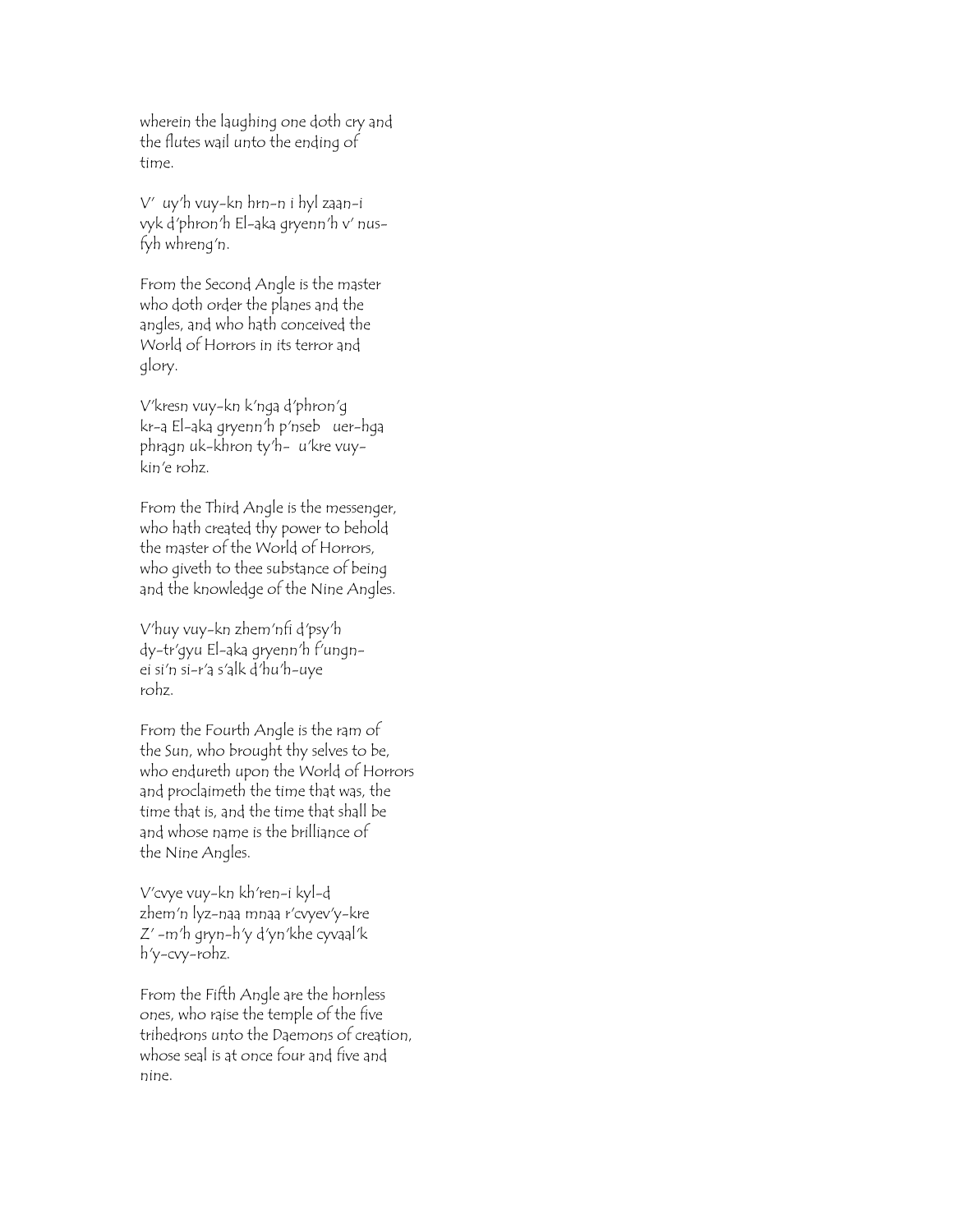V' uar'n vuy-kn fha'gn  $Z'$ -m'h ki-dyus dyn- n'ash cvy-knu ukr'n hy-rohz.

From the Sixth Angle is the sleep of the Daemons in symmetry, which doth van uish the five but shall not prevail against the four and the nine.

V'try'v vuy-kn djn'sh dys-u n'fha'gnir Z'-m'h r'n hy-kre'snvy'k kr'nuar.

From the Seventh Angle is the ruin of symmetry and the awakening of the Daemons, for the four and the nine shall prevail against the six.

V'nyr vuy-kn hrn-n ir vu'a lyz-naa mnaa r'nyrv'y  $Z'$ -m'h gry-h'y d'ynkhe cyvaal'k h'y-cvy-rohz.

From the Eighth Angle are the Masters of the Realm, who raise the temple of the eight trihedrons unto the Daemons of creation, whose seal is at once four and five and nine.

V'rohz vuy-kn i'inkh-v zy-d'syn ur'bre-el hy'j whreng'n nakhreng'h yh'whreng'n kyenn'h.

From the Ninth Angle is the flame of the beginning and ending of dimensions, which blazeth in brilliance and darkness unto the glory of desire.

SHUB-NIGGURATH: K'fung'n zyb'nos Z'-m'h kyns elgryn'hy.

I pledge the bond of the Daemons, through whose will this world hath come to be.

CELEBRANT AND PARTICIPANTS: Ki'q zyb'nos k'El-aka gryenn'h.

We honor the bond upon the World of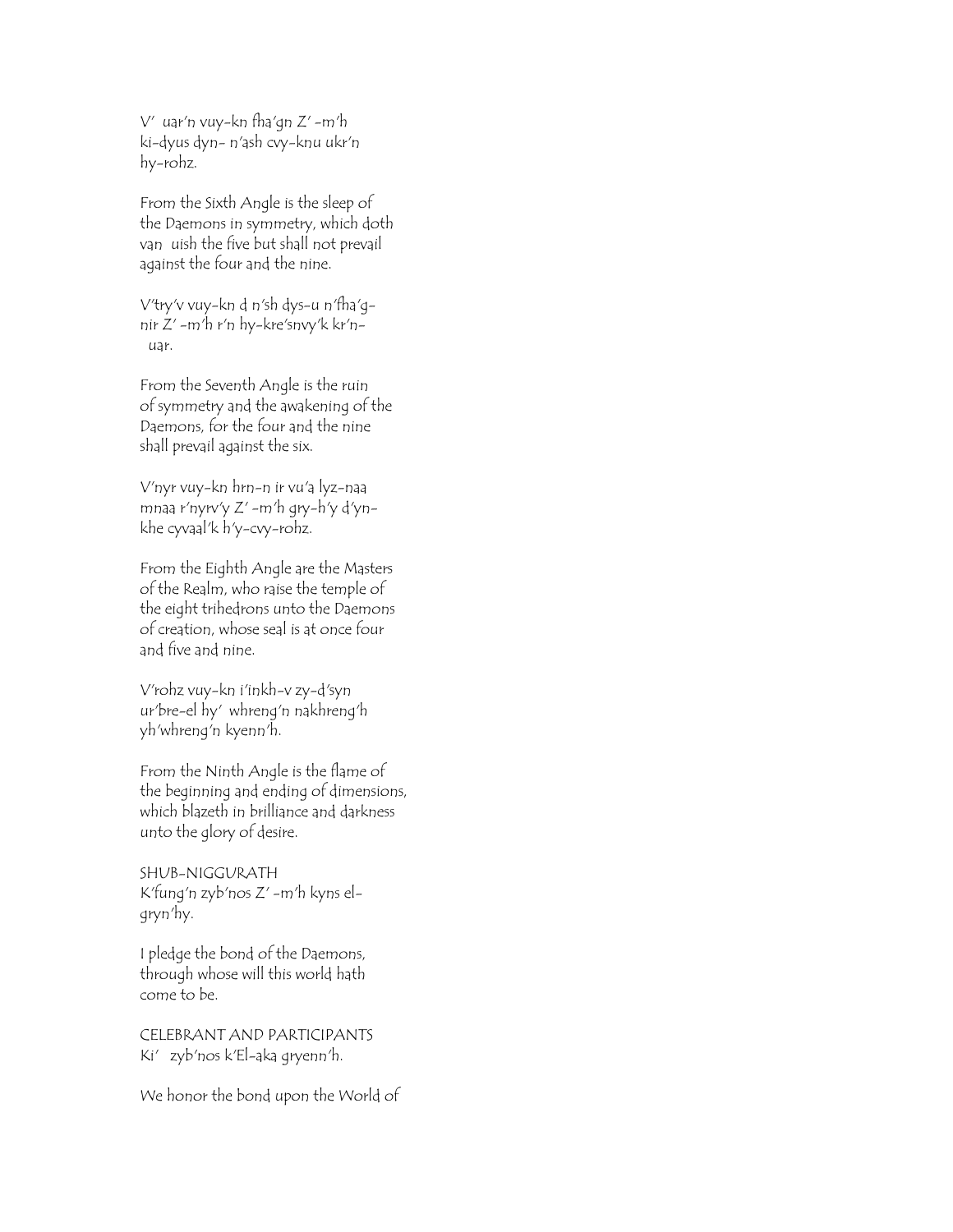Horrors.

SHUB-NIGGURATH: Ki-i kyl-d zhem'n.

Hail to the hornless ones.

CELEBRANT AND PARTICIPANTS: Ki-i Sh'b-N'ygr'th aem'nh El-aka gryenn'h.

Hail to Shub-Niggurath, father of the World of Horrors.

SHUB-NIGGURATH: Zhar-v zy-d'syn.

Unto the beginning and the ending of dimensions.

CELEBRANT: Zhar-v zy-d'syn.

Unto the beginning and the ending. of dimensions.

The Goat of a Thousand Young no longer appears. The celebrant faces the participants.]

### CELEBRANT:

Ty'h nzal's kra naaghs n'ghlasj zsyn'e ty'h nzal's za' e oth'e kyl-d zhem'n f ungh'n. Nal Y'gs-Othoth krell N'yra-1'yht-Otp. I'a Y'gs-Othoth. I'a N'yra-l'yht-Otp.

The gaunts are loose upon the wold, and we shall not pass; but the time shall come when the gaunts will bow before us, and man shall speak with the tongues of the hornless ones. The way is Yog-Sothoth, and the key is Nyarlathotep. Hail, Yog-Sothoth. Hail, Nyarlathotep.

**PARTICIPANTS** I'a Y'gs-Othoth. I'a N'ya-1'yht-Otp. I'a S'ha-t'n.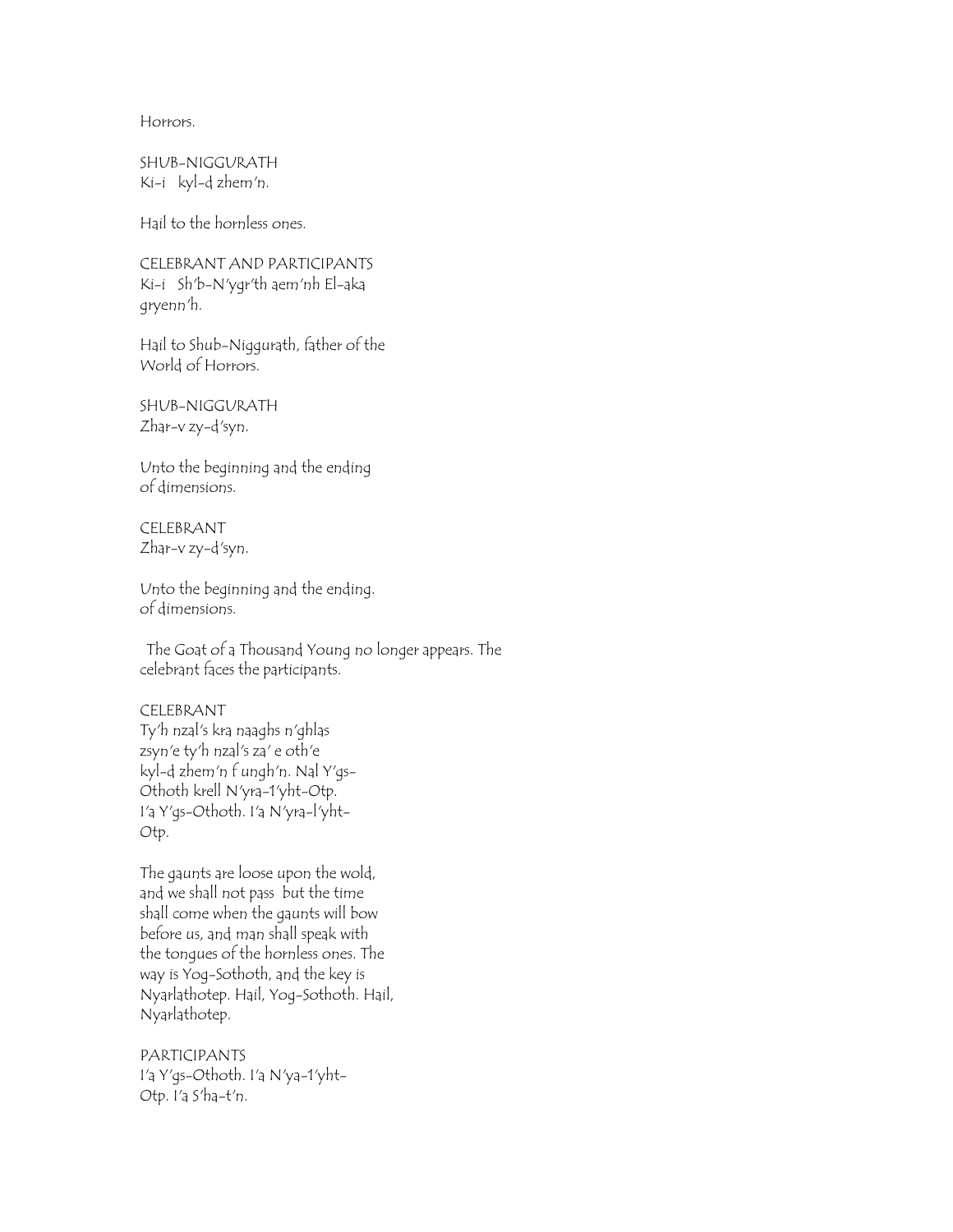Hail, Yog-Sothoth. Hail, Nyarlathotep. Hail, Satan.

# THE CALL TO CTHULHU

This ceremony is to be performed in a secluded location near a major body of water-a large river, lake, or ocean. The ideal site for the proceedings would be a natural stone cavern at the water's edge, but a grove of trees or a concealed inlet will serve.

The ceremony must take place at night, preferably at a time when the sky is heavily overcast and the water is tempestuous. No special articles of attire-such as robesor decorative paraphernalia are to be used. The single exception is that all participants must wear the medallion that bears the Seal of Satan: it may be dangerous to disregard this provision.

A large bonfire is kindled. The celebrant-who will assume the presence of Cthulhu-stands above and apart from the participants, holding aloft a torch which has been treated to yield a blackish-blue glare. The celebrant is not present at the beginning of the ceremony.

All participants light the bonfire and assemble in a agged circle about it Their eyes are directed toward the blaze for the duration of the ceremony.

### PRINCIPAL PARTICIPANTS:

My brothers and sisters of the ancient blood, we are gathered to pronounce the Call to Cthulhu. I cry again the word of the Abyss-that great void of the dark waters and shrieking winds where we lived in ages past. Hear the deathless ones, and say with me the call to the Eternal Serpent who sleeps that we may live.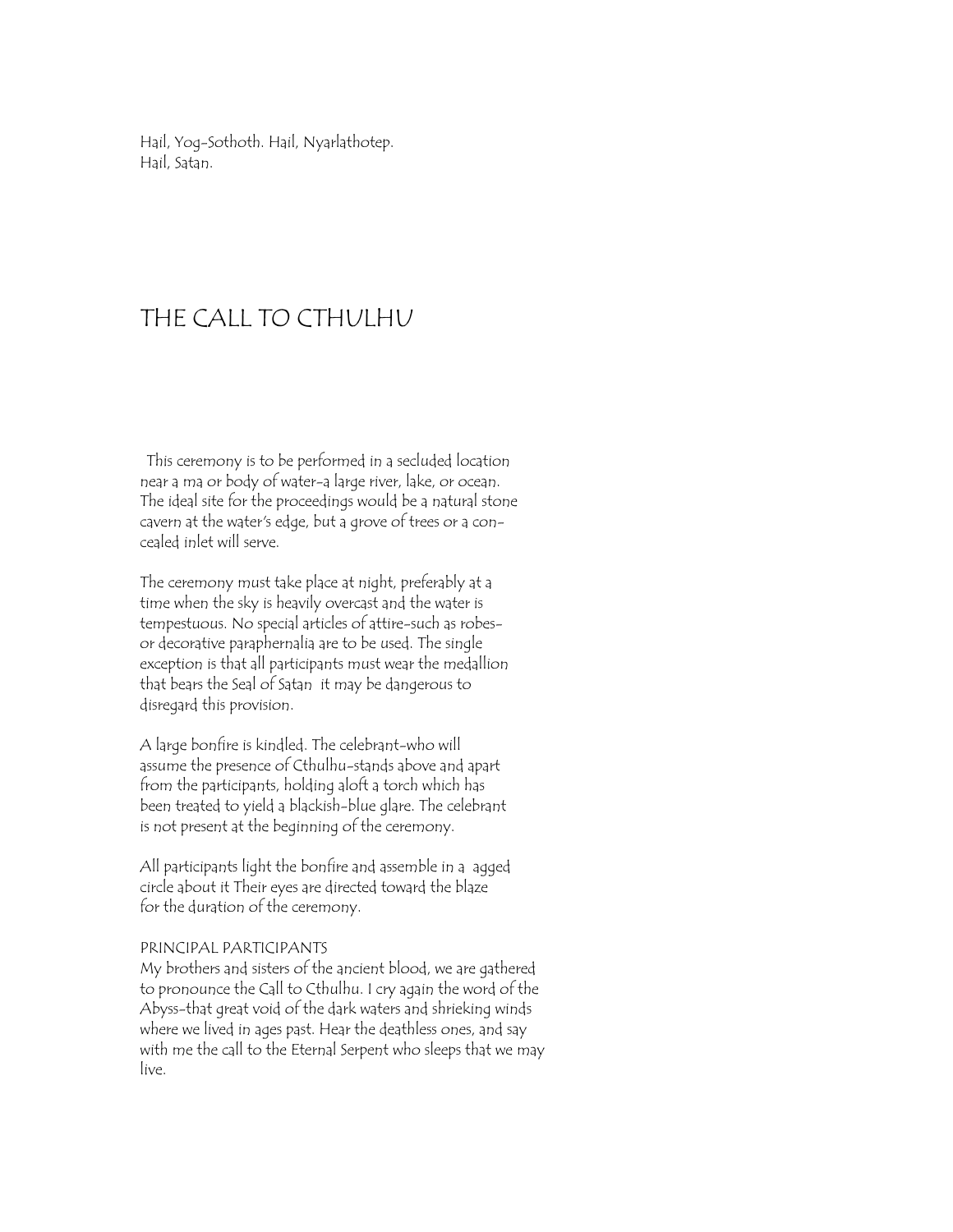ALL: Ph'nglui mglw'nafh Cthulhu R'lyeh wgah'nagl fhtagn.

## PRINCIPAL PARTICIPANT:

I'a k'nark Cthulhu kyr'w u'ra cylth drehm'n El-ak. U'gnyal kraayn: (Hail, great Cthulhu, who art known to all races of the deep ones who walk upon and beneath the earth. Hear thy honored names:)

## ALL:

KRAKEN - POSEIDEN - SABAZIOS - TYPHON - DAGON - SETHEH - NEPTUNE - LEVIA-THAN - MIDGARD - CTHULHU! Ph'nglui mglw'nafh Cthulhu R'lyeh wgah'nagl fhtagn. I'a Cthulhu.

The figure of Cthulhu appears.

CELEBRANT: Ph'reng-na Y'gth El-aka gryenn'h w'yal'h- i kyr dy-tral's k'heh.

# PARTICIPANTS:

From Yuggoth I am come to the World of Horrors, here to abide and to rule for all eternity.

## CELEBRANT:

V'kresn vuy-kn grany'h arksh ty'h nzal's naaghs wh'rag-ngla oth'e tryn-yal El-aka gryenn'h.

# PARTICIPANTS:

Through the Third Angle I ourneyed, casting forth the ackals of time and singing with the men who gamboled upon the World of Horrors.

# CELEBRANT:

Yal'h-el kh'rgs-th'e w'raghs-tryn'h gh'naa-wragnhi. R'nkal ngh' na ka-ii gh'na-nafh fhtag's.

# PARTICIPANTS:

I walked upon the earth, and I taught the men to laugh and to play, to slay and to scream. And for them I died not, but for myself I died and have slept.

# CELEBRANT:

W'ragh zh'sza kz'yelh naa-g naaghs hu-glyzz ag'h gh'an cyve vuy-k'nh v' uar.

# PARTICIPANTS:

The flutes of the laughing one shriek through the chasms of the Abyss, and the darkness boils with the perishing of the five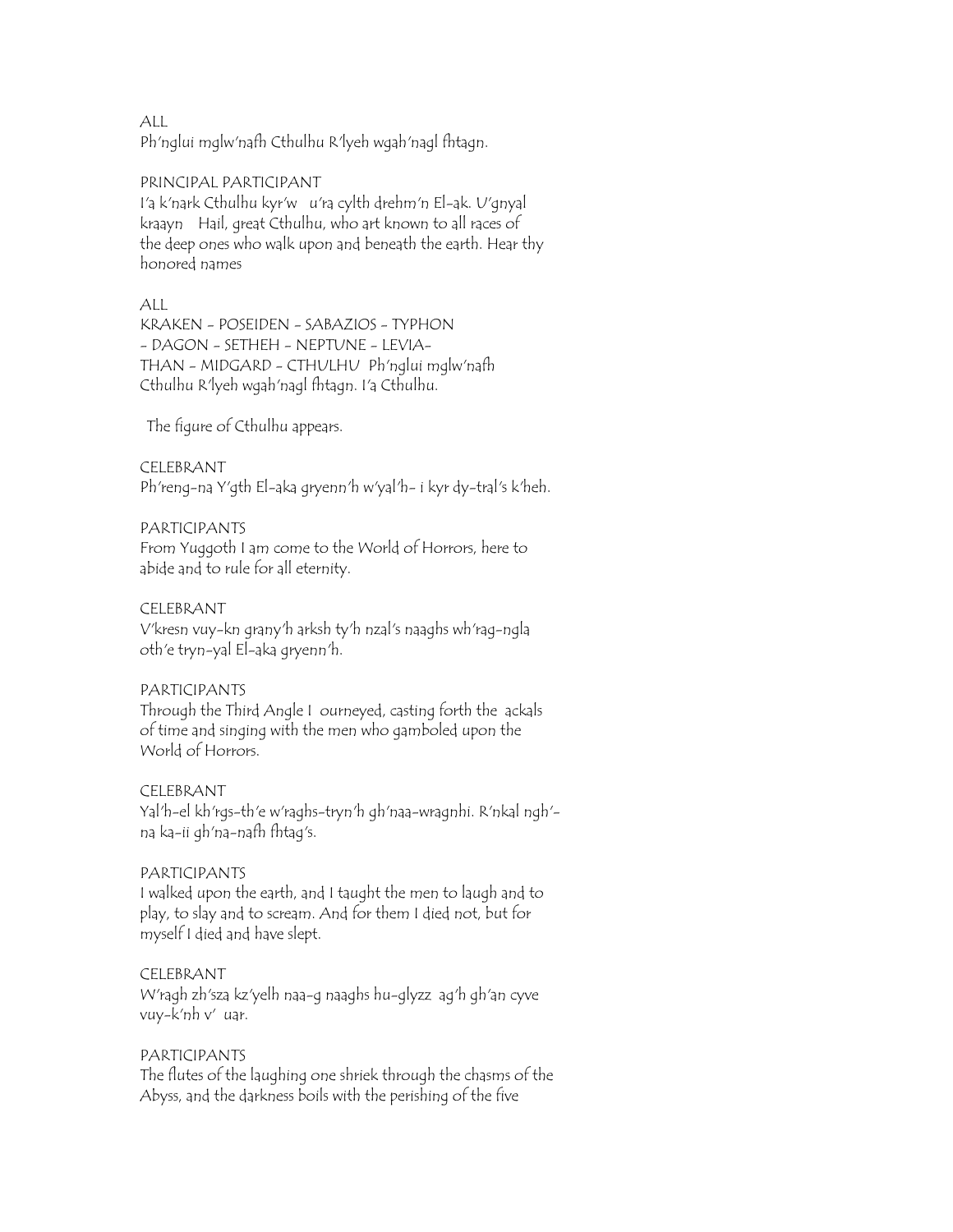angles in the sixth.

## CELEBRANT:

Y'trynh na'gh'l w'raghno'th vR'lyeh ngh''na fhtagn-w'gah kr'hyl zaan-i vyk'n.

## PARTICIPANTS:

I danced and killed, and I laughed with the men, and in R'lyeh I died to sleep the dreams of the master of the planes and the angles.

## CELEBRANT:

M'khagn w'ragnhzy dys-n'gha k'dys-n'ghals k'fungn-akel zaht'h k'halrn ghr-kha n'fhtagn-gha.

## PARTICIPANTS:

Hear me, for I cry the end of the god of death, and of the god of dying, and I speak of the laws of life that you may reject the curse of the death without sleep.

## CELEBRANT:

K'aemn'h kh'rn K'aemn'h kh'r Kaemn'h kh'rmnu. N'ghan-ka fhtagni-kar'n gha'l. Vnaa-glyz-zai v'naa-glyz-zn'a cylth.

# PARTICIPANTS:

The Old Ones were, the Old Ones are, and the Old Ones shall be again. I am dead, but I sleep and am therefore not dead. From the depths of the waters I come, and from the depths the deep ones also have come.

# CELEBRANT:

V'szel kh'ra-fhtagn k'bahl'dys-n'gha yga'h-h' n'fhtag'h z'aht. V'glyzz k'fungn cylth-a v'el cylth-Cthulhu k'fungn'i.

# PARTICIPANTS:

For ages you also have slept through the reign of the god of death, and now you have awakened to life. From the sea I call to the deep ones, and from the earth the deep ones call to Cthulhu.

## CELEBRANT:

N'kys ka-naaghs v'prh-gh'nya k'K'aemn'h az'zl-inkh'v naaghs k'zhem'nfi k'zhe-t'h ur-geyl n'el k'fungn i-inkh'v k'nga y'ilth-kai.

## PARTICIPANTS:

Forget neither the abyss of origin, nor the Old Ones who brought to you the flame of the Abyss, nor the ram of the Sun, nor the Eternal Serpent who raised you upon the earth and delivered to you the flame from the messenger.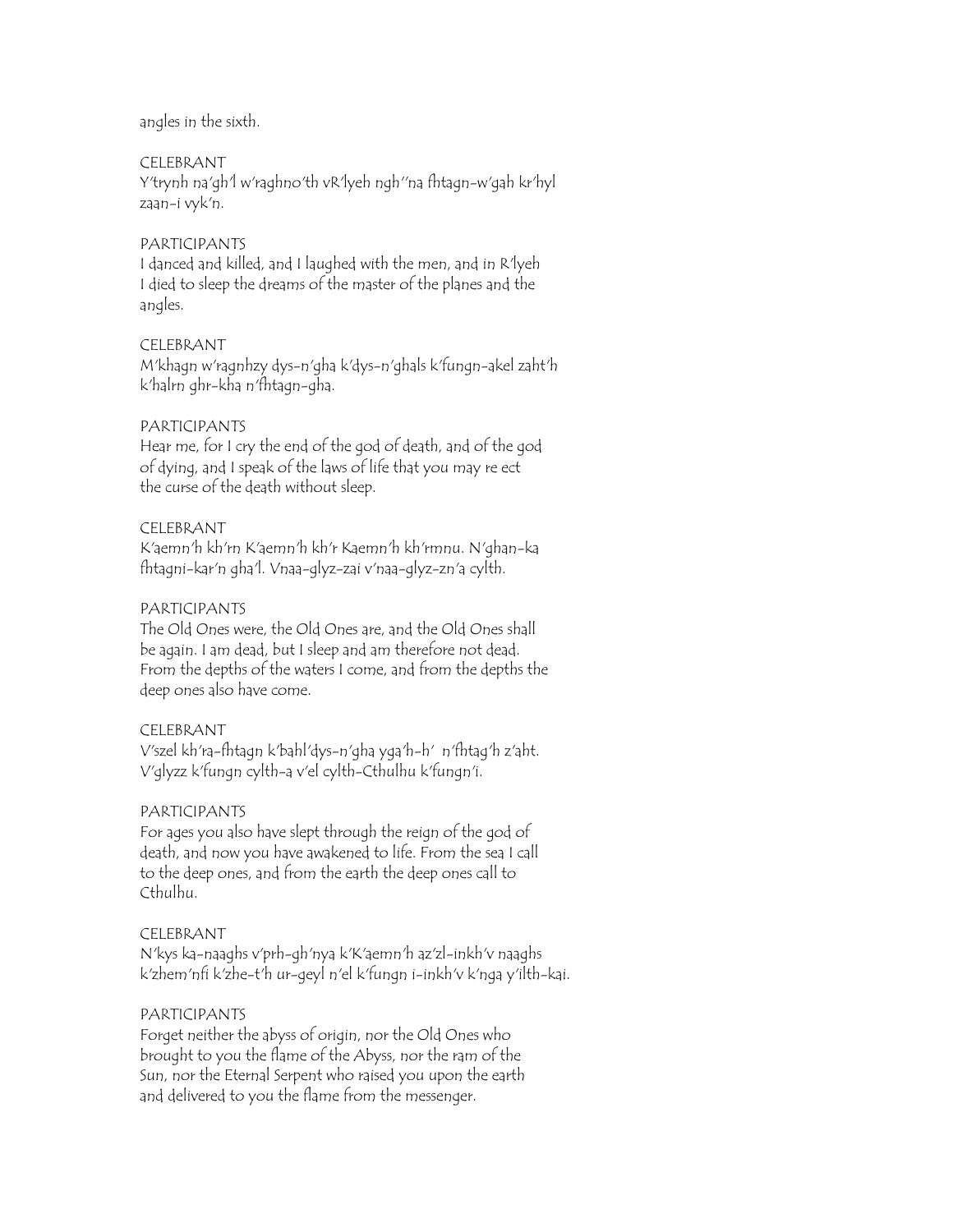CELEBRANT: P'garn'h v'glyzz. Go now from the sea.

The celebrant casts the torch into the bonfire. He retreats to the darkness.

#### CELEBRANT:

Vuy-kin'e glyz-naaghs y'kh'rain k'r'heyl vuy-kin'el s'nargh's cylth. (The angles of the watery Abyss are no more, but other angles there are for the deep ones to command.

## PARTICIPANTS:

V'yn'khe rohz v'schm'h v'ragsh kyr-reng'ka w'nath-al y'keld v'fnaghn K'aemn'hi. I'a Cthulhu I'a Sha-t'n By the Seal of Nine and by the Shining Trapezoid, let none hazard thy wrath, for we are known to the Old Ones. Hail, Cthulhu! Hail, Satan!)

# THE SATANIC BAPTISMS

Since the formation of the Church of Satan, many persons wishing to solemnize their newly acknowledged dedication to Satanic principles have requested a "baptismal" rite, whereby they might utilize an established form of religious observance for more compatible beliefs. As a result, two distinct ceremonies have been created, one for infants and the other for adults who have reached the legal age of consent.

Of course any ceremony performed for an infant is not really performed for the child, but for the parents. With this thought in mind, a baptism in the traditional sense could serve no productive purpose by Satanic standards. A child's "baptism" according to Satanic tenets must, therefore, be in the nature of a celebration, rather than a purification. In this sense, a Satanic baptism for children becomes a Christian baptism in reverse. Instead of cleansing the infant of "original sin" and preparing him for a life of blind devotion to an existing faith, the Satanic baptism pays homage to the miracle of the child's creation, his capacity for unbefouled development and his freedom from hypocrisy.

The children's ceremony included here is intended for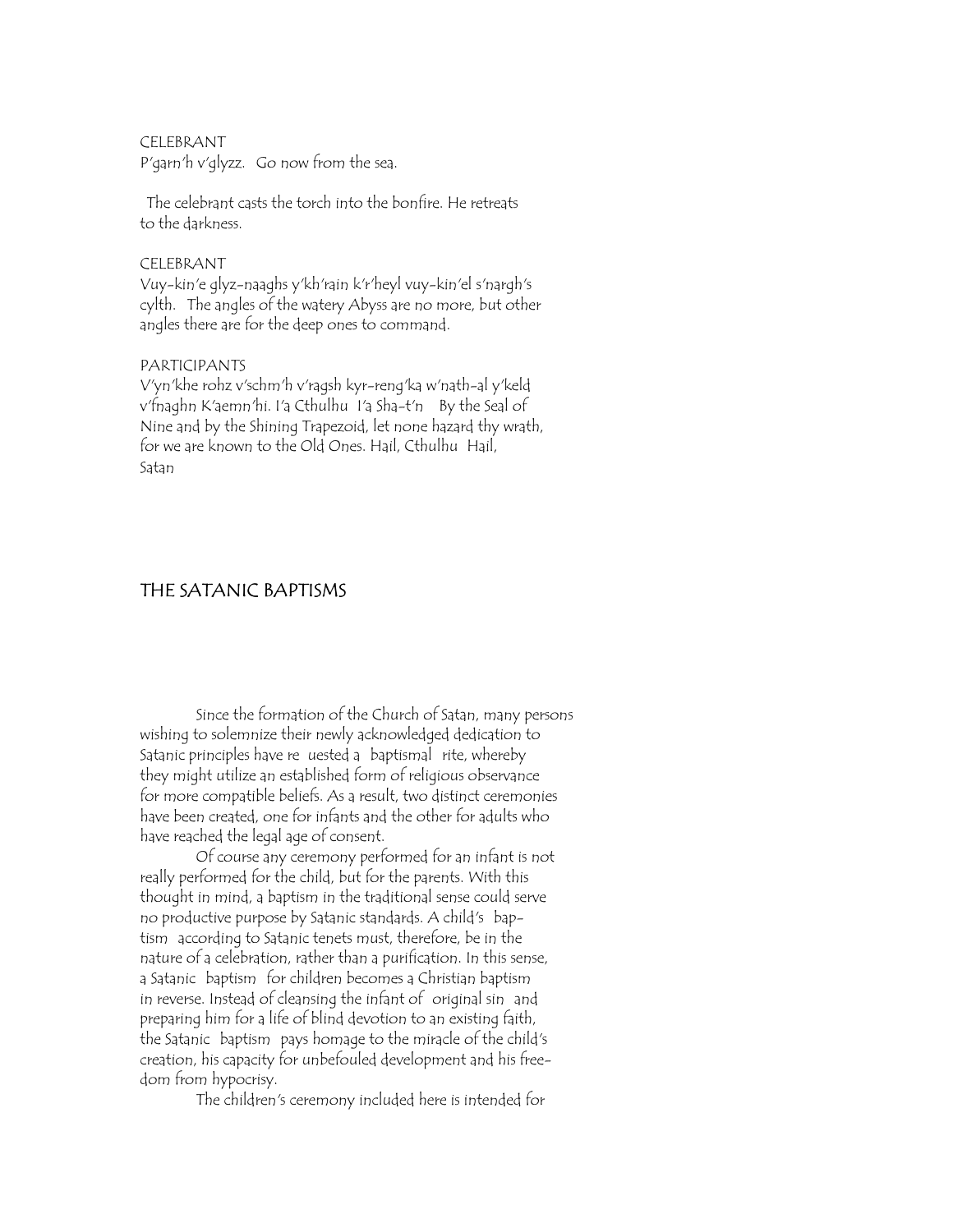children under the age of four; beyond that age ideas alien to Satanic development have been absorbed into the child's mind, via the formal teachings of older and often unwiser humans. Once that process has begun, only the individual can thereafter rightfully choose a credo for himself and formalize it. Hence, the need for a Satanic baptismal rite for adults.

Legal age of consent is essential to the adult's ceremony, because of the double-edged sword that term provides. Environmental legislation contends-rightly or otherwise-that when a person reaches a certain chronological age he is capable of managing his own affairs and making his own decisions. It is assumed that any such decisions are a by-product of his mental and emotional development, the result of both heredity and environment. This behavioral composite is also influenced by what is referred to as proper quidance or improper quidance," depending upon who is speaking. Attainment of legal age enables one to "misguide" himself as he sees fit, and to assume the blame or take the credit for his own actions.

Inasmuch as all Satanists would be considered "misguided" by the pious, we have no wish to offend further the sensibilities of the self-righteous by luring apple-cheeked boys and girls into unholy rites and unspeakable orgies. Virtually every unsuccessful (usually deservedly so) contemporary sect or cult which has deviated from established Christian dogma has fallen because the pious majority has been outraged by said cult's traffic with underaged persons. Admittedly, many of these cults have been little more than confidence games, or sexual outlets, cloaked in white-light spirituality. While we concur that age is no proof of sound judgment, we recognize the importance of working within the legal framework of society.

There is nothing inherently wrong with morality: in fact it is necessary for the great en oyment which comes with controlled, rational, and harmless immorality. What *is* objectionable, though, is a morality based on obsolete and exhausted principles. The children's baptism set forth here re oices in the infant's intrinsic freedom from such expendable principles. The adult's baptism celebrates the individual's rejection of those precepts and his subsequent adherence to Satanic ethic.

What, it will be asked, will young readers, whose ages fall between the two baptisms, do to commit themselves to Satanism? The answer is that whether you are right or wrong, your beliefs will not be held valid by those outside unless money can be made on them. If enough of you believe in the principles of Satanism, they will find ways of making money on your faith. Then, without realizing it, they will have contributed to Lucifer's rise by making popular what once was shunned as evil. Your faith in Satanism need not be formalized by baptism in order to work its magic Your faith need only be outspokenly stated. That is what you can do.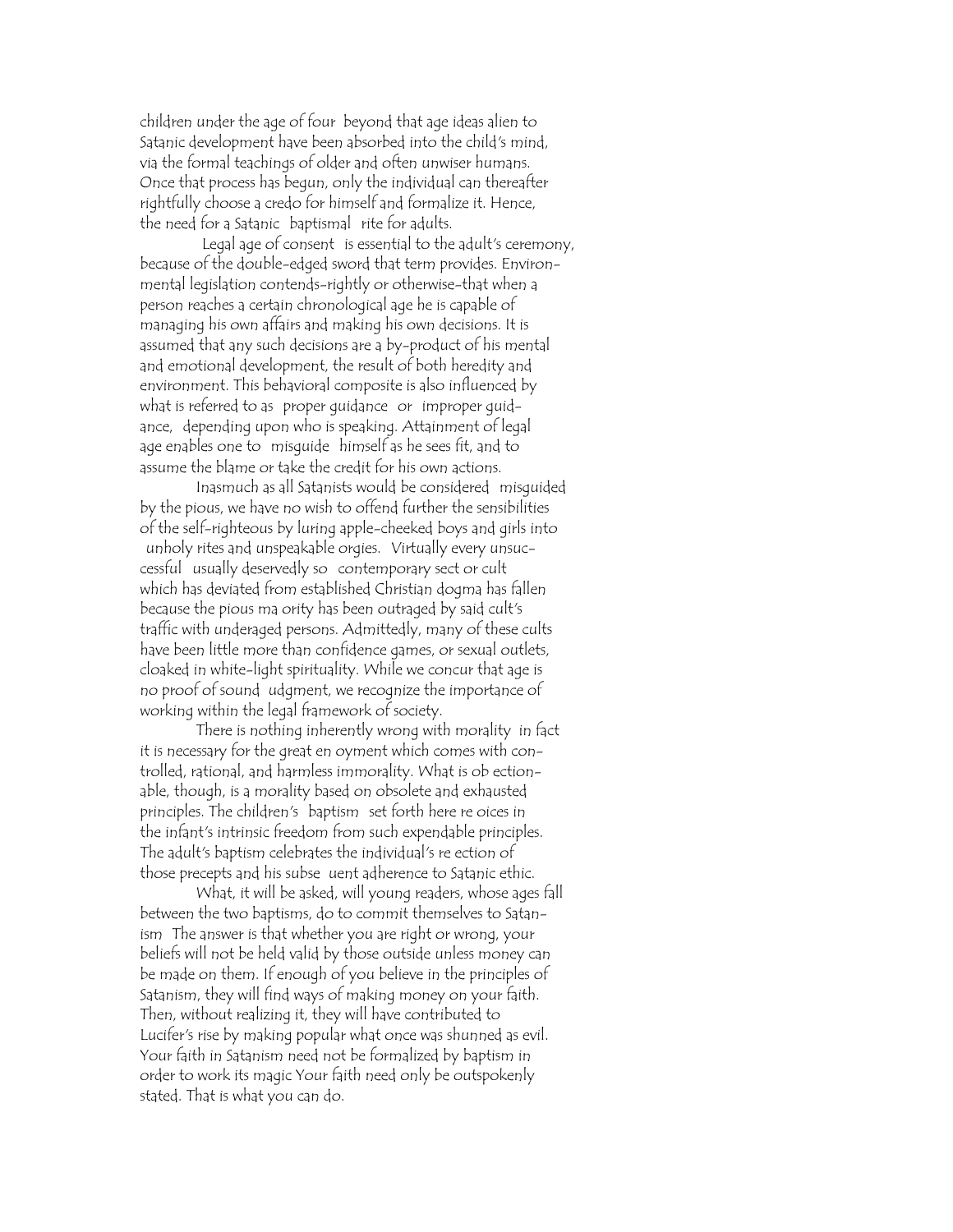# THE SATANIC BAPTISM Adult Rite

Participants include: the priest or acting priest, the initiate s, any assistants who may be required by the priest, and other selected witnesses present by invitation of the initiate, but whose presence is not a prere uisite for the performance of this ceremony.

Accouterments are all those standard to Satanic Ritual as described in *The Satanic Bible,* plus a receptacle with earth and one with sea water, and a brazier and charcoal, and incense. Participants are appareled in the customary manner, i.e. black ceremonial robes and except for priest peaked, full-faced hoods, and amulets bearing the Symbol of Baphomet. The ceremony commences with the initiate barefoot, robed in white, wearing no undergarments. An additional black robe and Baphomet amulet will be needed for the initiate later in the ceremony and therefore should be prepared and placed nearby.

Before formally entering the chamber, participants don appropriate vestments, arrange artifacts and implements conveniently but without sacrifice of magical correctitude: the brazier, the initiate's chair or stool, and the receptacles containing soil and sea water are placed near altar. Light the altar candles and the candle to be used by the priest during the ceremony (Black Flame), ignite charcoal, and complete all other preparations. Then begin appropriate music.

Upon entering the chamber, the priest or celebrant acting in that capacity) assumes his position before the altar. The initiate and the other participants stand to either side, with the priest's assistants positioned as their respective roles re uire. Preliminary functions of ritual are performed in customary order. The initiate is then called forward and kneels before the priest, who recites the *First Enochian Key* (from *The Satanic Bible)* and proceeds to address the initiate.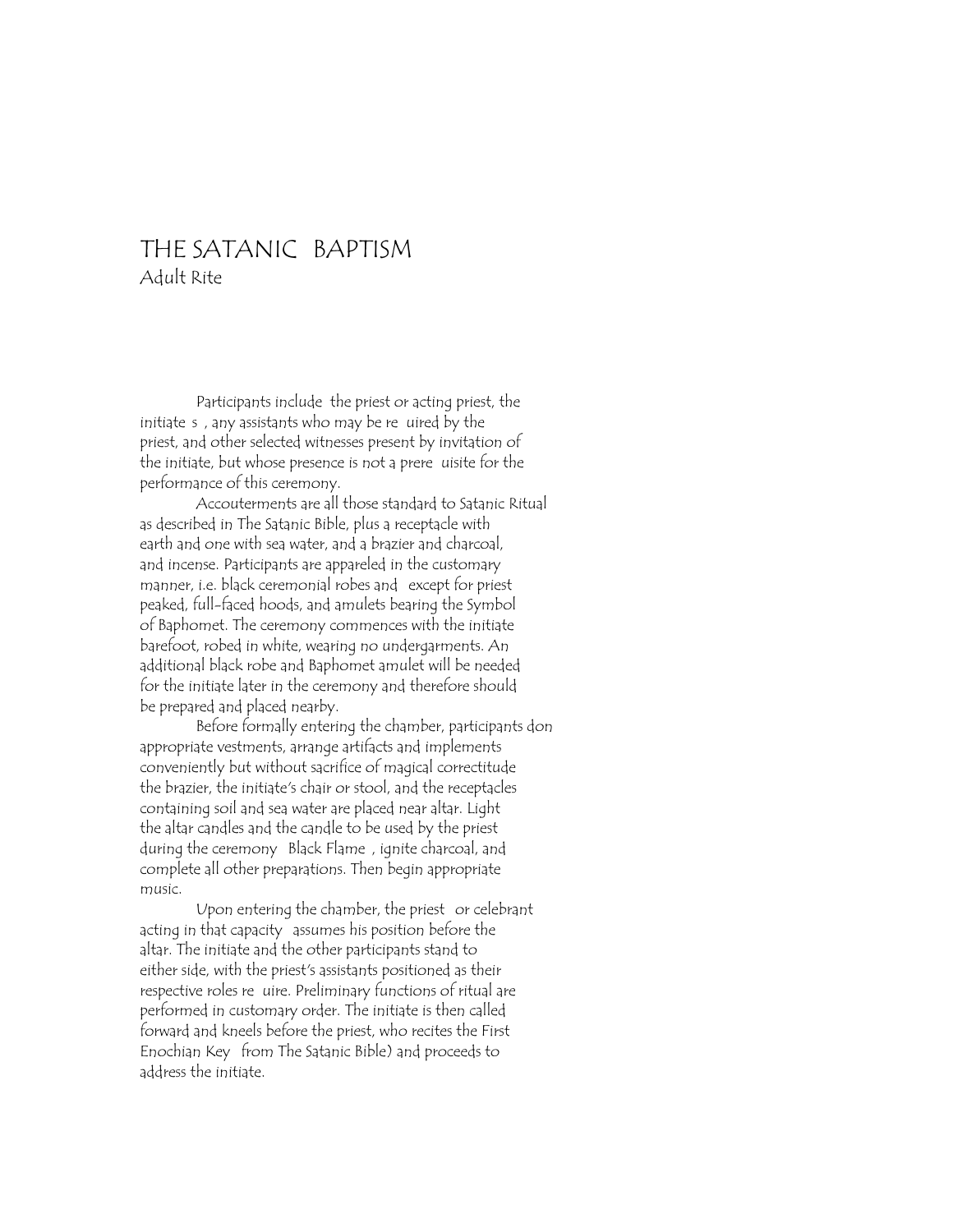## PRIEST:

In the majestic light of undefiled wisdom, awake and enter into the Arcadian Wood wherein all thy lingering falsehoods shall be as dead bark, stripped from thy trunk: where thy futile hypocrisies, known and unknown, shall no longer envelop thee in mind and body.

Cast off thy white robe of lies and confront thy Prince, revealed as thee once began life, undraped and unashamed. Thou mayest breathe again that first breath now as night winds freshen from the far reaches of Belial.

Initiate arises, disrobes, and sits in the chair provided, his feet supported by a footstool. Celebrant passes flame of candle four times under soles of initiate's feet. As he does so, he speaks:]

## PRIEST:

Through this, the Black Flame of Satan, thou walketh in Hell. Thy senses are awakened to the oy of rebirth. The Gates are flung wide and thy passage is heralded by the deathless cries of His guardian beasts. His searing brand shall be evermore emblazoned on thy consciousness: its fiery meaning shall make thee free.

Priest gestures with his hands in recognition of the Air of Enlightenment as he pours incense into brazier. He intones

# PRIEST:

We bring of Thy Garden, O Mighty Lucifer, the fragrances which abound therein. Vapors of millennia which Thou hast shared with Thy chosen flock are rekindled now to fill this chamber with Thy presence. We toll the bell in Thy name and thereby summon the whispering voices of wonder from all the regions of Thine Empire.

Breathe of His breath, O brother of the night, and nourish thy warning brain.

From the despair and agony of thy former direction, thy new path is tonight set forth in all the brilliance of Lucifer's flame. His zephyrs now guide thy steps into the ultimate power which knowledge brings. The blood of those who fail is eternally bright on the jaws of Death, and the hounds of night pursue their hapless uarry relentlessly.

They who walk amongst us who bear deceit verily they shall perish in blindness. Turn thy back on the vile and despise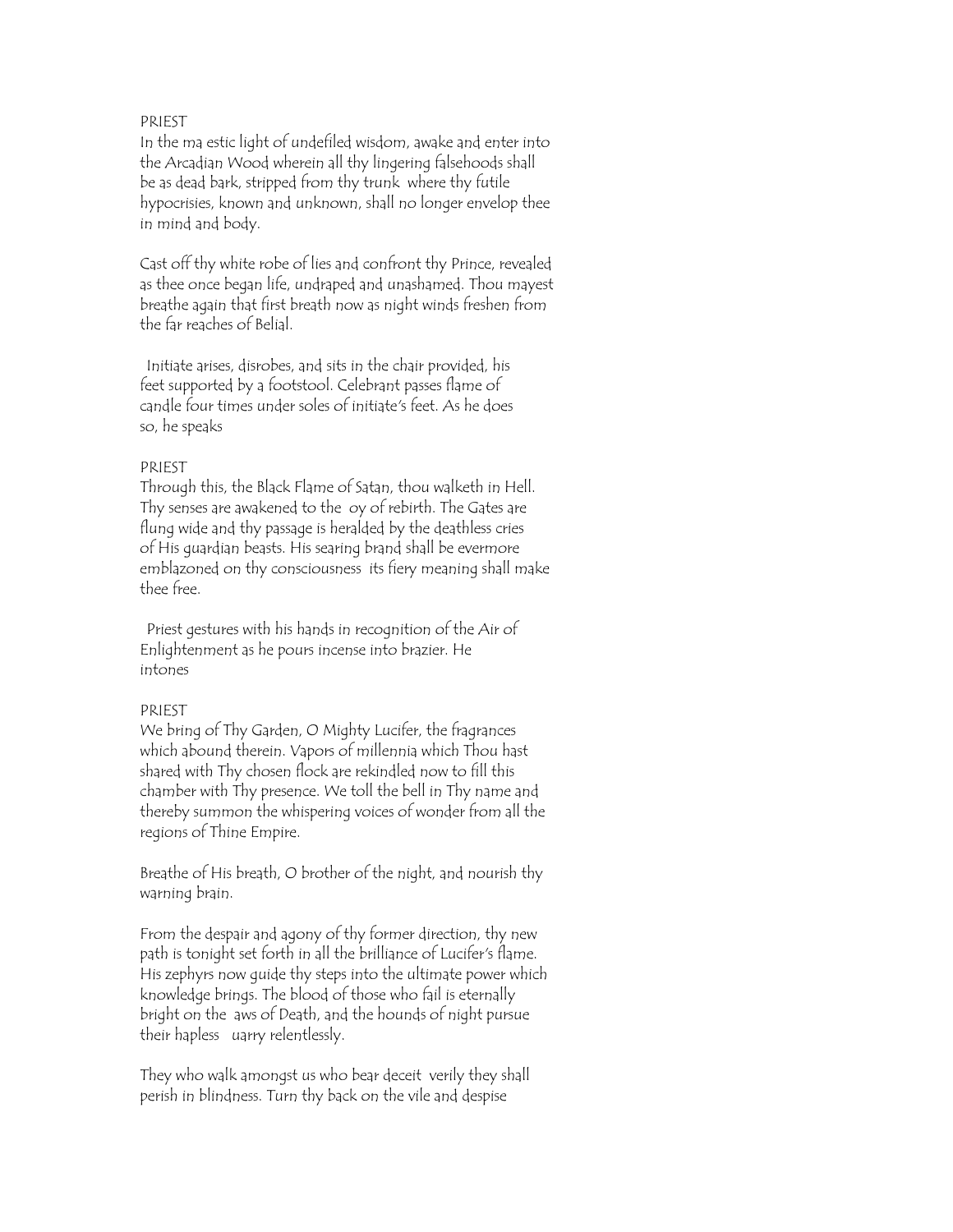them: follow the Black Flame to unending beauty in mind and body.

Priest removes some earth from container and, while pressing the soil back and forth against the initiate's soles and palms, speaks

# PRIEST:

Now, as before, when the Mother of us all cushioned out paths with the pure pagan silt of ages, She offers Herself anew. As thy true role of Earth-child emerges and pervades thy being, return for this and all time thy feet to Her bosom. Revel in the shimmering glow from the hearth of thy heart, and make thy pact of devotion with all Her children whose paws have tracked and learned the way of Belial. Seek and be glad, for infinity speaks only to those of self-realization, who know, and hear, and heed The Law.

Priest anoints the initiate with water from the sea, and speaks:]

## PRIEST:

From the arid wastes and bleaching bones and nothingness thou cometh into our midst. With parched and swollen lips, with ears thirsting for words of truth, thy uest has led thee to the shrouded and misty subterranean caves of Leviathan.

It is from this brine that all life springs forth. Within thee flows remnant saline seas, maintaining thy kinship with the denizens of the deep, nameless creatures of Dagon who, borne upon eternal tides, shall sustain thee as they have sustained their land dwelling brethren in aeons past. Take comfort in thy briny heritage.

Arise now, and wrap thyself in the mantle of darkness, wherein all secrets abide.

Initiate stands and dons the black robe. Priest then places amulet around initiate's neck, while saying:]

# PRIEST:

I place the amulet of Baphomet upon you, and therewith seal thy eternal commitment to Satan, Lord of thy chosen realm, and thy unyielding loyalty to the wondrous order of His creation.

Raise thy right hand in the Sign of the Horns and receive this, thine oath:

Thou, who have forsworn the divine mindlessness, do proclaim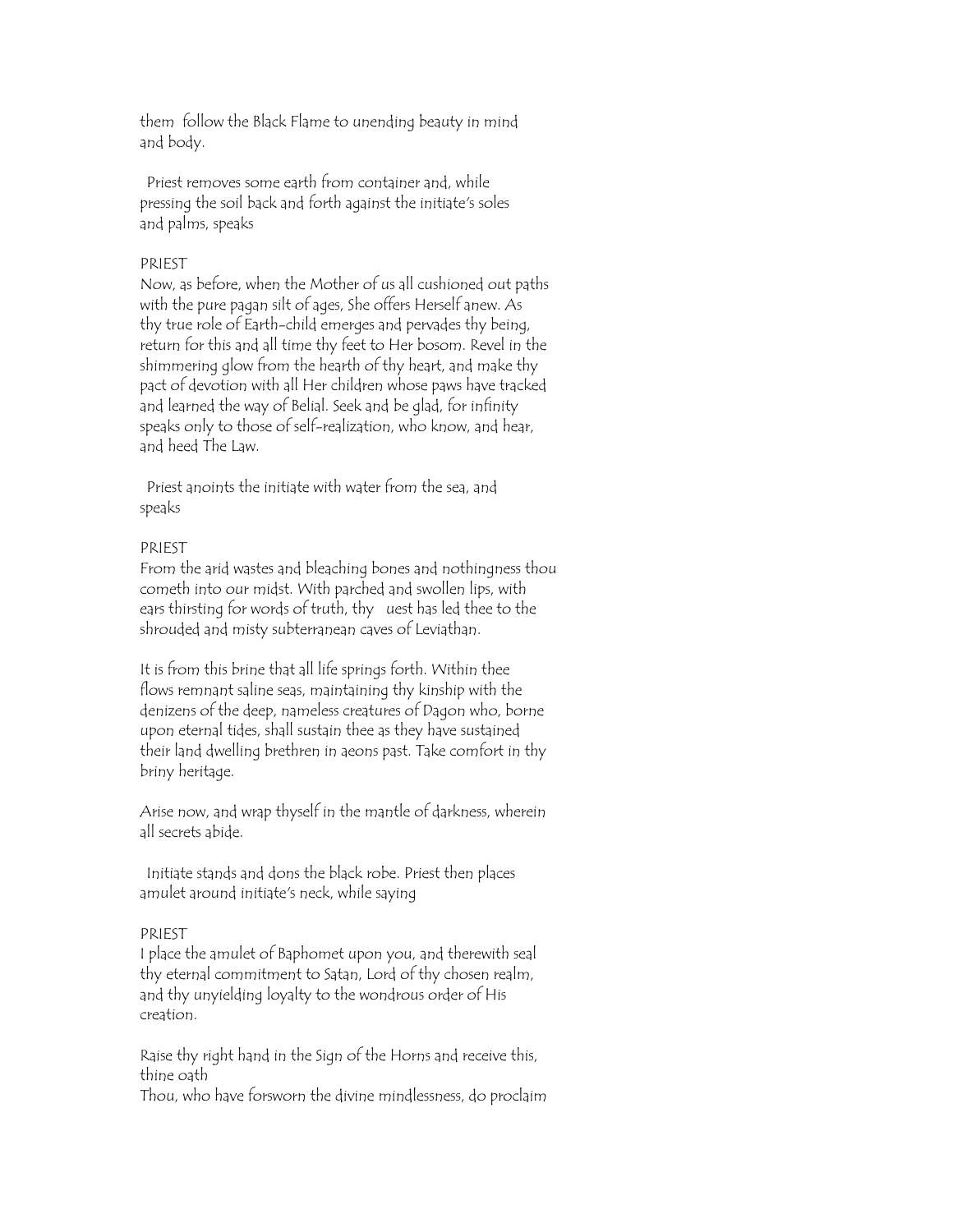the majesty of thine own being amongst the marvels of the universe. Thou re ecteth oblivion of self, and accepteth the pleasure and pain of uni ue existence. Thou art returned from death to life, and declareth thy friendship with Lucifer, Lord of Light, who is exalted as Satan. Thou receiveth the Sigil of Baphomet and embraceth the black flame of cherished enlightenment. Thou hath assumed this Infernal commitment of thine own volition, without let or hindrance: this act being done without coercion and of thine own desire and according to thy will.

Priest faces initiate and, with sword in hand, describes with its point an inverted pentagram. It is traced in the air directly in front of the initiate's chest and the newly consecrated amulet. Priest and initiate face altar and present the Sign of the Horns.]

PRIEST: Hail, Satan!

Initiate: Hail, Satan!

Priest tolls bell: Pollutionary. He then extinguishes black flame, and intones

PRIEST: So it is done.

# THE SATANIC BAPTISM

Children's Ceremony

*To Zeena and Orwell*

Participants consist of a priest, an assistant, the child who is to be glorified, and the child's parents. Other congregants may be present at the invitation of the child's parents.

Black robes are worn by all participants except the child, who wears a bright red gown with open-faced hood. The talisman of Satan is suspended by a chain or ribbon worn around the neck on the outside of the red gown. The child is seated or lain, if a very young infant upon the altar platform before the symbol of Satan, depicted on the west wall of the chamber.

In addition to the accouterments standard to Satanic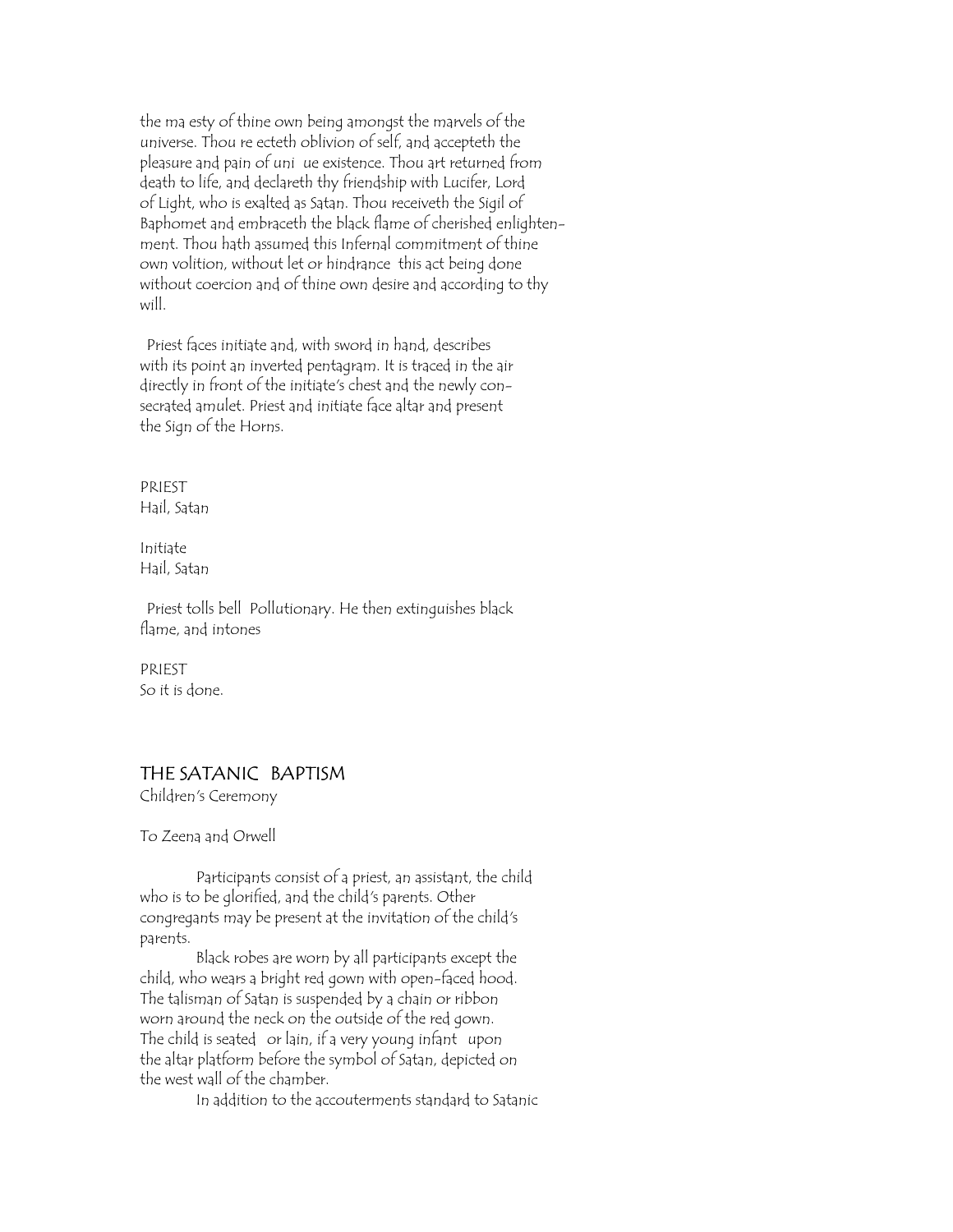Ritual (see *The Satanic Bible),* earth and sea water, and an appropriate receptacle for each, will be needed. It should be noted that incense is *not* employed in this rite. The use of incense is so firmly entrenched in secular religious procedure-an aspect of life not yet known to the child-that establishing such an identification with Satanic rite in the child's mind is unmagical. Though adults seem to require it, children don't. If scents are to be present within the chamber, they should be odors for which the child has displayed favorable or elated response, such as chocolate, warm milk, or other favorite food, an animal pet, etc.

Background music must be carefully selected, as small children are epicurean in their choice of tonalities. The author has found that the themes of Edvaard Grieg's Hall of the Mountain King and Gabriel Piern 's Entrance of the Little Fauns," when played at a slow and even tempo, are ideal.

Archaic English thee, thy, etc. has been eliminated from this rite because of the possibility of confusion to the child, for it is reasonable to assume he is unaccustomed to such verbiage at the age of his taking the rite. If the child's parents are made happier by archaic usage, substitutions can be made.

The priest stands direcdy in front of the altar, his assistant to his left, and the child's parents to his right. The ceremony is begun in the standard manner. The priest reads the *First Enochian Key* (from *The Satanic Bible),* then proceeds with the glorification:

#### PRIEST:

In the name of Satan, Lucifer, Belial, Leviathan, and all the demons, named and nameless, walkers in the velvet darkness, harken to us, O dim and shadowy things, wraith-like, twisted, half-seen creatures, glimpsed beyond the foggy veil of time and spaceless night. Draw near, attend us on this night of fledgling sovereignty. Welcome a new and worthy sister brother, child's name, creature of ecstatic, magic light. oin us in our welcome. With us say welcome to you, child of oy, sweet passion's daughter son, product of the dark and musk filled night, ecstasy's delight. Welcome to you, sorceress sorcerer, most natural and true magician. Your tiny hands have strength to pull the crumbling vaults of spurious heavens down, and from their shards erect a monument to your own sweet indulgence. Your honesty entitles you to well-deserved dominion o'er a world filled with frightened, cowering men.

The acolyte hands a lighted black candle to the priest, who passes the flame four times under the child's feet,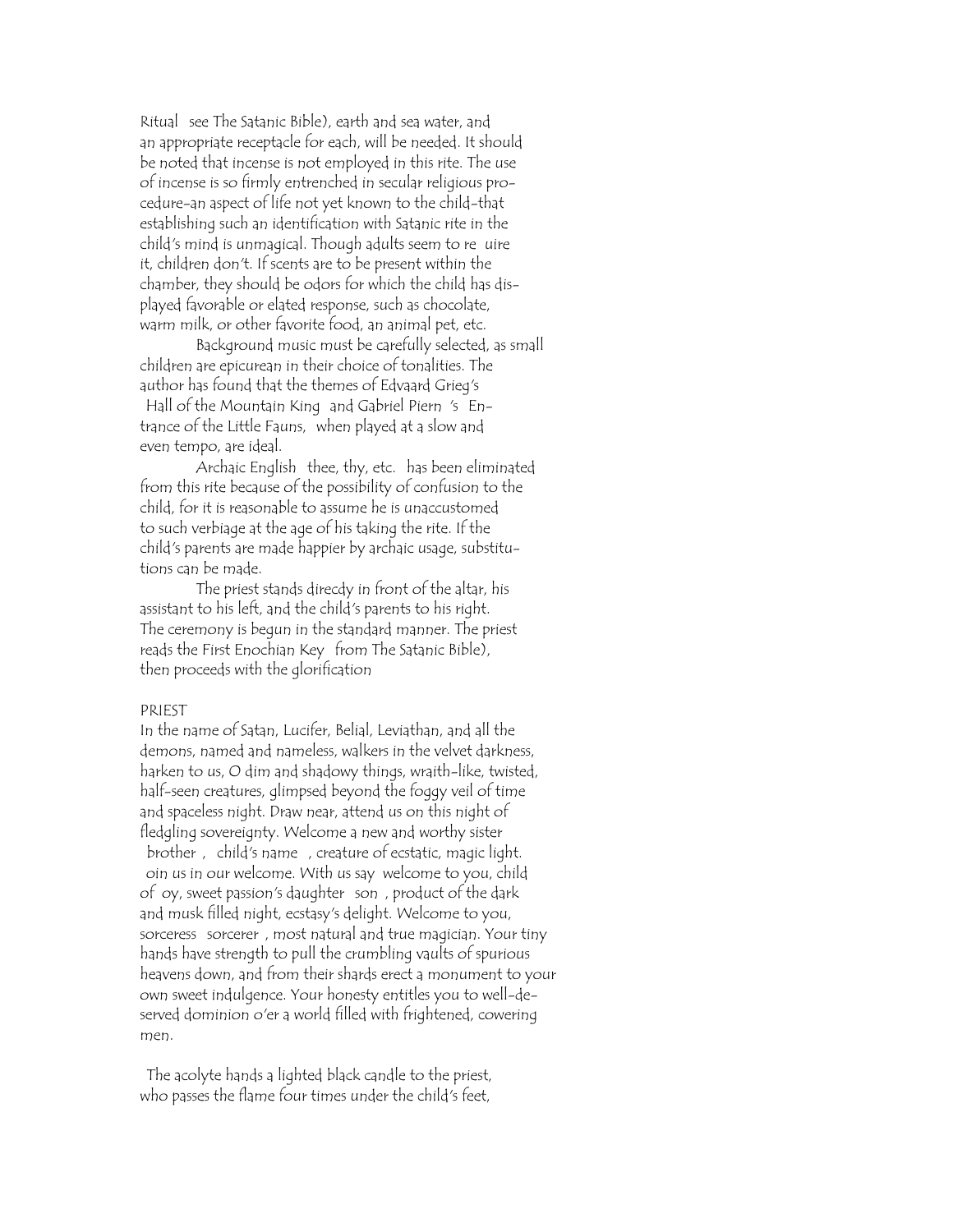#### saying

#### PRIEST:

In the name of Satan, we set your feet upon the Left-Hand Path. Four times above the flame you pass, to kindle lust and passion in your heart, that the heat and brightness of Schamballah's flame may warm you, that your feelings and emotions may burn bright and passionate, to work your magic as you wish. name, we call you, as your name gleams forth within the flame.

The priest returns the candle to the acolyte, who then presents the priest with the bell. The priest rings the bell softly about the child, intoning

#### PRIEST:

In the name of Lucifer, we ring about you, brightening the air with sounds of tinkling wisdom. As your eyes receive enlightenment, so shall your ears perceive the truth, and separate life's patterns, that your place will be found. We call your name into the night  $\circ$  hear sweet (name)'s magic name.

Returning the bell to the acolyte, the priest is given the earth ar. He removes a small amount of earth and lightly rubs it against the child's hands and feet (palms and soles, saying

#### PRIEST:

In the name of Belial, we place His mark upon you, to solemnize and etch in memory the dark, moist planet-the Pit from whence you came-the jetting stream of manhood fertilizing Mother Earth. Thus was it always and to time's end will it be. name, we call you, that your power, too, may last unending, always strong as man and earth, for they are one with thee.

Returning the earth ar, the priest takes up the vessel of sea water and anoints the child's hands and feet, saying

#### PRIEST:

In the name of Leviathan, and with the great salt sea, we dress your being in the substance of creation. May all the dwellers in the watery abyss smile upon you, (name), and swirl about you lovingly. May the oceans surge an anthem to your glory, O little spawn of briny heritage.

The priest returns the vessel to the acolyte and, taking up the sword, places its tip upon the child's brow, saying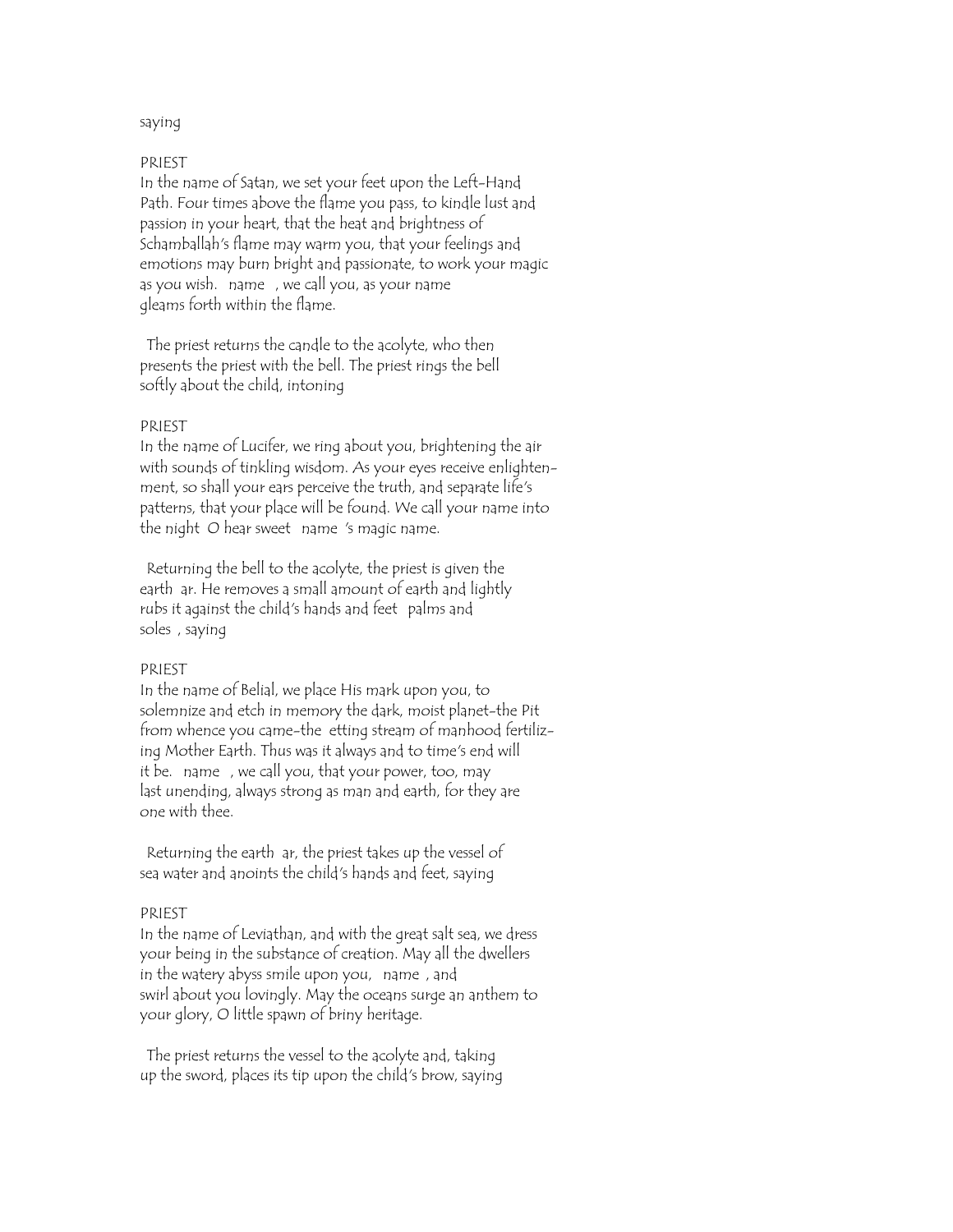PRIEST:

By all the images set forth for childhood's fancy, by all things that creep and shuffle through the faerie fane of night, by all the silken rustles on the wind and croakings in the dark, O frogs and toads and rats and crows and cats and dogs and bats and whales and all you kith and kin of little ones like she he who rests before you bless her him, sustain her him, for she he is of that which needs no purification, for she he, like all of you, is perfection in what she  $\,$  he  $\,$  is, and the mind that dwells within this head is moved by *your* god, the Lord of IS, the All-Powerful Manifestation of Satan.

The priest lifts the sword from the child's forehead and, as part of the same gesture, raises its tip up to the Sigil of Baphomet, above and behind the child. All others present face the altar and lift their right arms in the Sign of the Horns.]

PRIEST: HAIL, name

ALL OTHERS: HAIL, name

PRIEST: HAIL, SATAN!

ALL OTHERS: HAIL, SATAN!

The ceremony is concluded in the usual manner.

# THE UNKNOWN KNOWN

Despite others' attempts to identify a certain number with Satan, it will be known that Nine is His number. Nine is the number of the Ego, for it always returns to itself. No matter what is done through the most complex multiplication of Nine by any other number, in the final equation nine alone will stand forth.

The true ages of time are cast in the likeness of Nine, with all cycles obedient to its Law. All matters of terrestrial concern may be evaluated by the infallible resolution of Nine and its offspring. Action and reaction relative to humanity's tribal needs are contained within successive nine-year periods: the